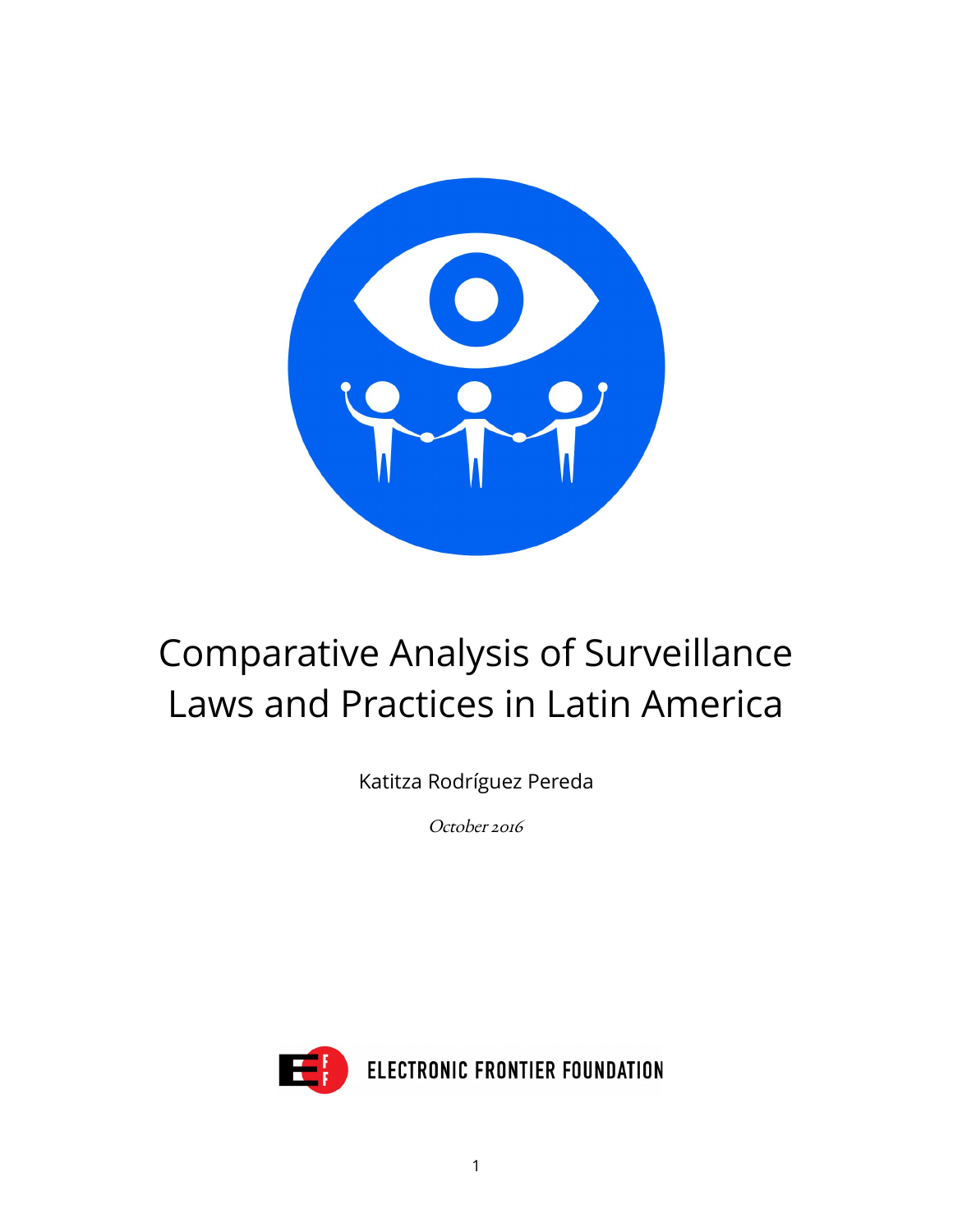The lead author of the "Comparative Analysis of Surveillance Laws and Practices in Latin America" is Electronic Frontier Foundation's (EFF) International Rights Director, Katitza Rodríguez Pereda. The legal review was done by EFF's Civil Liberties Director, David Greene. The technical review was done by EFF's Senior Staff Technologist, Seth Schoen. EFF's International Project Manager, Kim Carlson edited and formatted this report. EFF would like to thank Juan Camilo Rivera who consulted for EFF on this project, and Ana María Acosta, EFF Google Policy Fellow (2016), for their contributions to this report.

EFF would like to thank the following individuals for their valuable input, assistance, and feedback in the preparation of this paper:

Agustina Del Campo, Centro de Estudios en Libertad de Expresión y Acceso a la Información (Argentina) Ana Tuduri (Uruguay) Carolina Botero, Fundación Karisma (Colombia) Daniela Schnidrig, Global Partners Digital (Argentina) Dennys Antonialli, InternetLab (Brazil) Fabrizio Scrollini (Uruguay) Jacqueline Abreu, Internet Lab (Brazil) Jorge Gabriel Jímenez (Guatemala) Juan Carlos Lara, Derechos Digitales (Chile, Latin America) Juan Diego Castañeda Gómez, Fundación Karisma (Colombia) Leandro Ucciferri, Asociación por los Derechos Civiles (Argentina) Luciana Peri, Fundación Acceso (Central America) Luis Fernando García, R3D (Mexico) Maricarmen Sequera, TEDIC (Paraguay) Marlon Hernández Anzora (El Salvador) Miguel Morachimo, Hiperderecho (Peru) Verónica Ferrari, Centro de Estudios en Libertad de Expresión y Acceso a la Información (Argentina)

Thank you also to the following EFF staffers and consultants who contributed substantial time to the completion of this project:

Carlos Wertheman, EFF Spanish Editor Danny O'Brien, International Director David Bogado, former EFF Latin American Coordinator (Paraguay) Justina Díaz Cornejo, translator Sara Fratti, translator Ramiro Ugarte, legal consultant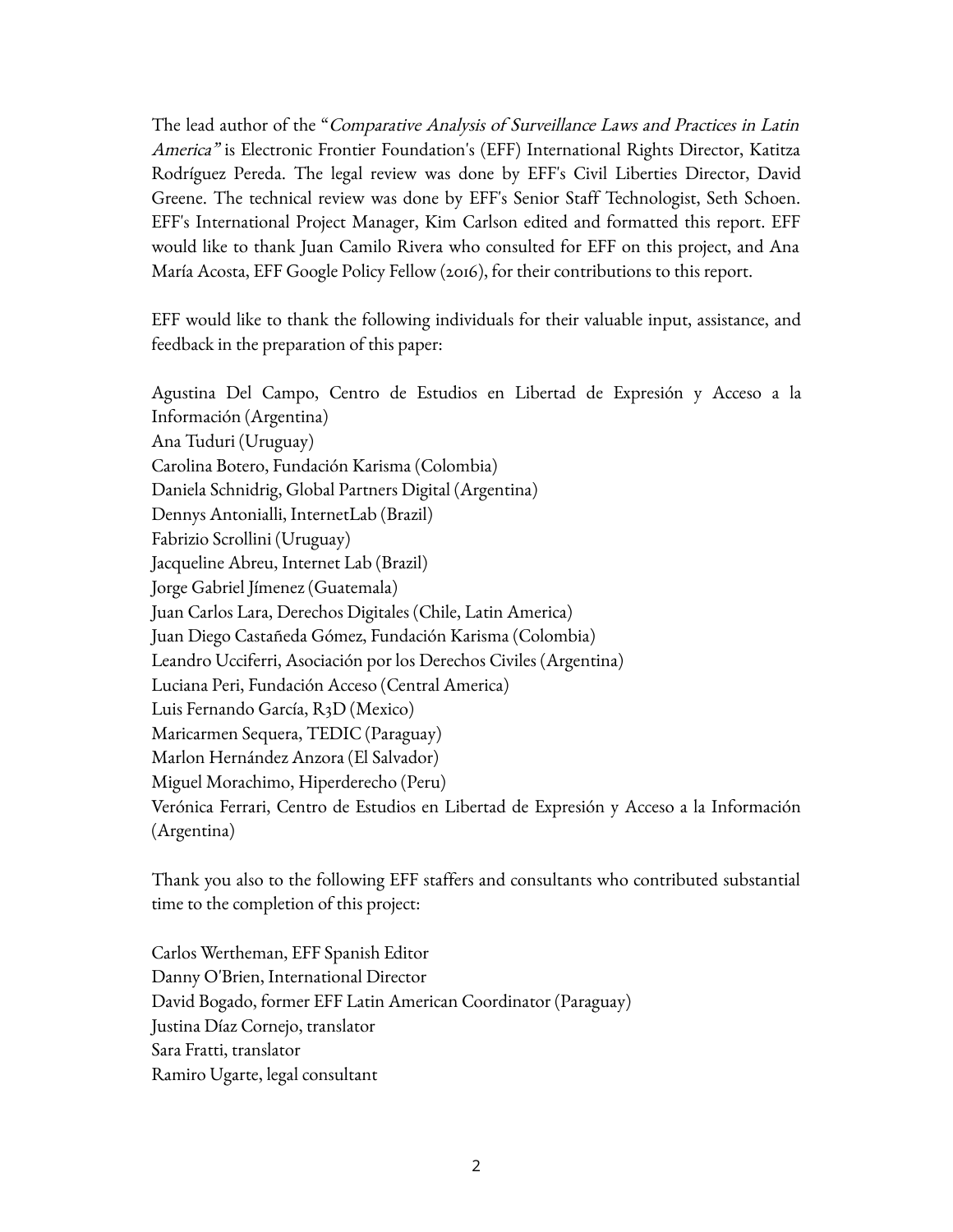The following reports are part of a larger regional project conducted by the Electronic Frontier Foundation in 12 Latin American countries. They have been used as the main sources for the "Comparative Analysis of Surveillance Laws and Practices in Latin America."

Ana Tudurí, Fabrizio Scrollini, & Katitza Rodríguez, "State Surveillance of Communications and the Protection of Fundamental Rights in Uruguay," Electronic Frontier Foundation, (2016). <https://necessaryandproportionate.org/country-reports/uruguay>

Daniela Schnidrig and Verónica Ferrari, "State Communications Surveillance and the Protection of Fundamental Rights in Argentina," Electronic Frontier Foundation & Centro de Estudios en Libertad de Expresión y Acceso a la Información, (2016). <https://necessaryandproportionate.org/country-reports/argentina>

Dennys Antonialli & Jacqueline de Souza Abreu, "State Surveillance of Communications in Brazil and the Protection of Fundamental Rights," Electronic Frontier Foundation & InternetLab, (2015).<https://necessaryandproportionate.org/country-reports/brazil>

Fundación Acceso, "Privacy for digital rights defenders: a study on how the legal frameworks of El Salvador, Guatemala, Honduras and Nicaragua can be used for protection, criminalization and/or digital surveillance of human rights defenders," Peri, Luciana (coord.). -- 1a. ed.-- San José, C.R.: Fundación Acceso, (2015). [https://necessaryandproportionate.org/files/2016/05/16/investigacion-privacidad-digital](https://necessaryandproportionate.org/files/2016/05/16/investigacion-privacidad-digital-fa.pdf)[fa.pdf](https://necessaryandproportionate.org/files/2016/05/16/investigacion-privacidad-digital-fa.pdf)

Jorge Rolón Luna & Maricarmen Sequera, "State Communication Surveillance and the Protection of Fundamental Rights in Paraguay," Electronic Frontier Foundation & TEDIC, (2016). <https://necessaryandproportionate.org/country-reports/paraguay>

Juan Camilo Rivera & Katitza Rodriguez, "State Communications Surveillance and the Protection of Fundamental Rights in Colombia," Comisión Colombiana de Juristas, the Electronic Frontier Foundation, & Fundación Karisma, (2016). <https://necessaryandproportionate.org/country-reports/colombia>

Juan Carlos Lara and Valentina Hernández, "State Communications Surveillance and the Protection of Fundamental Rights in Chile," Electronic Frontier Foundation & Derechos Digitales, (2016).<https://necessaryandproportionate.org/country-reports/chile>

Luis Fernando Garcia, "State Communications Surveillance and the Protection of Fundamental Rights in Mexico," Electronic Frontier Foundation & InternetLab, (2016). https://necessaryandproportionate.org/country-reports/mexico

Miguel Morachimo, "State Communications Surveillance and the Protection of Fundamental Rights in Peru," Electronic Frontier Foundation & Hiperderecho, (2016). <https://necessaryandproportionate.org/country-reports/peru>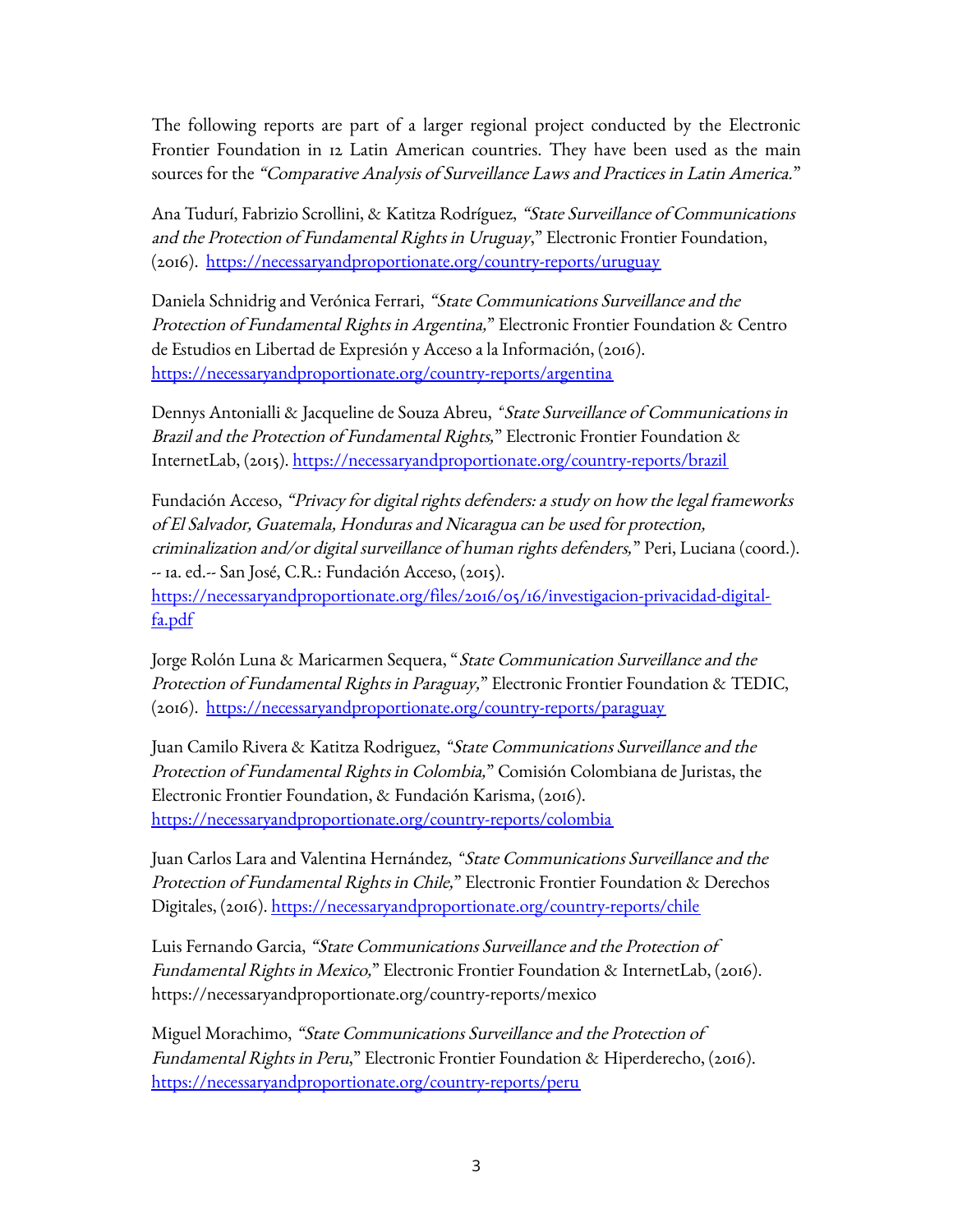

"Comparative Analysis of Surveillance Laws and Practices in Latin America" by Katitza Rodríguez Pereda is licensed under the Creative Commons Attribution 4.0 International License.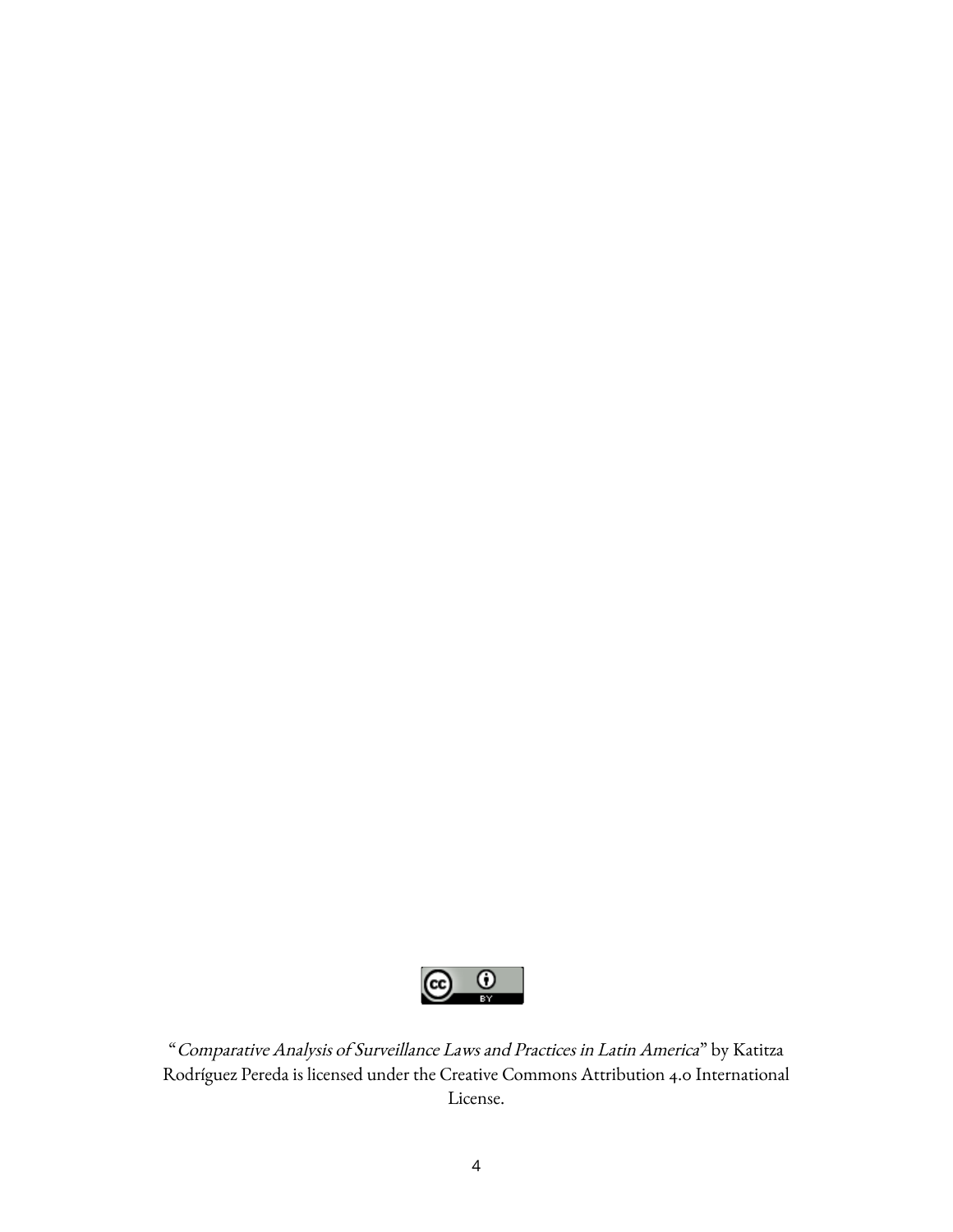## **Table of Contents**

| Annex I: Constitutional Protections Against Communications Surveillance114 |
|----------------------------------------------------------------------------|
|                                                                            |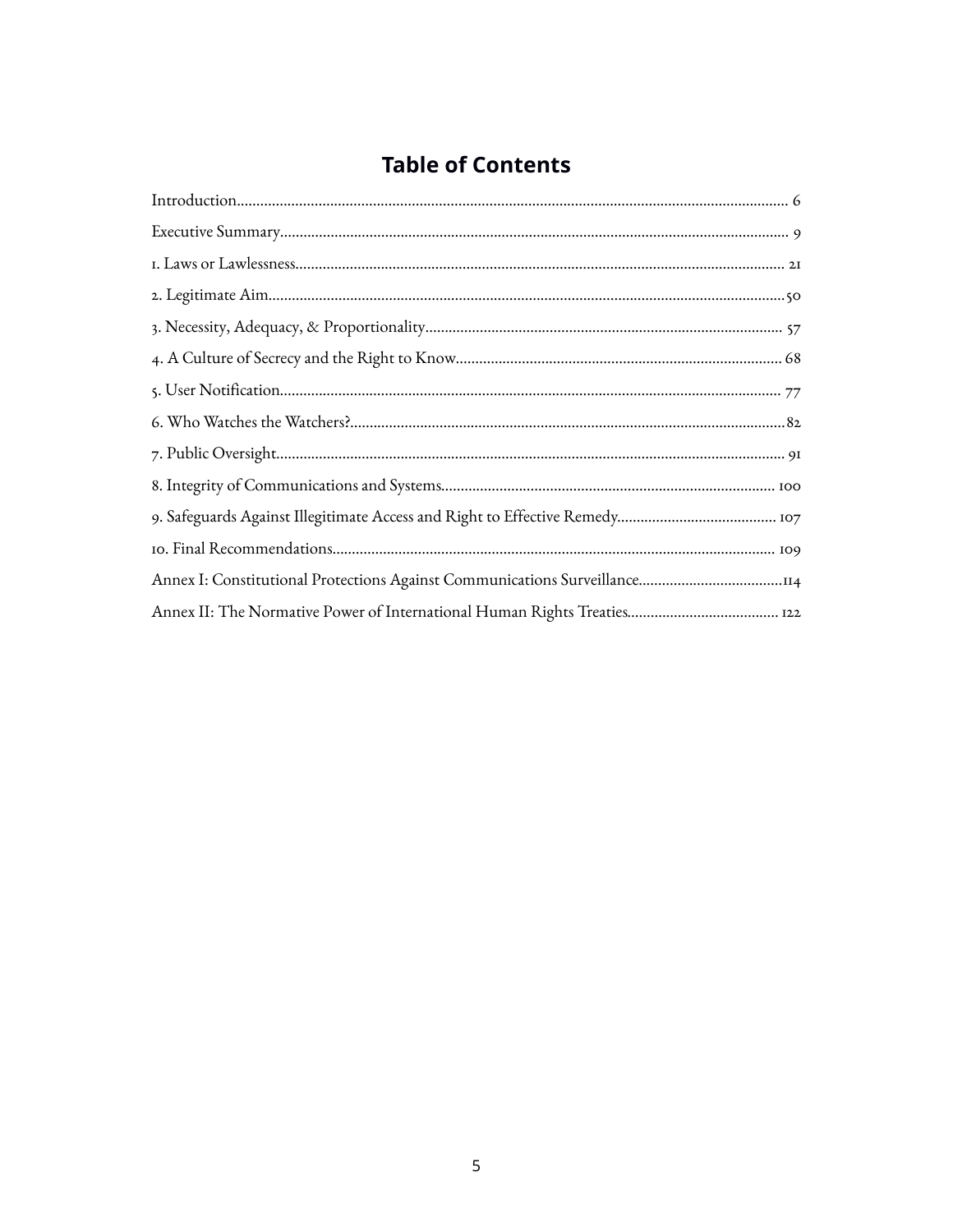## <span id="page-5-0"></span>**Introduction**

In December 1992, following a hastily-drawn sketch of a map given to him by a whistleblower, the Paraguayan lawyer Martin Almada drove to an obscure police station in the suburb of Lambaré, near Asunción. Behind the police offices, in a run-down office building, he discovered a cache of 700,000 documents, piled nearly to the ceiling. This was "the Terror Archive," an almost complete record of the interrogations, torture, and surveillance conducted by the military dictatorship of Alfredo Stroessner. The files reported details of "Operation Condor," a clandestine program between the military dictatorships in Argentina, Chile, Paraguay, Bolivia, Uruguay and Brazil between the [1](#page-5-1)970s and 1980s. The military governments of those nations agreed to cooperate in sending teams into other countries to track, monitor and kill their political opponents.<sup>[2](#page-5-2)</sup> The files listed more than 50,000 deaths and 400,000 political prisoners throughout Argentina, Bolivia, Brazil, Chile, Paraguay, Uruguay, Colombia, Peru, and Venezuela.<sup>[3](#page-5-3)</sup>

Stroessner's secret police used informants, telephoto cameras, and wiretaps to build a paper database of everyone that was viewed as a threat, plus their friends and associates. Almada had been tortured under this regime: his wife died from a heart attack shortly after the police played her, over the phone, the screams of her incarcerated husband. The Terror Archive shows how far a country's government might sink when unchecked by judicial authorities, public oversight bodies, and the knowledge of the general public.

A modern-day Stroessner or a revamped Operation Condor, however, would have far more powerful tools at hand than just ring-binders, cameras, and wiretapped phones. Today's digital surveillance technology leaves the techniques documented in the Terror Archive in the dust. New tech like the IMSI-catcher, a portable mobile cell-tower that lets its operator sweep up all the mobile phone calls and messages within a 200 meter radius, would let the authorities collect the identities of everyone at a protest. Mobile phones tell their providers where they are at all times: government orders could demand a mobile provider retain such data and hand it to the government. That would let the authorities track the movements of everyone who owns a cellphone. It would also allow them to "time travel": pick a target, and then look back in their history to see everywhere they had been for months or years.

For targeted intimidation and entrapment, governments could take advantage of the email, social media, and messages that dominate our lives. States could deploy for the purposes of

<span id="page-5-1"></span><sup>1</sup> Paraguay's Archive Terror,<http://news.bbc.co.uk/2/hi/americas/1866517.stm>

<span id="page-5-2"></span><sup>2</sup> Condor legacy haunts South America,<http://news.bbc.co.uk/2/hi/3720724.stm>

<span id="page-5-3"></span><sup>3 1992:</sup> Archives of Terror Discovered, [http://nationalgeographic.org/thisday/dec22/archives](http://nationalgeographic.org/thisday/dec22/archives-terror-discovered/)[terror-discovered/](http://nationalgeographic.org/thisday/dec22/archives-terror-discovered/)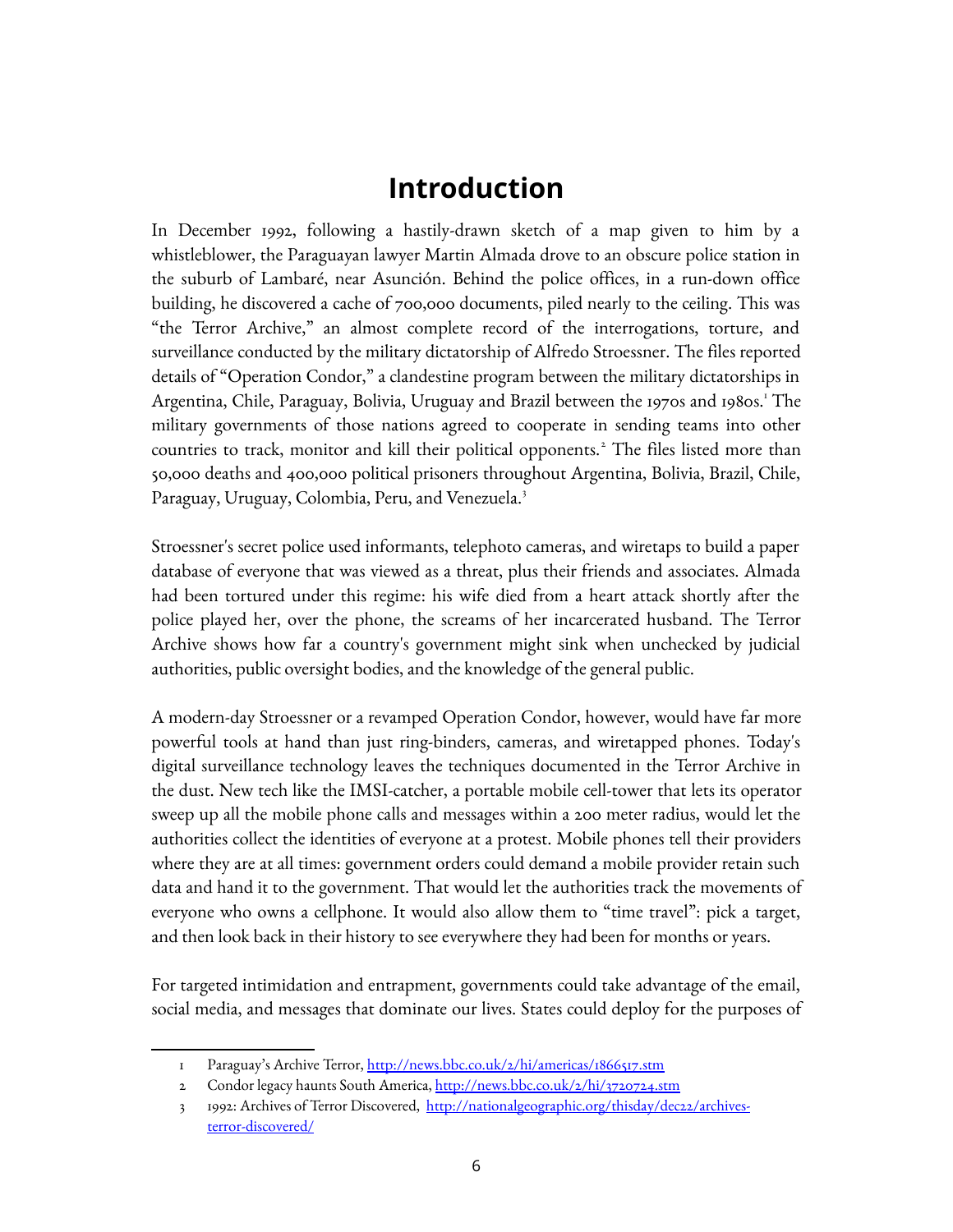social control, the same malicious software, or malware, that petty Internet criminals use to take over innocent users' computers, by tricking them to click on fraudulent emails or websites. Some of this malware is also "spyware"—it can covertly record audio and video from the microphone and camera of a target's smartphone or laptop. Once installed, government malware could go much further: retrieving lists of contacts, or remotely planting incriminating evidence on the device. A net far wider and far more pervasive than any 20th century secret police project would be cast over the whole of society.

The disturbing truth is that these tools are not theoretical. Many governments are already using these techniques, with neither legislative constraints holding them back, nor any effective public oversight, as our research shows.

It took a leak from one of the world's most notorious malware providers, the Italian "Hacking Team," and careful detective work from investigative journalists, to reveal just how many Latin American governments were already using mass surveillance and other invasive tools such as commercial malware. IMSI catchers and worse are hinted at in court filings. On the rare and random occasions that courts are asked to sanction such superspying, judges are often kept in the dark about the power and reach of these tools.

Twentieth century surveillance law mostly regulates the simple wiretapping of a single phone line, with no guidance on how to apply these laws to this growing menagerie of new spying capabilities. When new surveillance or cyber-security laws are passed, they are written primarily to legitimize existing practice, or widen existing powers—such as data retention laws that force phone and Internet companies to log and retain even more data for state use.

Each of these new powers is a ticking time-bomb, waiting for abuse. The only way to stop them being turned against the public is to create robust and detailed modern laws to constrain its use, an independent judiciary who will enforce those limits, and a public oversight mechanism that allows the general public to know what its country's most secretive government agents are up to in their name.

Unfortunately, legislators and judges within Latin America and beyond have little insight into how existing surveillance law is flawed, or how it might be fixed.

To assist in that imposing task, the Electronic Frontier Foundation has spent over a year working with our partner organizations across Latin America. Our intention was to hold a light up to current surveillance activities, in law, and in practice. We've carefully documented existing law in 13 countries, and gathered together the evidence of its misapplication whenever possible. Our aim with these papers is to compare existing practices to established human rights standards. Without that constraint, every country, within Latin America and without, not only risks violating the rights of their own citizens,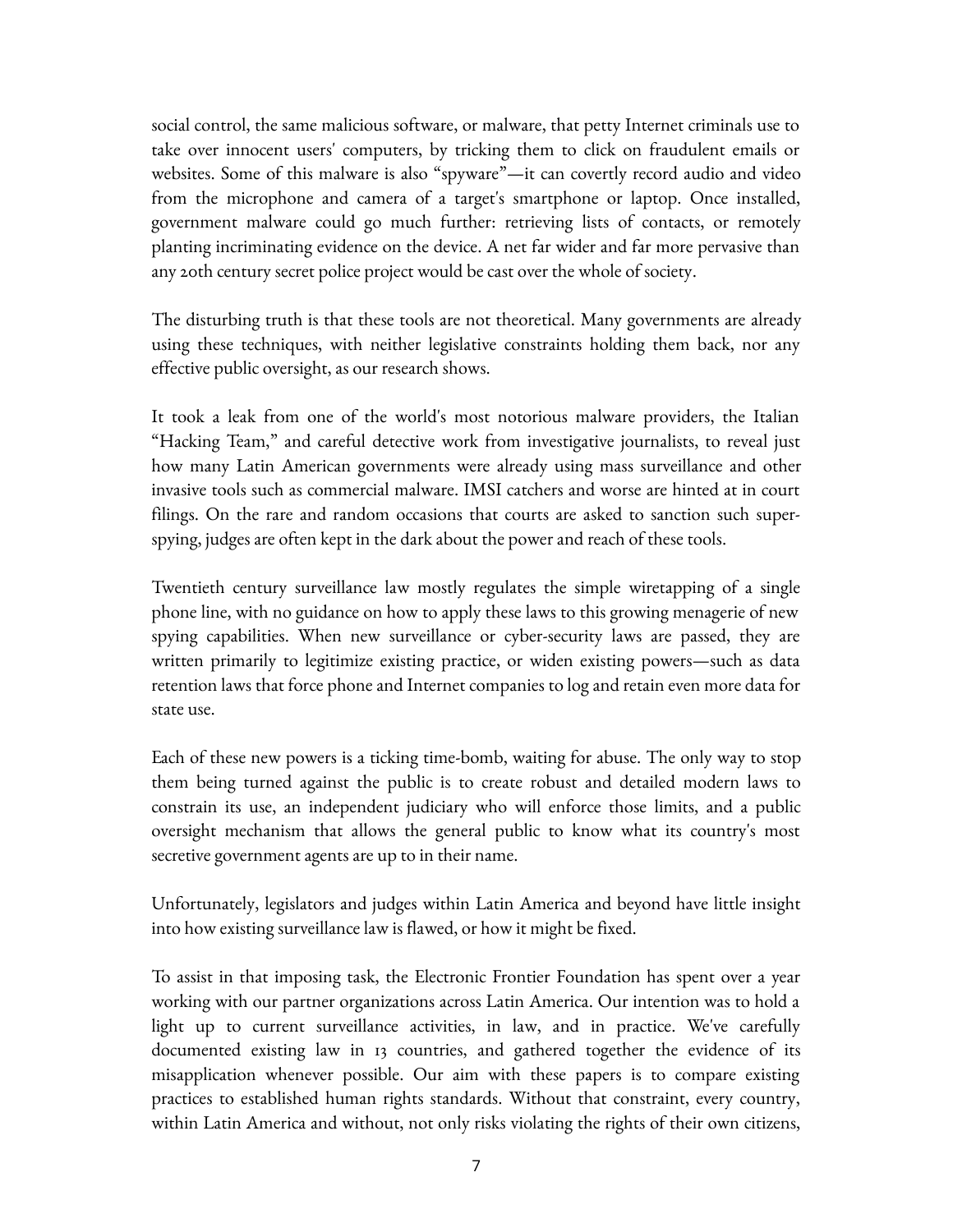but places themselves in danger of being overthrown by illegitimate elements in their own society, powered by a tech-enabled secret police.

In our research, we have analyzed publicly available laws and practices. Given the deeply rooted culture of secrecy surrounding surveillance, it is far harder to judge the extent to which states comply with their own published legal norms. Ensuring that law not only complies with human rights standards but also genuinely governs and describes the states' real-world behavior is an ongoing challenge.

State officials and civil society must take care that written norms are translated into consistent practice and that failures to uphold the law can be discovered and remedied. That raises a second problem: the lack of adequate public oversight throughout the region. This is the main reason why even positive guarantees established by law—and there are many examples of good surveillance standards in the region—simply do not work. These can only be overcome if civil society demands transparency and accountability from the intelligence and law enforcement community.

Public oversight efforts are usually trumped by the secrecy which surrounds intelligence and law enforcement activities. However, the advances produced in the last decade in Freedom of Information laws throughout the region provide an opportunity to pierce through these obstacles and strengthen citizens' control over a part of the state which remains in the dark.

Our message is not entirely pessimistic. Our analysis has uncovered rights-preserving procedures in the books that are a step ahead of the rest of the world. Now we need to ensure that those procedures are actually enforced. In summary below, we list both the good and bad of modern Latin American surveillance law. Every state can improve, but many might benefit from imitating the positive experiences of other jurisdictions.

Technology cannot entirely defend us from the misuse of these new tools and capabilities. We need strong rule of law, robust statutes that are actually prescribed by law, necessary, adequate and proportionate. We need judicial guidance, due process, transparency and a right to be notified of the surveillance decision with enough time and information to enable them to challenge the decision or seek other remedies whenever possible. We need avenues for redress for those affected by the surveillance measure. Besides having a better institutional design for overseeing and controlling surveillance activities, the region should commit to implementing public oversight mechanisms that are carefully matched in resources and authority over those who wield these powers. We also need a strong civil society coalition working on these issues. With the help of watchful and informed judges and legislators, we hope that digital technology will be used wisely to protect, not violate human rights. We must ensure that we build a world where the Terror Archive remains a grim record of past failings, not a low-tech harbinger of an even darker future.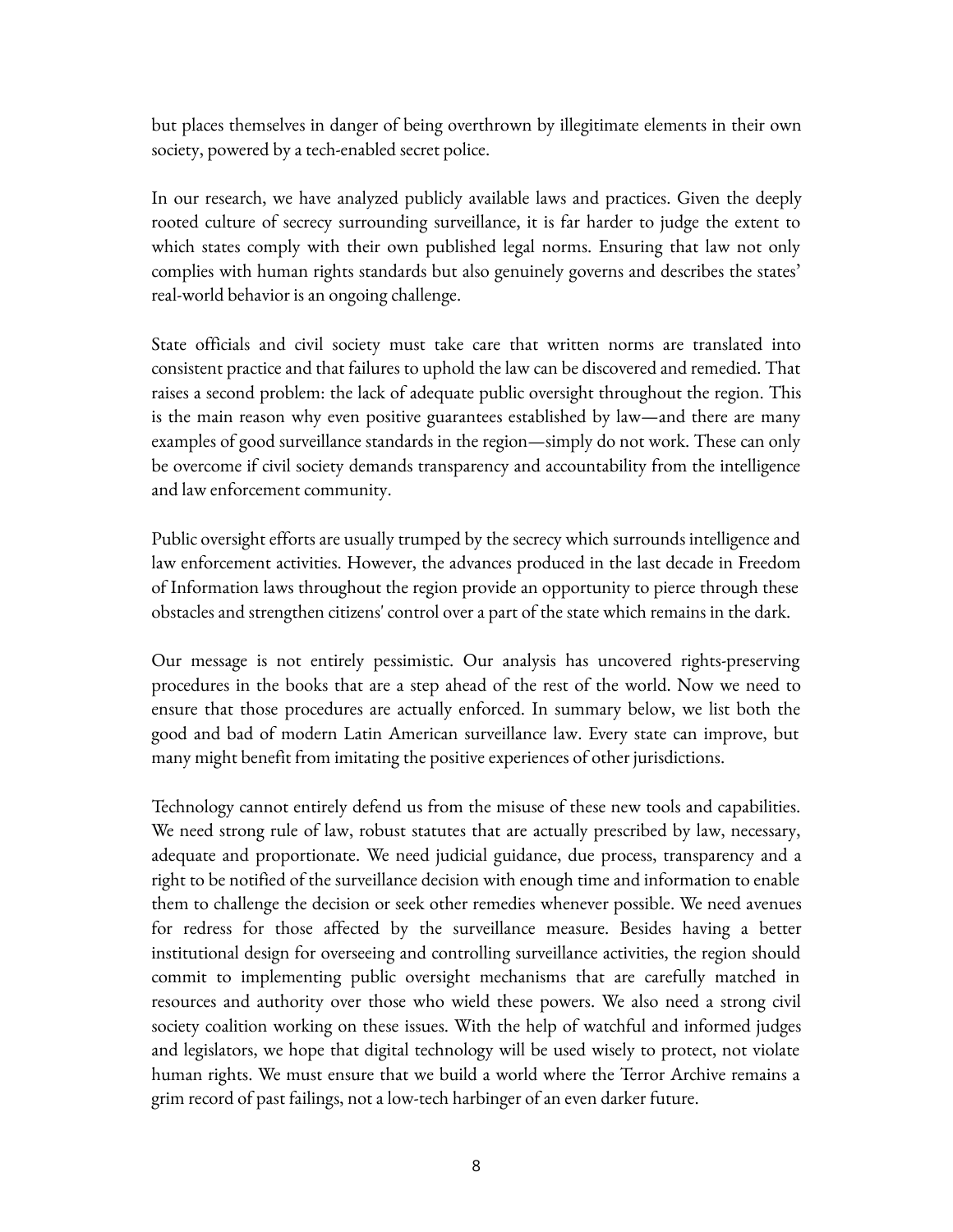# <span id="page-8-0"></span>**Executive Summary**

The constitution of every Latin American country recognizes a right to privacy in some form, most commonly as a general right to private life or intimacy. Sometimes, it is protected as multiple, specific rights: a right to the inviolability of communications; a data protection right; or habeas data, which varies from country to country, but in general, habeas data protects the right of any person to find out what information is held about his or her person.

Unfortunately, despite this consensus, most states do not implement those rights in a way that fully complies with international human rights standards.

The Necessary and Proportionate Principles provide a touchstone for assessing whether a state's communications surveillance and interception practices comply with its human rights obligations. In this paper, we assess how closely each state's practices reflect those Principles. Using this analysis, we identify good practices that should serve as a model for all states, as well as specific reforms that will bring law and practice into compliance with human rights standards.

Our report also identifies deficiencies that are widespread throughout the region and are in need of special and immediate attention. Latin America appears to lag behind the rest of the world in permitting regulations that require private companies to retain data about the communications of the entire population. It stands in stark contrast to Europe, for example, whose own European Data Retention Directive was declared invalid after a successful human rights-based legal challenge. Nor has Latin American law kept up with the ever-broadening scope of "communications surveillance." As a result, new surveillance technologies such as cell-site simulators or IMSI catchers (which intercept cell phone signals by imitating cell towers)<sup>[4](#page-8-1)</sup> and malware (software that is used to harm computer users)<sup>[5](#page-8-2)</sup> are in widespread use without any specific authorization or human rights protections in place. States, too, have failed to broaden the scope of their surveillance laws to eliminate the outdated distinctions between the content of communications and other communications

<span id="page-8-1"></span><sup>4</sup> Cell-site simulators, also commonly known as IMSI catchers or Stingrays, are devices that masquerade as a legitimate cell phone tower, tricking phones nearby into connecting to the device in order to log the mobile subscriber identity of mobile phones in the area or capture the content of communications. Learn more at: [https://www.eff.org/sls/tech/cell-site](https://www.eff.org/sls/tech/cell-site-simulators)[simulators](https://www.eff.org/sls/tech/cell-site-simulators)

<span id="page-8-2"></span><sup>5</sup> Malware works in many different ways including, but not limited to, disrupting computer operation, gathering sensitive information, impersonating a user to send spam or fake messages, and gaining access to private computer systems. Learn more at: <https://ssd.eff.org/en/module/how-do-i-protect-myself-against-malware>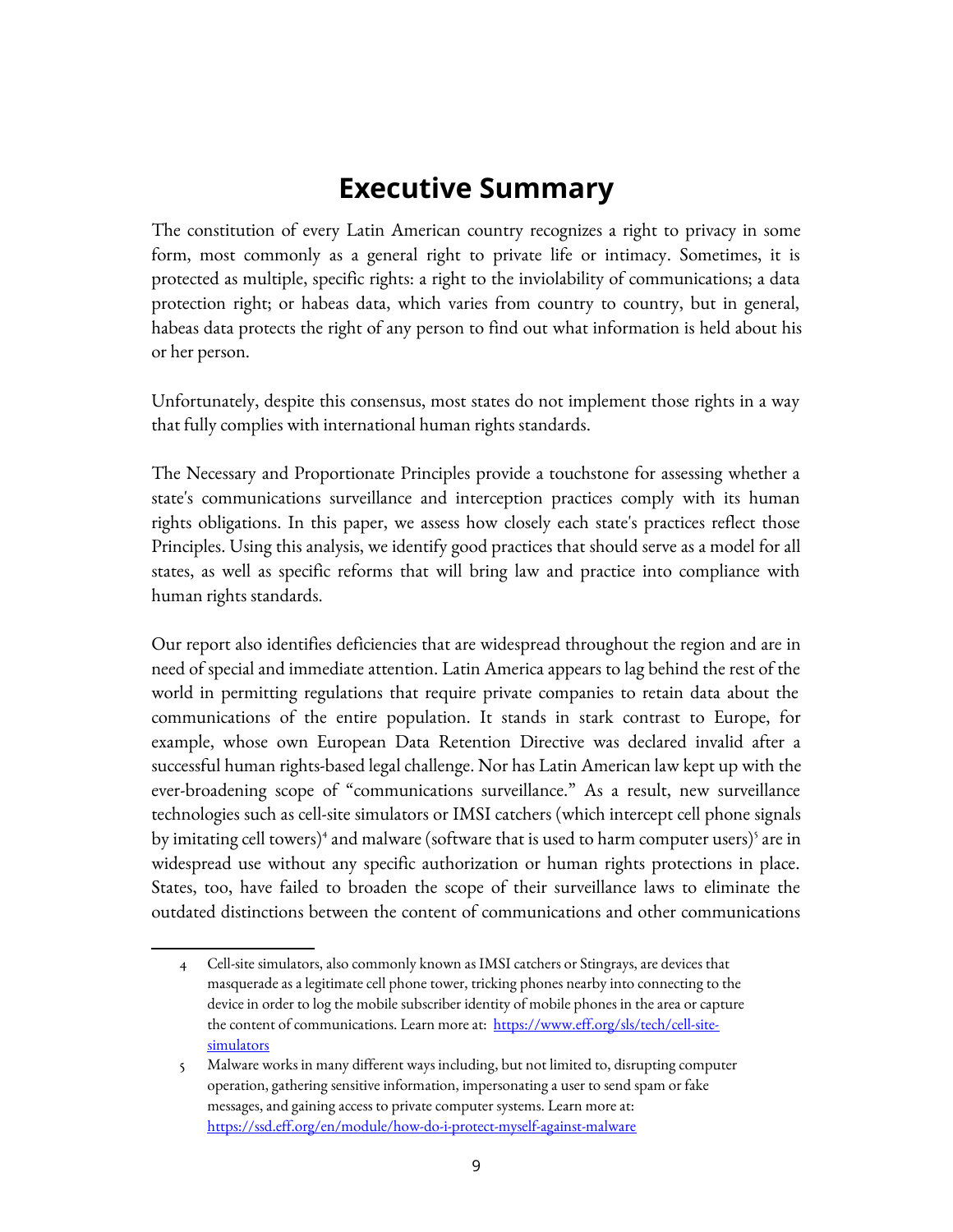metadata.

Beside these general concerns, we can categorize the failings, reforms, and occasional successes of Latin American surveillance law under the individual principles of the Necessary and Proportionate standard.

#### **The Principle of Legality**

The Legality Principle requires that any limitation to human rights be prescribed by law, and that the law be public, precise, and unambiguous. Thus, the state must not interfere with the right to private communications in the absence of an existing public law that is sufficiently clear to ensure that individuals can foresee its application. History shows that imprecise intelligence laws are prone to abuse.

Our review of practices by Latin American governments found that many states only specifically authorize wiretapping—listening to or recording telephone conversations—and do not have precise legal authorization to conduct newer forms of surveillance, such as geolocation tracking, cell tower monitoring, or using IMSI catchers or malware. Like wiretapping, these technologies are invasive and surreptitious, but also raise far different privacy concerns and legal questions than traditional wiretapping. Despite a lack of legal footing, there appears to be widespread use of these technologies by authorities. Malware, for example, is known to be used in Mexico, Panama, Venezuela, Colombia, Brazil, Chile, Ecuador, Honduras, and Paraguay with insufficient legal authorization.

We also found that many communications interception and surveillance practices were authorized solely by the executive branch in the form of administrative decrees and administrative resolutions. These include data retention mandates in Brazil, Colombia, Peru, and Honduras: regulations that are paired with provisions allowing public investigators broad access to these stores of private information. Executive orders authorizing surveillance or mandating data retention are typically issued without any public discussion or input from the legislature or judiciary. Some guidelines regarding the collaboration between the private sector and the government remain secret, including confidential regulations and guidelines in El Salvador, Uruguay, and Peru. Although data retention is inherently an unnecessary and disproportionate measure, Mexico provides a hint of a best practice here—its controversial data retention mandate, which was adopted by a public legislative act, at least limits the data it requires companies to retain to a precise list.

Even when surveillance was encoded in legislative acts and other public laws, those regulations frequently suffered from vagueness and ambiguity. These laws are insufficiently clear about the specific powers that intelligence agencies and law enforcement have to surveil communications. The laws often fail to identify the appropriate situations when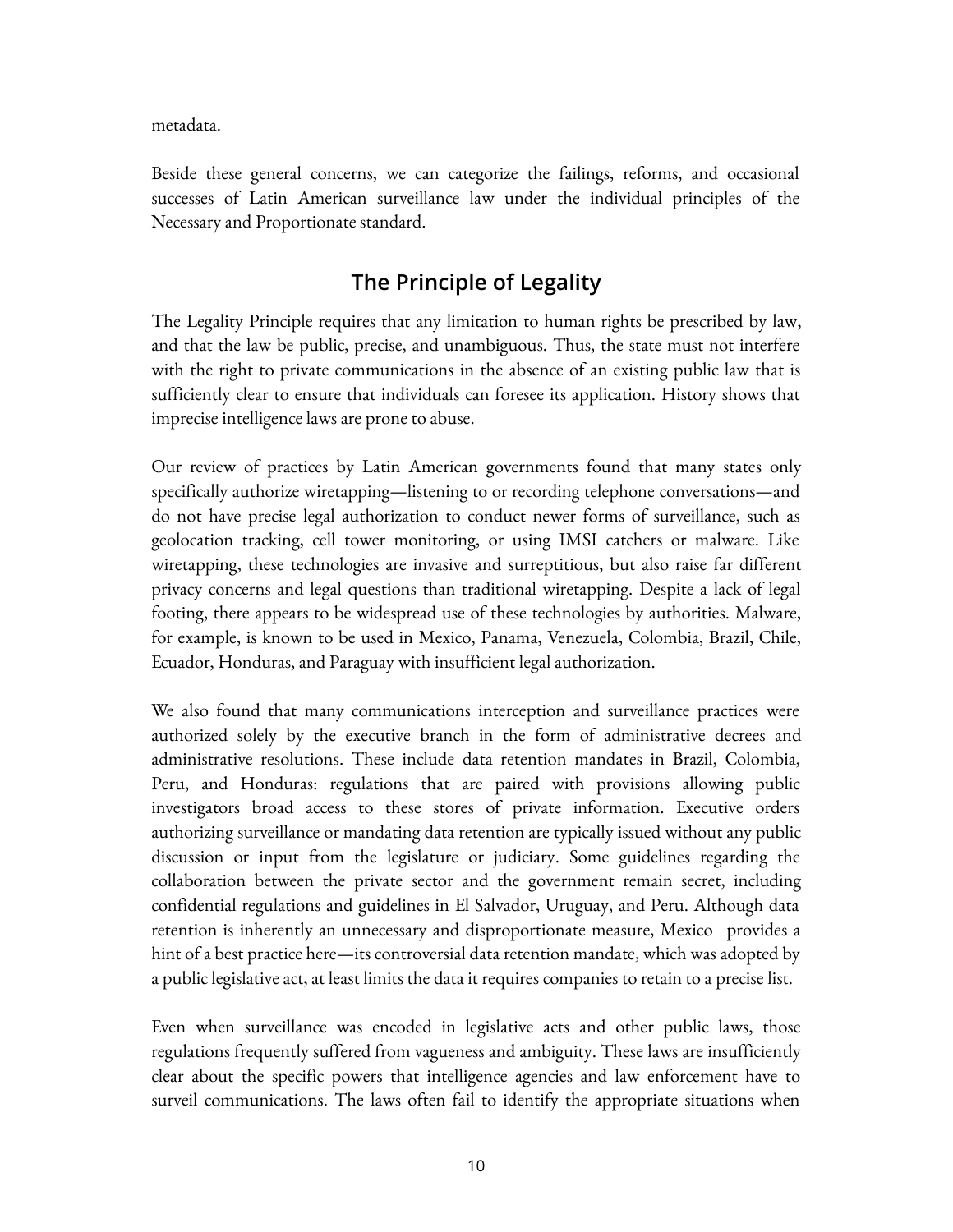surveillance may be conducted or which specific agency is empowered to conduct a specific form of surveillance or to access collected communications. Outside of Mexico, data retention mandates do not clearly specify what data must be retained. For example, laws in Peru that authorize location tracking typically do not describe which crimes may be investigated using that technique. Laws in Honduras do not describe which agencies have access to retained data, while in Colombia the data retention decree authorizes "other competent authorities" access; however, as a result of a citizen complaint, the phrase "other competent authorities" was repealed. A 201[6](#page-10-0) State Council's decision closed this loophole.<sup>6</sup> Now only the general prosecutor (*Fiscalía de la Nación*), through judicial police agencies, may access retained data.

Colombia's Law 1621, which regulates intelligence activities, also contains a vague definition of communications surveillance, leaving a large margin for potential abuse. Subsequently, the Constitutional Court of Colombia interpreted this vague language as granting intelligence agencies power to monitor the entire electromagnetic spectrum, regardless of the technological means employed.[7](#page-10-1) But this law does not explicitly authorize mass surveillance: Under the case law that approved the new Colombian Intelligence Law, the Constitutional Court emphasizes that interception is only allowed during a criminal investigation and with judicial authorization. Under this law, intelligence agencies are only allowed to monitor the spectrum, which in theory is different from intercepting communications according to the Court. The law does not define what constitutes "monitoring the spectrum." But because Law 1621 clearly states that "monitoring does not constitute interception," a phrase that can be interpreted broadly, it's rather likely that the law can be used for that very purpose. Indeed, this may have already occurred: over the past several years, without any apparent legal authorization, several mass surveillance programs have been devised. These programs are supposed to be rolled out through mechanisms such as the Unified Platform of Monitoring and Analysis [Plataforma Única de Monitoreo y Análisis] (PUMA) and the Comprehensive System of Digital Recording [Sistema Integral de Grabación Digital, SIGD].

There is also a lack of clarity in the privacy safeguards that some laws provide. These legal frameworks use very broad legal provisions and can be interpreted as authorizing a wide range of both existing surveillance technologies, such as malware and IMSI catchers, and any future surveillance technology. For example, in Paraguay, Article 200 of the Criminal Procedural Code establishes that a judge can order the interception of the communications of any accused persons, "regardless of the technical means used" to achieve it. In Guatemala,

<span id="page-10-0"></span><sup>6</sup> "Tumban polémico decreto sobre acceso a datos privados," Semana Económica, (2016). [http://www.semana.com/nacion/articulo/consejo-de-estado-solo-la-fiscalia-podra-tener](http://www.semana.com/nacion/articulo/consejo-de-estado-solo-la-fiscalia-podra-tener-acceso-a-datos-privados/465546)[acceso-a-datos-privados/465546](http://www.semana.com/nacion/articulo/consejo-de-estado-solo-la-fiscalia-podra-tener-acceso-a-datos-privados/465546)

<span id="page-10-1"></span><sup>7</sup> European Commission, Scientific Committee, Technical Terminology – Glossary. [http://ec.europa.eu/health/opinions/es/lamparas-bajo-consumo/glosario/def/espectro](http://ec.europa.eu/health/opinions/es/lamparas-bajo-consumo/glosario/def/espectro-electromagnetico.htm)[electromagnetico.htm](http://ec.europa.eu/health/opinions/es/lamparas-bajo-consumo/glosario/def/espectro-electromagnetico.htm)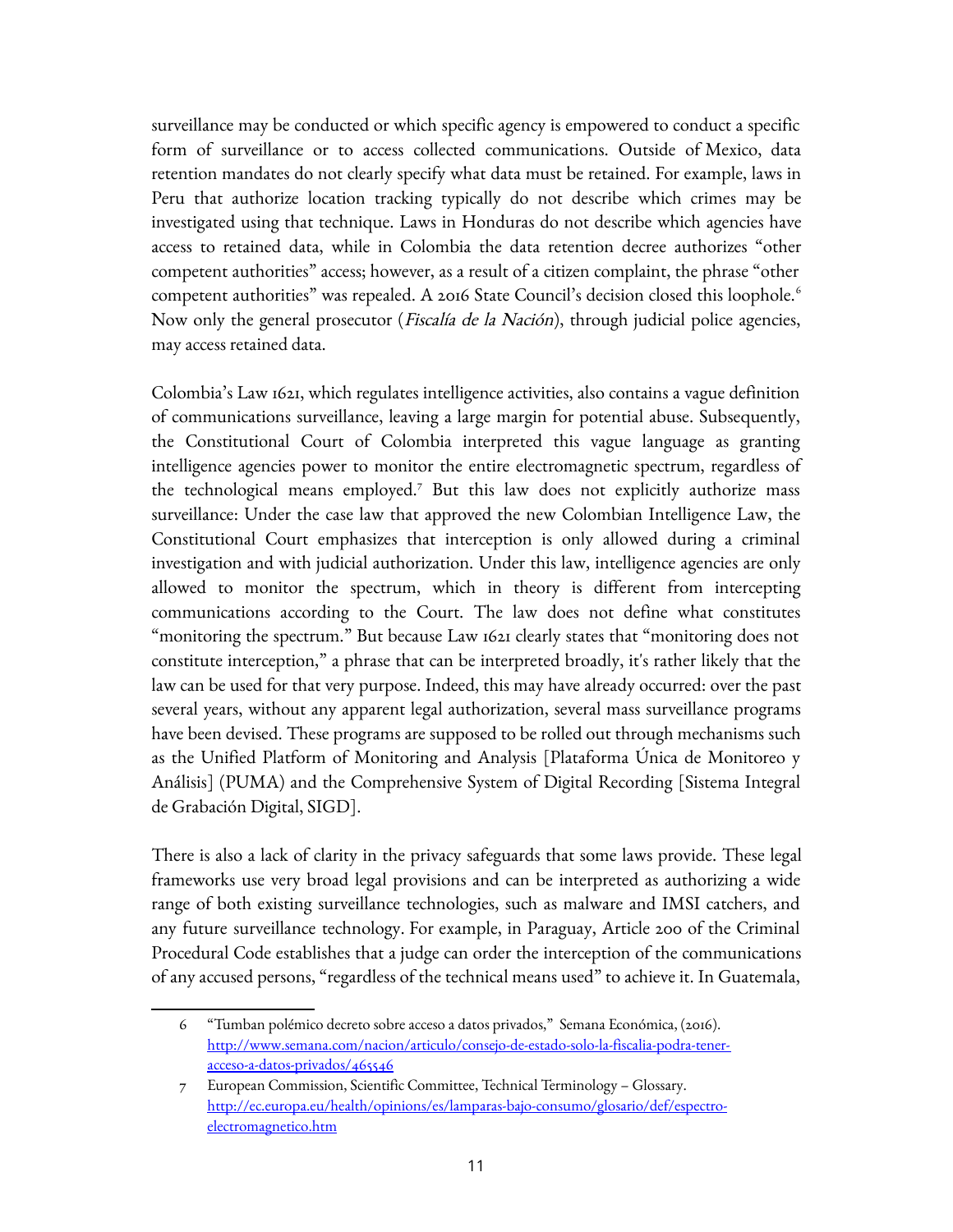the Control and Prevention of Money Laundering Law authorizes the use of any technological means available for the investigation of any offense to facilitate clarification. Argentina's intelligence framework allows for significant exceptions to constitutional privacy protections in "states of emergency," a phrase that is not adequately defined.

#### **The Principle of Legitimate Aim**

This Principle requires that any interference on human rights serve a specified Legitimate Aim that corresponds to an important legal interest that is necessary in a democratic society. Discrimination is categorically an illegitimate aim. Thus, the Principle requires that any measure infringing on a human right not be enacted for the purpose of discrimination or applied in a manner that discriminates on the basis of race, color, sex, language, religion, political or other opinion, national or social origin, property, birth or other status. The Legitimate Aim must operate to limit the state's restriction of rights, not be used as an excuse to grant the state wider leeway.

With respect to infringements on the right to private communications, the investigation of serious crimes and real, concrete threats to national security are recognized legitimate aims. Communications surveillance cannot be justified by reference to a general interest, such as "safety," or a nonspecific or abstract concern for "national security." The best practices in this area involve surveillance legislation that contains exhaustive lists of enumerated crimes (or some other clear and objective definition) and other legal constraints to ensure no human rights violations occur.

The report identifies several positive examples. Nicaragua, Guatemala, and Peru limit the interception of communications to the investigation of specific serious crimes that are listed in the statute. Other states, however, such as Argentina and Chile, do not adequately define terms such as "terrorism" nor specify how severe a suspected crime must be before communications surveillance is permitted. As a result, subjective, arbitrary, and/or improper political considerations may dictate when such measures are used.

Colombia adequately defines the crimes in which communications surveillance may be used in order to aid their investigations, but it fails to provide the same specificity and clarity with respect to intelligence operations.

#### **The Principles of Necessity, Adequacy, and Proportionality**

The Necessity Principle requires all laws, regulations, and activities that interfere upon human rights be limited to what is strictly and demonstrably necessary to achieve a Legitimate Aim. Surveillance must be conducted only when it is the only means available to achieve a Legitimate Aim or, when there are multiple means, is the means least likely to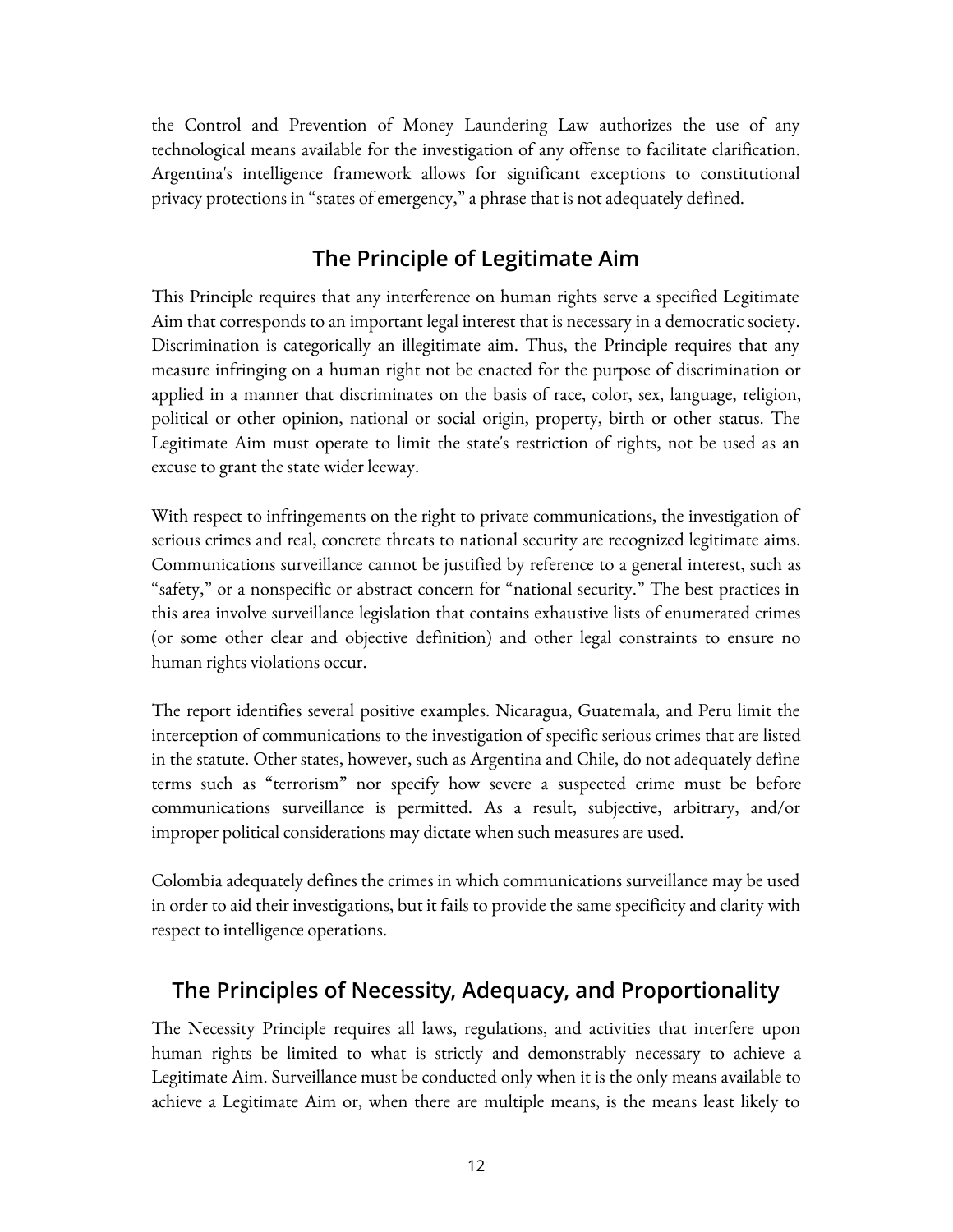interfere upon human rights. The onus of establishing this justification is always on the state. The Adequacy Principle requires that any interference with human rights that is authorized by law be an effective means of fulfilling the specific Legitimate Aim identified. The Proportionality Principle requires that infringement decisions consider the severity of the human rights violations and other competing interests on a case-by-case basis, and only allow infringement if the public interest gains appropriately balance the human rights losses. Moreover, any measure that interferes with human rights must be the least invasive means for actually accomplishing a Legitimate Aim.

A State must establish, at a minimum, the following to a Competent Judicial Authority, prior to conducting communications surveillance for the purposes of enforcing law, protecting national security, or gathering intelligence:

- 1. there is a high degree of probability that a serious crime or a specific threat to a Legitimate Aim has been, or will be, carried out, and;
- 2. there is a high degree of probability that evidence of relevant material to such a serious crime or specific threat to a Legitimate Aim would be obtained by accessing the protected information sought, and;
- 3. other less invasive techniques have been exhausted or would be futile, such that the technique used is the least invasive option, and;
- 4. information accessed will be confined to that which is relevant and material to the serious crime or specific threat to a Legitimate Aim alleged, and;
- 5. any excess information that is collected will not be retained, but instead will be promptly destroyed or returned, and;
- 6. information will be accessed only by the specified authority and used only for the purpose and duration for which authorization was given, and;
- 7. the surveillance activities requested and techniques proposed do not undermine the essence of the right to privacy or fundamental freedoms.

Compliance with these conditions must be assessed with respect to each aspect of the surveillance process: the decisions to surveil, the means of surveillance chosen, and requirements for data retention and access to stored data.

These Principles are deeply embedded in the region's constitutions. However, the development of new surveillance technologies and the increasing amount of data that can be obtained by way of communications surveillance have complicated the application of these Principles, resulting in some government surveillance activities that lack necessity, adequacy, or proportionality.

As the most striking example, data retention laws, since they require the infringement of the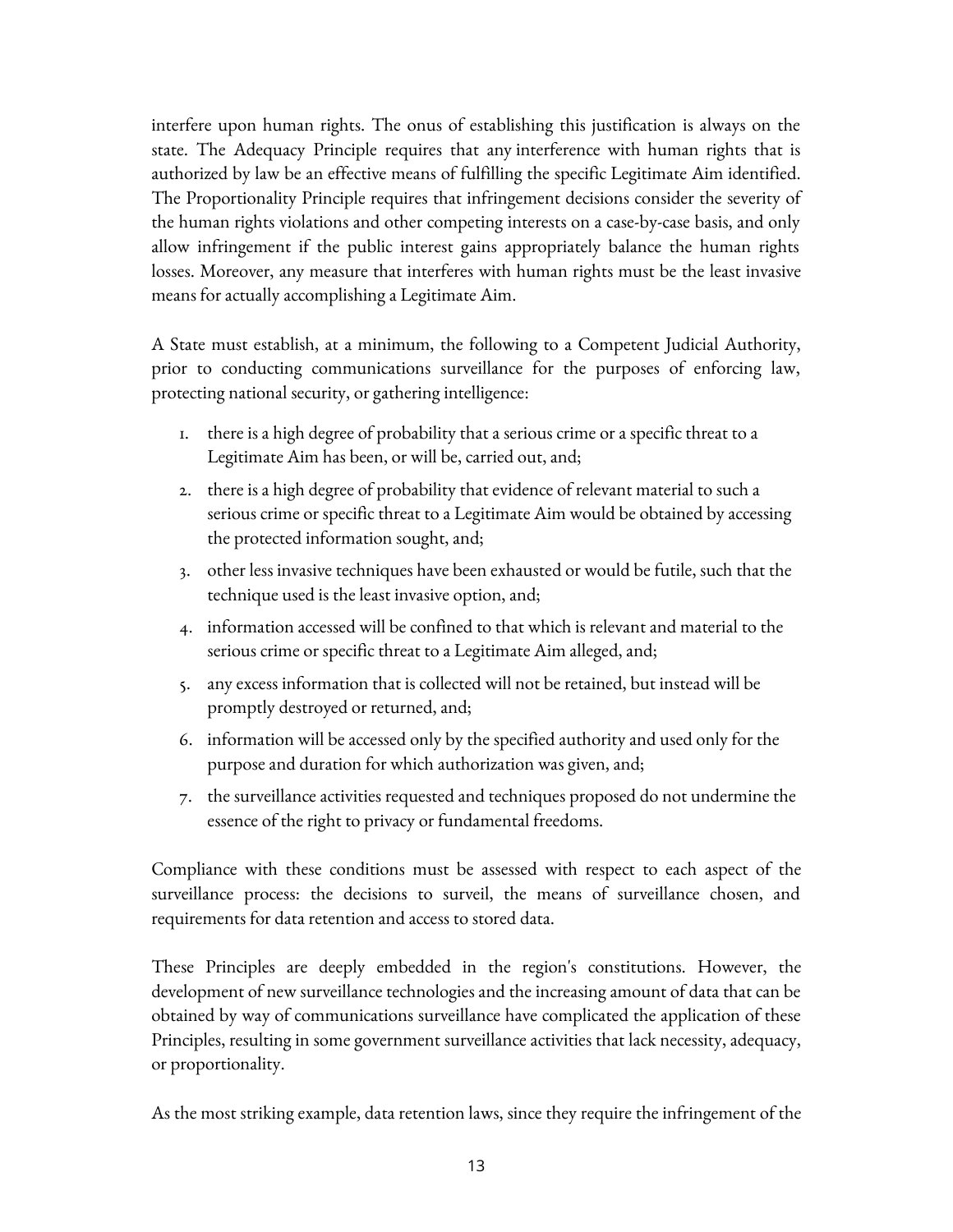rights of all users of a communications service regardless of particularized suspicion, are inherently disproportionate. Yet, as discussed above, data retention mandates are widespread throughout Latin America.

There are also good practices. The surveillance laws of El Salvador, Brazil, Colombia, Chile, and Guatemala incorporate rigorous necessity, adequacy, and/or proportionality analyses, though it remains to be seen whether these laws will be implemented in a privacy protective manner. Some states, such as Chile and Honduras, set time limits on surveillance operations, reflecting a concern for proportionality. Peru's law specifically limits the retention of data obtained by state agencies to ensure that it is destroyed once it is no longer useful. Some states, such as Paraguay, Uruguay, Mexico, Colombia, Nicaragua, and Chile, appropriately prohibit the surveillance of certain communications, most commonly attorney-client communications.

#### **The Principles of Transparency and Notification**

States should be transparent about the use and scope of laws, regulations, activities, powers, and techniques that infringe on human rights. Without transparency, civil society is unable to hold governments accountable, and persons are not accorded the dignity of knowing when their rights are violated. Secrecy prevents meaningful public debates on these matters of extreme importance.

Transparency is especially important with respect to communications surveillance, because of a reflexive perceived need for secrecy by investigators and intelligence agencies. These actors unfortunately commonly confuse a need for secrecy in a specific situation with an overarching reticence to describe operational capacities and legal authority. Even if an agency has a good reason to keep a specific investigation confidential, it does not need to keep secret the fact that, for example, it uses malware and has been authorized to do so as a general matter. Without transparency, the public is denied the opportunity to debate whether malware should be used at all and, if so, under what specific conditions.

There are several methods states (and telecommunications companies) can implement in order to increase transparency about communications surveillance. States can publish information about the purchases they have made of surveillance technologies. States can comply with Freedom of Information laws when faced with requests for records regarding their surveillance laws and capabilities. States can issue transparency reports in order to provide useful information to citizens and users and require or encourage telecommunications providers to issue them as well. Telecommunications companies can establish and publish law enforcement guidelines: a set of rules that set forth the circumstances under which they will or will not deliver information to law enforcement, and states can agree to abide by them. States should also permit providers to inform users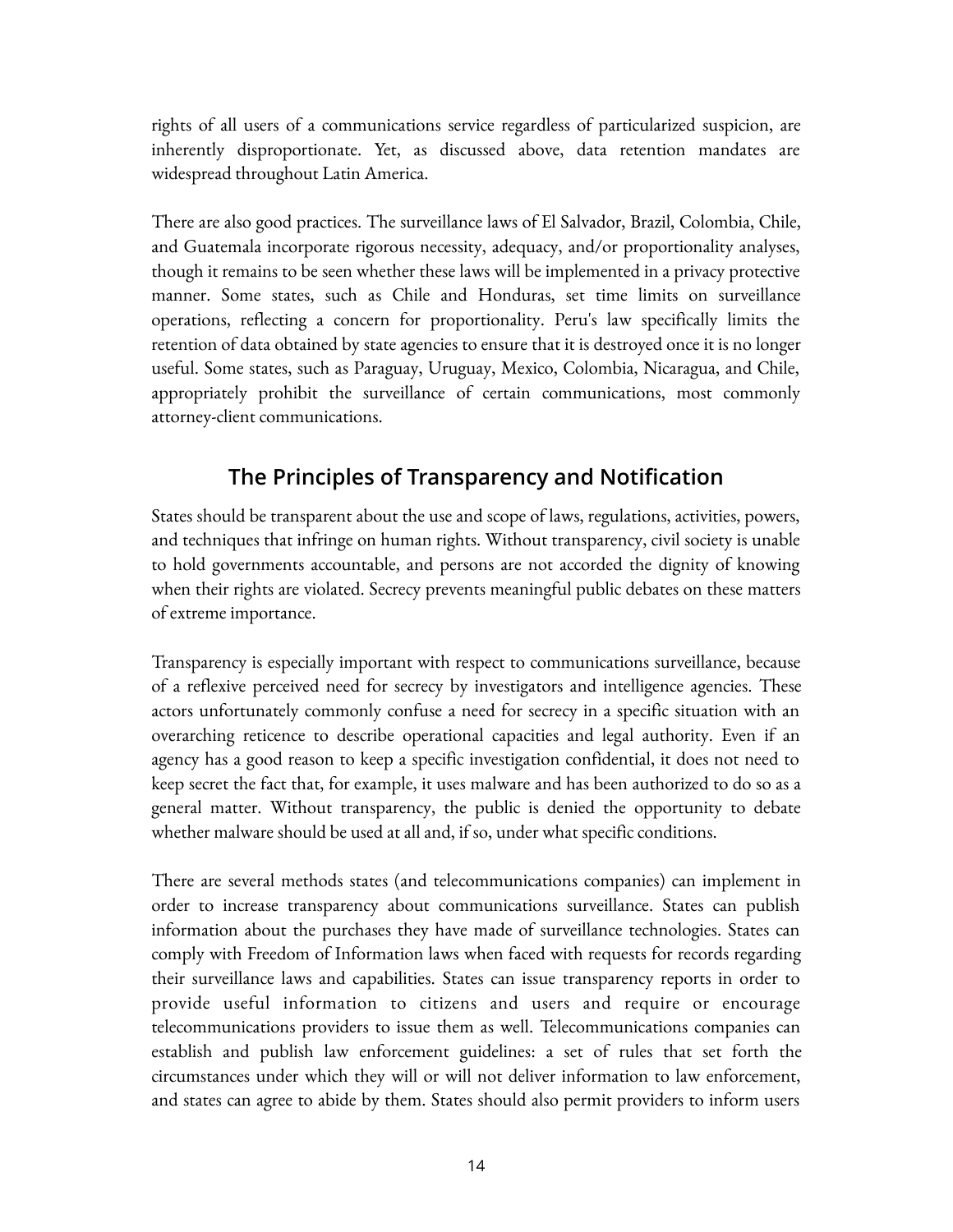that they are or were surveilled.

We found that, unlike other regions, Latin America has yet to develop a culture of transparency reporting by communications providers. Several countries have yet to see transparency reports published by state entities, telecommunications firms, and major communications application providers. In Nicaragua, Guatemala, and Honduras, for instance, neither the state, nor local telecommunications firms, nor Google, Twitter, nor Facebook publish transparency reports. In other countries such as Chile, Peru, Colombia, and Brazil, Google, Twitter, and Facebook have published transparency reports but telecommunications firms have not done so, and, in El Salvador, only Twitter and Facebook have published reports. Mexico is the only country where local telecommunication companies have published transparency reports. Iusacell, Movistar, Nextel, and Telcel have published a transparency report through ANATEL (Asociación Nacional de Telecomunicaciones). This is an important first step. However, this transparency report only provides readers with a general number of requests made by authorities; it does not provide detailed information about which type of requests have been received, which authorities made the requests or what reasons authorities gave to make the requests. Overall, the secrecy surrounding even basic information on the extent of surveillance is widespread in the region. Indeed, since many of the intelligence regimes in the region were formed during dictatorships, there remains a general default to secrecy in matters of surveillance. Secret laws authorizing surveillance exist, however the advances produced in the last decade throughout the region with Freedom of Information laws should provide an opportunity to pierce through these obstacles. Still, broad legal exceptions for intelligence and police investigative information still exist and the secrecy surrounding state surveillance prevents citizens from learning how these laws are applied in this context.

Our survey did not find any best practices in the region, but a few states do employ some good practices worth replicating with some specified improvements. In Mexico, governmental agencies must regularly disclose statistical information about the requests they've made to telecommunications service providers for communication interceptions, access to communications records, and access to location data in real time. A guideline that regulates the collaboration between the government and the private sector requires telecommunications companies to submit transparency reports to the Telecommunications Federal Institute. Brazil, Chile, and Colombia require agencies to report to another governmental agency, but not the public, unless a record is specifically requested. The benefits of Freedom of Information laws in El Salvador, Honduras, Nicaragua, and Guatemala are limited and uncertain because of ambiguities and exceptions in those laws.

The Principle of Notification also requires that users be notified to the greatest extent possible when they are surveilled. In all but exceptional situations users should have the opportunity to contest planned surveillance or seek other remedies. Any delay in notification must be judicially approved and only upon proof that notification would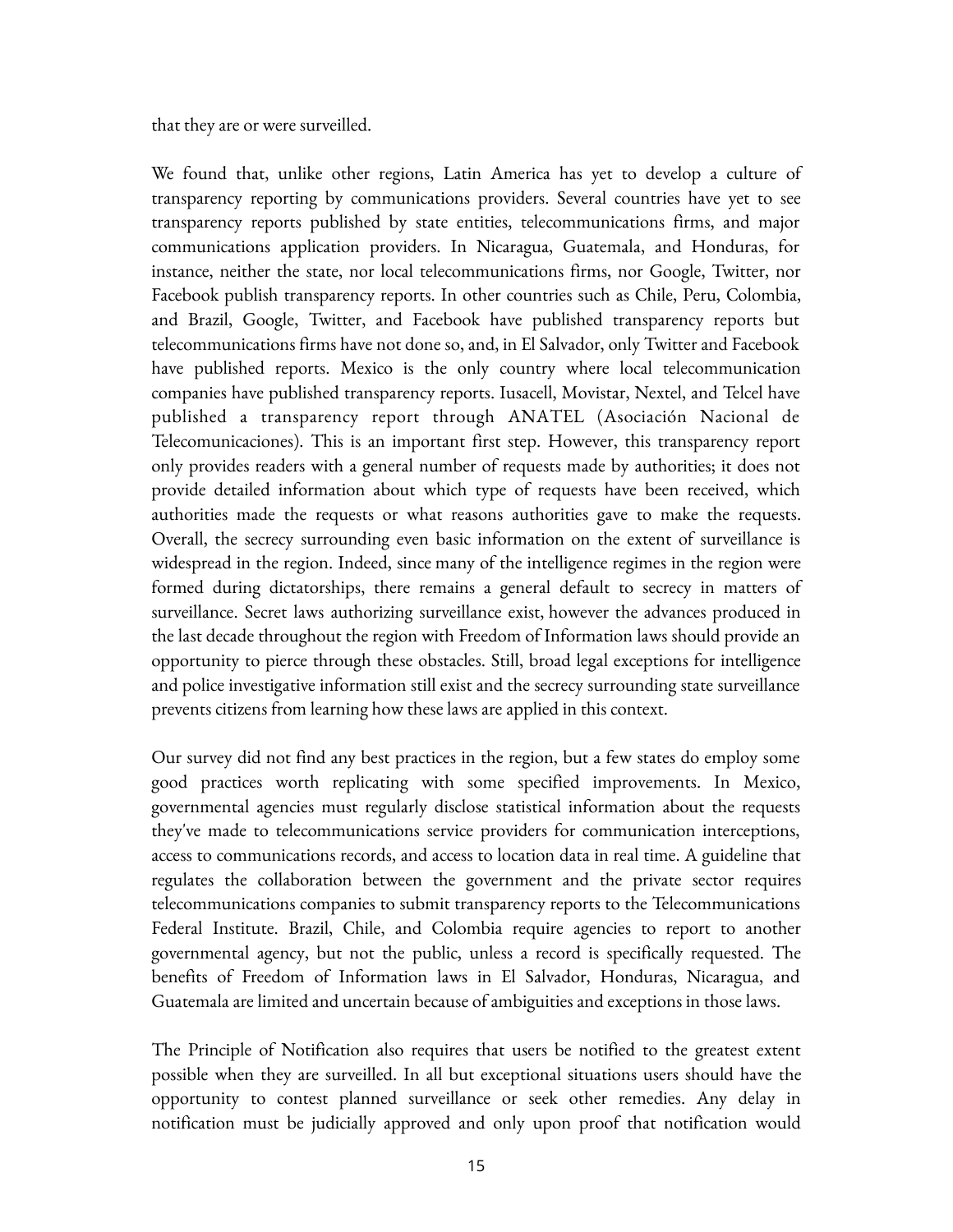seriously jeopardize the purpose for which the surveillance was authorized, or the existence of an imminent risk of danger to human life. Notification must take place when those conditions no longer exist.

The report identifies some good practices for user notification. Peru and Chile require notification of those affected by surveillance, but only after the investigation closes, and with some exceptions. Peru allows the user to seek judicial re-examination of the surveillance order. Some states, such as Colombia and El Salvador, provide for user notification but only if the user is a criminal defendant and the surveillance yields evidence to be used against them. Many other states lack requirements for user notification. Indeed, Nicaragua and El Salvador place an affirmative duty of confidentiality upon telecommunications providers that prevents them from notifying anyone about governmental requests for information.

#### **The Principles of Competent Judicial Authority and Due Process**

The Judicial Authority Principle requires that the judicial oversight authority be: (i) separate and independent from the authorities restricting human rights; (ii) conversant in relevant issues and competent in making judicial decisions; and (iii) adequately resourced in exercising the functions assigned to it.

The Due Process Principle addresses many of the same concerns and advances many of the policies established in the Competent Judicial Authority Principle. Due Process requires that states respect and guarantee individuals' human rights by ensuring that lawful procedures that govern any interference with human rights are properly enumerated in law, consistently practiced, and available to the public. In cases of emergency, when there is imminent risk of danger to human life, retroactive authorization must be sought within a reasonable time period. Retroactive authorization may not be justified solely by concerns of a flight risk or concerns about destruction of evidence.

As a result, communications surveillance must be formally authorized on a case-by-case basis by an independent and impartial judiciary, with access to the appropriate technological expertise. This ensures that the state is not acting beyond its authority and that due consideration is given to the human rights of those affected by the surveillance. It ensures that the subject's human rights are protected at every step in the authorization process. By requiring the state to justify each act of surveillance to a judge, this principle ensures that communications surveillance is conducted only when necessary and when the effect on human rights is eliminated or minimized. It also ensures that when possible, the subject of surveillance has an opportunity to challenge the state's intended action.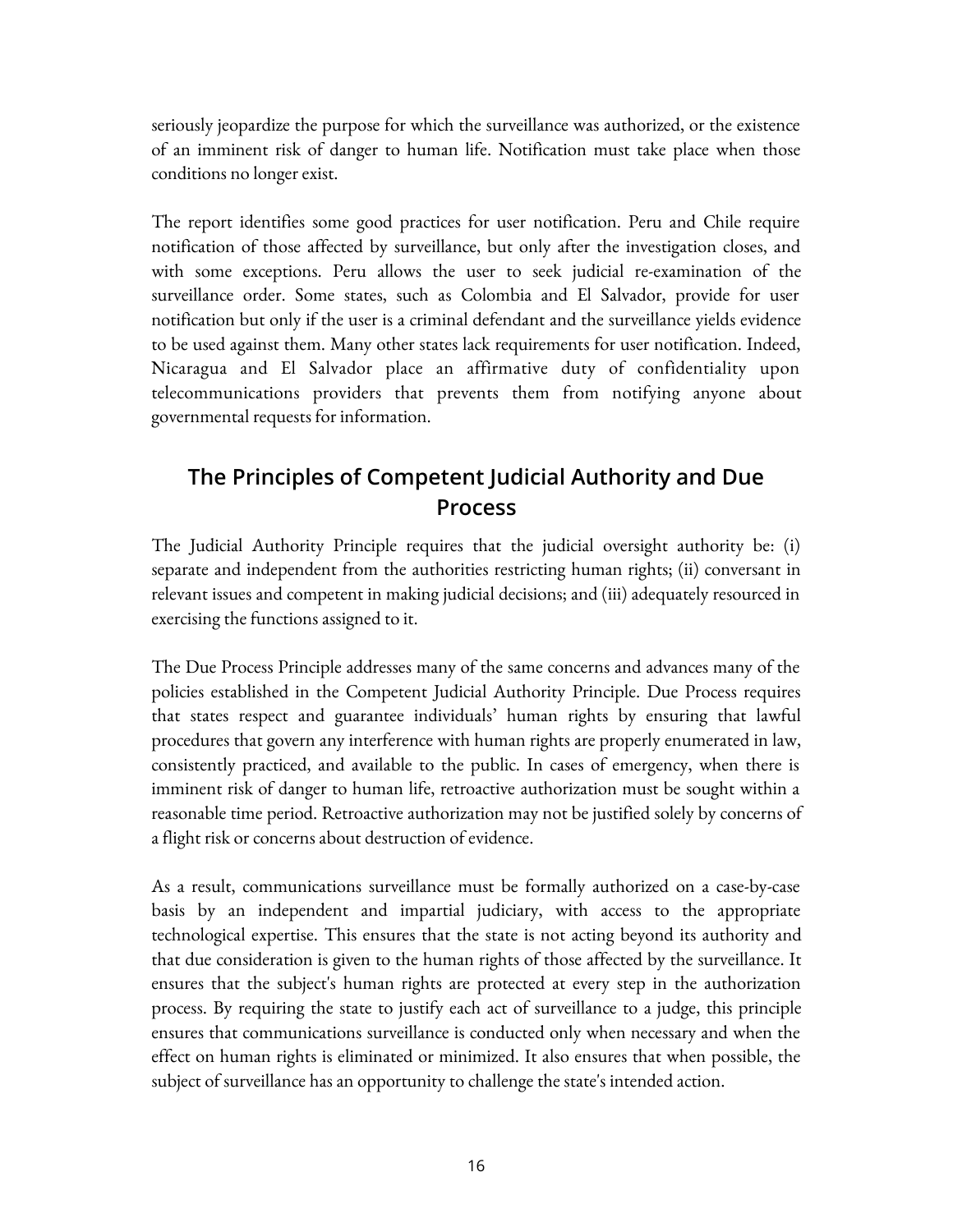The report finds mixed compliance with these Principles throughout the region. For example, the constitutions of Mexico and Peru require judicial authorization for every interception of a private communication, and courts have interpreted these requirements so that they are applied broadly. But the requirement does not appear to be used when obtaining location data. Peru allows access to location data in real time without a court order in cases of serious crimes. While Mexican constitutional interpretation has considered that communications metadata is protected in the same way that communications content is protected (meaning accessing them requires judicial authorization), the Supreme Court of Justice has stated that it's not necessary to obtain judicial authorization to monitor location data in real time. In Argentina, Guatemala, and Chile, most surveillance, both for criminal and intelligence investigations, requires judicial approval. In Colombia, prior judicial authorization is required for any legal measure that affects human rights, except in surveillance cases for criminal matters. In those cases, the Attorney General may authorize surveillance subject to subsequent review. Brazil requires judicial approval for the interception of the content of communications, but not subscriber information.

The Mexican Supreme Court (SCJN), in particular, has made some positive steps to ensure judicial review of Mexico's surveillance programs in certain cases. It has also determined, for example, that accessing and analyzing data stored on a mobile phone without a judicial order is an infringement on the right to the inviolability of private communications. Likewise, the SCJN recently decided that access to communications metadata stored by telecommunications companies must have prior judicial authorization. The same court has stated that an email counts as being "intercepted" (in such a way that it infringes upon the right to inviolability of communications) the moment that the password of an account has been taken without judicial order or the user's consent, regardless of whether the content of the email was analyzed.

#### **The Principle of Public Oversight**

The Principle of Public Oversight requires that states establish independent oversight mechanisms to ensure transparency and accountability for infringements on human rights. This oversight mechanism should be available to the public, either in the form of public investigations or, at a minimum, periodic reporting. Public oversight promotes checks and balances within the government.

With respect to infringements on the privacy of communications, public oversight usually comes in the form of judicial oversight as described above. However, these systems rarely provide the public oversight the Principle requires. In some legal systems, public, civil grand juries can provide oversight and auditing functions for various types of governmental operations to review surveillance programs. The judiciary may also appoint a Special Master to oversee and monitor a program, particularly when the program is in need of significant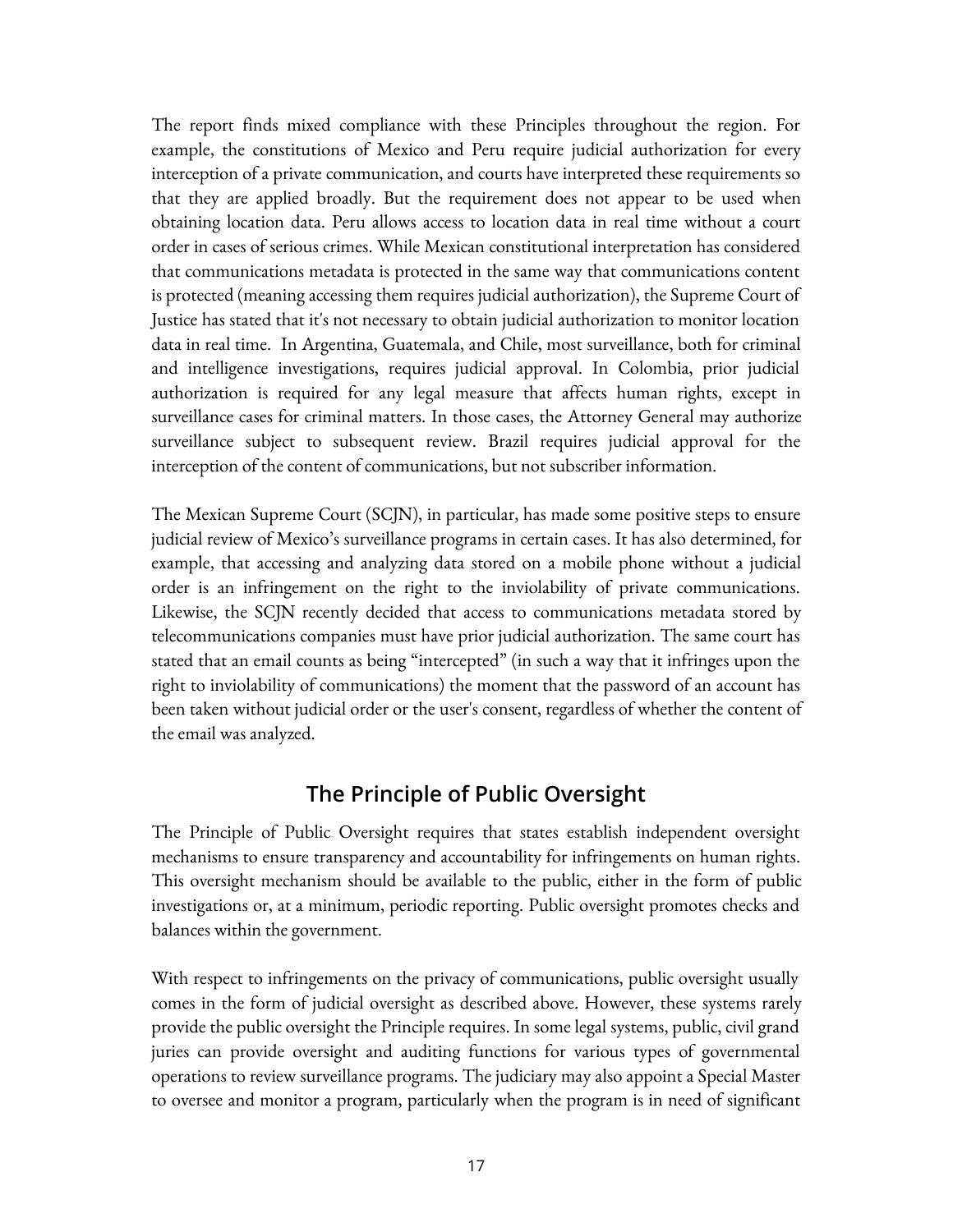reform.

There is almost no tradition of public oversight mechanisms in place in the region. El Salvador, Chile, Colombia, Brazil, and Argentina require various forms of audits, but offer no apparent public access to them.

Most of the intelligence agencies in Latin American were formed at a time when such a division of powers was nonexistent—meaning under military rule in which governmental operations were embedded in the executive power.<sup>[8](#page-17-0)</sup> Because these intelligence agencies were part of the militarized dictatorships, most of the governments transitioned into democracies through a negotiation process with the military junta, and thus were formed without wellplaced controls or oversight mechanisms. Intelligence organizations in Latin America were formed at a time when democratic regimes were either weak or non-existent. So the few oversight mechanisms that were placed *on top* of the inherited non-democratic culture are inherently ineffective.

Furthermore, the enhanced nature of Latin American presidentialisms also explains why oversight mechanisms were inadequate.<sup>[9](#page-17-1)</sup> In the region, presidents are formally more powerful than, for example, their United States peers (they can declare emergencies, can introduce legislation in Congress, and so on). Furthermore, it has been argued that the political dynamics in the region usually create a situation where Congress *delegates* power to presidents, either *de jure* or *de facto*, at least during the initial moments of a presidency.<sup>[10](#page-17-2)</sup> If these analyses are correct, they could explain why legislative oversight mechanisms do not work. Intelligence agencies in Latin America have been powerful tools in presidential politics, specially used to spy on dissident groups, opposition politicians or independent journalists.<sup>[11](#page-17-3)</sup> These abuses have been widely documented: from the Peruvian scandals involving Vladimiro Montesinos in the 1990s to the DAS' former Colombia Intelligence Agency wire-tapping revelations of the 2000s in Colombia, to the more recent upheaval involving intelligence agencies in Argentina. The use of intelligence agencies to support presidential politics and wishes is a strong argument for why oversight mechanisms in the region do not work. The *delegative* nature of presidential politics explains, furthermore, why legislative oversight mechanisms usually approach their task with a *laissez faire* doctrine

<span id="page-17-0"></span><sup>8</sup> José Manuel Ugarte. El control público de la actividad de inteligencia en América Latina. Ediciones CICCUS, Buenos Aires, 2012.

<span id="page-17-1"></span><sup>9</sup> Mainwaring, Scott. "Presidentialism in Latin America." Latin American Research Review 25, no. 1 (1990): 157–179, 160.

<span id="page-17-2"></span><sup>10</sup> O'Donnell, Guillermo A., ed. Counterpoints: Selected Essays on Authoritarianism and Democratization. First Edition edition. Notre Dame, Ind: University of Notre Dame Press, 2003.

<span id="page-17-3"></span><sup>11</sup> See Ramiro Álvarez Ugarte and Emiliano Villa. El (des)control de los organismos de inteligencia en la Argentina. Asociación por los Derechos Civiles (ADC). January 2015. Available at: [http://www.adc.org.ar/wp-content/uploads/2015/01/2015-01-23-Informe-](http://www.adc.org.ar/wp-content/uploads/2015/01/2015-01-23-Informe-Final-Inteligencia.pdf)[Final-Inteligencia.pdf](http://www.adc.org.ar/wp-content/uploads/2015/01/2015-01-23-Informe-Final-Inteligencia.pdf)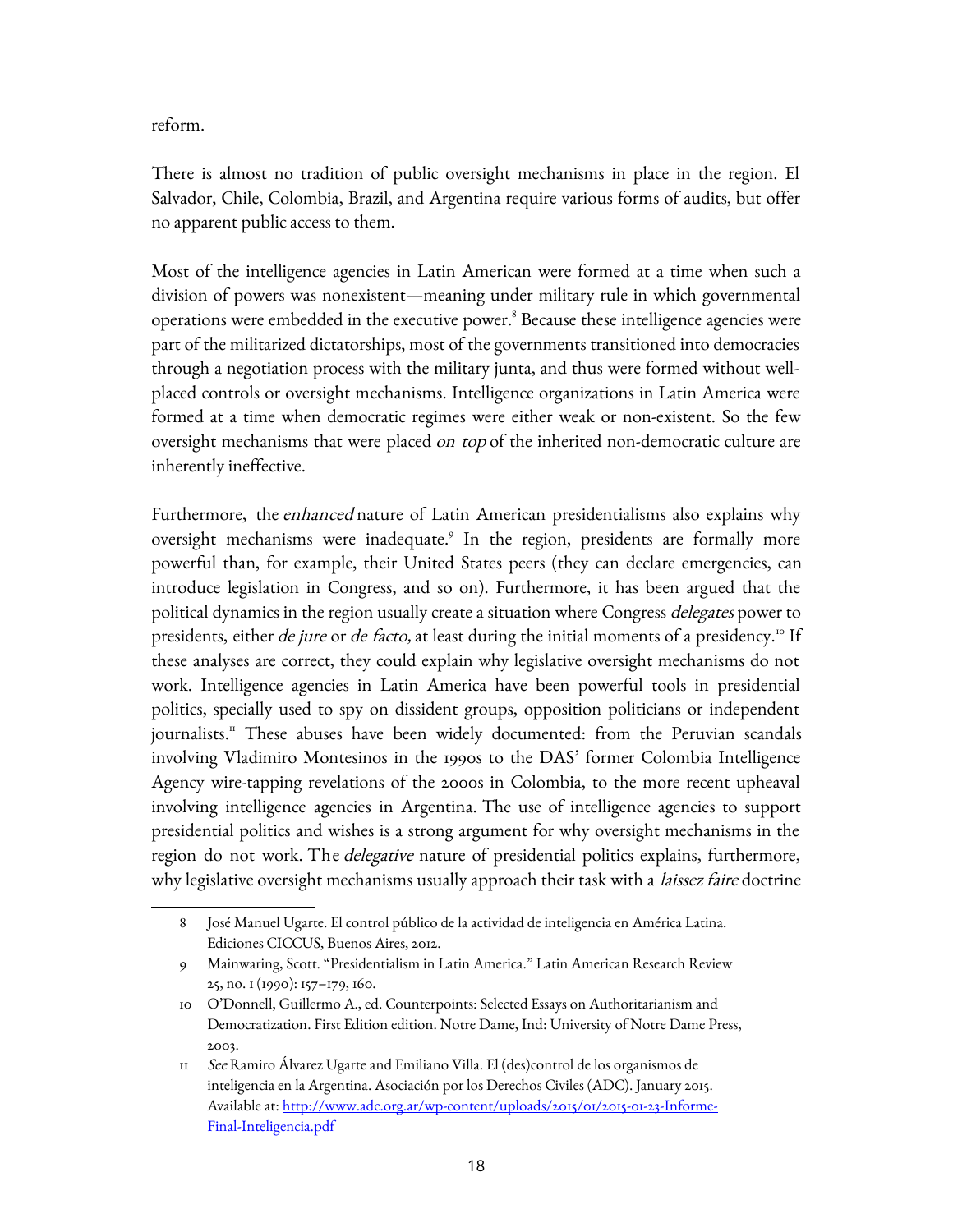which is incompatible with the demands of modern democratic societies.

These institutional weaknesses can only be overcome if a strong civil society demands transparency and accountability from the intelligence community.

### **The Principle of Integrity of Communications and Systems**

These Principles seek to preserve the integrity of communications infrastructures by limiting states' ability to compel service providers or hardware or software vendors to build surveillance or monitoring capabilities into their systems, or to collect or retain particular information purely for communications surveillance purposes. The Principles also incorporate the right of individuals to express themselves anonymously, by preserving the integrity of anonymization tools. These Principles thus require states to refrain from compelling the identification of users and to acknowledge the right to use encryption.

Unfortunately, threats to systems integrity abound in the region. Brazil prohibits anonymity in its Constitution. Colombia has an extremely broad prohibition on encryption and, like Nicaragua and Peru, requires telecommunications providers to provide access and the capacity to intercept for states wishing to surveil their users. El Salvador requires providers to decrypt or be able to decrypt communications upon demand.

## **The Principle of a Right to an Effective Remedy**

The Principle of the Right to an Effective Remedy requires that there be a readily available legal remedy for every infringement of human rights. Compliance with this Principle thus requires that every state prohibition or limitation on communications surveillance be accompanied by a penalty against the government and compensation to the affected persons.

Good, but incomplete, examples are found throughout the region. A key problem remains, though—private communications are offered insufficient protections in the region. For example, in Argentina and Colombia, criminal penalties may be imposed on members of the intelligence services who unduly intercept or divert communications and who fail to destroy communications records when required to do so. Chilean criminal law generally penalizes those who violate the right to privacy, but the deficiency in user notification requirements means that the violations may never be discovered.

#### **Final Recommendations**

What do our studies suggest could be done to improve the state of surveillance law and practice in the Americas? To improve clarity and aid the public's understanding, states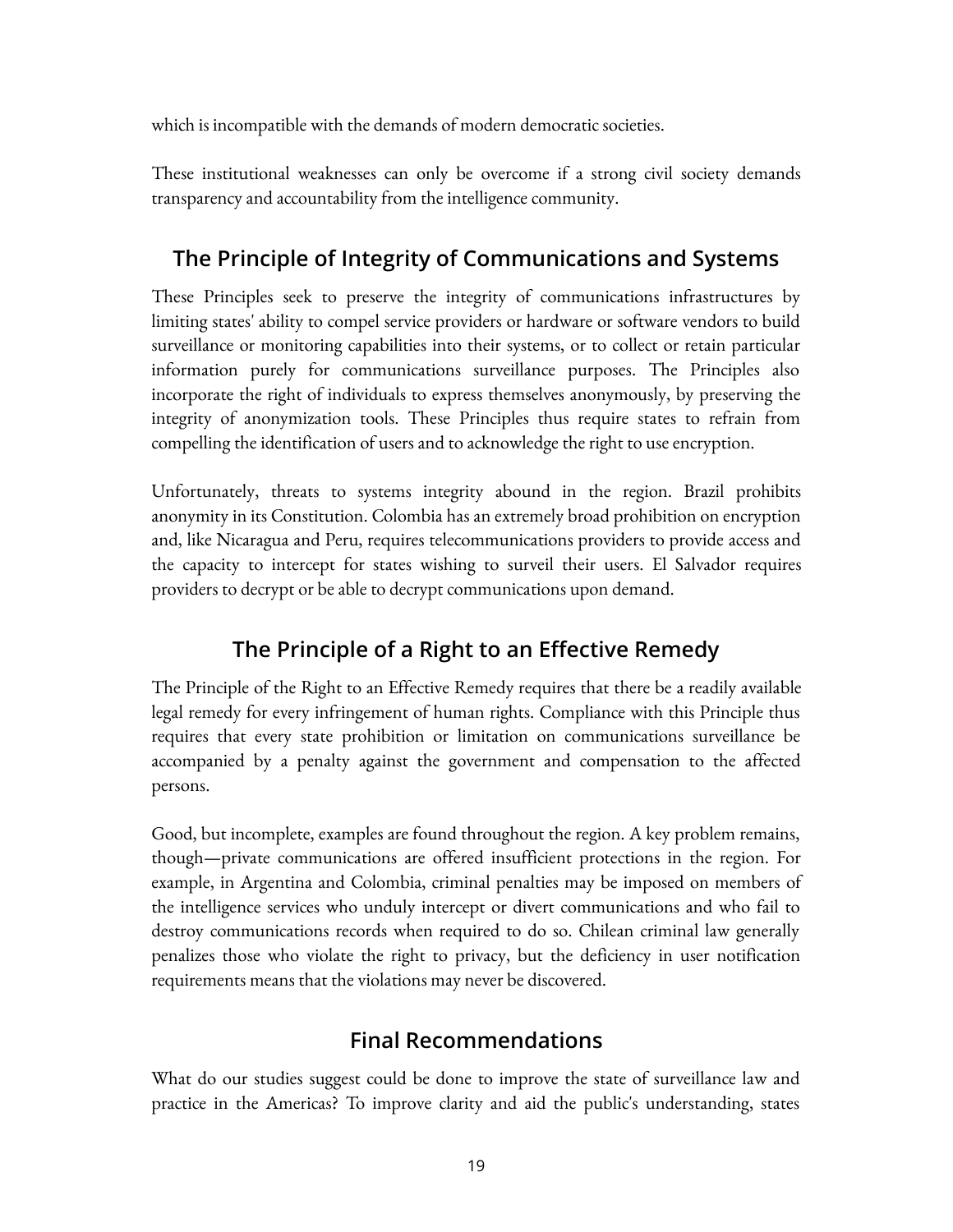should have dedicated communications surveillance laws rather than a jigsaw puzzle of numerous provisions spread throughout various legislation. Surveillance laws should not distinguish between different kinds of communications data and should afford equal and equally strong protection to content, metadata, geolocation data, subscriber information, real-time communications, and stored data. And all infringements on the right to private communications must comply with the Necessary and Proportionate Principles.

In many areas, Latin American states have favorable practices that can be replicated throughout the region. But in other cases, a major shift in traditional practices is necessary. Nevertheless, these changes are all achievable.

First, we urgently need to end the culture of secrecy surrounding communications surveillance. We need the ensure that civil society, companies, and policy makers understand the importance of transparency in the context of surveillance, and why transparency reporting from the companies and the state is crucial to preventing abuses of power.

Second, we need to fix the lack of adequate public oversight mechanisms. That is the *main* reason even good guarantees established by law—and we have many in the region—simply do not work.

Finally, besides having a better institutional design for overseeing and controlling surveillance activities, the region should commit to building a strong civil society coalition to work on ensuring strong legal safeguards are in place and enforced.

Our hope is that, through our research, states can draw from the best, and learn from the worst, that Latin American surveillance law has to offer.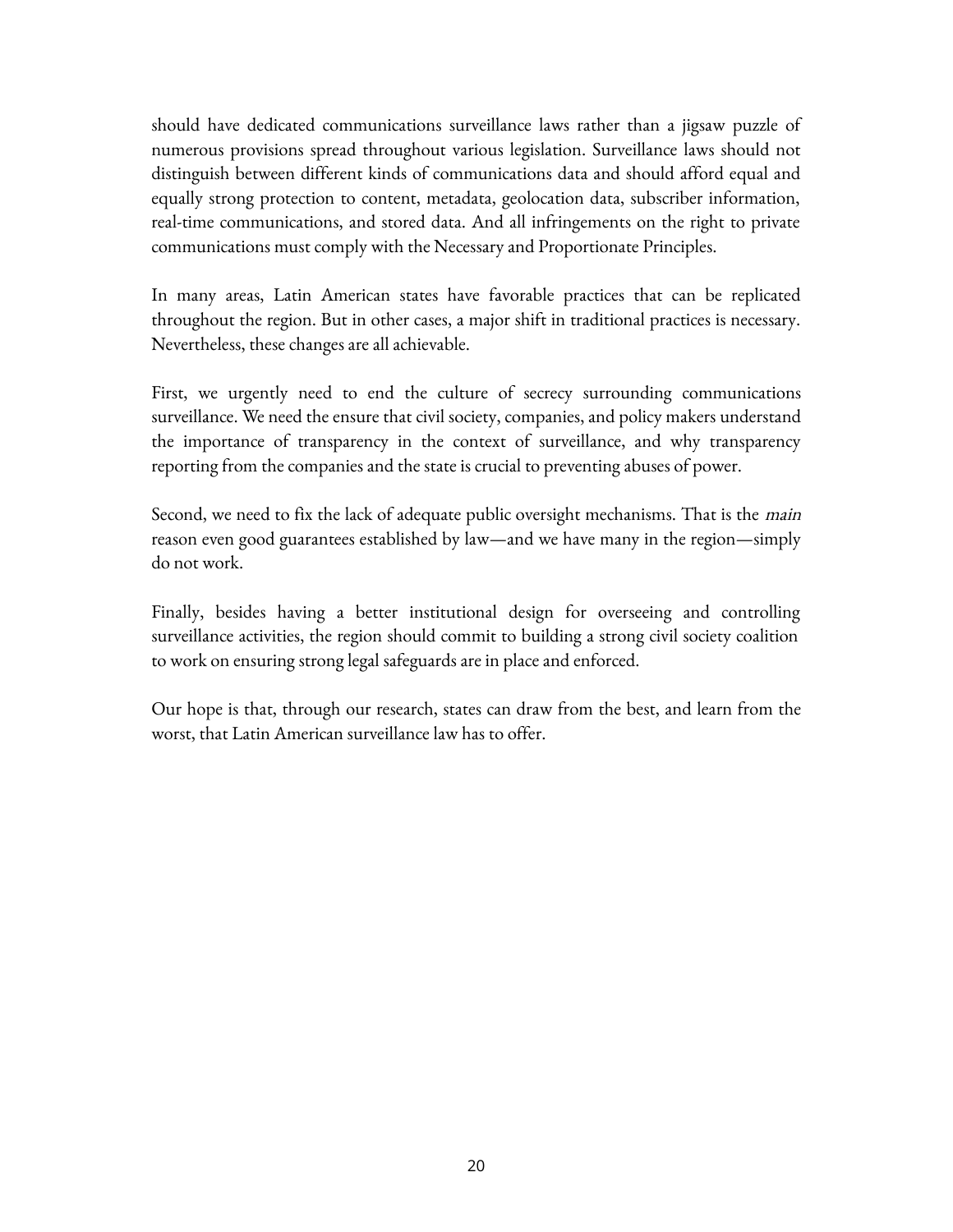## <span id="page-20-1"></span><span id="page-20-0"></span>**1. Laws or Lawlessness**

The Legality Principle requires that any limitation to human rights must be prescribed by law. The State must not adopt or implement a measure that interferes with these rights in the absence of an existing publicly available legislative act, which meets a standard of clarity and precision that is sufficient to ensure that individuals have advance notice of and can foresee its application.

Not all rules limiting the right to privacy and communications surveillance in the region are prescribed by formal laws passed by legislatures. Rather, privacy rights are often limited by various types of administrative decrees, regulations, and other executive powers. Some of these administrative rules were adopted without any public discussion in the legislative branch. In some cases, these norms remain secret.

Other countries' laws are vague, inconsistent, or contain large loopholes that fail to safeguard individuals' fundamental freedoms. They provide little clarity about the powers of intelligence and law enforcement agencies, and the circumstances under which these agencies may conduct investigations. Surveillance laws often fail to specify to which agency each law applies, and who is authorized to surveil. Some laws include data security rules and impose usage conditions. However, they do not identify who is entitled to access the data that are subject to those rules.

In other cases, the legal loopholes are so broad that they can be interpreted as authorizing a full range of both existing surveillance technologies, including malware and IMSI-catchers, and any future surveillance technology. Although we did not find any legislation in the region that explicitly authorized the use of malware or IMSI-catchers, it is well known that these devices are widely used.

The following are some of the most egregious examples of surveillance laws in terms of both criminal and intelligence legal frameworks that fail to comply with the Legality Principle.

#### **1.1 Surveillance Laws, Protocols, and Statues Are Often Not Prescribed by Law**

Some communications surveillance laws, protocols, and statutes are kept secret, and secret installations of surveillance technology occur under their authority. Such secret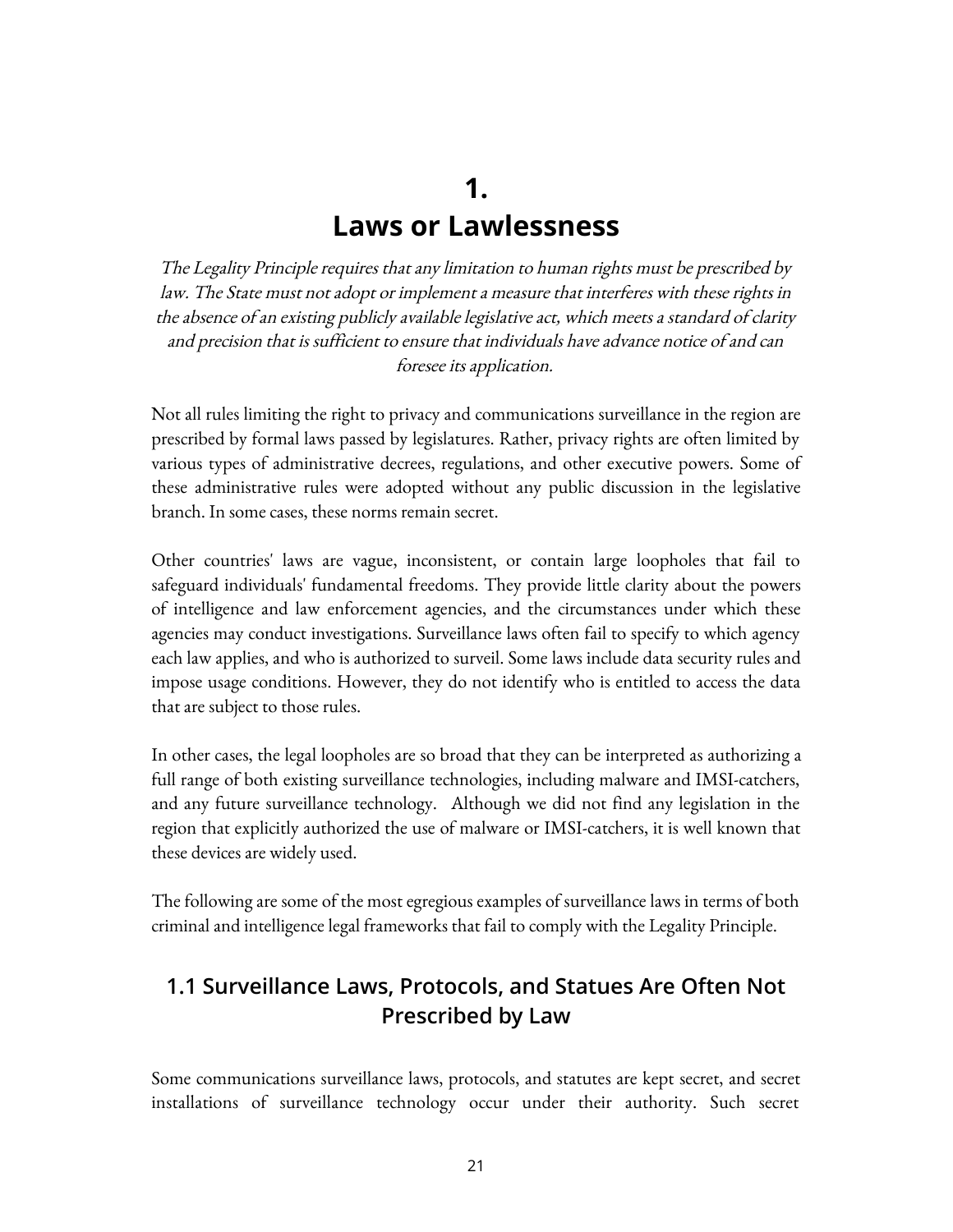authorizations allow unchecked and unregulated spying. This pattern exists across the world. Moreover, law enforcement and governments exploit new technologies. They gain more invasive surveillance capabilities and enact secret procedures for employing them.

We found secret guidelines in El Salvador, Uruguay, and Peru.

EL SALVADOR: Article 31 of the Special Law on Telecommunications Intervention establishes the cases in which communication interceptions can be authorized. Article 31 of this law requires that the Office of the General Prosecutor (Fiscal General) enact public regulations and guidelines for police operations (including communications surveillance). It also requires them to establish a process for selecting and overseeing the director, officials, staffers, and members of the national civil police.<sup>[12](#page-21-0)</sup> The specific regulations and guidelines pursuant to this law are classified as "confidential" according to the Unit for Access to Public Information of the Prosecutor's Office, per a Freedom of Information Act request.<sup>[13](#page-21-1)</sup> For now, the people of El Salvador have no way of knowing how and why they are being surveilled or how that surveillance is being overseen.

URUGUAY: The government secretly purchased  $El$  Guardián, an electronic surveillance system created by the Brazilian company, Digitro Technology Ltda. The government has yet to set any public regulations governing its use.<sup>[14](#page-21-2)</sup> According to the Uruguayan press, the Ministry of Economy issued a secret decree establishing the government's need to purchase surveillance technology. The decree also gave tax incentives to any telecommunication company that could provide the Interior Ministry with such technology. The newspaper, *El* Observador, revealed that the government also issued a secret collaboration protocol between the Interior Ministry and local telecommunication companies governing the use of El Guardián.<sup>[15](#page-21-3)</sup> The document indicated that telecommunication companies were obliged to

[https://necessaryandproportionate.org/files/2016/05/16/investigacion-privacidad-digital](https://necessaryandproportionate.org/files/2016/05/16/investigacion-privacidad-digital-fa.pdf)[fa.pdf](https://necessaryandproportionate.org/files/2016/05/16/investigacion-privacidad-digital-fa.pdf)

<span id="page-21-0"></span><sup>12</sup> El Salvador, Ley Especial para la Intervención de las Telecomunicaciones, Asamblea Legislativa, (2010). [http://www.oas.org/juridico/PDFs/mesicic4\\_slv\\_telecom.pdf](http://www.oas.org/juridico/PDFs/mesicic4_slv_telecom.pdf)

<span id="page-21-1"></span><sup>13</sup> Resolution 128-UAIP-FGR-2015. Freedom of information request submitted by Marlón Hernández, researcher at Fundación Acceso, Costa Rica. Cited in Fundación Acceso (coord. by Luciana Peri), "¿Privacy for Digital Rights Defenders: A Study on how the Legal Frameworks of El Salvador, Guatemala, Honduras and Nicaragua Can be Used for Protection"(¿Privacidad Digital para Defensores y Defensoras de Derechos: un Estudio Sobre Cómo los Marcos Legales de El Salvador, Guatemala, Honduras y Nicaragua Pueden ser Utilizados Para la Protección, Criminalización y/o Vigilancia Digital de Defensoras y Defensores de Derechos Humanos), (2015).

<span id="page-21-2"></span><sup>14</sup> For more in-depth research, see Ana Tudurí, Fabrizio Scrollini, & Katitza Rodríguez, "State Surveillance of Communications and the Protection of Fundamental Rights in Uruguay," Electronic Frontier Foundation, (2016). [https://necessaryandproportionate.org/country](https://necessaryandproportionate.org/country-reports/uruguay)[reports/uruguay](https://necessaryandproportionate.org/country-reports/uruguay)

<span id="page-21-3"></span><sup>15</sup> Leonardo Pereyra, "As of January, El Guardián is going to Spy on e-mails and cellphones," El Observador, October 12, (2014). [http://www.elobservador.com.uy/el-guardian-espiara-](http://www.elobservador.com.uy/el-guardian-espiara-enero-mails-y-celulares-n289757)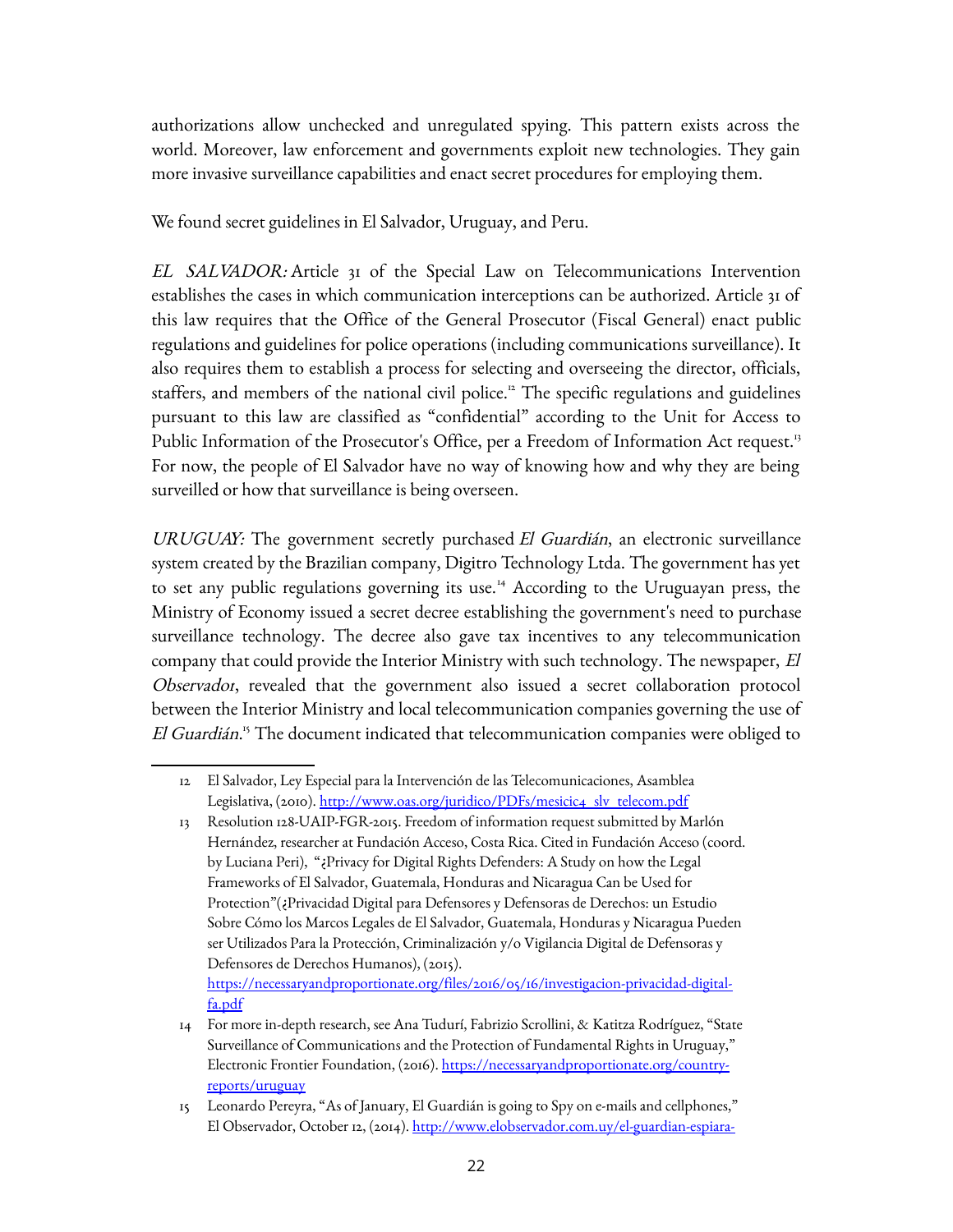connect their computers to El Guardián.<sup>[16](#page-22-0)</sup> Information about the purchase and regulation of El Guardián remains secret.

PERU: The protocol in Peru used to access geolocation data is kept secret from the public. In October 2015, under Ministerial Order 0631-2015-IN, the Ministry of Interior, authorized by Legislative Decree 1182, approved a protocol that regulates access to geolocation data of cellphones and electronic devices. Based on the national security exception of the Freedom of Information Act, the Ministry categorized this protocol as "reserved information."<sup>[17](#page-22-1)</sup> Therefore, Peruvian citizens cannot obtain information about the protocol, even if the procedure is being applied to them. This is especially curious because a different protocol, the Protocol on the Interception and Recording of Communications, approved in November 2014 by Ministerial Order Nº 0243-2014-JUS, is public.

#### **1.2 Data Retention Mandates Lack Legislative Authorization**

The following countries have passed data-retention obligations that are not prescribed by law, but by an executive or administrative authority.

BRAZIL: Several data-retention mandates were established through administrative resolutions issued by the Brazilian telecom regulator, ANATEL, rather than actually being adopted into formal law. ANATEL's Resolution 426/05 requires service providers to retain phone records and other data processed by landline service providers. ANATEL's Resolution 477/07 compels mobile telephone service providers to retain billing documents that contain data of the incoming and outgoing calls of its subscribers for at least five years. Such data include the time, duration, and price of the calls, as well as the account information of the subscribers. Additionally, ANATEL's Resolution 614/13 compels Internet service providers to retain connection logs and subscriber account information pertaining to Internet connections for at least one year.<sup>[18](#page-22-2)</sup>

COLOMBIA: In the criminal context, Decree 1704 of 2012 establishes several surveillance measures that infringe upon human rights. These include a data-retention obligation for

<span id="page-22-0"></span>[enero-mails-y-celulares-n289757](http://www.elobservador.com.uy/el-guardian-espiara-enero-mails-y-celulares-n289757)

<sup>16</sup> Leonardo Pereyra, "As of January, El Guardián is Going to Spy on e-mails and Cellphones," El Observador, (2014). [http://www .elobservador .com .uy /el -guardian -espiara -enero -mails -y](http://www.elobservador.com.uy/el-guardian-espiara-enero-mails-y-celulares-n289757)celulares-n289757

<span id="page-22-1"></span><sup>17</sup> NGO Hiperderecho issued a freedom of information request which was then denied. For a more detailed analysis, see Miguel Morachimo, "Peru: State Surveillance of Communications and the Protection of Fundamental Rights in Peru," Electronic Frontier Foundation & Hiperderecho, (2016). [https://necessaryandproportionate.org/country](https://necessaryandproportionate.org/country-reports/peru)[reports/peru](https://necessaryandproportionate.org/country-reports/peru)

<span id="page-22-2"></span><sup>18</sup> For the purposes of this report, account information refers to information included in the user's records with the telephone company, autonomous system operator, or application provider.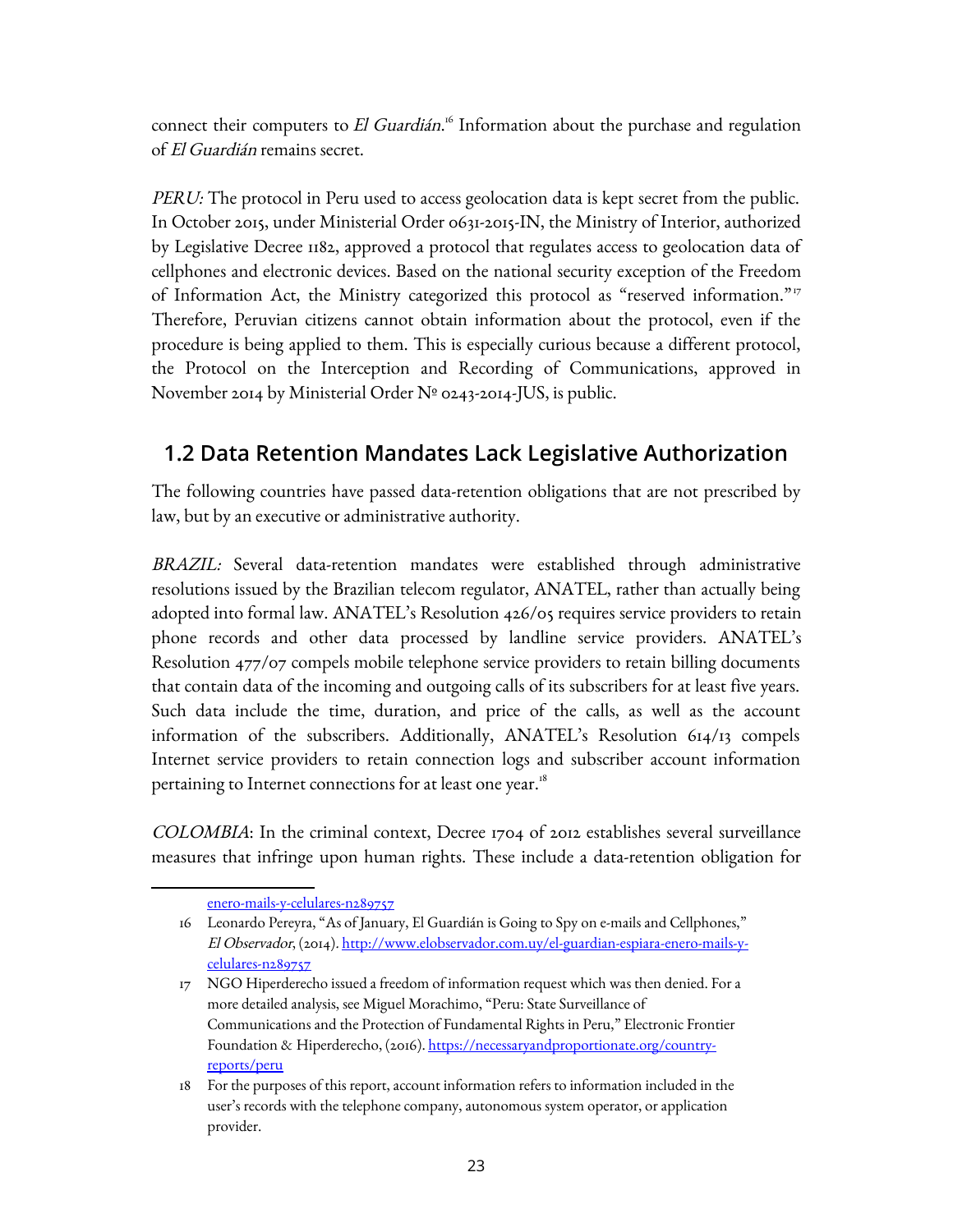ISPs and network providers. This decree was adopted by an administrative agency—the Ministry of Information Technology and Communications—rather than the Legislature.

PERU: Peru's executive power adopted Legislative Decree 1182 (also known as Ley Stalker) one day before Peru's Independence Day, when most of the country was on holiday. Legislative Decree 1182 creates a data-retention obligation for telecommunication providers (concesionarios de servicios públicos de telecomunicaciones) and public entities that provide telecom services (such as airports that provide Wi-Fi).<sup>[19](#page-23-0)</sup>

HONDURAS: Pursuant to administrative resolution NR 004/11, which approved the regulation for service providers in Honduras, ISPs (Servicio de Internet o Acceso a Redes Informáticas) are obligated to retain the "IP addresses of the users of the service that serve as a source for judicial or other relevant authorities' investigations for one year only." This resolution was issued by the country's telecom regulator,  $\mathrm{CONATEL}^{\mathrm{20}}$  $\mathrm{CONATEL}^{\mathrm{20}}$  $\mathrm{CONATEL}^{\mathrm{20}}$ 

In contrast, Mexico's data-retention mandate was adopted by a legislative act. It has been in force since 2009 in what is now known as the repealed Federal Telecommunications Law (LFTR); the new LFTR extends the data-retention period to 24 months.

In Brazil, there are two additional legal provisions that create data retention mandates. Law 12,850 of 2003 requires fixed and mobile phone providers to retain call records for a period of five years, and the Marco Civil compels "autonomous systems" who provide Internet to retain connection logs for one year. Learn more about data retention in section 1.3.2.

#### **1.3 Vague or Broad Legal Frameworks Are Prone to Abuse**

Throughout the region, we find several surveillance laws that are vaguely worded, inconsistent, or contain large loopholes. They fail to safeguard individuals' fundamental freedoms. Many of them do not clarify the appropriateness of the surveillance request, who can access the data, or the circumstances and conditions under which they may do so.

#### **1.3.1 Location Tracking**

Most people today walk around with a device that transmits their location. Mobile phones register to a nearby tower as the owner moves from location to location. The phone company can collect that data in real time or retrospectively to physically place the phone with varying degrees of accuracy. Companies can also determine the owner of every handset within range of a particular tower. GPS-enabled phones permit far more precise location

<span id="page-23-0"></span><sup>19</sup> Criminal Procedural Code of Peru, art. 259. [http://spij.minjus.gob.pe/CLP/contenidos.dll?](http://spij.minjus.gob.pe/CLP/contenidos.dll?f=templates&fn=default-nuevocodprocpenal.htm&vid=Ciclope:CLPdemo) [f=templates&fn=default-nuevocodprocpenal.htm&vid=Ciclope:CLPdemo](http://spij.minjus.gob.pe/CLP/contenidos.dll?f=templates&fn=default-nuevocodprocpenal.htm&vid=Ciclope:CLPdemo)

<span id="page-23-1"></span><sup>20</sup> Honduras, Resolución NR004/11, Comisión Nacional de Telecomunicaciones, CONATEL, (2011). [http://www.tsc.gob.hn/leyes/Reglamento%20del%20Servicio%20de](http://www.tsc.gob.hn/leyes/Reglamento%20del%20Servicio%20de%20Internet%20o%20Acceso%20a%20Redes%20Inform%C3%A1ticas.pdf) [%20Internet%20o%20Acceso%20a%20Redes%20Inform%C3%A1ticas.pdf](http://www.tsc.gob.hn/leyes/Reglamento%20del%20Servicio%20de%20Internet%20o%20Acceso%20a%20Redes%20Inform%C3%A1ticas.pdf)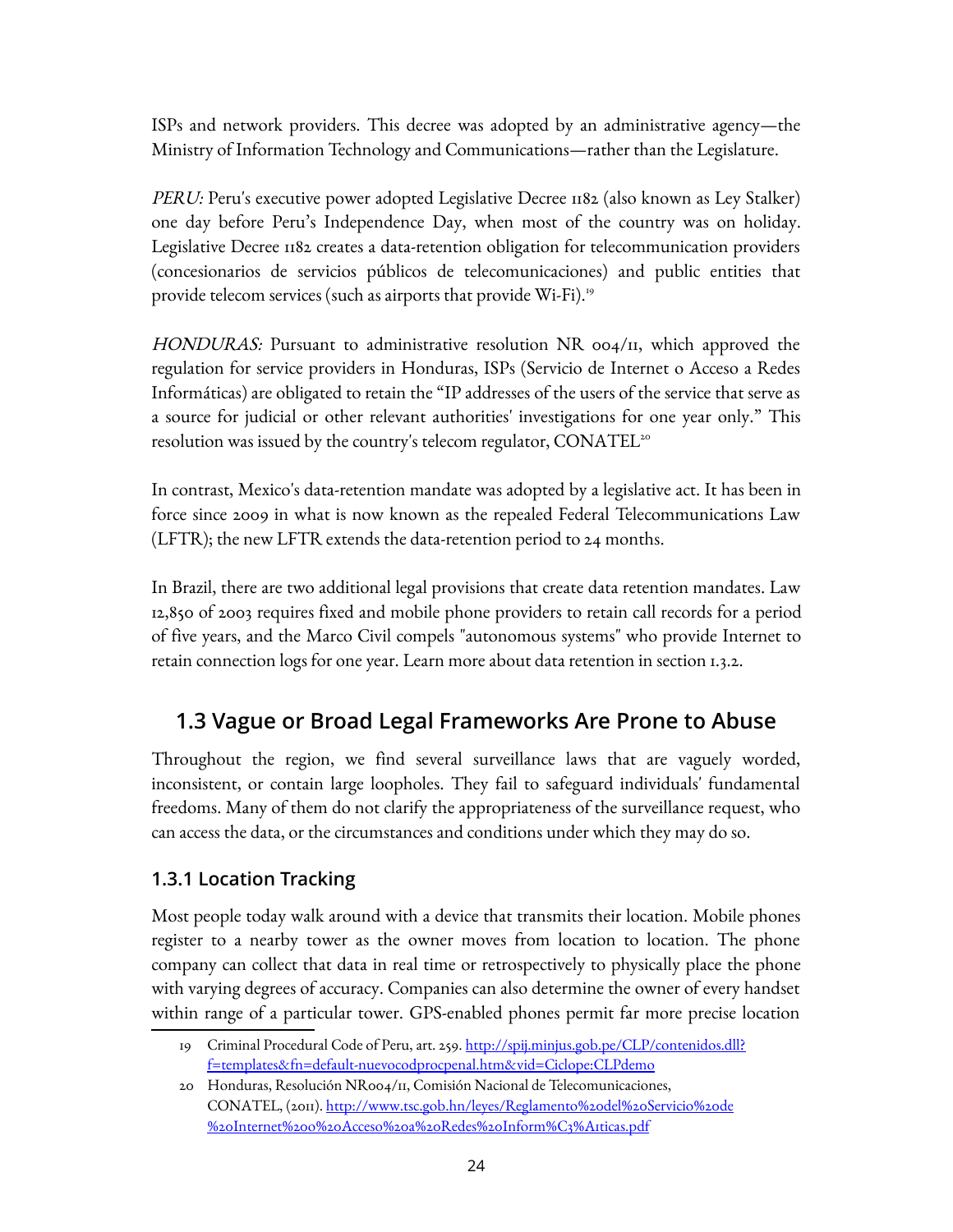placement. At EFF, we advocate that the law protect location information by requiring police to get a search warrant before obtaining this sensitive data. We also work to ensure that location-based service providers do not abuse the information they collect or hand it over to the police without strong legal safeguards.

Although individuals might not realize all the implications continuous monitoring of their locations may have, it can be extremely sensitive because of its tendency to reveal personal relationships (such as the identities of those who live or spend the night together), religious practices, friendships and associations, medical consultations, participation in political organizations and events, and many other relationships and activities of daily life. While a few of these might be discovered or revealed in other ways, location tracking can reveal them systematically and on a large scale—like creating a record of every mobile device that was present at a political rally or protest.

PERU: Peru does not provide strong legal protection for location privacy. Legislative Decree 1182 grants the National Police warrantless 24/7 access to real-time location data of mobile phones or electronic devices in criminal instances when the following three requirements occur simultaneously: (i) there is a blatant crime (*flagrante delicto*), (ii) the punishment for the crime under investigation is more than four years in prison, and (iii) access to this information is necessary to the investigation.<sup>[21](#page-24-0)</sup> Article 259 of the Criminal Procedural Code defines "blatant crime" very broadly. Its definition includes emergency procedures (when there is an imminent risk to human life). It also includes any crime that is being committed or has just been committed, and up to 24 hours after the crime has been committed.<sup>[22](#page-24-1)</sup> Legislative Decree 1182 also fails to define location or geolocalization data, and to limit the entities obliged to implement this obligation. It compels not only telecommunication providers but also any public or private entities who provide Internet access to retain location data of users. Moreover, the same entities are obliged to develop and provide the National Police with "exclusive access" to these data.<sup>[23](#page-24-2)</sup>

COLOMBIA: Decree 1704 of 2012 requires telecommunication services (Claro and Movistar) and network providers to hand over location data to authorities. Such location data includes geographic coordinates, signal potency, and "other information" that helps to determine the geographic location of the terminal, equipment, or devices. The location data must be handed over in real time or online to the Prosecutor's Office upon request. Content

<span id="page-24-1"></span>22 For a detailed analysis of the legal problems regarding location tracking, see Miguel Morachimo, "Peru: State Communications Surveillance and the Protection of Fundamental Rights in Peru," Electronic Frontier Foundation & Hiperderecho, (2016). <https://necessaryandproportionate.org/country-reports/peru>

<span id="page-24-0"></span><sup>21</sup> Criminal Procedural Code of Peru, art. 259. [http://spij.minjus.gob.pe/CLP/contenidos.dll?](http://spij.minjus.gob.pe/CLP/contenidos.dll?f=templates&fn=default-nuevocodprocpenal.htm&vid=Ciclope:CLPdemo) [f=templates&fn=default-nuevocodprocpenal.htm&vid=Ciclope:CLPdemo](http://spij.minjus.gob.pe/CLP/contenidos.dll?f=templates&fn=default-nuevocodprocpenal.htm&vid=Ciclope:CLPdemo)

<span id="page-24-2"></span><sup>23</sup> Decree Legislative 1182 of Peru, art. 4, and Final Complementary Dispositions (Disposiciones Complementarias Finales), first article.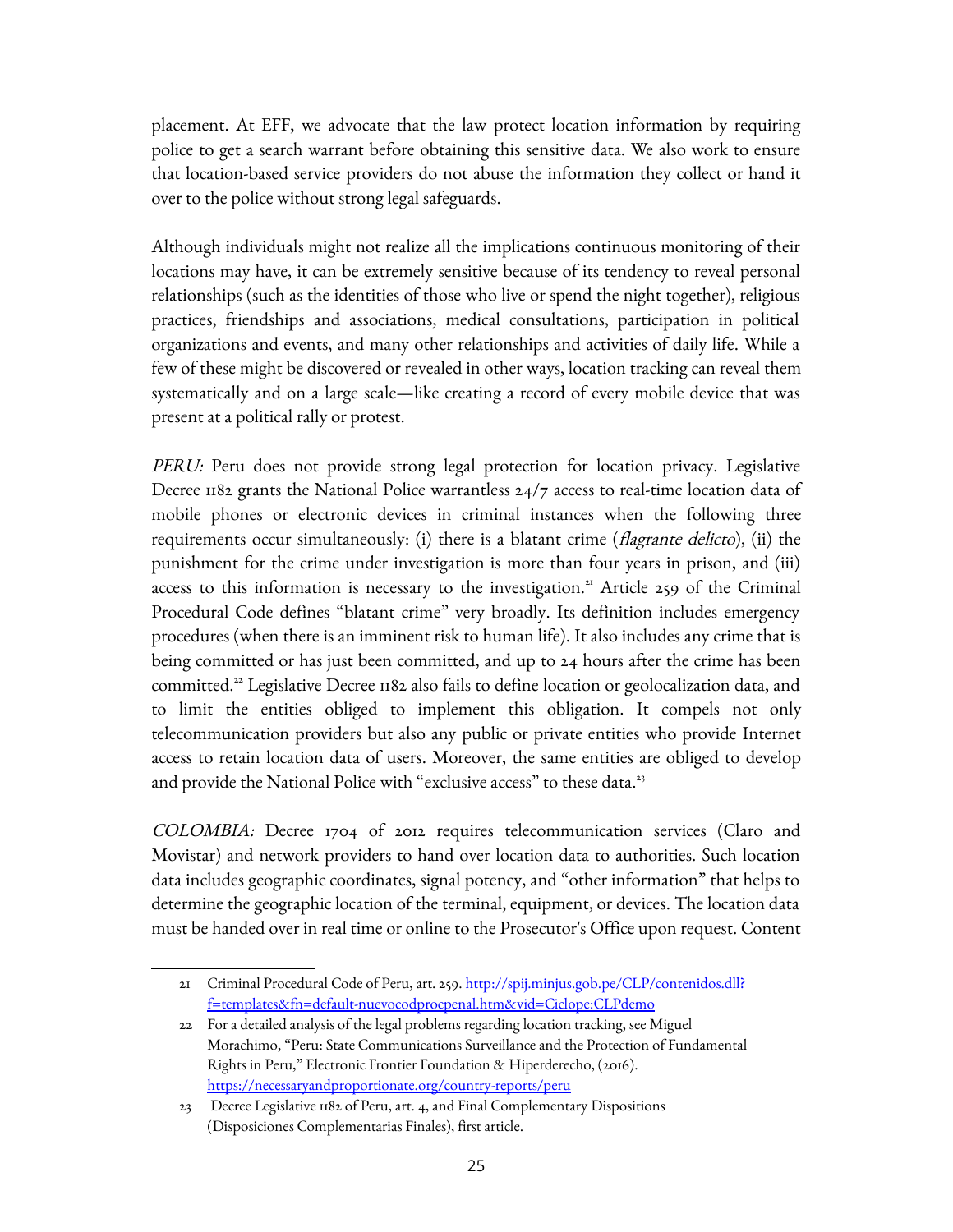and Internet application providers (Mercadolibre.com and Tappsi.com) are excluded from this provision.

The real-time location-tracking provisions in Article 4 are unclear about the type of data that should be turned over in real time to the General Prosecutor's Office. According to this article, the data should be "the specific information contained in the companies' databases, such as sectors, geographic coordinates, and signal potency, among others." The use of the words "among others," like "such as," opens the door for these companies to turn over unspecified types of information to the authorities.

MEXICO: The new Federal Telecommunications and Broadcasting Act (LFTR) lacks clarity regarding which authorities can access geolocation data. Article 190, Section I of the LFTR compels telecommunication companies to "collaborate with the security agencies, law enforcement and administration of justice authorities to obtain the geographical location of mobile communication devices in real time." This provision grants power "to authorities who did not, and do not, have this power in an enabling law, such as the "security agencies" or the "administration of justice authorities" (instancias de administración de justicia, in Spanish) which are defined neither in the LFTR nor in any other law."<sup>[24](#page-25-0)</sup> However, a 2016 Mexican Supreme Court decision<sup>[25](#page-25-1)</sup> recently established that the only authorities who are authorized to access location data are the Federal and State Prosecutors, the Federal Police, and the Center for Investigation and National Security  $(CISEN).<sup>26</sup>$  $(CISEN).<sup>26</sup>$  $(CISEN).<sup>26</sup>$ 

#### **1.3.2 Data retention mandates**

BRAZIL, COLOMBIA, CHILE, MEXICO, PERU, and HONDURAS all have dataretention obligations that require certain technology companies to log vast amounts of intrusive data about their users and provide law enforcement access to this stockpile on demand. Government-mandated data retention impacts millions of ordinary users and is an inherently disproportionate measure. Data retention compromises online anonymity, which is crucial for whistle-blowers, investigators, journalists, and those engaging in political expression. It also compromises the privacy of certain protected communications. These include those between an attorney and his or her client, a doctor and his or her patient, and a journalist and his or her sources.

<span id="page-25-0"></span><sup>24</sup> For a detailed analysis of the legal problems regarding data retention, see Luis Fernando Garcia, "Mexico: State Communications Surveillance and the Protection of Fundamental Rights in Mexico," Electronic Frontier Foundation & InternetLab, (2016). <https://necessaryandproportionate.org/country-reports/mexico>

<span id="page-25-1"></span><sup>25</sup> Second Chamber, Supreme Court, Amparo in Revision 964/2015.

<span id="page-25-2"></span><sup>26</sup> Luis Fernando Garcia, "Mexico: State Communications Surveillance and the Protection of Fundamental Rights in Mexico," Electronic Frontier Foundation & InternetLab (2016). <https://necessaryandproportionate.org/country-reports/mexico>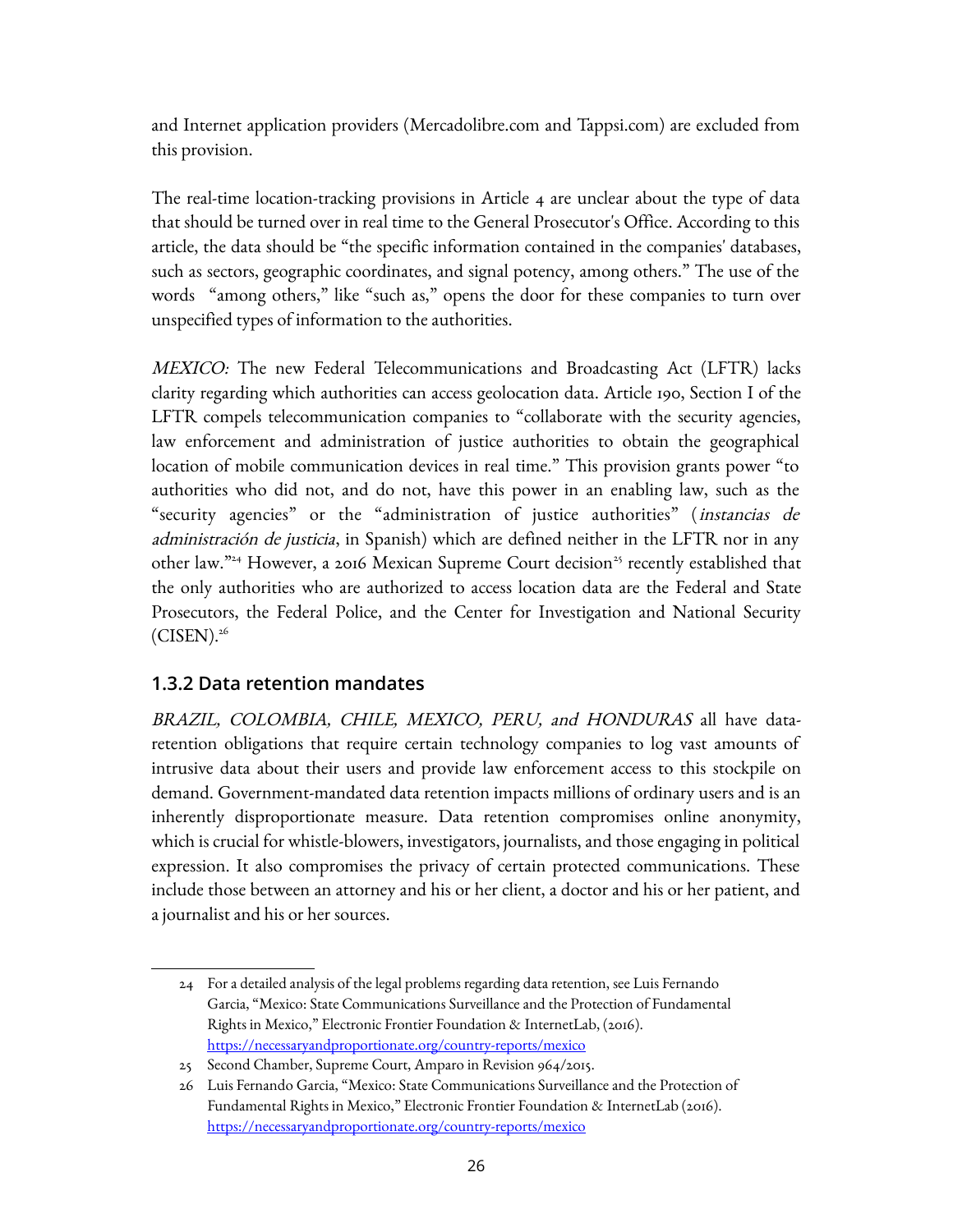Data-retention obligations force ISPs and telecommunication companies to create large databases of information about their users' communications. Because these databases are vulnerable to theft and accidental disclosure, such data-retention obligations actually increase privacy risks.

Legal frameworks for mandatory data retention, which are usually paired with legal provisions that allow investigators to access such data, are unclear about the type of data companies are obligated to retain, who is authorized to access it, and for what purposes.

In recent years, more and more dangerous data retention mandates have been introduced in Latin America. Paraguay is the only country in the region that has rejected a mandatory data-retention bill. Its rejection was fairly aligned with the Grand Chamber of the European Court of Justice judgment that invalidated the EU Data Retention Directive in 2014 for seriously interfering with the right to privacy. $27$ 

HONDURAS: The data-retention obligation established in Article 20 of the Service Provider or Access to Networks Regulation (Resolution  $NRoo_4/\pi$ ) does not indicate which entities may access retained data. The CONATEL Resolution established that service providers are obliged to retain IP addresses for one year in order to serve as a source for "judicial investigation" or other "competent authorities'" investigations of illegal activities "when appropriate." The resolution fails to specify the standards for accessing data or any other limitations on the types of crimes for which this data can be retrieved. It also broadens the purpose for retrieving data beyond judicial investigations.

COLOMBIA: In the criminal context, Decree 1704 of 2012 establishes a data-retention obligation for telecommunication services (servicios de telecomunicaciones), such as ISPs and network providers (*proveedor de redes*),<sup>[28](#page-26-1)</sup> to retain up-to-date "subscriber information" for a period of five years and to provide the prosecutor's office with this information upon request.<sup>[29](#page-26-2)</sup>

The data-retention obligation provides examples of the types of data telecommunication services and network providers are obliged to retain. These data consist of "subscriber information, 'such as' billing information, identity, and type of connection." However, the use of "such as" (tales como) demonstrates that it is not an exhaustive list; this openendedness creates ambiguity regarding what other types of subscriber data must legally be

<span id="page-26-0"></span><sup>27</sup> Court of Justice of the European Union, Judgment in Joined Cases C-293/12 and C-594/12, Digital Rights Ireland and Seitlinger and Others. <http://curia.europa.eu/juris/documents.jsf?num=C-293/12>

<span id="page-26-1"></span><sup>28</sup> In the Colombian legal framework, Internet companies and Internet applications are considered content and applications providers, and are hence excluded from Decree 1704. See Resolution 000202 of 2010.

<span id="page-26-2"></span><sup>29</sup> Colombia, Decree 1704 of 2012, art. 4.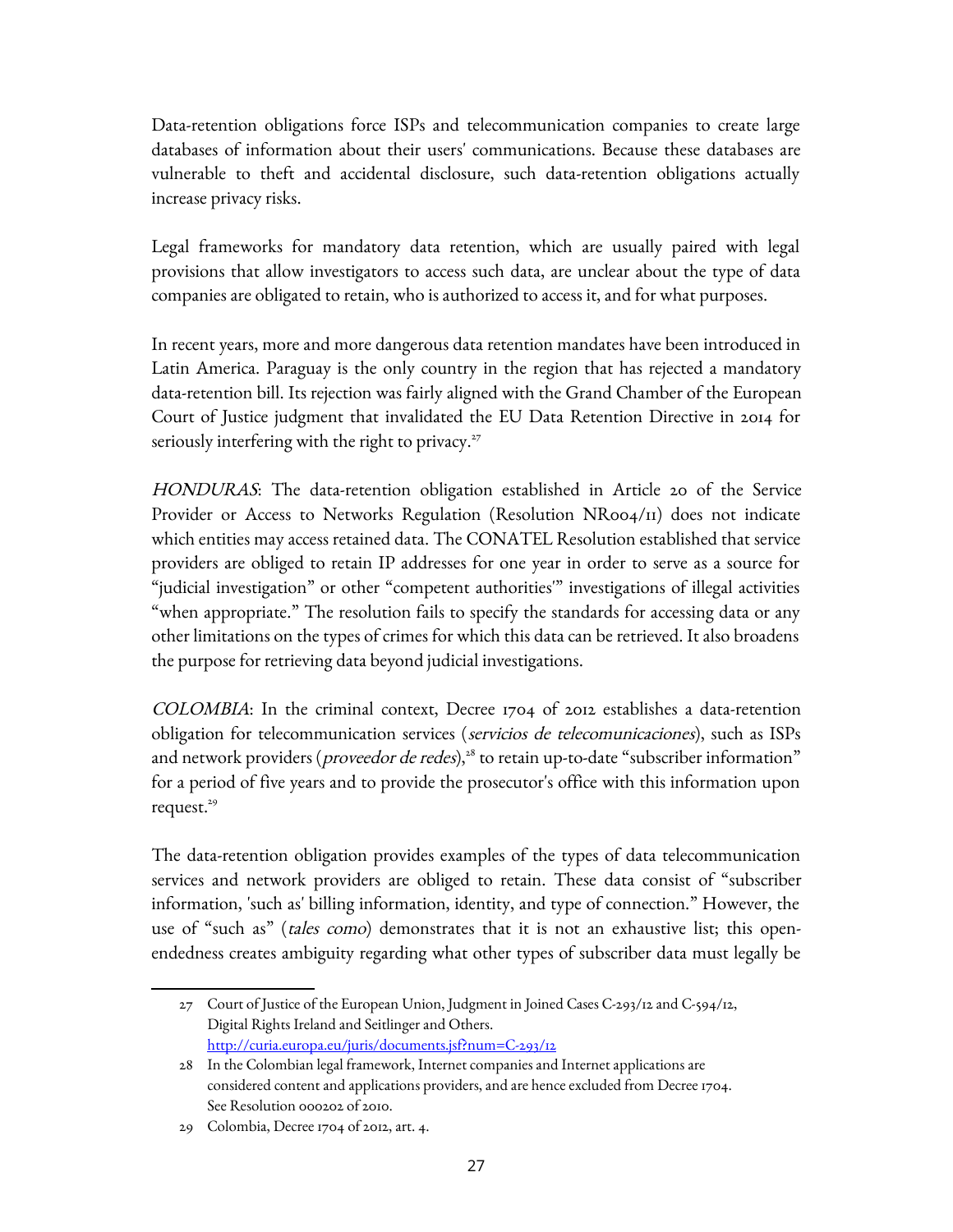#### retained.

The article is also unclear about which authorities can access the retained data and under what conditions. Originally the decree stated that the General Prosecutor (*Fiscalía de la* Nación) or "other competent authorities" (for example, the Directorate of National Taxes and Customs of Colombia and the Office of the Comptroller General) could access data through the judicial police designated to investigate the case. However, this vagueness failed to identify specifically who these authorities were. As a result of a citizen complaint, the phrase "other competent authorities" was derogated; a 2016 State Council's decision closed this loophole.<sup>[30](#page-27-0)</sup> Now only the general prosecutor (*Fiscalía de la Nación*), through judicial police agencies, may access the retained data.

In the intelligence and counter-intelligence context, Law 1621 of 2013 pose similar problems. Article 44 of Law 1621 compels telecommunication service providers to give intelligence and counterintelligence agencies "communication history"—technical data that identify subscribers and their cell locations, and "any other information" that contributes to subscribers' locations. Information is provided upon request of intelligence agencies under an "authorized operation," whenever it is technically feasible. The intelligence agencies must limit to a maximum of five years their request to access data. This means that this provision does not explicitly impose a data-retention obligation on all companies, but only on those that already have the data.<sup>[31](#page-27-1)</sup> However, mobile companies and network providers, including ISPs, are already obliged to retain data under Decree 1704 of 2012.

The law provides immunity to network providers and telecommunication services. It states that they are not responsible, under any circumstances, for what the intelligence and counterintelligence agencies do with the data in compliance with this law.<sup>[32](#page-27-2)</sup>

*MEXICO*: Article 190 of the Federal Telecommunications and Broadcasting Act (LFTR) of 2014 ordered telecommunications providers to retain data for 12 months on systems that allow law enforcement agencies to access and obtain the data electronically, in real time. After this one-year period, telecommunications providers must keep the data for an additional 12 months and, upon request, deliver it to authorities within 48 hours. The Mexican Supreme Court recently declared this law constitutional, stating that this dataretention obligation does not constitute an interference with the right to the inviolability of

<span id="page-27-0"></span><sup>30</sup> "Tumban polémico decreto sobre acceso a datos privados," Semana Económica, (2016). [http://www.semana.com/nacion/articulo/consejo-de-estado-solo-la-fiscalia-podra-tener](http://www.semana.com/nacion/articulo/consejo-de-estado-solo-la-fiscalia-podra-tener-acceso-a-datos-privados/465546)[acceso-a-datos-privados/465546](http://www.semana.com/nacion/articulo/consejo-de-estado-solo-la-fiscalia-podra-tener-acceso-a-datos-privados/465546)

<span id="page-27-1"></span><sup>31</sup> Juan Camilo Rivera and Katitza Rodriguez, "State Communications Surveillance and the Protection of Fundamental Rights in Colombia," Comisión Colombiana de Juristas, the Electronic Frontier Foundation, & Fundación Karisma, (2016). <https://necessaryandproportionate.org/country-reports/colombia>

<span id="page-27-2"></span><sup>32</sup> Act 1621 of 2013, art. 44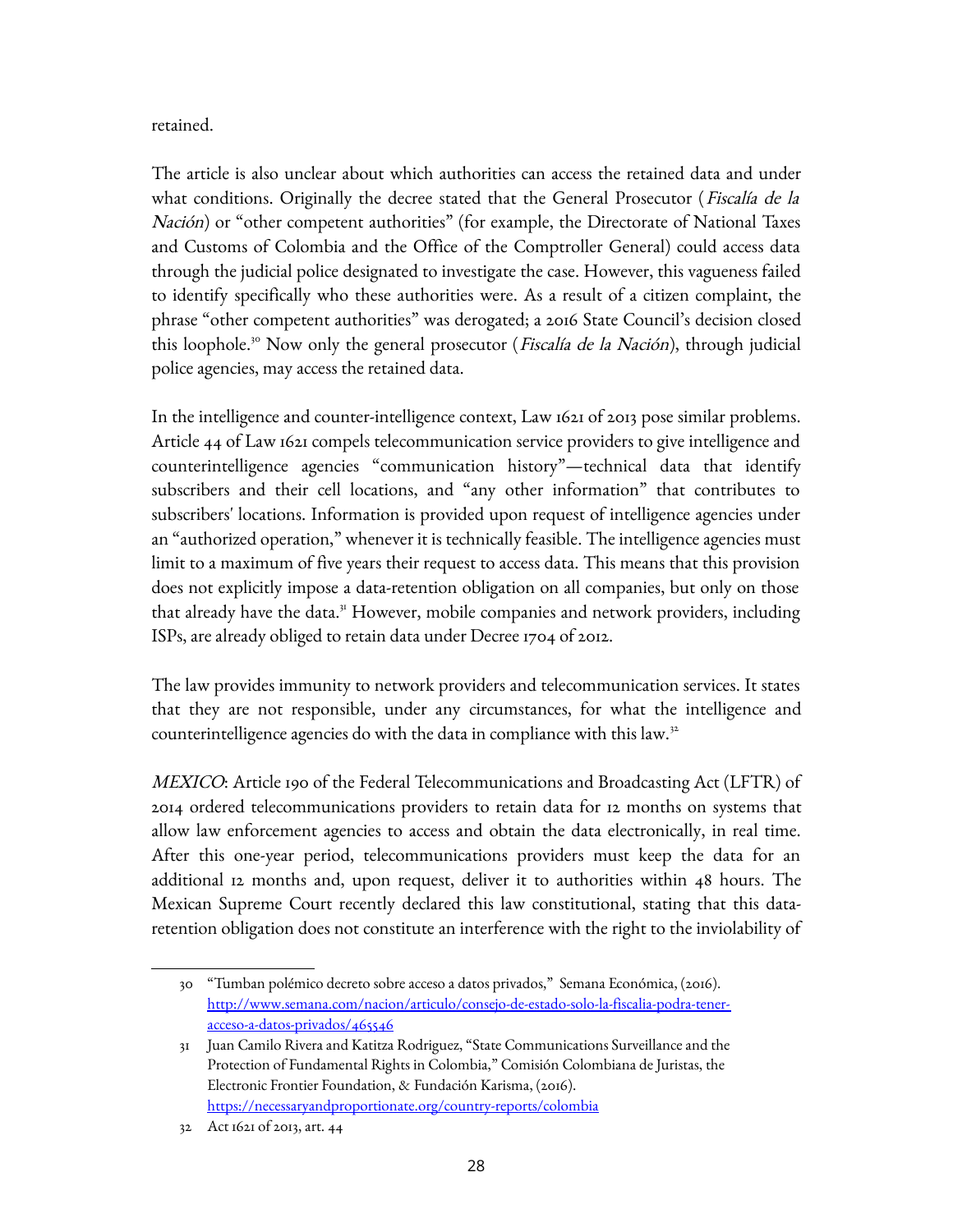communications.<sup>[33](#page-28-0)</sup>

In contrast to other countries' data-retention mandates, the Mexican data-retention law provides a precise although expansive list of data that telecommunications companies are compelled to retain:

- a) The name, business name or corporate name, and address of the subscriber;
- b) The type of communication (voice transmissions, voicemail, conference, data), supplementary services (including call forwarding and transfers), or messenger or multimedia services used (including the services of short messaging, multimedia and advanced services);
- c) The data necessary to track and identify the origin and destination of mobile communications: destination number and type of line service—lines with a contract or a flat rate plan, like the lines of prepaid credit;
- d) The data necessary to determine the date, time and duration of the communication, as well as the messaging and multimedia service;
- e) The date and time of the first service activation and localization tag (Cell ID);
- f) When appropriate, the identification and technical characteristics of the device, including, among others, the international ID codes of the subscriber and the manufacturer of the device;
- g) The digital location of the geographical position of the lines; and
- h) All the data that have been generated since the date the first communication was produced.

The language in Article 190, Section III of the LFTR is highly ambiguous regarding the authorities who are entitled to access the retained data. This article authorizes the delivery of the retained data to "the requesting authorities referred to in Article 189 of this Law." Article 189 of the LFTR creates the obligation for telecommunications companies and online service, application, and content providers to comply with all "written requests that are well founded and justified by the competent authority," among which "security and law enforcement bodies" are mentioned without clearly establishing which authorities fit into those categories:<sup>[34](#page-28-1)</sup>

[S]everal authorities have considered that Article 189 of the LFTR sufficiently

<span id="page-28-0"></span><sup>33</sup> Second Chamber, Supreme Court, Amparo in Revision 964/2015.

<span id="page-28-1"></span><sup>34</sup> Luis Fernando Garcia, "Mexico: State Communications Surveillance and the Protection of Fundamental Rights in Mexico," Electronic Frontier Foundation & InternetLab (2016). <https://necessaryandproportionate.org/country-reports/mexico>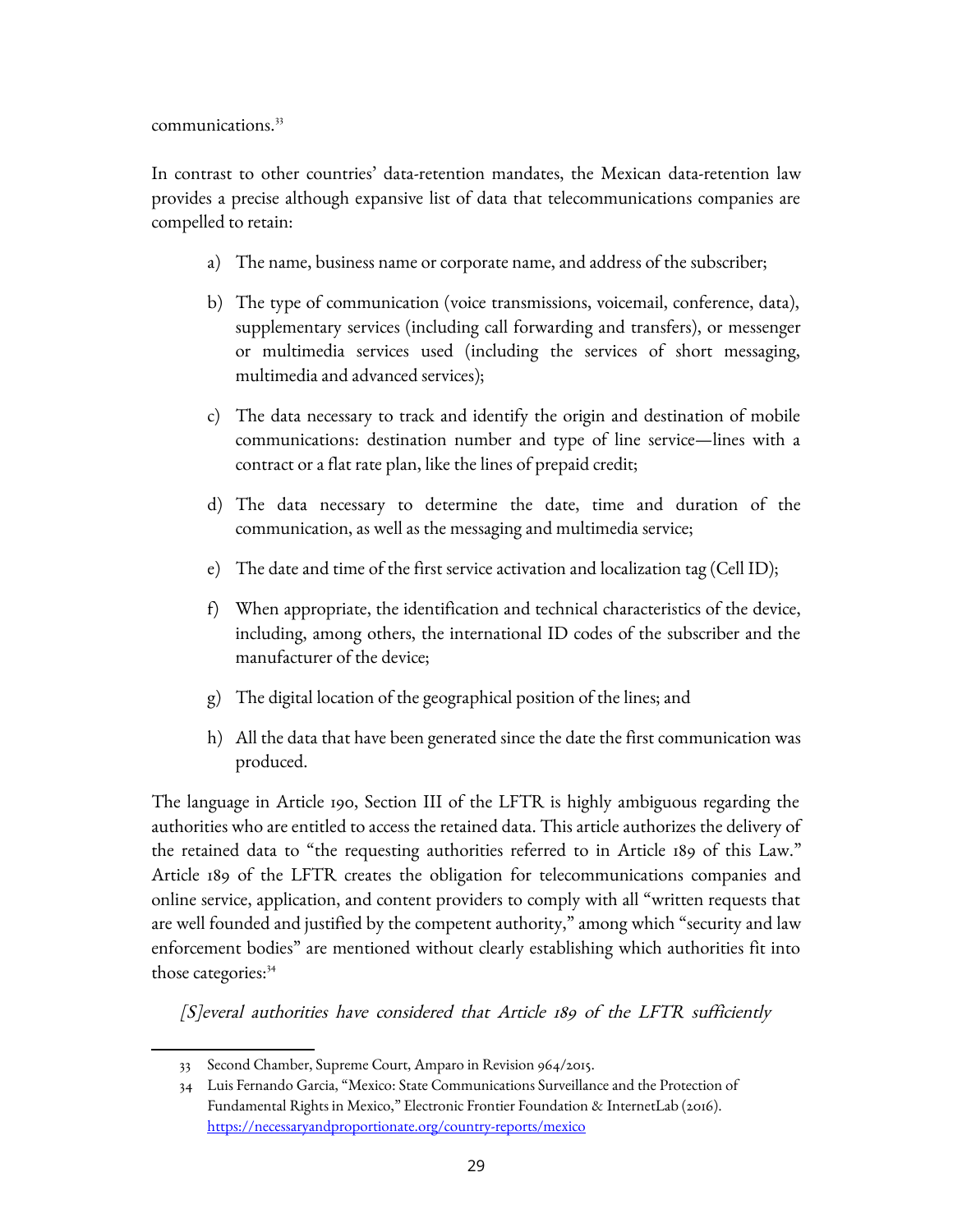empowers them to use covert surveillance tools and that this power does not need to be detailed in any other law. For instance, the "Financial Intelligence Unit" of the Ministry of Finance and Public Credit is considered a "security body" pursuant to Article 189 and to an instrument that is not a formal or material law known as the "Guidelines for Collaboration." [35](#page-29-0) […] Furthermore, there are reports that claim that authorities like the National Electoral Institute may have sent these types of requests in order to access the personal data of telecommunication services users.<sup>[36](#page-29-1)</sup>

Recently the Mexican Supreme Court<sup>[37](#page-29-2)</sup> solved this problem by ruling that the Federal and State Prosecutors, the Federal Police, and the Center for Investigation and National Security (CISEN) are the only authorities entitled to access the retained data. $3^8$ 

CHILE: Article 222 of the Criminal Procedure Code (Código Procesal Penal de Chile) states that telecommunications providers must retain a list of their subscribers' IP addresses and connection logs for one year and make that data available to the Public Ministry. Providers who refuse to cooperate are punished.

Regulations controlling the interception and recording of telephone calls (Reglamento sobre interceptación y grabación de comunicaciones telefónicas y de otras formas de comunicaciones) do not require judicial authorization. Rather, they require the retained information to be available to public prosecutors and any other institution that is authorized by law to request it, without requiring specific judicial authorization for each interception or request.

ARGENTINA: In the 2009 Halabi decision, the Supreme Court declared a 2004 Act that sought to provide the government with ready access to telecommunications records unconstitutional. In February 2004 Act 25,873 modified the Telecommunications Act of 1972. It required telecommunications companies and service providers to establish technological and human resource measures that would allow for the remote observation of communications by the Judiciary or the Public Ministry (Article 1). It also required providers to create a 10-year registry of users that included information about communications traffic. The president suspended the law through Decree 357/05 after it

<span id="page-29-0"></span><sup>35</sup> Agreement/016/2014 through which the Head of the Financial Intelligence Unit appoints the public servers mentioned herein for the purposes of the provisions established in Federal Telecommunications and Broadcasting Law in the Diario Oficial de la Federación (newspaper), art. 189, (2014).

<span id="page-29-1"></span><sup>36</sup> Christine Murray and Joanna Zuckerman Bernstein, "Mexico Ramps up Surveillance to Fight Crime, but Controls Lax," Reuters, (2015). [http://www.reuters.com/article/2015/10/12/us-mexico-surveillance](http://www.reuters.com/article/2015/10/12/us-mexico-surveillance-idUSKCN0S61WY20151012)idUSKCNoS61WY20151012

<span id="page-29-2"></span><sup>37</sup> Supreme Court. Second Chamber. Amparo in Revision 964/2015.

<span id="page-29-3"></span><sup>38</sup> Luis Fernando Garcia, "Mexico: State Communications Surveillance and the Protection of Fundamental Rights in Mexico," Electronic Frontier Foundation & InternetLab (2016). <https://necessaryandproportionate.org/country-reports/mexico>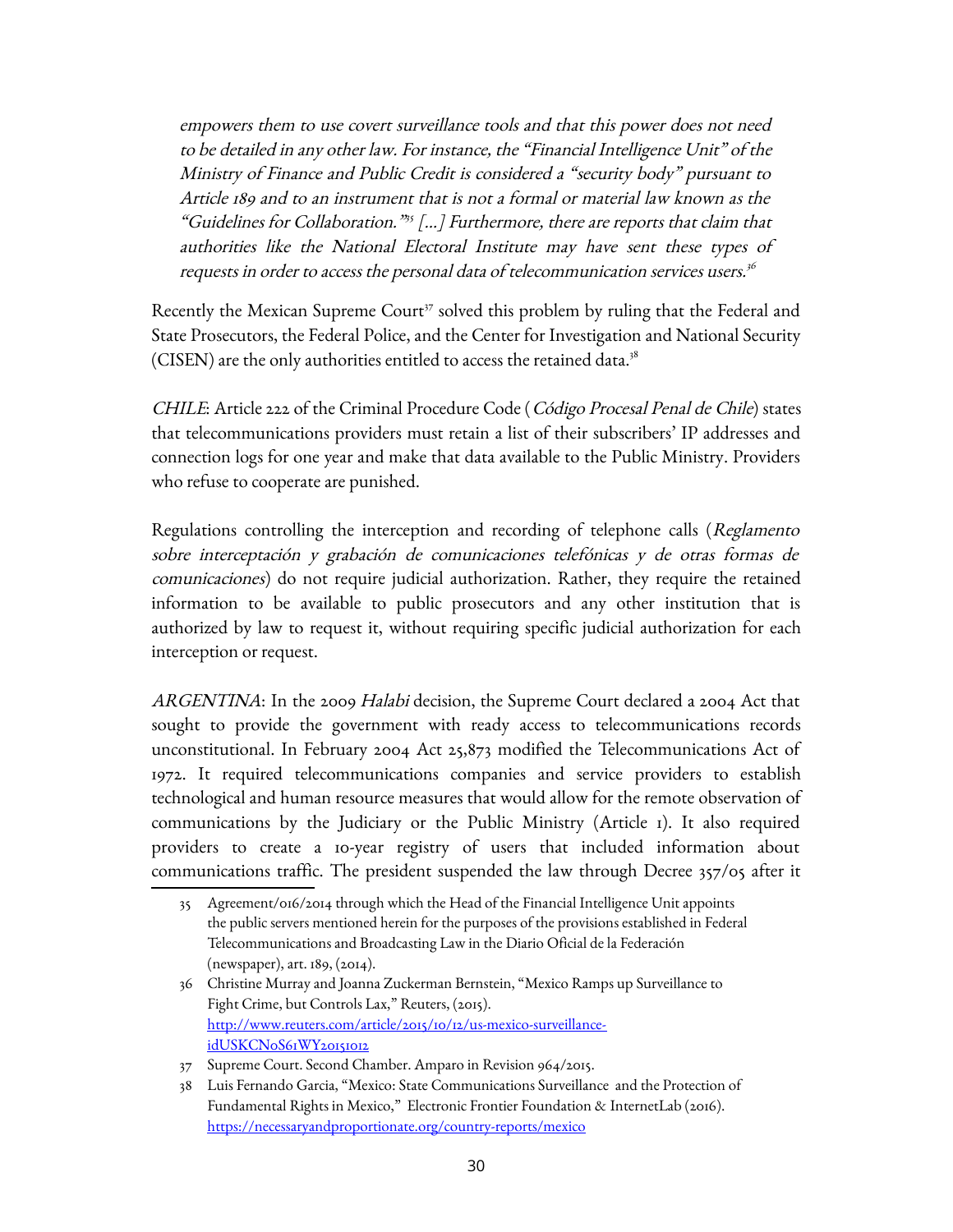faced criticism.<sup>[39](#page-30-0)</sup>

Resolution 5/2013, Article 8 forces all telecommunications service providers to preserve all data gathered by their systems electronically for at least three years for quality assurance purposes only. However, under this article, law enforcement may request data in "partial or full delivery and store it for as long as it deems necessary."<sup>[40](#page-30-1)</sup> Also, for quality assurance purposes, telecommunication providers must allow law enforcement "full access to their networks and information."<sup>[41](#page-30-2)</sup> Finally, the *Ente Nacional de Comunicaciones* (ENACOM), with the purpose of meeting quality standards, may "request any information deemed necessary from telecommunications service providers."[42](#page-30-3)

All these measures are disproportionate, as they grant ENACOM access to user data under a broad premise of "quality." Even further, there are no protections in place that prevent abusive actions by law enforcement authorities.<sup>[43](#page-30-4)</sup>

PARAGUAY: Telecom regulator CONATEL issued a resolution that compelled companies to retain phone call and text messaging data for a six-month period for electronic commerce reasons. It clearly prohibits access to such data for any other purposes.

PERU: Decree 1182 compels local ISPs and telephone companies to retain communications and location details of the entire Peruvian population for a period of three years. The retained data could be accessible to law enforcement with a court order for possible use in the future.

Peruvians dubbed the decree #Leystalker ("Stalker Law"), which was meant to evoke an image of someone who uses technology to spy on a person's every movement online. The decree is very broad regarding the entities who are compelled to retain the data. It includes not only large and small Internet Service Providers (ISPs), but also any public entities that provide Internet access to end users, such as public schools, public libraries, airports and

<span id="page-30-0"></span><sup>39</sup> Beatriz Busaniche, Breaking News About Data Retention, Electronic Frontier Foundation, <https://www.eff.org/node/81911>

<span id="page-30-1"></span><sup>40</sup> Ministry of Federal Planning, Public Investment and Services, Department of Communication, Resolution 5/2013, (2013). http://infoleg.mecon.gov.ar/infolegInternet/anexos/215000-219999/216915/norma.htm

<span id="page-30-2"></span><sup>41</sup> Ministry of Federal Planning, Public Investment and Services, Department of Communication, Resolution No 5/2013, art. 5, section 2, (2013), http://infoleg.mecon.gov.ar/infolegInternet/anexos/215000-219999/216915/norma.htm

<span id="page-30-3"></span><sup>42</sup> Ministry of Federal Planning, Public Investment and Services, Department of Communication, Resolution No 5/2013, art. 3, (2013). http://infoleg.mecon.gov.ar/infolegInternet/anexos/215000- 219999/216915/norma.htm

<span id="page-30-4"></span><sup>43</sup> Verónica Ferrari and Daniela Schnidrig, "State Communications Surveillance and the Protection of Fundamental Rights in Argentina," (2016). <https://necessaryandproportionate.org/country-reports/argentina>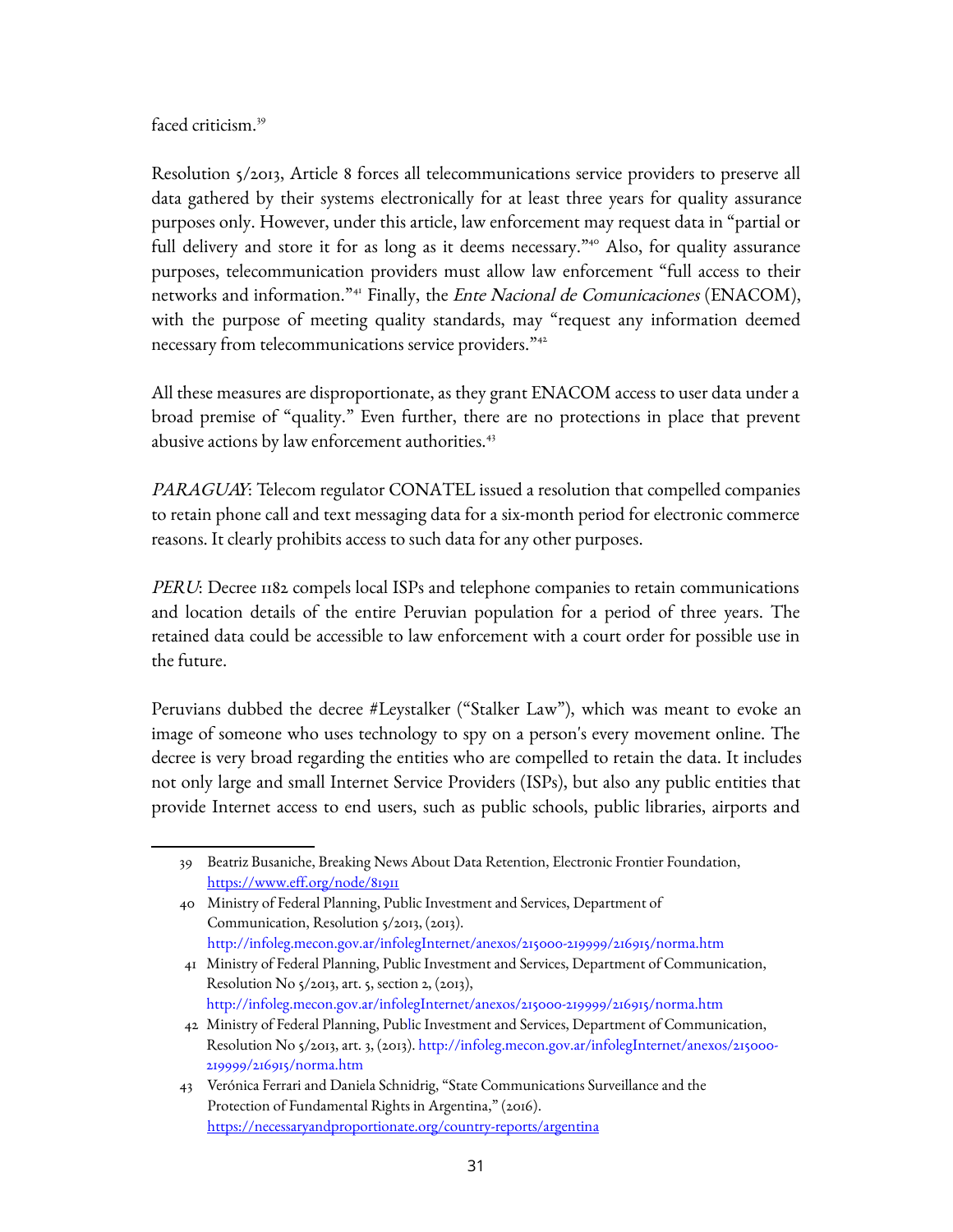other government entities. The decree does not specify the type of data that should be logged, the limitations on access and usage conditions, or the data security rules that should apply.

BRAZIL: Brazil is the only country in the region that has developed different data-retention rules depending on the kind of service: fixed line, mobile phones or Internet services.

Article 22 of the Fixed Telephone Service Regulation (ANATEL's Resolution 426/05) states that telecommunications companies must retain data related to the provision of services, including call logs, for a minimum of five years. The article does not describe specifically the type of data that should be retained, who can access it, and for what purposes.

Similarly, the Regulation on Personal Mobile Service (ANATEL's Resolution 477/07) requires fixed telecommunications providers to retain "at the disposal of ANATEL and other parties, tax documents (*documentos de natureza fiscal*) that contain data on incoming and outgoing calls, dates, time, duration and price, as well as account information of subscribers […]" for a minimum of five years. It must make this information available to the National Telecommunications Agency and other interested parties:

[T]hat law requires legal entities to retain and keep billing/tax documents at the disposal of Brazil's Federal Revenue Department, for the period set forth in tax legislation to bring disputes to court (prazo decadencial), which is five years. Articles 42 and 58 also establish "the minimum amount of personal data" that users need to disclose in order to join a mobile telephone service (name, identity card number, and taxpayer number). In practice this makes registering for a mobile phone service dependent on a taxpayer number, which compromises anonymity.

The rationale of the five-year data-retention obligation for telephone services, and justification of billing auditing and oversight by ANATEL, are outlined in Article 10, XXII of Resolução no. 477/07. However, both rules that establish dataretention obligations for fixed and mobile telephone service providers have long allowed for the convenience of keeping such records for the state's investigatory and prosecution purposes.

Law no. 12.850/13 (Criminal Organizations Law), which requires telephone companies to retain data expressly to that end, dates back to only 2013. Moreover, provisions of these resoluções establish data-retention obligations even for services providing flat-rate plans, where a call's duration or the number dialed does not affect the amount a user pays. It is thus reasonable to suppose that ANATEL's dataretention regulations are used for purposes that go well beyond those associated with its responsibilities. [44](#page-31-0)

<span id="page-31-0"></span><sup>44</sup> For a detailed analysis of the legal problems regarding data retention, see Dennys Antonialli and Jacqueline de Souza Abreu, "Brazil: State Surveillance of Communications in Brazil and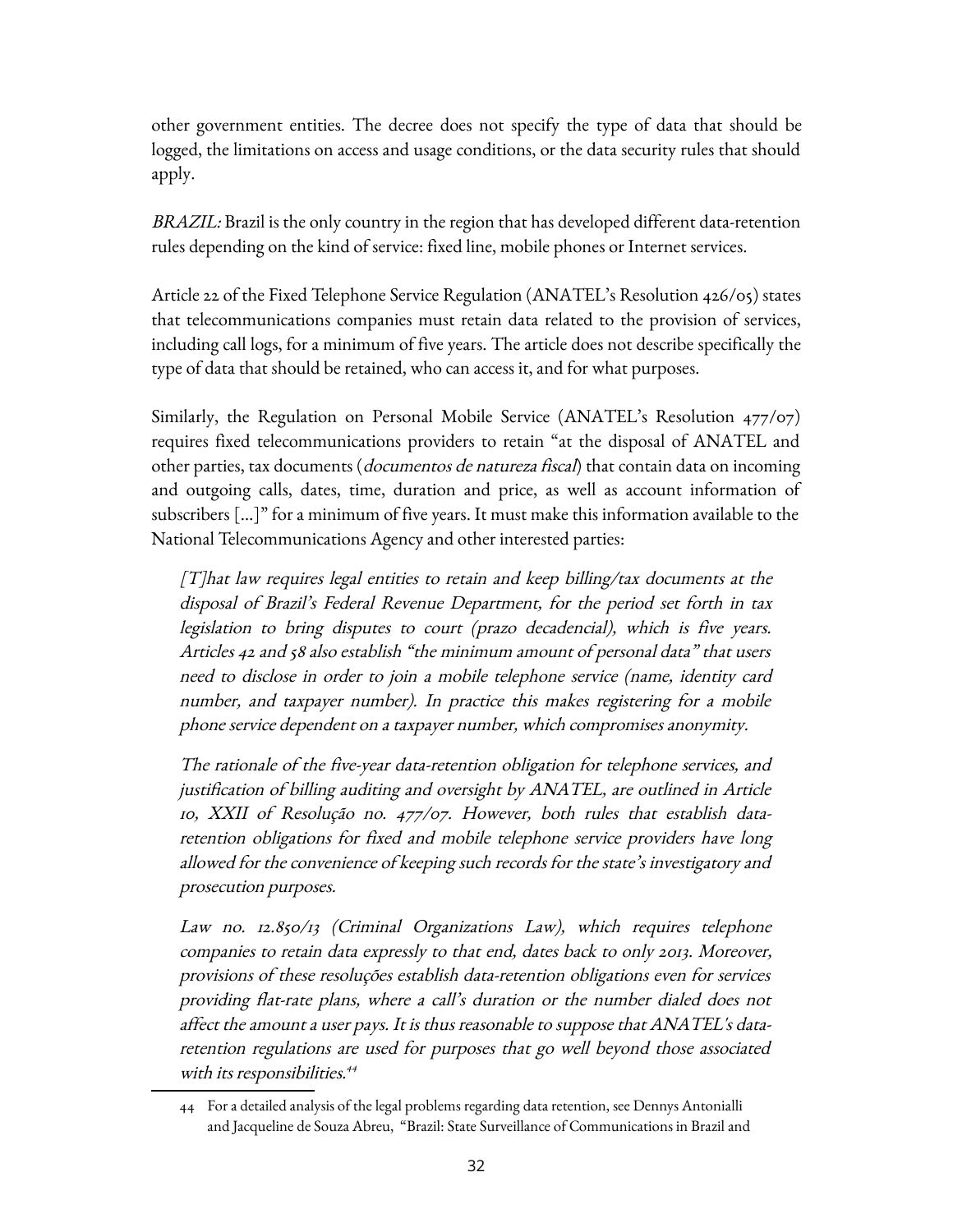Article 53 of the Regulation of Multimedia Communication Services (ANATEL's Resolution 614/13) requires Internet service providers to retain subscriber records and account data for one year:

 $[T]$ he definition of connection logs is established in Article 4, XVII (the set of information referring to date and time of use of a connection to the Internet and a given IP address used at the terminal for incoming and outbound data packets, among other data that permit identification of the access terminal used). The shorter retention term compared to data-retention obligations for telephone services, as well as the clear description of what data need to be retained, might be attributed to the fact that the regulation was drafted while discussions on Law no. 12.965/14 (Marco Civil da Internet) were ongoing and to publicity concerning international decisions against data retention, which received particular attention from the academic community and civil society. [45](#page-32-0)

Several interpretations of the Criminal Organizations Law 12.850 of 2013 have led to confusion and have resulted in retained logs from phone companies being used for the purpose of identifying a person under criminal investigation.<sup>[46](#page-32-1)</sup>

Article 17 of Law 12,850 of 2003 requires fixed and mobile phone providers to retain call records (registros de identificação) of the origin and destination of national and international calls for a period of five years, and make such records available to the Chief of Civil Police and the Attorney General's Office. Although this obligation is included in a law aimed at combatting criminal organizations, the law does not contain a provision that limits the use of the retained data for other types of criminal activities. The provision does specifies neither the type of data that should be logged, the limitations on access and usage conditions, nor the data security rules that should apply. This provision also states that the Chief of the Civil Police and the attorney general can access a defendant's account information without a judicial order. The constitutionality of this provision is being challenged through an Ação Direta de Inconstitucionalidade procedure, ADI 5063/DF, and is awaiting trial.<sup>[47](#page-32-2)</sup>

the Protection of Fundamental Rights," Electronic Frontier Foundation & InternetLab (2016).<https://necessaryandproportionate.org/country-reports/brazil>

<span id="page-32-0"></span><sup>45</sup> For a detailed analysis of the legal problems regarding data retention, see Dennys Antonialli and Jacqueline de Souza Abreu, "Brazil: State Surveillance of Communications in Brazil and the Protection of Fundamental Rights," Electronic Frontier Foundation & InternetLab (2016).<https://necessaryandproportionate.org/country-reports/brazil>

<span id="page-32-1"></span><sup>46</sup> For a detailed analysis of the legal problems regarding data retention, see Dennys Antonialli and Jacqueline de Souza Abreu, "Brazil: State Surveillance of Communications in Brazil and the Protection of Fundamental Rights," Electronic Frontier Foundation & InternetLab (2016).<https://necessaryandproportionate.org/country-reports/brazil>

<span id="page-32-2"></span><sup>47</sup> For a detailed analysis of the legal problems regarding data retention, see Dennys Antonialli and Jacqueline de Souza Abreu, "Brazil: State Surveillance of Communications in Brazil and the Protection of Fundamental Rights," Electronic Frontier Foundation & InternetLab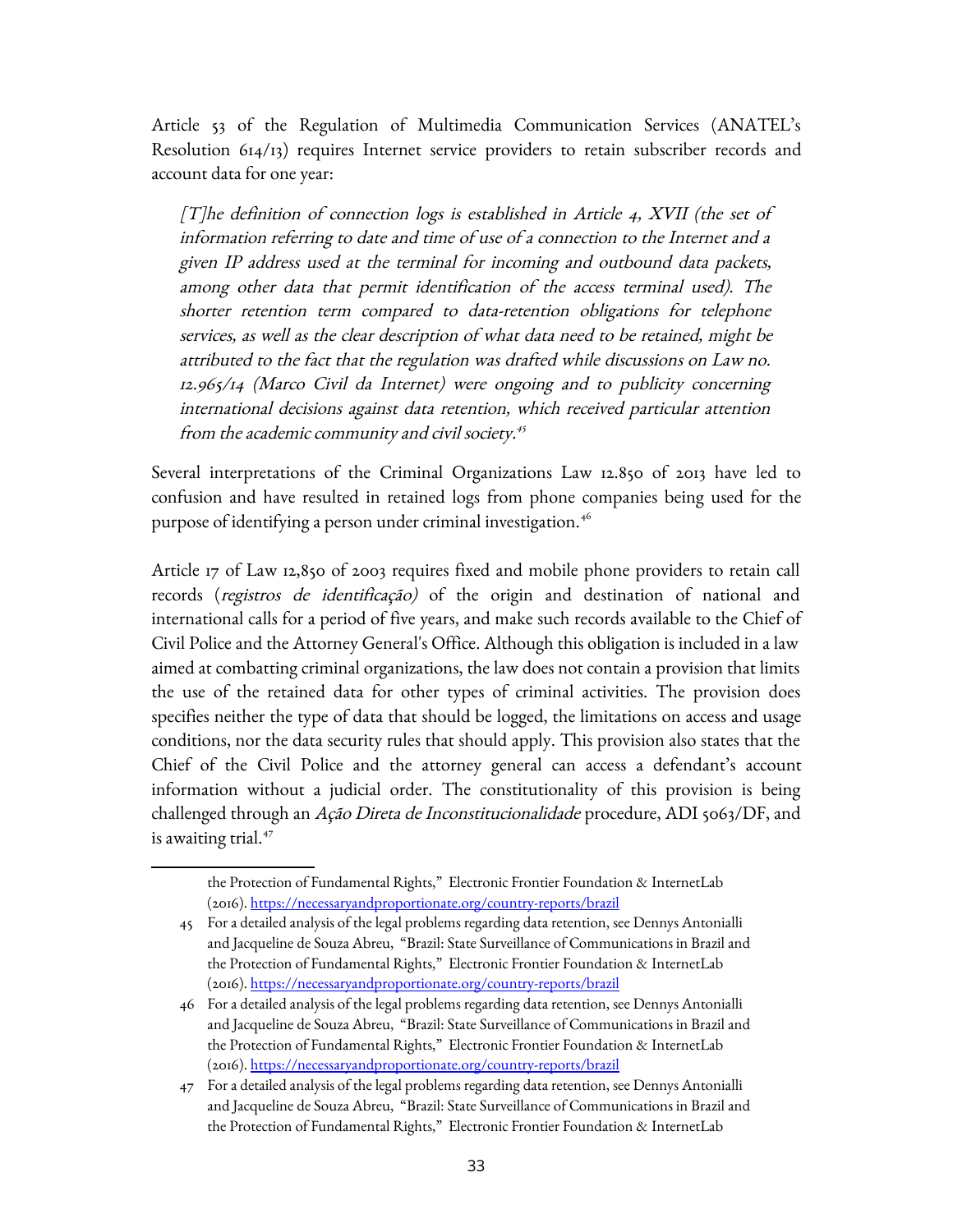Article 15 of the same law allows the Chief of Civil Police and the Public Attorney's Office to get an accused's registration data (*dados cadastrais*) without a judicial authorization in order to "obtain information that uniquely informs the individual's qualifications, parents, and addresses retained by electoral courts, telephone companies, financial institutions, Internet providers, and credit card administrators."<sup>[48](#page-33-0)</sup>

Article 21 criminalizes the refusal to provide "account information (*dados cadastrais*), logs, documents, and information requested by the judge, Public Attorney's Office, or the Chief of Civil Police during the course of the investigation or proceedings," and establishes penalties ranging from six months to two years of incarceration, plus a fine. According to the authors of the report State Surveillance of Communications in Brazil and the Protection of Fundamental Rights, these authorities have, without court orders, demanded companies' telephone logs and location data under the threat of punishment.<sup>[49](#page-33-1)</sup>

Article 13 of the Marco Civil only requires operators of an "autonomous system" who provide Internet access to retain connection logs for one year. Here, "autonomous system" is a technical term that refers to those who administer specific IP address blocks and the corresponding autonomous system for routing purposes. This implies that the obligation to retain applies only to the largest ISPs and not to each entity that provides Internet access to end users, such as a school, library, café, or small local ISP that does not administer its own IP address blocks. Article 15 requires that commercial operators of Internet "applications" retain logs related to access to their own applications for a period of six months. Noncommercial operators of such applications may also be ordered by a court or public authority to retain such logs.

#### **1.4 Monitoring the Spectrum or Mass Surveillance?**

COLOMBIA: Law 1621, which regulates intelligence activities, contains a vague definition of communications surveillance, leaving a large margin for potential abuse:

[T]he intelligence and counterintelligence activities include the monitoring of the electromagnetic spectrum duly incorporated into operational orders or the work mission. The information collected under the monitoring of the electromagnetic spectrum in pursuit of the activities of intelligence and counterintelligence, that does not serve to fulfill the purposes set out in this Act, shall be destroyed and

<span id="page-33-0"></span><sup>(2016).</sup><https://necessaryandproportionate.org/country-reports/brazil>

<sup>48</sup> Criminal Organizations Law 12.850 of 2013, art. 15. [http://www.planalto.gov.br/ccivil\\_03/\\_ato2011-2014/2013/lei/l12850.htm](http://www.planalto.gov.br/ccivil_03/_ato2011-2014/2013/lei/l12850.htm)

<span id="page-33-1"></span><sup>49</sup> For a detailed analysis of the legal problems regarding data retention, see Dennys Antonialli and Jacqueline de Souza Abreu, "Brazil: State Surveillance of Communications in Brazil and the Protection of Fundamental Rights," Electronic Frontier Foundation & InternetLab (2016).<https://necessaryandproportionate.org/country-reports/brazil>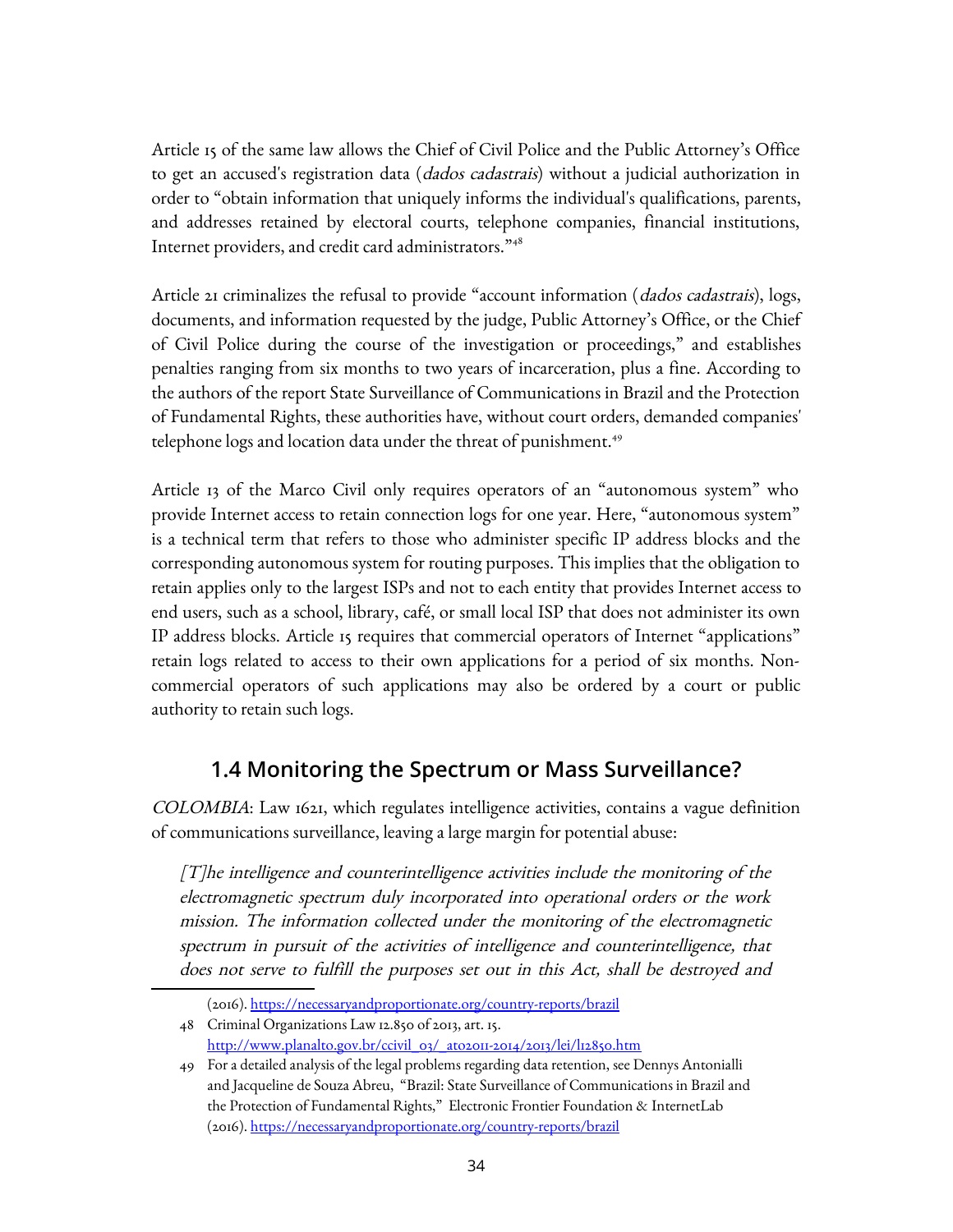cannot be stored in intelligence or counterintelligence databases. Monitoring does not constitute interception of communications.

Intercepting mobile or fixed telephone private conversations and private data communications should be subject to the requirements of Article 15 of the Constitution and the Code of Criminal Procedure and may only be carried out within the framework of judicial proceedings.

The Constitutional Court of Colombia interpreted this vague language as authorization to allow intelligence agencies to monitor the entire electromagnetic spectrum, $\delta$ <sup>o</sup> without a judicial order regardless of the technological means employed.

Moreover, this provision does not explicitly authorize mass surveillance: under the case law that approved the new Intelligence Law, the Constitutional Court emphasizes that interception is only allowed during a criminal investigation and with judicial authorization. Under this law, intelligence agencies are allowed only to monitor the spectrum, which in theory is different from intercepting communications according to the Court. This law doesn't define what constitutes "monitoring the spectrum." But because Law 1621 clearly states that "monitoring does not constitute interception," a phrase that can be interpreted broadly, it's rather likely that the law can be used for that very purpose.

Indeed, this may have already occurred: over the past several years, without any apparent legal authorization, several mass surveillance programs have been devised. These programs are supposed to be rolled out through mechanisms such as the Unified Platform of Monitoring and Analysis [Plataforma Única de Monitoreo y Análisis] (PUMA) and the Comprehensive System of Digital Recording [Sistema Integral de Grabación Digital, SIGD].

#### **Context**

For a brief period starting in the early 2000's, Colombians were subject to surveillance under a platform called Esperanza, which was designed to spy on targeted telephone communications. In 2009 Colombians were shocked when they learned about the surveillance, and how intelligence agencies (DIPOL and DAS) had intercepted the telephone communications of journalists, political opposition parties, human rights activists, and even justices that had ruled under Alvaro Uribe's government.<sup>[51](#page-34-1)</sup> This scandal led to the restructuring of the intelligence agencies, including the dismantling of the DAS.

<span id="page-34-0"></span><sup>50</sup> European Commission, Scientific Committee, Technical Terminology – Glossary. [http://ec.europa.eu/health/opinions/es/lamparas-bajo-consumo/glosario/def/espectro](http://ec.europa.eu/health/opinions/es/lamparas-bajo-consumo/glosario/def/espectro-electromagnetico.htm)[electromagnetico.htm](http://ec.europa.eu/health/opinions/es/lamparas-bajo-consumo/glosario/def/espectro-electromagnetico.htm)

<span id="page-34-1"></span><sup>51</sup> Privacy International, "Shadow State: Surveillance, Law and Order in Colombia," (2015). [https://www.privacyinternational.org/sites/default/files/ShadowState\\_Espanol.pdf](https://www.privacyinternational.org/sites/default/files/ShadowState_Espanol.pdf)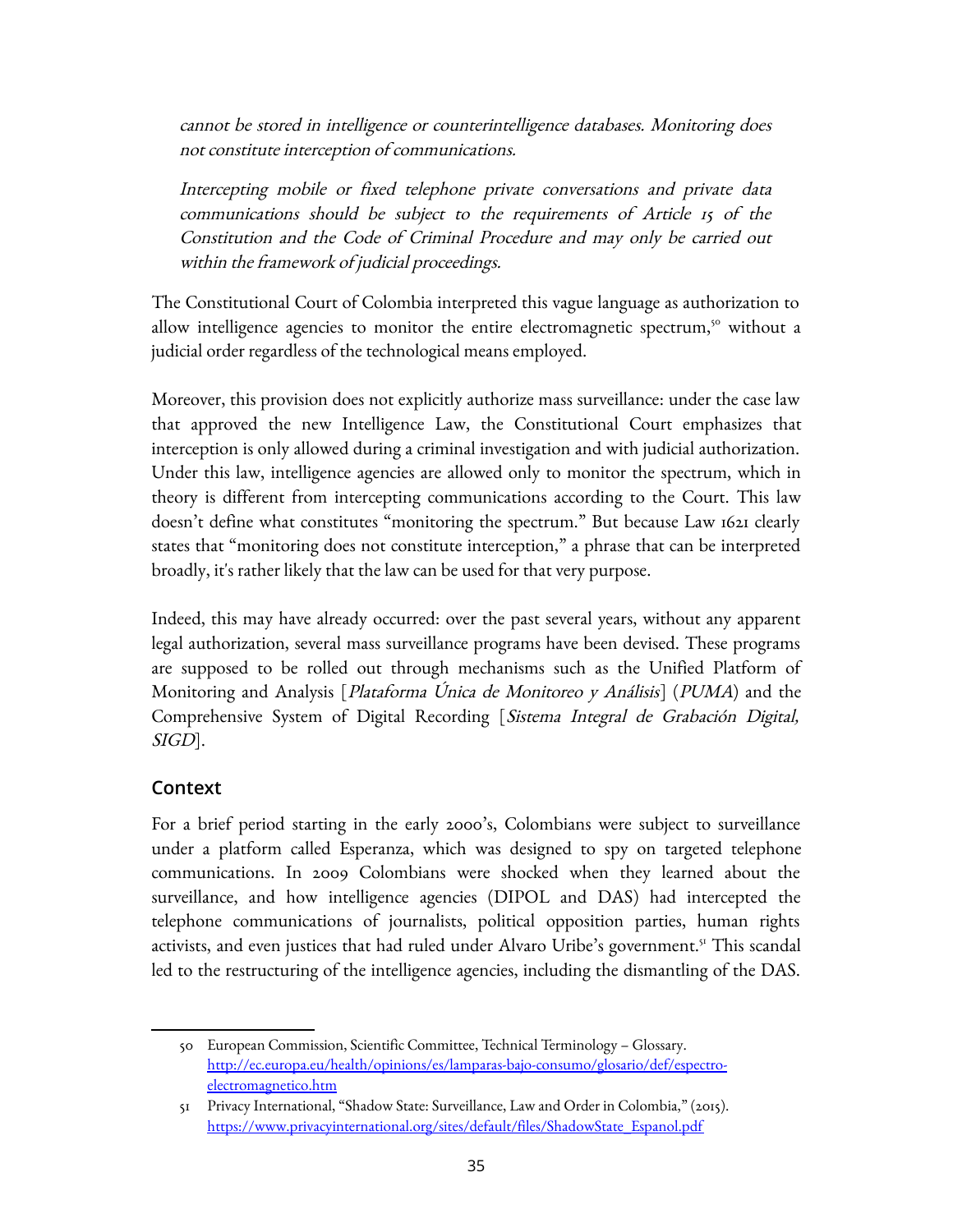DAS members were prosecuted under the crime of illegal interception.<sup>[52](#page-35-0)</sup>

In addition to Esperanza, there is a communications interception program called PUMA that was purchased in 2007 and is administrated by the Directorate of Criminal Investigation and Interpol ( $\text{DIJIN}$ )—the criminalistics branch of the police.<sup>[53](#page-35-1)</sup> With the aim of collecting and registering personal information that concerns criminal investigations, this platform is connected directly to the Internet backbone and has the capability to mass surveil Internet and telephone traffic.<sup>[54](#page-35-2)</sup>

The DIPOL (classified as an intelligence agency) has operated its own surveillance program since 2005: The Integrated Recording System of the Directorate of Police Intelligence is a program that combines biometric data, social media public records and other available data to create profiles.<sup>[55](#page-35-3)</sup>

According to Article 43 of the Intelligence Law, intelligence agencies are able to access records belonging to the judicial police for reasons of national security. Still, such actions must be in accordance with the Colombian human rights legal framework. This means that these agencies could actually gain access to the data intercepted by PUMA and Esperanza, since they're currently managed by the Colombian judicial police.<sup>[56](#page-35-4)</sup>

The Public Prosecutor's Office has questioned the legality of these tools. It believes that increasing the interception capacity of PUMA (by adding up to 20,000 telephone lines more than they have now) "may violate privacy rights."<sup>[57](#page-35-5)</sup> In the same interview General Prosecutor Eduardo Montealegre told Colombian newspaper, El Tiempo:

[I]t may lead to the indiscriminate use of interception tools in cases where such an

<span id="page-35-0"></span><sup>52</sup> Privacy International, "Shadow State: Surveillance, Law and Order in Colombia," (2015). [https://www.privacyinternational.org/sites/default/files/ShadowState\\_Espanol.pdf](https://www.privacyinternational.org/sites/default/files/ShadowState_Espanol.pdf)

<span id="page-35-1"></span><sup>53</sup> Privacy International. "Shadow State: Surveillance, Law and Order in Colombia." (2015). [https://www.privacyinternational.org/sites/default/files/ShadowState\\_Espanol.pdf](https://www.privacyinternational.org/sites/default/files/ShadowState_Espanol.pdf)

<span id="page-35-2"></span><sup>54</sup> Juan Camilo Rivera and Katitza Rodriguez, "State Communications Surveillance and the Protection of Fundamental Rights in Colombia," Comisión Colombiana de Juristas, the Electronic Frontier Foundation, & Fundación Karisma, (2016). <https://necessaryandproportionate.org/country-reports/colombia>

<span id="page-35-3"></span><sup>55</sup> Juan Camilo Rivera and Katitza Rodriguez, "State Communications Surveillance and the Protection of Fundamental Rights in Colombia," Comisión Colombiana de Juristas, the Electronic Frontier Foundation, & Fundación Karisma, (2016). <https://necessaryandproportionate.org/country-reports/colombia>

<span id="page-35-4"></span><sup>56</sup> Colombia, Law 1621 of 2013, art. 43, [http://wsp.presidencia.gov.co/Normativa/Leyes/Documents/2013/LEY%201621%20DEL](http://wsp.presidencia.gov.co/Normativa/Leyes/Documents/2013/LEY%201621%20DEL%2017%20DE%20ABRIL%20DE%202013.pdf) [%2017%20DE%20ABRIL%20DE%202013.pdf](http://wsp.presidencia.gov.co/Normativa/Leyes/Documents/2013/LEY%201621%20DEL%2017%20DE%20ABRIL%20DE%202013.pdf)

<span id="page-35-5"></span><sup>57</sup> "Fiscalía le dice 'no' a sistema de interceptación 'Puma' de la Policía" [General Prosecutor Says 'No' to Police's 'Puma' Interception System], El Tiempo, (2014), [http://www.eltiempo.com/politica/justicia/sistema-de-interceptacion-de-la-policia](http://www.eltiempo.com/politica/justicia/sistema-de-interceptacion-de-la-policia-puma/14462092)[puma/14462092](http://www.eltiempo.com/politica/justicia/sistema-de-interceptacion-de-la-policia-puma/14462092)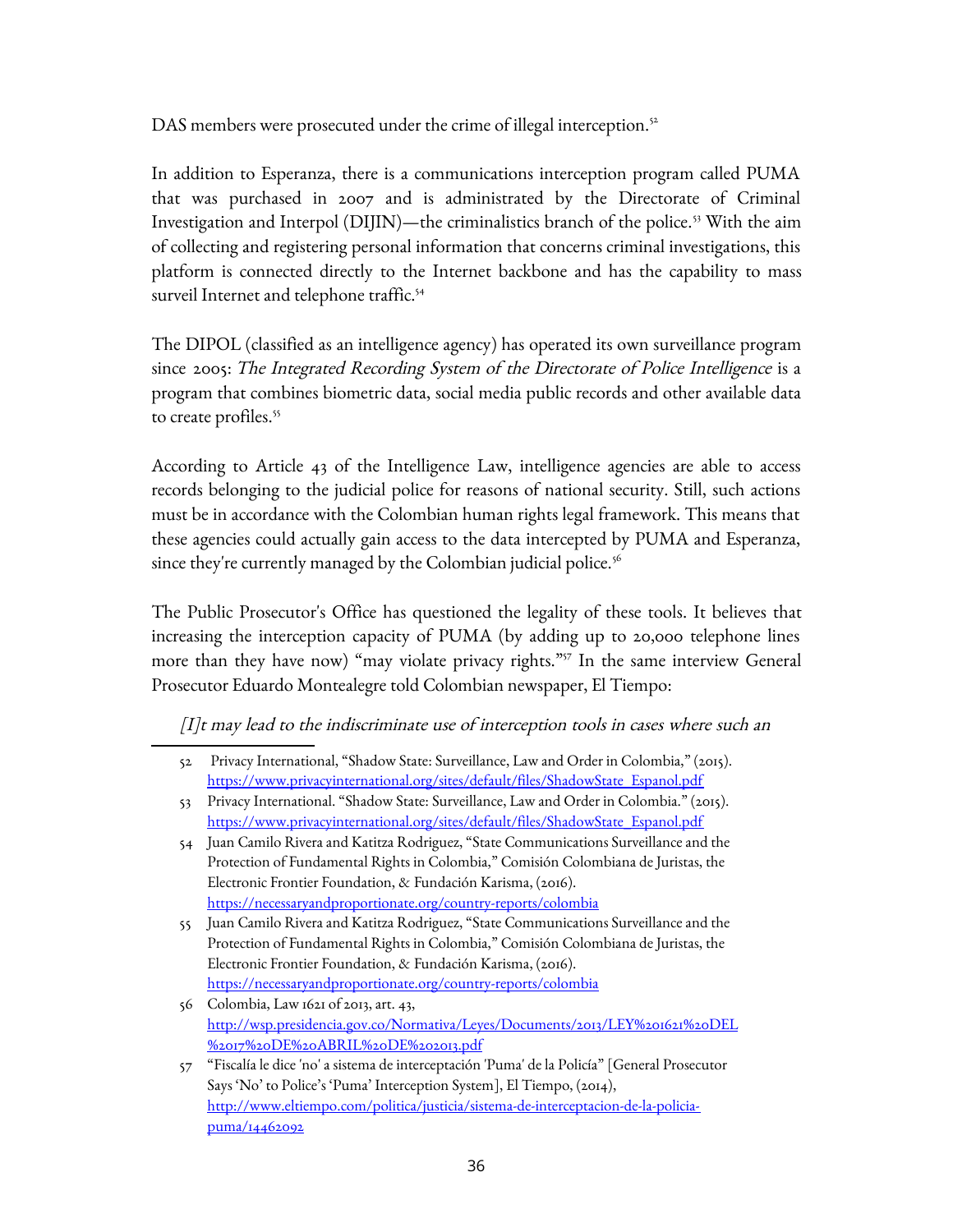invasion of privacy is not even necessary to the investigation and to fight against crime […] No other government agency (other than the Prosecutor's Office) is empowered to order the interception of communications or manage the equipment used for this. That all people have a right to intimacy and privacy is a legitimate guarantee.

Last year, one particular email from the Hacking Team leaks suggested that the US Drug Enforcement Agency was conducting mass surveillance on Colombia by installing equipment in the US Embassy in Colombia "that would receive all the traffic from Colombians ISPs."[58](#page-36-0)

#### **1.5 Imprecise Intelligence Laws Are Prone to Abuse**

ARGENTINA: The regulatory framework for intelligence activities includes Law 25,520 on National Intelligence,<sup>[59](#page-36-1)</sup> passed in 2001, and Law 27,126, passed recently, both of which substantially amended the previous law.<sup>[60](#page-36-2)</sup> These laws require Argentina's intelligence system to function in strict accordance with the provisions of the National Constitution and the legal and regulatory norms in force. However, the intelligence regulatory framework allows for discretionary activities by the State. For instance, the national intelligence law establishes that the "highest authority" in each agency of the intelligence system is in charge of ordering surveillance activities.  $61$  However, the law also indicates that in "states of emergency," these activities may be initiated by others, provided they are immediately reported to the highest authorities. The fact that there is no exhaustive definition of "state of emergency" means that activities infringing upon fundamental rights may occur. This situation is only made worse by the lack of adequate oversight of intelligence activities.

From the Legality Principle perspective, a decree issued by the Presidency called the New Doctrine of National Intelligence (Nueva Doctrina de Inteligenica Nacional) is also questionable. Its purpose is to set the new objectives and tasks of the newly created Federal Intelligence Agency in the context of the reorganization of intelligence services in the country. As mentioned above, this new doctrine stems from a decree issued by the executive

<span id="page-36-0"></span><sup>58</sup> Ryan Gallagher, "Hacking Team Emails Expose Proposed Death Squad Deal, Secret UK Sales Push and Much More," The Intercept, (2015). [https://theintercept.com/2015/07/08/hacking-team-emails-exposed-death-squad-uk](https://theintercept.com/2015/07/08/hacking-team-emails-exposed-death-squad-uk-spying/)[spying/](https://theintercept.com/2015/07/08/hacking-team-emails-exposed-death-squad-uk-spying/) See also Hacking Team email leak. [https://www.documentcloud.org/documents/2160947-dea-amp-hacking-team-surveillance](https://www.documentcloud.org/documents/2160947-dea-amp-hacking-team-surveillance-in-colombia.html)[in-colombia.html](https://www.documentcloud.org/documents/2160947-dea-amp-hacking-team-surveillance-in-colombia.html)

<span id="page-36-1"></span><sup>59</sup> Argentina, Law No. 25,520 on National Intelligence, Official Journal of December 6, 2001.

<span id="page-36-2"></span><sup>60</sup> Argentina, Republic, Law No. 27,126 on the creation of the Federal Intelligence Agency, Official Journal of March 5, 2015.

<span id="page-36-3"></span><sup>61</sup> Argentina, Law No. 25,520 on National Intelligence, Official Journal of December 6, 2001, art. 5.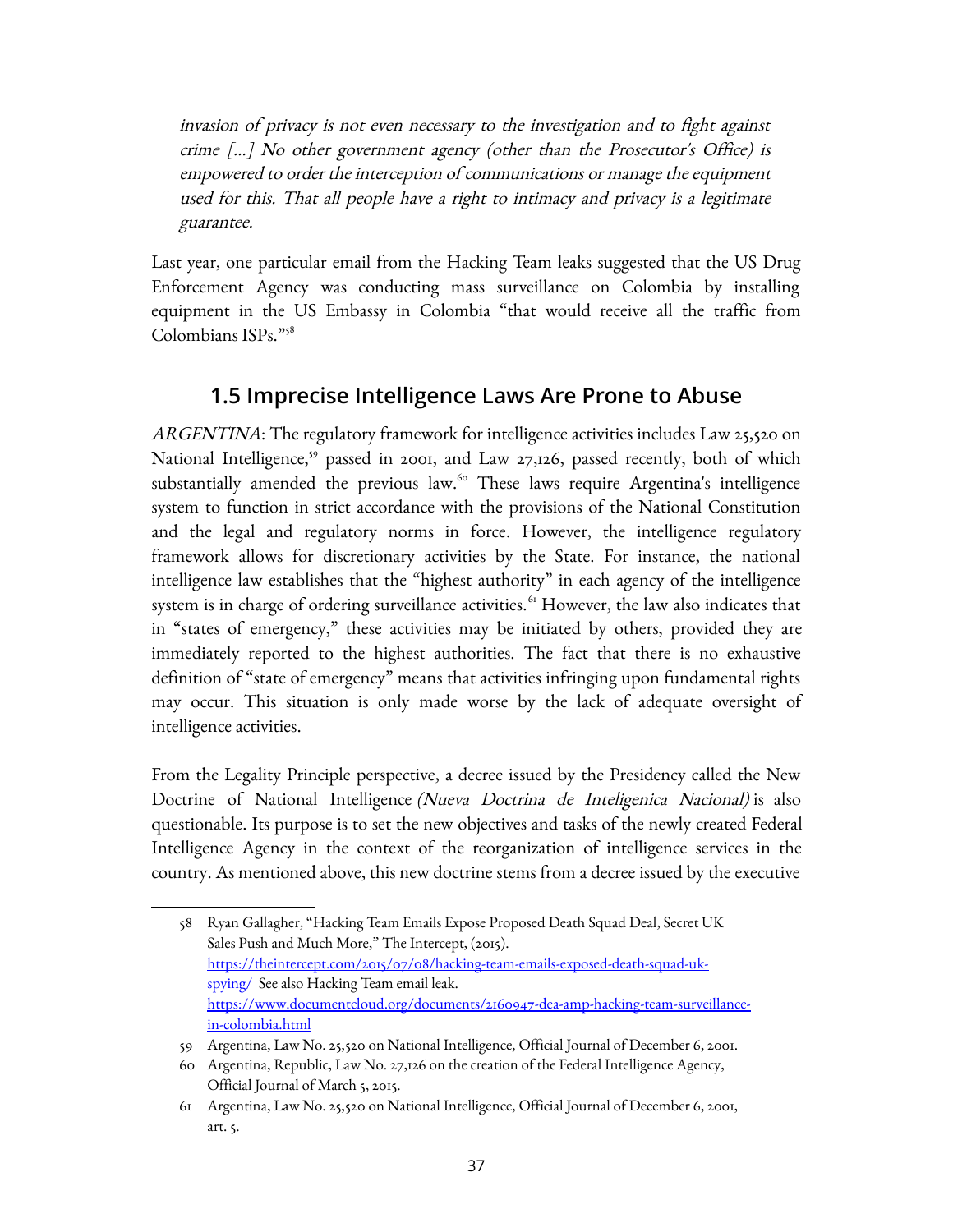power and, as such, it was neither discussed in Congress, nor publicly debated. This new doctrine broadens the definitions of "attacks against the constitutional order." This may be problematic in terms of legality, since the definitions are rather vague.<sup>[62](#page-37-0)</sup> It should be noted that the new administration which entered office in December, 2015, has issued several regulations which modify the previous framework. Even though the administration stands at the opposite end of the ideological spectrum of the previous government, it has not expressly revoked the New Doctrine of National Intelligence nor has it replaced it with a similar document stating purposes. However, the new administration did do away with oversight mechanisms which the previous government had created towards the end of its term. $63$ 

COLOMBIA: Law 1621 of 2013 regulates intelligence and counterintelligence activities. The law does not precisely define the purposes for which intelligence activities are legal (as discussed below with respect to legitimate aim). In addition this law gives the executive branch the power to issue decrees that set the parameters for the declassification of information.[64](#page-37-2) Furthermore, judges may not be granted access to classified information if it poses a threat to national security (this is at the discretion of the intelligence agencies).<sup>[65](#page-37-3)</sup> The Constitutional Court of Colombia endorsed this delegation of power, arguing that in all cases the law provides clear criteria on which to base the regulations.<sup>[66](#page-37-4)</sup> Thus, having been delegated the power to alter the levels of classification, the executive branch is empowered to define the criteria used to classify intelligence information. The intelligence and counterintelligence agencies are in charge of applying such criteria in concrete cases. $67$ However, the confidentiality of information, whenever it represents a limitation of the right to access information, should be clearly defined by a formal law, pursuant to the Legality Principle, not left to executive discretion.<sup>[68](#page-37-6)</sup>

BRAZIL: Law 9,883 of 1999 created the Brazilian Intelligence System *(SISBIN)*, which involves different state agencies, including its principal body, the Brazilian Intelligence Agency (ABIN).<sup>[69](#page-37-7)</sup> ABIN is in charge of planning, executing, monitoring, and overseeing intelligence activities. As such, it has access to information obtained by other Brazilian

<span id="page-37-0"></span><sup>62</sup> Argentina, Decree No. 1311/15, Official Journal of July 6, 2015, Annex 1.

<span id="page-37-1"></span><sup>63</sup> On this point, see ADC. Ciberseguridad en la era de la vigilancia masiva. (2016). <https://adcdigital.org.ar/wp-content/uploads/2016/06/ciberseguridad-argentina-ADC.pdf>

<span id="page-37-2"></span><sup>64</sup> Colombia, Law 1621 of 2013, art. 37.

<span id="page-37-3"></span><sup>65</sup> Colombia, Law 1621 of 2013, art. 34.

<span id="page-37-4"></span><sup>66</sup> Colombia, Constitutional Court, sentence C-540 of 2012.

<span id="page-37-5"></span><sup>67</sup> The Colombian government established regulations on the levels of classification of intelligence and counterintelligence information through Decree 857 of 2014.

<span id="page-37-6"></span><sup>68</sup> Colombia, Law 172 of 2014.

<span id="page-37-7"></span><sup>69</sup> Abstract of the Brazilian surveillance report. For an in-depth analysis see Dennys Antonialli, Jacqueline de Souza Abreu, "Brazil: State Surveillance of Communications in Brazil and the Protection of Fundamental Rights," Electronic Frontier Foundation & InternetLab, (2015). <https://necessaryandproportionate.org/country-reports/brazil>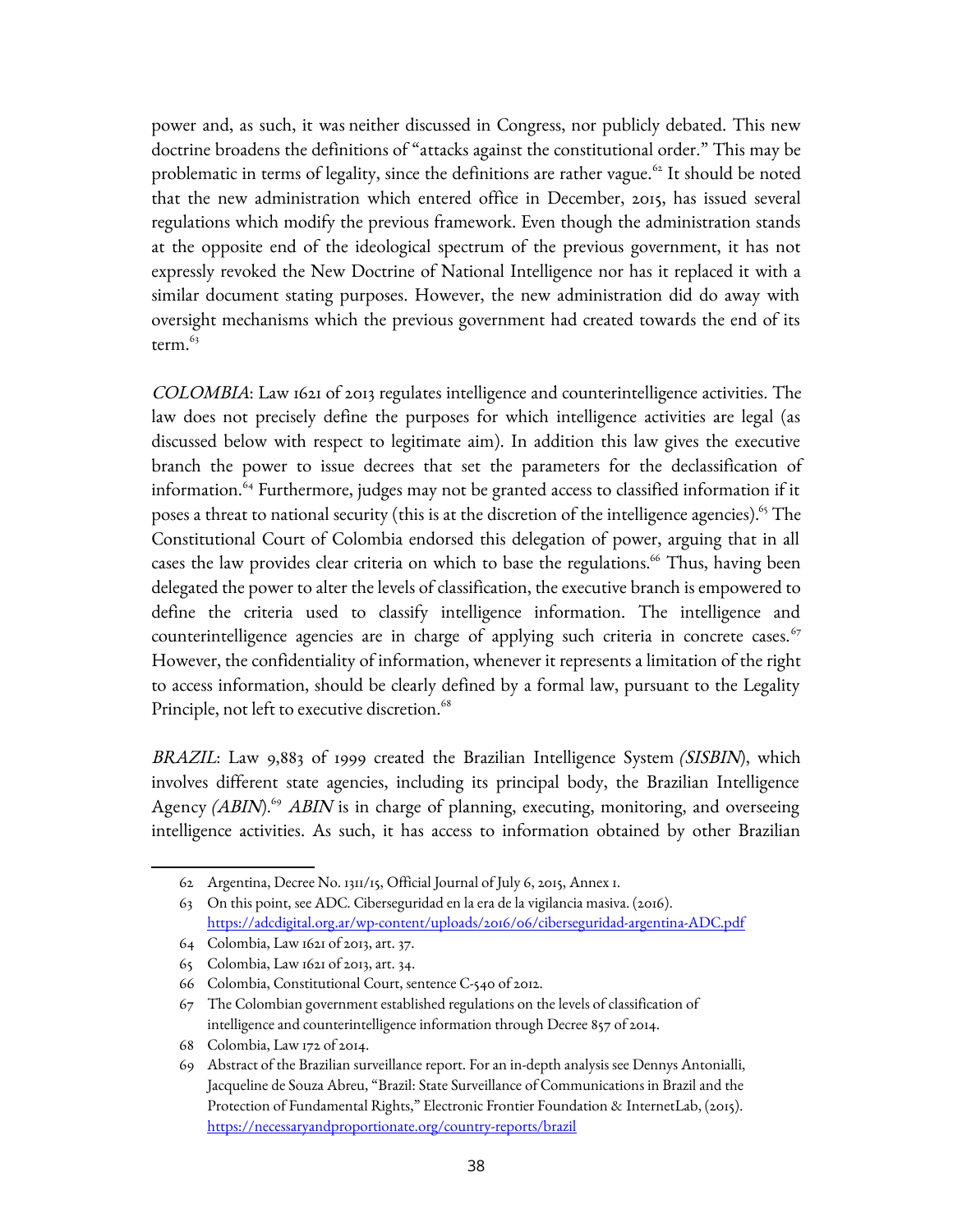authorities through SISBIN.

It is not clear how the exchange of information between *SISBIN* and *ABIN* occurs.<sup>[70](#page-38-0)</sup> The law does not specify an exchange, and there are no transparency mechanisms set in place that would allow the public to monitor the process. For instance, *ABIN* does not have the power to intercept communications, because neither the Constitution of Brazil nor the law on interceptions empower it to do so. However, ABIN may be able to get data obtained by communications interception through a mechanism of cooperation with other State entities.<sup>[71](#page-38-1)</sup> In 2008, Folha de São Paulo disclosed that ABIN has indirect access to intercepted communications from the Federal Police System (Guardião).<sup>[72](#page-38-2)</sup> Also, if Brazil's Federal Revenue Department holds billing documents of telephone companies in its database, ABIN would have access to users' telephone logs.

MEXICO: The National Security Law authorizes the Center of Investigation and National Security (CISEN) to intercept private communications if an "imminent threat to national security" exists.<sup>[73](#page-38-3)</sup> "Threats to national security" are broadly defined in Article 5 of the National Security Law, which can be used to target foreign international NGOs involved in privacy activism. The text reads:

- 1. Actions aimed at carrying out espionage, sabotage, terrorism, revolt, treason, or genocide against the United Mexican States within its national territory;
- 2. Actions of foreign interference with national issues that may have a negative impact on the Mexican State;
- 3. Actions disabling authorities to take action against organized crime;
- 4. Actions aimed at disrupting the unity of the Federation, described in Article 43 of the Political Constitution of the United Mexican States;
- 5. Actions aimed at hindering or obstructing military or navy operations against organized crime;
- 6. Actions against aviation security;

<span id="page-38-0"></span><sup>70</sup> Abstract of the Brazilian surveillance report. For an in-depth analysis see Dennys Antonialli, Jacqueline de Souza Abreu, "Brazil: State Surveillance of Communications in Brazil and the Protection of Fundamental Rights," Electronic Frontier Foundation & InternetLab, (2015). <https://necessaryandproportionate.org/country-reports/brazil>

<span id="page-38-1"></span><sup>71</sup> Brazil, Judge Adilson Vieria Macabul, Supreme Court of Justice, habeas corpus 149250-SP, (2012). [http://www.eltiempo.com/politica/justicia/sistema-de-interceptacion-de-la-policia](http://www.eltiempo.com/politica/justicia/sistema-de-interceptacion-de-la-policia-puma/14462092)[puma/14462092](http://www.eltiempo.com/politica/justicia/sistema-de-interceptacion-de-la-policia-puma/14462092)

<span id="page-38-2"></span><sup>72</sup> Folha de São Paulo, "Access to the Guardian by the Abin Causes Controversy," (2008). <http://www1.folha.uol.com.br/fsp/brasil/fc1211200805.htm>

<span id="page-38-3"></span><sup>73</sup> Mexico, National Security Law. Articles 33 - 49.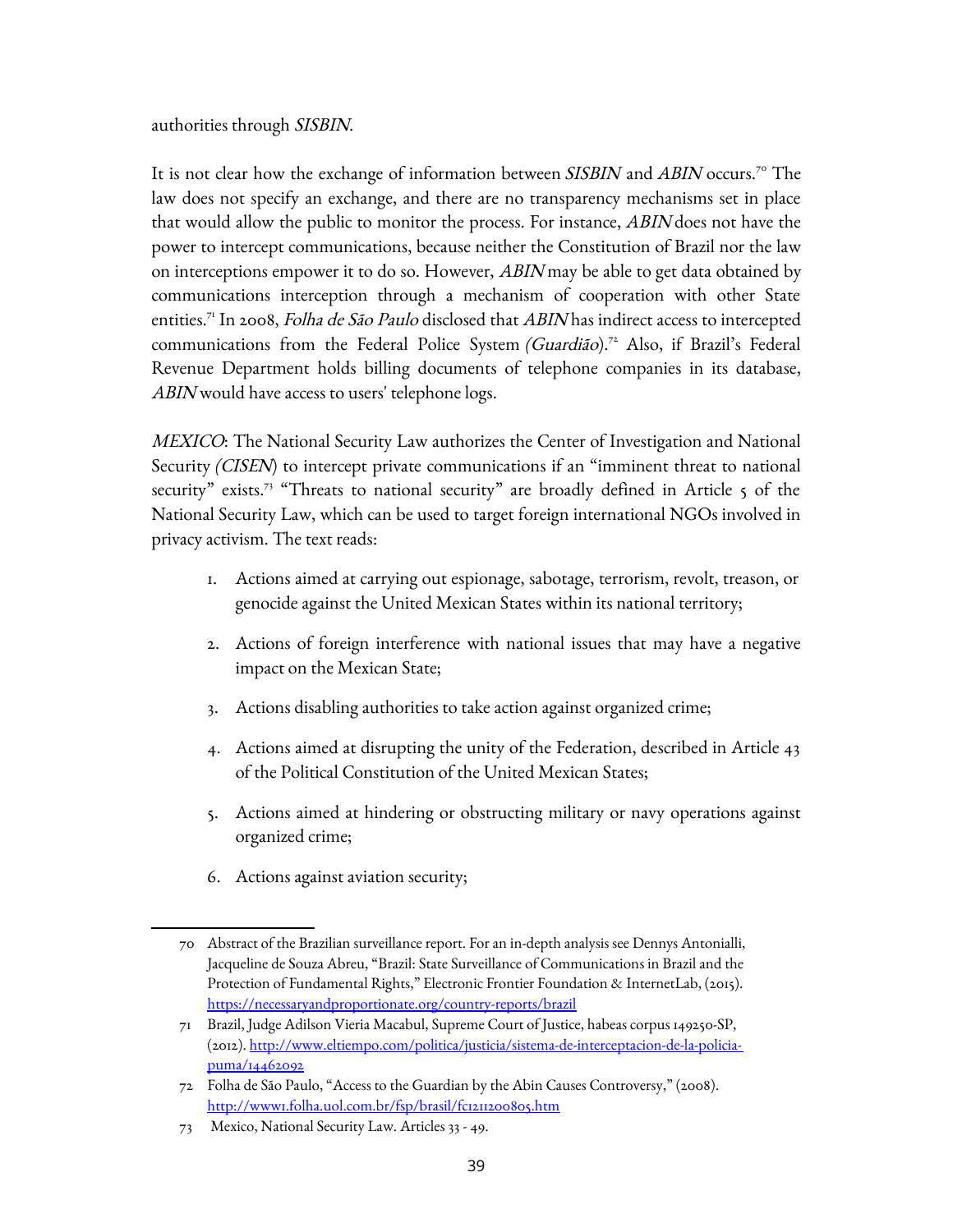- 7. Attacks against diplomats;
- 8. Actions aimed at carrying out illegal trafficking of nuclear materials, chemical weapons, bioweapons, and conventional weapons of mass destruction;
- 9. Actions against maritime navigation;
- 10. Actions financing terrorist practices or organizations;
- 11. Actions aimed at hindering or obstructing intelligence or counterintelligence activities, and;
- 12. Actions aimed at destroying or disabling the strategic or needed infrastructure for the provision of public goods and services.<sup>[74](#page-39-0)</sup>

### **1.6 No Precise Legal Authority to Use Malicious Software, Cellsite Simulators, or Other New Spying Technologies**

New technologies have raised legal questions about the circumstances under which Latin Americans can expect their data to be safe from access by government surveillance. At one point in time, "communications surveillance" consisted almost exclusively of wiretapping the listening to and/or recording of telephonic communications. Thus, many of the laws governing electronic surveillance remain focused on wiretapping. They rarely refer to any of the more recent technological advancements in either electronic communications—such as the Internet—or surveillance techniques.

One of the more common techniques that are significantly different from wiretapping is the use of malware to infect a person's computer and gain access to the communications stored on and passed through it. Another is the use of IMSI-catchers, which are devices that mimic cell phone towers and are capable of detecting the presence of mobile devices and intercepting calls made in a geographic area. Like wiretapping, these technologies are invasive and surreptitious, but also raise far different privacy concerns and legal questions than traditional wiretapping.

These and other developments mean that the term "communications surveillance" encompasses a much larger range of techniques and activities today than it did at the time wiretapping laws were written. This can include a range of other new technical means and data sources that are used to interfere with communications privacy, like location tracking, IP address logs, government hacking and malware, and attacks against mobile phones. Older legislation often maintains strict distinctions among different categories of protected (or unprotected) information, even when new information sources and analysis techniques can readily be used to make sensitive inferences about individuals and groups.

<span id="page-39-0"></span><sup>74</sup> Argentina, National Security Law, art. 5.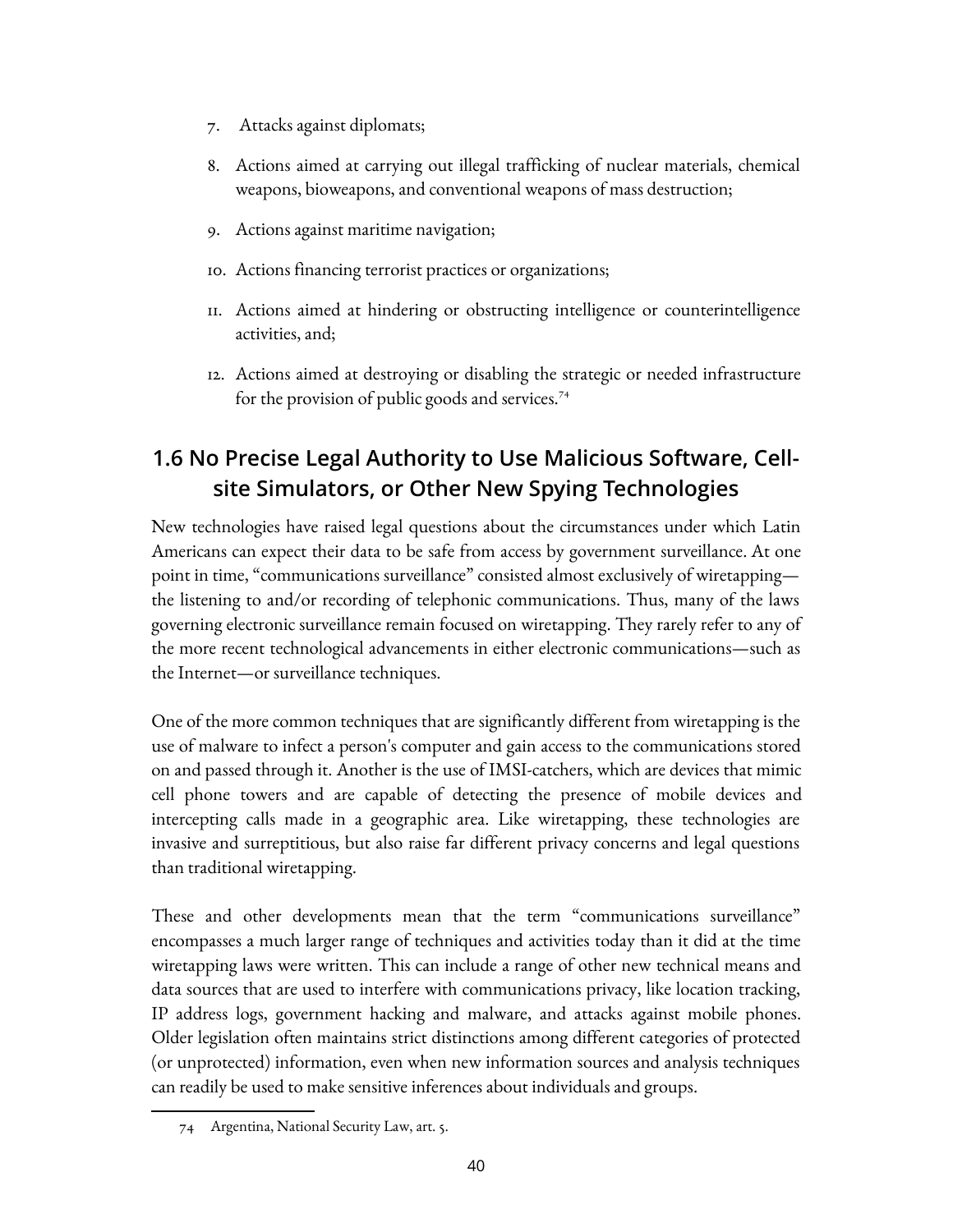Recognizing the broad scope of today's surveillance landscape, an international group of experts, of which EFF was a part, proposes to define communications surveillance to include "the monitoring, intercepting, collecting, obtaining, analyzing, using, preserving, retaining, interfering with, accessing or similar actions taken with regard to information that includes, reflects, arises from or is about a person's communications in the past, present, or future."[75](#page-40-0) However, the laws that are used to authorize such new spying technologies in Latin America are outdated or were crafted piecemeal, and the various legislatures in the region have not, for the most part, carefully considered when, and under what circumstances, new techniques should be used, if at all. Therefore, new spying techniques may be adopted with minimal legal oversight based on explicit or implicit interpretations that exempt them from privacy controls or indicate that the data they obtain is not fully protected.

We've found that many Latin American states acquire new spying technologies under such legislation. This includes the purchase of malicious software. The Citizen Lab and Canada Centre for Global Security Studies Munk School of Global Affairs revealed the existence of command and control servers from FinSpy, Gamma International's FinFisher remote intrusion surveillance software, in several countries including Mexico<sup>[76](#page-40-1)</sup> and Panama in 2013, $^{77}$  $^{77}$  $^{77}$  and Venezuela and Paraguay in 2015. $^{78}$  $^{78}$  $^{78}$  This spyware is developed by German-based Gamma International, and marketed and sold to law enforcement and intelligence agencies by the UK-based Gamma Group.[79](#page-40-4)

<span id="page-40-0"></span><sup>75</sup> Necessary and Proportionate Coalition, Necessary & Proportionate, (2014). [http://necessaryandproportionate.org/principles;](http://necessaryandproportionate.org/principles) Necessary and Proportionate Coalition, Necessary & Proportionate Global Legal Analysis, (2014). <http://necessaryandproportionate.org/global-legal-analysis>

<span id="page-40-1"></span><sup>76</sup> Bill Marzcak, Claudio Guarnieri, John Scott-Railton, and Morgan Marquis-Boire, "You Only Click Twice: FinFisher's Global Proliferation," Citizen Lab and Canada Centre for Global Security Studies Munk School of Global Affairs, University of Toronto, (2013). [https://citizenlab.org/wp-content/uploads/2009/10/You-Only-Click-Twice-FinFisher'](https://citizenlab.org/wp-content/uploads/2009/10/You-Only-Click-Twice-FinFisher)s-Global-Proliferation.pdf

<span id="page-40-2"></span><sup>77</sup> Morgan Marquis-Boire et al., "For Their Eyes Only: The Commercialization of Digital Spying," Citizen Lab and Canada Centre for Global Security Studies Munk School of Global Affairs, University of Toronto, (2013). <https://citizenlab.org/storage/finfisher/final/fortheireyesonly.pdf>

<span id="page-40-3"></span><sup>78</sup> Adam Senft, Bill Marczak, Irene Poetranto, John Scott-Railton, and Sarah McKune, "Pay No Attention to the Server Behind the Proxy: Mapping FinFisher's Continuing Proliferation," Citizen Lab and Canada Centre for Global Security Studies Munk School of Global Affairs, University of Toronto, (2015). [https://citizenlab.org/2015/10/mapping](https://citizenlab.org/2015/10/mapping-finfishers-continuing-proliferation/)[finfishers-continuing-proliferation/](https://citizenlab.org/2015/10/mapping-finfishers-continuing-proliferation/)

<span id="page-40-4"></span><sup>79</sup> Bill Marzcak, Claudio Guarnieri, John Scott-Railton, and Morgan Marquis-Boire, "You Only Click Twice: FinFisher's Global Proliferation," Citizen Lab and Canada Centre for Global Security Studies Munk School of Global Affairs, University of Toronto, (2013). <https://citizenlab.org/2013/03/you-only-click-twice-finfishers-global-proliferation-2/>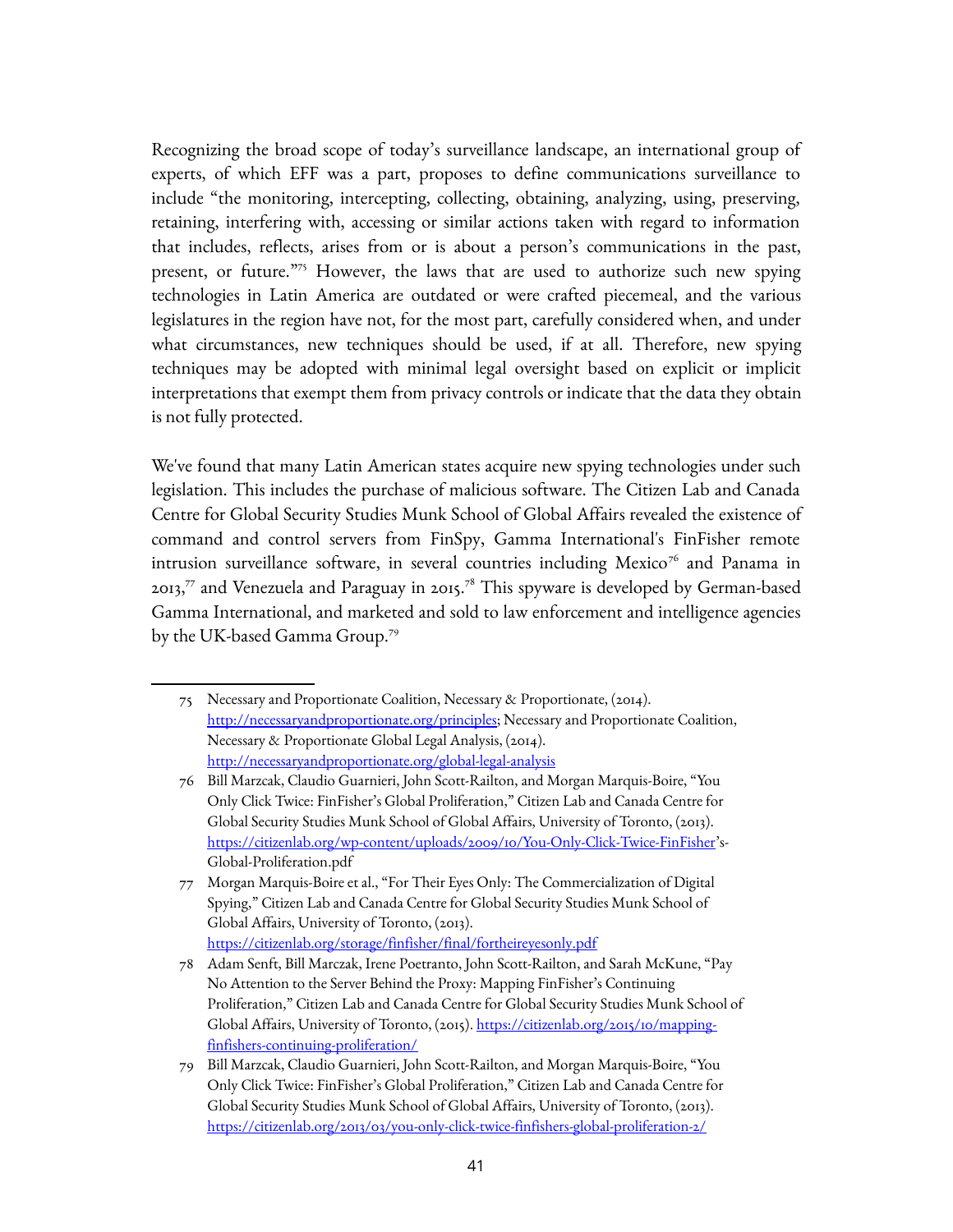New insights into the wider market of surveillance technologies were also revealed by two important leaks. The first leak, pertaining to Finfisher/FinSpy, was revealed in August 2014.<sup>[80](#page-41-0)</sup> Forty gigabytes of internal data were published, including release notes, price lists, and source code. The second leak, pertaining to the notorious Italy-based spyware vendor Hacking Team, was published in July 2015. Attackers compromised the company's servers and released over 400 GB of internal data and communications with clients. The documents revealed that Brazil, Colombia, Chile, Ecuador, Honduras, Mexico, and Panama purchased licenses for Hacking Team's remote control system.<sup>[81](#page-41-1)</sup> The leaks also revealed that Argentina, Guatemala, Paraguay, Peru, Uruguay, and Venezuela had started negotiating with Hacking Team. However, the leaks did not reveal if any of those countries actually made any purchases.<sup>[82](#page-41-2)</sup>

The use of these surreptitious and intrusive technologies should not occur without specific legal authorization and is permitted only if there is no less invasive way to obtain the information. A statement by the Organization for American States' Office of the Special Rapporteur for Freedom of Expression declared:

[A]ccording to international standards, the use of programs or systems for the surveillance of private communications should be clearly and precisely established by law, genuinely exceptional and selective, and must be strictly limited to the needs to meet compelling objectives such as the investigation of serious crime as defined in legislation. Such restrictions must be strictly proportionate and consistent with the international standards of the right to freedom of expression. This Office has stated that the surveillance of communications and the interference in privacy that exceeds what is stipulated by law, which are oriented to aims that differ from those that the law permits or are carried out clandestinely, must be harshly punished. Such illegitimate interference includes actions taken for political reasons against journalists and independent media.<sup>83</sup>

<span id="page-41-0"></span><sup>80</sup> Joseph Cox, "A Hacker Claims to Have Leaked 40GB of Docs on Government Spy Tool FinFisher," (2014). [http://motherboard.vice.com/read/a-hacker-claims-to-have-leaked-](http://motherboard.vice.com/read/a-hacker-claims-to-have-leaked-40gb-of-docs-on-government-spy-tool-finfisher)[40gb-of-docs-on-government-spy-tool-finfisher](http://motherboard.vice.com/read/a-hacker-claims-to-have-leaked-40gb-of-docs-on-government-spy-tool-finfisher)

<span id="page-41-1"></span><sup>81</sup> Gisela Perez de Acha, "Hacking Team malware para la vigilancia en America Latina," Derechos Digitales, (2016). [https://www.derechosdigitales.org/wp](https://www.derechosdigitales.org/wp-content/uploads/malware-para-la-vigilancia.pdf)[content/uploads/malware-para-la-vigilancia.pdf.](https://www.derechosdigitales.org/wp-content/uploads/malware-para-la-vigilancia.pdf) See also Juan Diego Castañeda, "When the State "Hacks," An Analysis of the Legitimacy of the Use of Hacking in Colombia," Fundación Karisma, (2015). [https://karisma.org.co/wp-content/uploads/2015/12/When](https://karisma.org.co/wp-content/uploads/2015/12/When-the-State-hackea-D.pdf)[the-State-hackea-D.pdf](https://karisma.org.co/wp-content/uploads/2015/12/When-the-State-hackea-D.pdf)

<span id="page-41-2"></span><sup>82</sup> Gisela Perez de Acha, "Hacking Team malware para la vigilancia en America Latina," Derechos Digitales, (2016). [https://www.derechosdigitales.org/wp](https://www.derechosdigitales.org/wp-content/uploads/malware-para-la-vigilancia.pdf)[content/uploads/malware-para-la-vigilancia.pdf.](https://www.derechosdigitales.org/wp-content/uploads/malware-para-la-vigilancia.pdf) See also Juan Diego Castañeda, "When the State "Hacks," An Analysis of the Legitimacy of the Use of Hacking in Colombia," Fundación Karisma, (2015). [https://karisma.org.co/wp-content/uploads/2015/12/When](https://karisma.org.co/wp-content/uploads/2015/12/When-the-State-hackea-D.pdf)[the-State-hackea-D.pdf](https://karisma.org.co/wp-content/uploads/2015/12/When-the-State-hackea-D.pdf)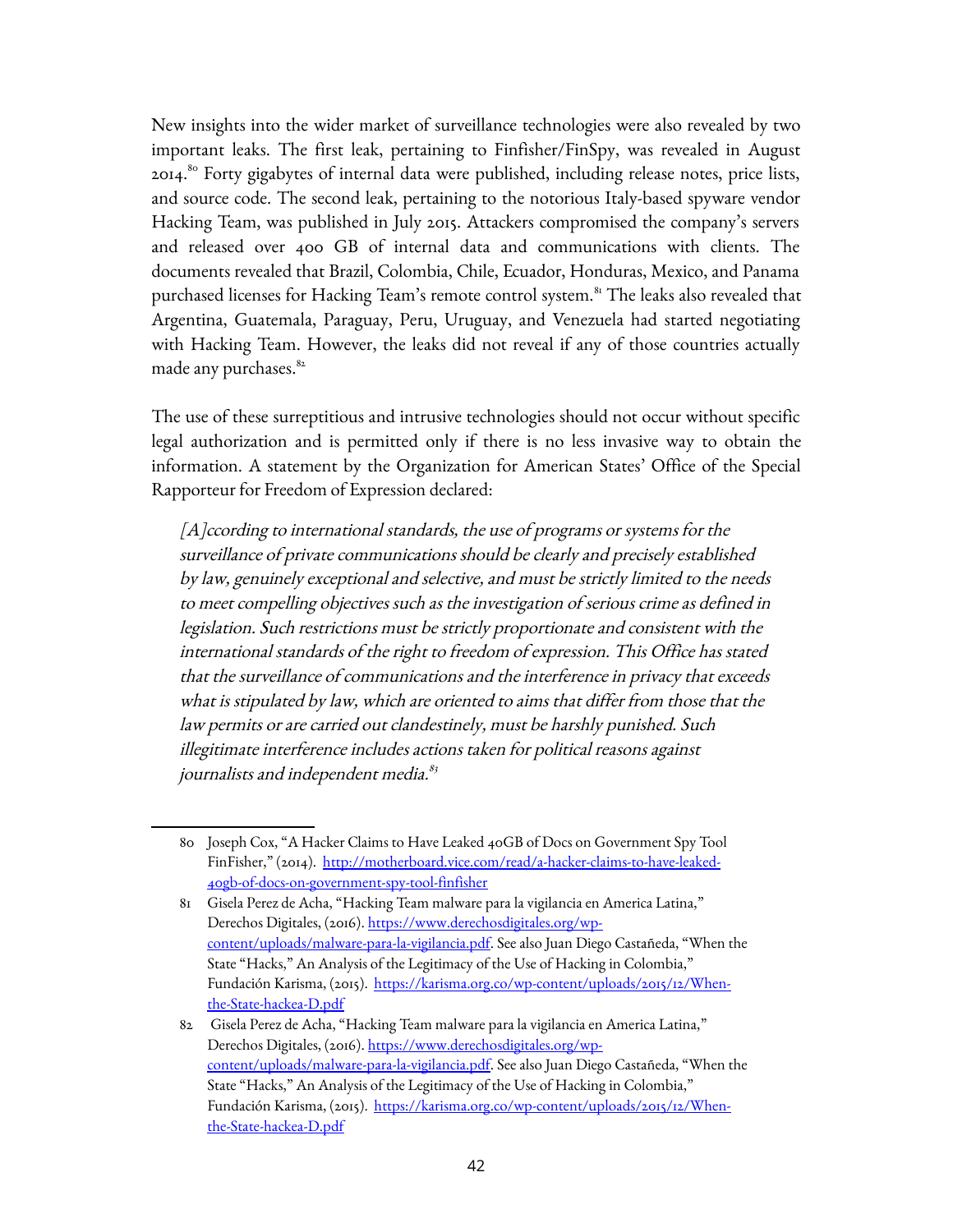By comparing the domestic laws in the surveyed countries, we learned:

- 1. In Chile, Paraguay, Guatemala, Honduras, and Uruguay, large legal loopholes exist and can be interpreted as authorizing the use of any kind of existing or future surveillance technology, such as malware or IMSI catchers, or any technology still to be developed;
- 2. Even though many of the States studied in this report have purchased malicious software, there exist no specific legal provisions that authorize government authorities to use malicious software or IMSI catchers in any of the 13 surveyed countries;
- 3. In at least one of the countries surveyed, government authorities and state-owned companies have illegally purchased surveillance tools, including malware, even though they do not have constitutional or legal authorization to conduct surveillance; and
- 4. Mexico has used malicious software to target political opposition parties and journalists.

The following examples highlight concerning practices in the region.

MEXICO: Mexico does not have any law that precisely authorizes the use of malware. Recent leaks revealed that Mexico is Hacking Team's top client.<sup>[84](#page-42-0)</sup> Even worse, it was revealed that governors from the states Querétaro, Puebla, Campeche, Tamaulipas, Yucatán, Durango, and Jalisco purchased and stockpiled powerful malware designed to attack personal computers and phones despite not having the legal authority to conduct surveillance of any kind. Likewise, Mexican state-owned oil company PEMEX (Petróleos *Mexicanos*) was also identified as a customer of Hacking Team's.<sup>[85](#page-42-1)</sup> Authorities that have the power to intercept private communications in Mexico are the Public Prosecutor's Office

<sup>83</sup> Special Rapporteur for Freedom of Expression, "The Office of the Special Rapporteur Expresses Concern Over the Acquisition and Implementation of Surveillance Programs by States of the Hemisphere," (2005). [http://www.oas.org/en/iachr/expression/showarticle.asp?](http://www.oas.org/en/iachr/expression/showarticle.asp)

<span id="page-42-0"></span><sup>84</sup> Arturo Angel, "Mexico, the main client of a company that sells software to spy." Animal Político, (2015). [http://www.animalpolitico.com/2015/07/empresa-de-hackers-exhibida](http://www.animalpolitico.com/2015/07/empresa-de-hackers-exhibida-por-venta-de-software-espia-a-paises-represores-y-mexico-resulta-su-principal-cliente/)[por-venta-de-software-espia-a-paises-represores-y-mexico-resulta-su-principal-cliente/](http://www.animalpolitico.com/2015/07/empresa-de-hackers-exhibida-por-venta-de-software-espia-a-paises-represores-y-mexico-resulta-su-principal-cliente/)

<span id="page-42-1"></span><sup>85</sup> Daniel Hernandez and Gabriela Gorbea, Mexico Is Hacking Team's Biggest Paying Client — By Far, VICE, [https://news.vice.com/article/mexico-is-hacking-teams-biggest-paying](https://news.vice.com/article/mexico-is-hacking-teams-biggest-paying-client-by-far)[client-by-far,](https://news.vice.com/article/mexico-is-hacking-teams-biggest-paying-client-by-far) Sebastián Barragán, "Equipo de espionaje en México: sin control legal suficiente ni transparencia", Aristegui Noticias, (2016). [http://aristeguinoticias.com/1804/mexico/equipo-de-espionaje-en-mexico-sin-control-legal](http://aristeguinoticias.com/1804/mexico/equipo-de-espionaje-en-mexico-sin-control-legal-suficiente-ni-transparencia/)[suficiente-ni-transparencia/,](http://aristeguinoticias.com/1804/mexico/equipo-de-espionaje-en-mexico-sin-control-legal-suficiente-ni-transparencia/) PEMEX, Mexican intelligence and governments, outed as clients of spy company, El Universal, [http://www.eluniversal.com.mx/articulo/english/2015/07/6/pemex-mexican-intelligence](http://www.eluniversal.com.mx/articulo/english/2015/07/6/pemex-mexican-intelligence-and-governments-outed-clients-spy-company)[and-governments-outed-clients-spy-company](http://www.eluniversal.com.mx/articulo/english/2015/07/6/pemex-mexican-intelligence-and-governments-outed-clients-spy-company)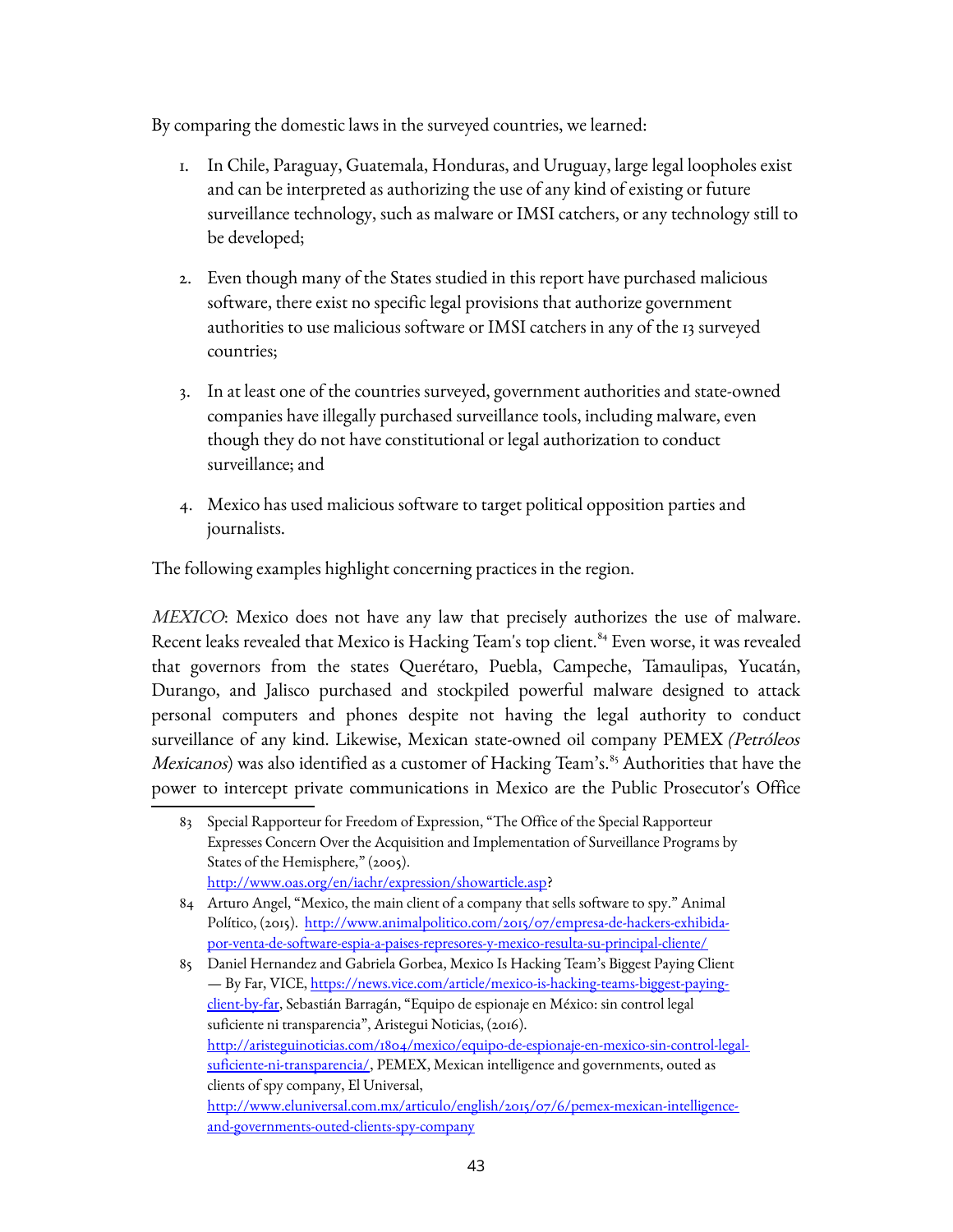(Public Attorney's Office) plus the Procurators' Offices/Prosecution Offices of the 31 federative organizations and the Federal District, the National Security Commission (Federal Police), and the Center for Investigations and National Security (Executive Branch).<sup>[86](#page-43-0)</sup>

Adding insult to injury, the government of Puebla used Hacking Team's malicious software to spy illegally on political opponents—including the National Action Party (Partido Acción Nacional, PAN)—in 2014. In addition the governor of Puebla conducted surveillance in 2013 during State elections when mayoral and congressional posts were being appointed. He also spied on academics, journalists, and political opponents during Puebla's last federal election.<sup>[87](#page-43-1)</sup>

COLOMBIA: Colombia does not have any laws that precisely authorize the use of malware.<sup>[88](#page-43-2)</sup> Yet the Hacking Team leaks revealed that the Colombian National Police acquired Hacking Team's Galileo software for use between 2013 and 2016.<sup>[89](#page-43-3)</sup> The police previously denied any association with Hacking Team, but the leak showed that the police indeed purchased the malware through an intermediary, Robotec.<sup>[90](#page-43-4)</sup> In response to the leaks, the Colombian police stated that they had no relationship with Hacking Team, but with Robotec, and that "the purpose of this purchase was to enable the ability to detect threats of terrorism and organized crime in Cyberspace."[91](#page-43-5)

In 2015, Vicky Davila, a journalist who reports on police corruption, uncovered a sex scandal that was deeply rooted in the Colombian police system and involved several high-ranking police officers.<sup>[92](#page-43-6)</sup> After the scandal broke, Ms. Davila claimed that her work devices, and

<span id="page-43-0"></span><sup>86</sup> Luis Fernando Garcia, "Mexico: State Communications Surveillance and the Protection of Fundamental Rights in Mexico," Electronic Frontier Foundation & R3D.mx (2016). <https://necessaryandproportionate.org/country-reports/mexico>

<span id="page-43-1"></span><sup>87</sup> Ernesto Aroche, "El gobierno de Puebla usó el software de Hacking Team para espionaje político," Animal Politico, (2015). [http://www.animalpolitico.com/2015/07/el-gobierno-de](http://www.animalpolitico.com/2015/07/el-gobierno-de-puebla-uso-el-software-de-hacking-team-para-espionaje-politico/)[puebla-uso-el-software-de-hacking-team-para-espionaje-politico/](http://www.animalpolitico.com/2015/07/el-gobierno-de-puebla-uso-el-software-de-hacking-team-para-espionaje-politico/)

<span id="page-43-2"></span><sup>88</sup> Carolina Botero and Pilar Sáenz, "In Colombia, PUMA is Not What it Seems," Digital Rights Latin America & The Caribbean, (2015). [http://www.digitalrightslac.net/en/en](http://www.digitalrightslac.net/en/en-colombia-el-puma-no-es-como-lo-pintan/)[colombia-el-puma-no-es-como-lo-pintan/](http://www.digitalrightslac.net/en/en-colombia-el-puma-no-es-como-lo-pintan/) 

<span id="page-43-3"></span><sup>89</sup> Privacy International, "Shadow State: Surveillance, Law and Order in Colombia," (2015). [https://www.privacyinternational.org/sites/default/files/ShadowState\\_Espanol.pdf](https://www.privacyinternational.org/sites/default/files/ShadowState_Espanol.pdf)

<span id="page-43-4"></span><sup>90</sup> For a more in depth research see, Juan Diego Castañeda, "When the State "Hacks," An Analysis of the Legitimacy of the Use of Hacking in Colombia," Fundación Karisma, 2015. <https://karisma.org.co/wp-content/uploads/2015/12/When-the-State-hackea-D.pdf>

<span id="page-43-5"></span><sup>91</sup> Semana, Cuando hackean a los hackers, [http://www.semana.com/nacion/articulo/los-lios](http://www.semana.com/nacion/articulo/los-lios-de-hacking-team-por-informacion-hackeada/434391-3)[de-hacking-team-por-informacion-hackeada/434391-3,](http://www.semana.com/nacion/articulo/los-lios-de-hacking-team-por-informacion-hackeada/434391-3) Diana Carolina Durán Núñez, El software espía de la Policía, El Espectador, July 2015, [http://www.elespectador.com/noticias/investigacion/el-software-espia-de-policia-articulo-](http://www.elespectador.com/noticias/investigacion/el-software-espia-de-policia-articulo-571980)[571980](http://www.elespectador.com/noticias/investigacion/el-software-espia-de-policia-articulo-571980)

<span id="page-43-6"></span><sup>92</sup> El Tiempo, "Las investigaciones pendientes en el escándalo de la Policía," (2016). See also Juan Camilo Rivera and Katitza Rodriguez, "State Communications Surveillance and the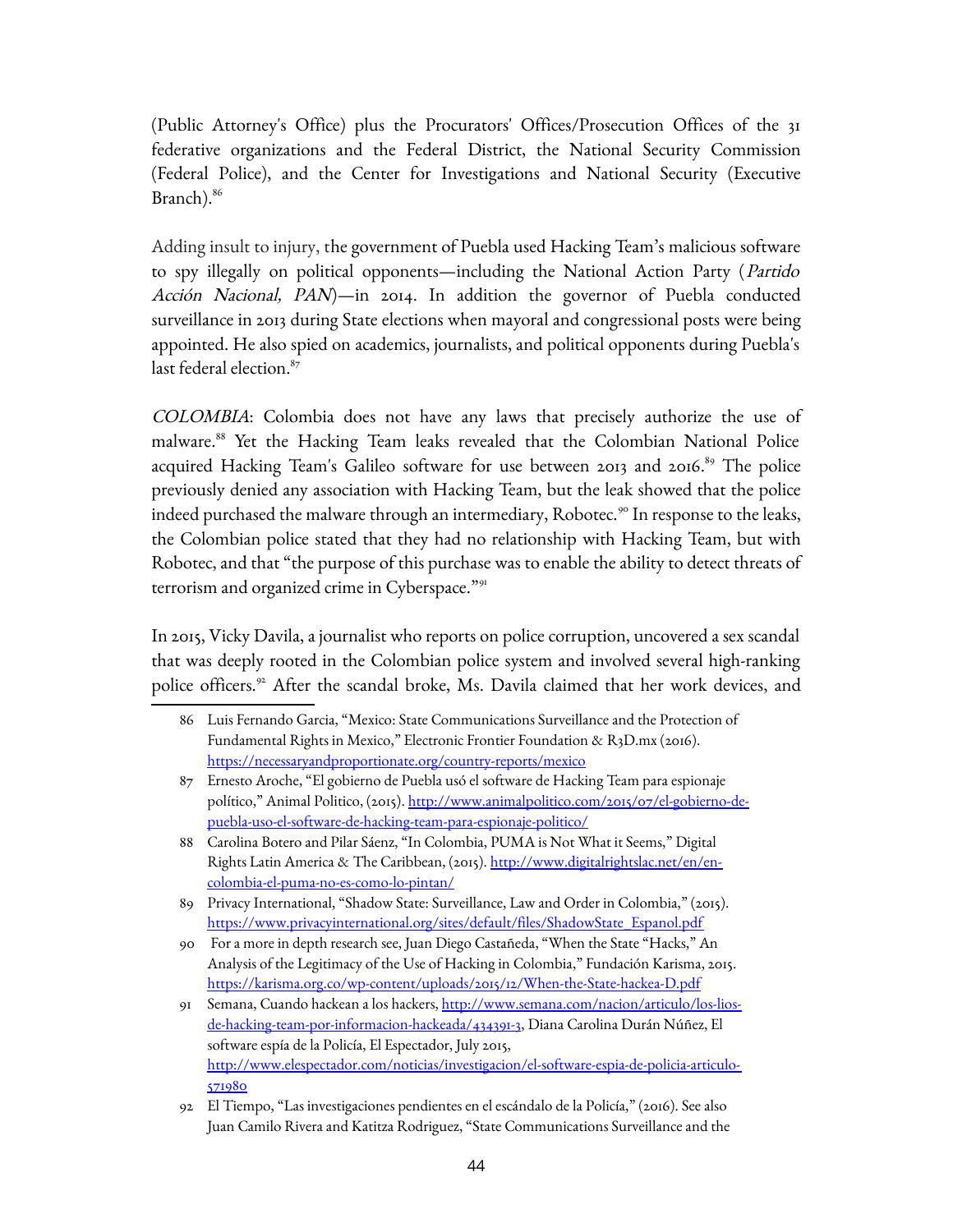those of her coworkers, became infected with malware.<sup>[93](#page-44-0)</sup>

ARGENTINA: Argentina does not have any laws that precisely authorize the use of malware.<sup>[94](#page-44-1)</sup> Argentina's legislation allows only for the interception of communications when there's a warrant issued by a judge and for a period of no more than 30 days. The Criminal Procedure Code establishes that communications can be intercepted to investigate a crime, but only under the principles of necessity, proportionality, reasonability, and adequacy.<sup>[95](#page-44-2)</sup>

Based on publicly available information, there is no evidence that Argentina purchased products from Hacking Team. However, leaks revealed that the Argentinean government contacted Hacking Team on several occasions, and the Italian company presented its products to the Ministry of National Security, the National Criminal Intelligence Directorate, the Public Prosecutor, and the Complex Investigations Unit, among others.<sup>[96](#page-44-3)</sup> As of now, the Argentinean government has not issued an official statement acknowledging or denying these meetings.

There are some anecdotal indications that malware has been used in Argentina. Attorney Alberto Nisman was a federal prosecutor known in the country for investigating Argentina's deadliest bombing, a 1994 attack in Buenos Aires on a Jewish Center, which, to this day, remains unsolved. In 2015 Nisman was found dead in his home, and, according to a technical analysis, malware was found on Nisman's phone.

However, because the malware was meant for Nisman's computer, the phone was not

Protection of Fundamental Rights in Colombia," Comisión Colombiana de Juristas, the Electronic Frontier Foundation, & Fundación Karisma, (2016). <https://necessaryandproportionate.org/country-reports/colombia>

<span id="page-44-0"></span><sup>93</sup> Fundación Karisma, "El tal 'hackeo' sí existe," (2015). [https://karisma.org.co/el-tal-hackeo-si](https://karisma.org.co/el-tal-hackeo-si-existe/)[existe/](https://karisma.org.co/el-tal-hackeo-si-existe/)

<span id="page-44-1"></span><sup>94</sup> For a more in-depth research, read Daniela Schnidrig and Verónica Ferrari, "State Communications Surveillance and Protection of Fundamental Rights in Argentina," Centro de Estudios en Libertad de Expresión y Acceso a la Información and Electronic Frontier Foundation, (2016).<https://necessaryandproportionate.org/country-reports/argentina>

<span id="page-44-2"></span><sup>95</sup> Daniela Schnidrig and Verónica Ferrari, "State Communications Surveillance and Protection of Fundamental Rights in Argentina," Centro de Estudios en Libertad de Expresión y Acceso a la Información and Electronic Frontier Foundation, (2016). <https://necessaryandproportionate.org/country-reports/argentina>

<span id="page-44-3"></span><sup>96</sup> Hacking Team, Meetings in Argentina, [https://wikileaks.org/hackingteam/emails/emailid/587154,](https://wikileaks.org/hackingteam/emails/emailid/587154) and Report onArgentina, [https://wikileaks.org/hackingteam/emails/emailid/765194,](https://wikileaks.org/hackingteam/emails/emailid/765194) and Report on Argentina, visit with final agenda attached,<https://wikileaks.org/hackingteam/emails/emailid/596983>See also, Asociación por los Derechos Civiles, La ADC alerta: software de interceptación y vulneración a los derechos humanos, (2015). [https://adcdigital.org.ar/wp](https://adcdigital.org.ar/wp-content/uploads/2015/08/Software-de-interceptacion-y-DDHH.-Informe-ADC.pdf)[content/uploads/2015/08/Software-de-interceptacion-y-DDHH.-Informe-ADC.pdf](https://adcdigital.org.ar/wp-content/uploads/2015/08/Software-de-interceptacion-y-DDHH.-Informe-ADC.pdf)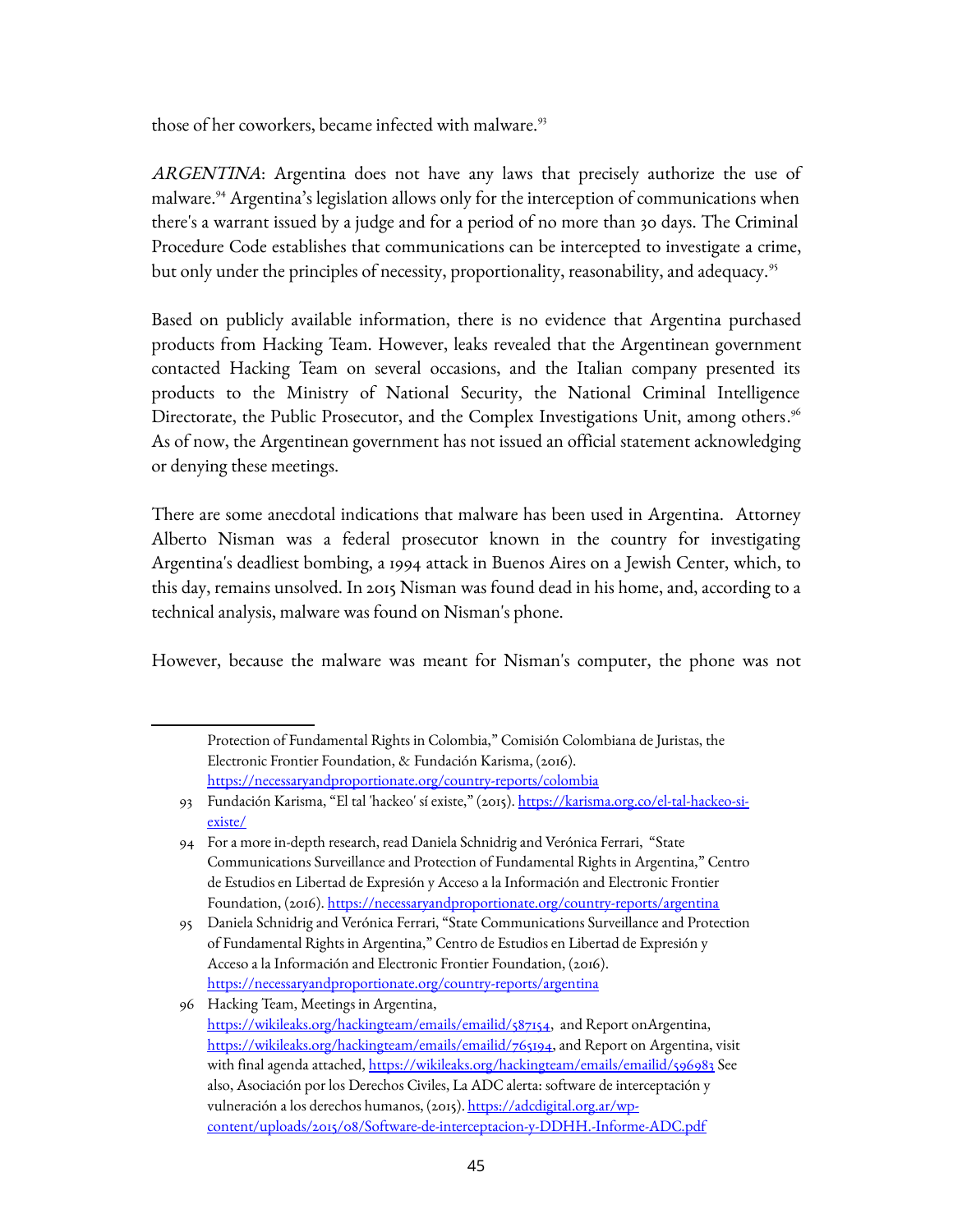infected.[97](#page-45-0) The expert who analyzed the malware on Nisman's phone concluded that whoever was behind the malware attack was the same person who conducted surveillance on the independent Argentinean journalist, Jorge Lanata, due to the common characteristics in the software that was being deployed in both instances. While there is a strong indication that a government actor was behind these attacks, there has been no direct attribution to a particular government as of this time. $98$ 

HONDURAS: Honduras has a specific law that regulates the interception of private communications.[99](#page-45-2) Under this law, communications interception may be carried out by way of "special investigative techniques." This definition is so broadly defined that one could interpret it as authorizing the use of malware and perhaps any other surveillance technology:

[I]t is a special investigative technique that involves the process through which an authority accesses, captures, records, stores, retains or monitors, without the consent of the participants, a communication that was made by transmission, emission, or reception of signs, symbols, written signs, images, sounds, emails or information of any nature or wire, radio electricity, optical or other means, electromagnetic systems, telephony […] information technology or telematics or similar or analogous natures, as well as the communication that takes place through any means or transmission type.<sup>[100](#page-45-3)</sup>

The only authorized governmental agencies who can request a warrant from a judge to intercept communications are the Public Ministry, the National Police, and the Attorney General's Office (Article 7). The only governmental body authorized to intercept communications is the Unit of the Intercepting of Communications (Unidad de

<span id="page-45-0"></span><sup>97</sup> Daniela Schnidrig and Verónica Ferrari, "State Communications Surveillance and Protection of Fundamental Rights in Argentina," Centro de Estudios en Libertad de Expresión y Acceso a la Información and Electronic Frontier Foundation, (2016). <https://necessaryandproportionate.org/country-reports/argentina>

<span id="page-45-1"></span><sup>98</sup> Morgan Marquis-Boire, "Inside The Spyware Campaign Against Argentine Troublemakers," The Intercept, (2015). [https://theintercept.com/2015/08/21/inside-the](https://theintercept.com/2015/08/21/inside-the-spyware-campaign-against-argentine-troublemakers-including-alberto-nisman/)[spyware-campaign-against-argentine-troublemakers-including-alberto-nisman/](https://theintercept.com/2015/08/21/inside-the-spyware-campaign-against-argentine-troublemakers-including-alberto-nisman/) See also Daniela Schnidrig and Verónica Ferrari, "State Communications Surveillance and Protection of Fundamental Rights in Argentina," Centro de Estudios en Libertad de Expresión y Acceso a la Información and Electronic Frontier Foundation, (2016). <https://necessaryandproportionate.org/country-reports/argentina>

<span id="page-45-2"></span><sup>99</sup> For an in-depth analysis of surveillance law in Honduras, read Fundación Acceso "¿Privacidad digital para defensores y defensoras de derechos: un estudio sobre cómo los marcos legales de El Salvador, Guatemala, Honduras y Nicaragua pueden ser utiizados para la protección,criminalización y/o vigilancia digital de defensoras y defensores de derechos humanos," 2015.<http://acceso.or.cr/files/investigacion-resumen-ejecutivo.pdf>

<span id="page-45-3"></span><sup>100</sup> Honduras, Ley de intervenciones de las comunicaciones, section 3, no. 11. [http://www.poderjudicial.gob.hn/CEDIJ/Leyes/Documents/Ley%20Especial%20sobre](http://www.poderjudicial.gob.hn/CEDIJ/Leyes/Documents/Ley%20Especial%20sobre%20Intervencion%20de%20las%20Comunicaciones%20Privadas%20(8,2mb).pdf) [%20Intervencion%20de%20las%20Comunicaciones%20Privadas%20\(8,2mb\).pdf](http://www.poderjudicial.gob.hn/CEDIJ/Leyes/Documents/Ley%20Especial%20sobre%20Intervencion%20de%20las%20Comunicaciones%20Privadas%20(8,2mb).pdf)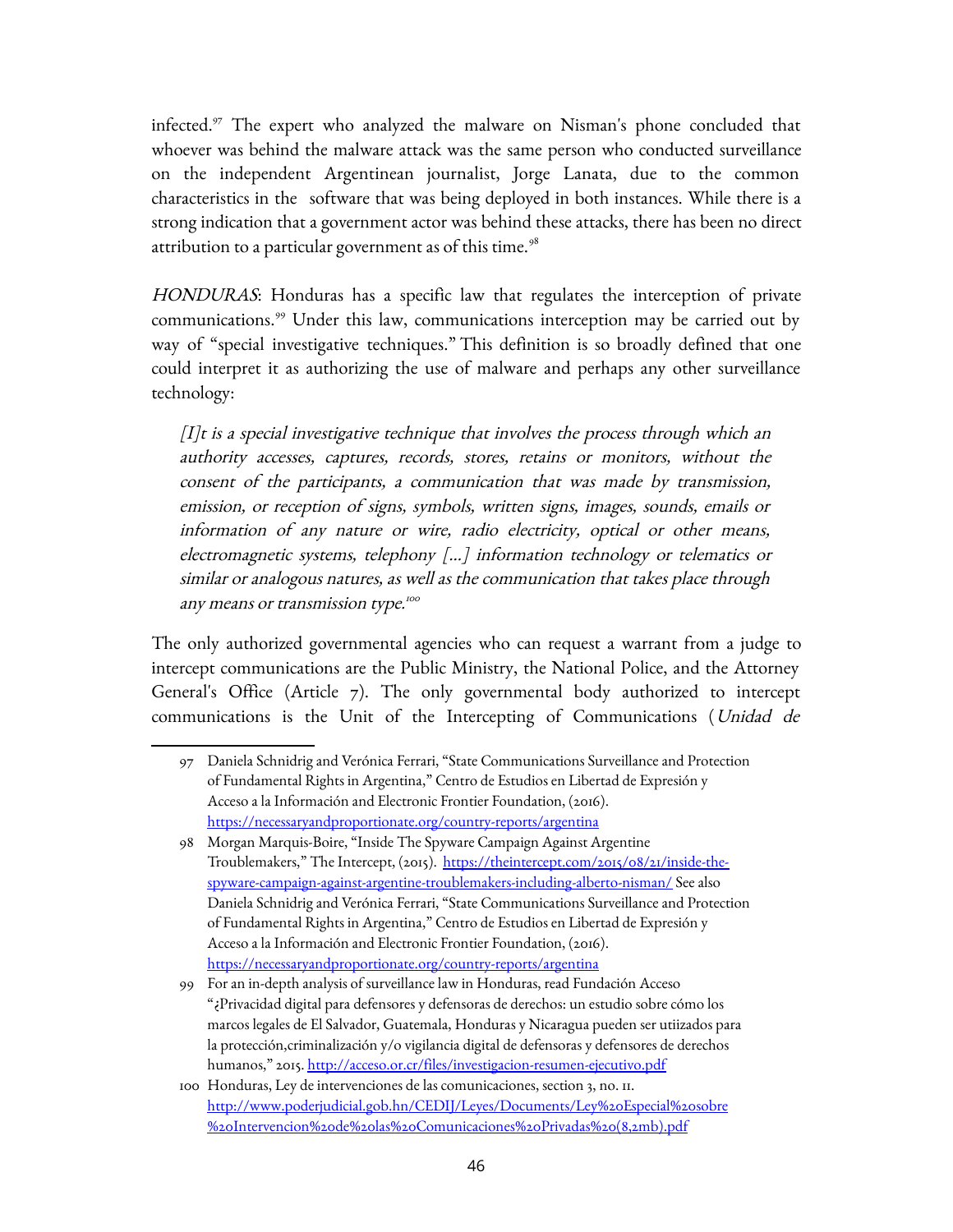#### Interceptación de Comunicaciones).

The National Intelligence Law (Ley de Inteligencia Nacional) authorizes the Dirección Nacional de Investigación e Inteligencia (DNII) to carry out surveillance for the purposes of protecting the rights of citizens and national security.

In 2014 Honduras' intelligence agency, DNII, acquired Galileo software from Hacking Team<sup>[101](#page-46-0)</sup>

BRAZIL: There are no specific regulations on government hacking in Brazil. However, Article 158 of Law 13.097 does allow authorities to avoid public bidding. This means that authorities do not need to publicly disclose whether they have purchased surveillance technology that will be used in police investigations.<sup>[102](#page-46-1)</sup>

In May 2015 Brazil Federal Police purchased Hacking Team's RCS software through an intermediary company, YasniTech.<sup>[103](#page-46-2)</sup> The Brazilian agency paid  $75$  thousand reals to the intermediary, and Yasnitech paid Hacking Team 25 thousand euros for a three-month trial of the software.<sup>[104](#page-46-3)</sup> According to the Hacking Team leaks, a judge authorized the Federal Police to use a "special application to collect data from telephones under investigation" for 15 days.<sup>[105](#page-46-4)</sup> The Brazilian Federal Police neither confirmed nor denied the agreement with Hacking Team.<sup>[106](#page-46-5)</sup>

<span id="page-46-0"></span><sup>101</sup> Gisela Perez de Acha, "Hacking Team malware para la vigilancia en America Latina," Derechos Digitales, (2016). [https://www.derechosdigitales.org/wp](https://www.derechosdigitales.org/wp-content/uploads/malware-para-la-vigilancia.pdf)[content/uploads/malware-para-la-vigilancia.pdf.](https://www.derechosdigitales.org/wp-content/uploads/malware-para-la-vigilancia.pdf)

<span id="page-46-1"></span><sup>102</sup> Dennys Antonialli and Jacqueline de Souza Abreu, "Brazil: State Surveillance of Communications in Brazil and the Protection of Fundamental Rights," Electronic Frontier Foundation & InternetLab, (2015). [https://necessaryandproportionate.org/country](https://necessaryandproportionate.org/country-reports/brazil)[reports/brazil](https://necessaryandproportionate.org/country-reports/brazil)

<span id="page-46-2"></span><sup>103</sup> See Hacking Team's client list: [https://ht.transparencytoolkit.org/Amministrazione/01%20-%20CLIENTI/5%20-](https://ht.transparencytoolkit.org/Amministrazione/01%20-%20CLIENTI/5%20-%20Analisi%20Fatturato/2015/Customer%20History.xlsx) [%20Analisi%20Fatturato/2015/Customer%20History.xlsx](https://ht.transparencytoolkit.org/Amministrazione/01%20-%20CLIENTI/5%20-%20Analisi%20Fatturato/2015/Customer%20History.xlsx) See also Re: Brazil - POCs and Demos - Feedback first meeting with Civil Police - SP Department of intelligence: <https://www.wikileaks.org/hackingteam/emails/emailid/440130>

<span id="page-46-3"></span><sup>104</sup> See Hacking Team's Leaked Invoice: [https://ht.transparencytoolkit.org/Amministrazione/01%20-%20CLIENTI/1%20-](https://ht.transparencytoolkit.org/Amministrazione/01%20-%20CLIENTI/1%20-%20Commesse/5%20-%20Commesse%202015/Commessa013.2015%20Yasnitech.xls) [%20Commesse/5%20-%20Commesse%202015/Commessa013.2015%20Yasnitech.xls](https://ht.transparencytoolkit.org/Amministrazione/01%20-%20CLIENTI/1%20-%20Commesse/5%20-%20Commesse%202015/Commessa013.2015%20Yasnitech.xls)

<span id="page-46-4"></span><sup>105</sup> Felipe Ventura, The References To Brazil In Leaked Emails Of Hacking Team, July 10, 2015, [http://m.gizmodo.uol.com.br/brasil-e-hacking-teamS](http://m.gizmodo.uol.com.br/brasil-e-hacking-team)ee also Natalia Viana, Hacking Brasil, [http://apublica.org/2015/07/hackeando-o-brasil/D](http://apublica.org/2015/07/hackeando-o-brasil/)ennys Antonialli, Jacqueline de Souza Abreu, "Brazil: State Surveillance of Communications in Brazil and the Protection of Fundamental Rights," Electronic Frontier Foundation & InternetLab, (2015). <https://necessaryandproportionate.org/country-reports/brazil>

<span id="page-46-5"></span><sup>106</sup> Redação Linha Defensiva, "PF was to close espionage million dollar contract," Linha Defensiva, (2015)[.http://www.linhadefensiva.org/2015/07/pf-estava-para-fechar-contrato](http://www.linhadefensiva.org/2015/07/pf-estava-para-fechar-contrato-milionario-de-espionagem/)[milionario-de-espionagem/](http://www.linhadefensiva.org/2015/07/pf-estava-para-fechar-contrato-milionario-de-espionagem/)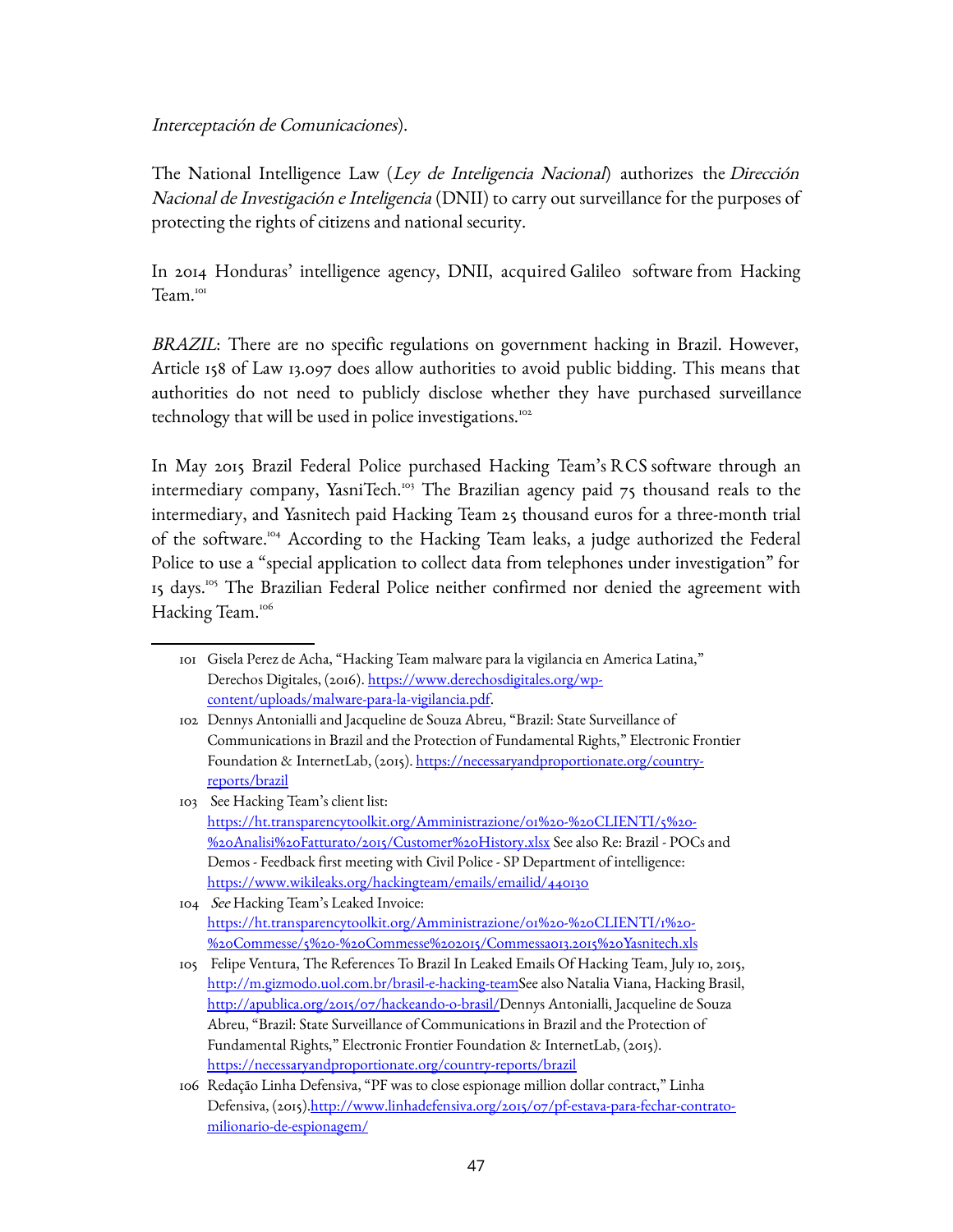PARAGUAY: There are no specific regulations on government hacking in Paraguay. However, Article 200 of the Criminal Procedural Code contains a large legal loophole that can be interpreted as authorizing any kind of surveillance technology and techniques. This provision establishes that a judge can order the interception of the communications of any accused persons, "regardless of the technical means used" to achieve it.

According to research conducted by ABC Color, a Paraguayan newspaper, the National Anti-Drug Secretariat (SENAD) purchased FinFisher in November 2012. ABC Color revealed the receipt of purchase, as well as a record of the delivery of the system.<sup>[107](#page-47-0)</sup> In May 2016, two weeks after the release of the report, State Communications Surveillance and the Protection of Fundamental Rights in Paraguay by EFF and TEDIC, <sup>[108](#page-47-1)</sup> the Minister of SENAD referenced the report's findings and finally confirmed that Paraguay did indeed purchase the malicious software in 2012. The Minister claims that the software is used as a "security system for location tracking (georeferenciamiento)."<sup>[109](#page-47-2)</sup>

GUATEMALA: Guatemala's legislation also provides an astoundingly broad power that can be interpreted as authorizing any kind of surveillance technology and techniques. Article 48 of the Law Against Organized Crime provides that any communication that is oral, written, carried out on the telephone, radio, or on software that uses the electromagnetic spectrum, as well as "any other means" that exist in the future, can be intercepted, recorded, and reproduced with judicial authorization.

The Hacking Team leaks revealed the government of Guatemala was in conversation with Hacking Team, though no evidence of an actual purchase was disclosed.

URUGUAY: Article 5 of Law 18.494 on the Control and Prevention of Money Laundering and Financing of Terrorism Surveillance authorizes the use of any technological means available for the investigation of any offense to facilitate clarification. A broad interpretation of the rule essentially authorizes various types of surveillance techniques and technologies such as malware or IMSI-catchers. The law does not designate an express, clear, and precise legal authority—something that is necessary in order to comply with the Organization of

<span id="page-47-0"></span><sup>107</sup> ABC Color, Senad gastó casi G. 200 millones solo en "montaje y configuración," (2013). [http://www.abc.com.py/edicion-impresa/judiciales-y-policiales/senad-gasto-casi-g-200](http://www.abc.com.py/edicion-impresa/judiciales-y-policiales/senad-gasto-casi-g-200-millones-solo-en-montaje-y-configuracion-590062.html?fb_comment_id=419236824858112_2094744#f1c83727667f9fc) [millones-solo-en-montaje-y-configuracion-590062.html?](http://www.abc.com.py/edicion-impresa/judiciales-y-policiales/senad-gasto-casi-g-200-millones-solo-en-montaje-y-configuracion-590062.html?fb_comment_id=419236824858112_2094744#f1c83727667f9fc) [fb\\_comment\\_id=419236824858112\\_2094744#f1c83727667f9fc](http://www.abc.com.py/edicion-impresa/judiciales-y-policiales/senad-gasto-casi-g-200-millones-solo-en-montaje-y-configuracion-590062.html?fb_comment_id=419236824858112_2094744#f1c83727667f9fc)

<span id="page-47-1"></span><sup>108</sup> Jorge Rolón Luna and Maricarmen Sequera, "State Communication Surveillance and the Protection of Fundamental Rights in Paraguay," Electronic Frontier Foundation & TEDIC, (2016). https://necessaryandproportionate.org/country-reports/paraguay

<span id="page-47-2"></span><sup>109</sup> TEDIC, "Más preguntas y dudas sobre software malicioso adquirido por SENAD," (2016). [https://www.tedic.org/mas-preguntas-y-dudas-sobre-software-malicioso-adquirido-por](https://www.tedic.org/mas-preguntas-y-dudas-sobre-software-malicioso-adquirido-por-senad/)[senad/](https://www.tedic.org/mas-preguntas-y-dudas-sobre-software-malicioso-adquirido-por-senad/)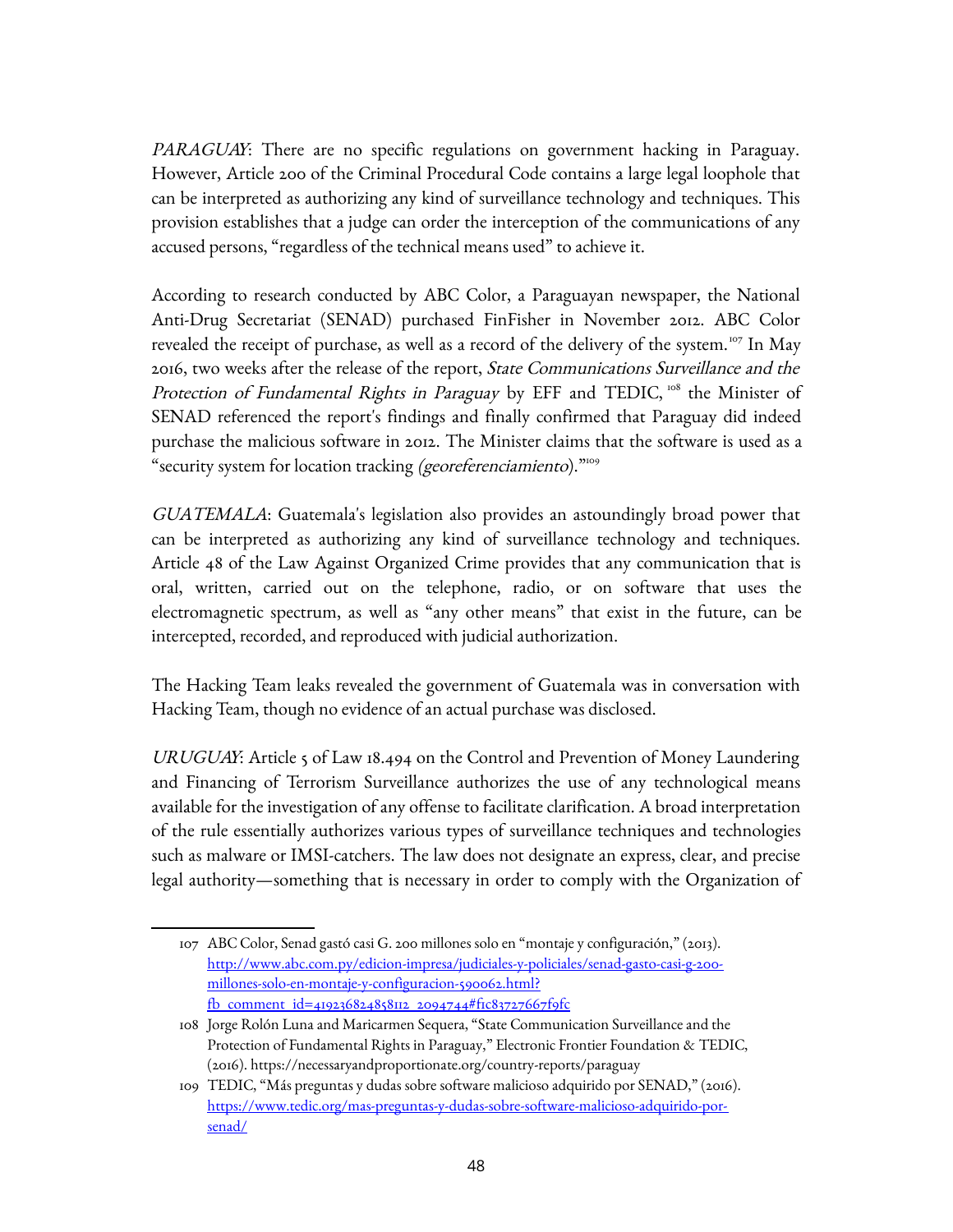American States' international human rights standards.<sup>[110](#page-48-0)</sup>

<span id="page-48-0"></span><sup>110</sup> Ana Tudurí, Fabrizio Scrollini, & Katitza Rodríguez, "Uruguay: State Surveillance of Communications and the Protection of Fundamental Rights in Uruguay," Electronic Frontier Foundation, (2016). [https://necessaryandproportionate.org/country](https://necessaryandproportionate.org/country-reports/uruguay)[reports/uruguay](https://necessaryandproportionate.org/country-reports/uruguay)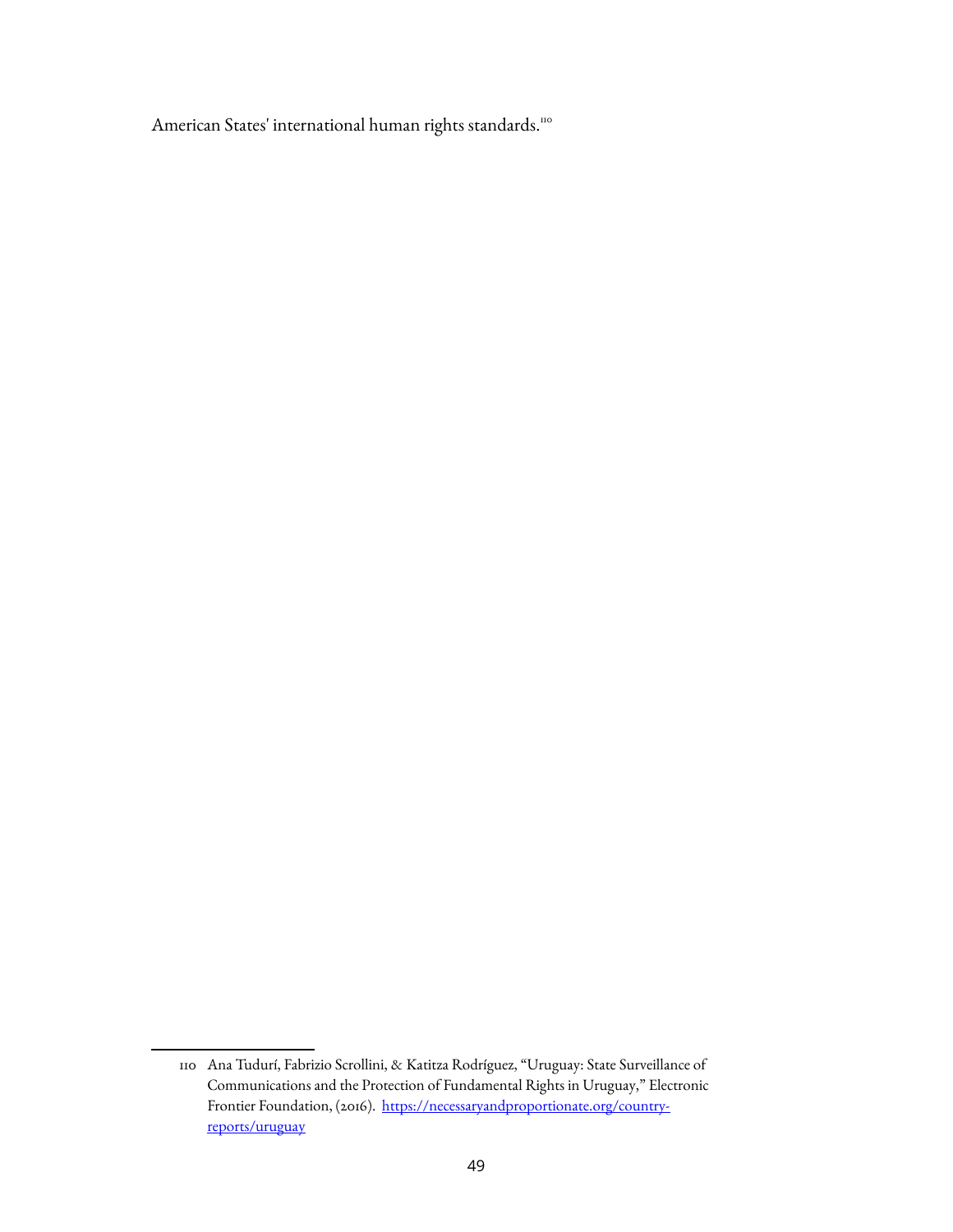# **2. Legitimate Aim**

This Principle states that laws should only permit specified State authorities to conduct communications surveillance with a legitimate aim that corresponds to a predominantly important legal interest that is necessary in a democratic society. Any measure must not be applied in a manner that discriminates on the basis of race, color, sex, language, religion, political or other opinion, national or social origin, property, birth or other status.

Our analysis of the legal frameworks for conducting surveillance in the countries studied makes clear that communications surveillance is acceptable as a legitimate aim if it is conducted for evidentiary purposes, the investigation of a serious crime, or national security. However, digital surveillance is a powerful temptation for investigators and police officers. To prevent misuse, the law must specify the situations in which it serves a truly legitimate aim. The Legitimate Aim Principle should also be applied when a judge has been requested to authorize a specific surveillance measure.

Legitimate Aim, as defined by the International Principles on the Application of Human Rights to Communications Surveillance, is founded on a high standard established by the German Constitutional Court in  $2008$ <sup> $\text{m}$ </sup>

[I]n particular, the German Constitutional Court has ruled that deeply intrusive measures such as a search of a computer by law enforcement agencies cannot be justified merely by reference to some vaguely defined general interest. The German Constitutional Court held that such a measure had to be justified on the basis of evidence that there is "a concrete threat to an important legally protected interest," such as a threat to the "life, limb or liberty of a person" or to "public goods, the endangering of which threatens the very basis or existence of the state, or the fundamental prerequisites of human existence.  $"\text{^{}}$ 

The best practices in this area involve surveillance legislation that contains exhaustive lists of specific crimes (or some other clear and objective definition) and other legal constraints to ensure no human rights violations occur.

Although the Legitimate Aim Principle requires that any act of communications surveillance must have a legitimate aim, the following section only explores which

<span id="page-49-0"></span><sup>111</sup> Necessary and Proportionate Coalition, Necessary & Proportionate Global Legal Analysis, (2014).<http://necessaryandproportionate.org/global-legal-analysis>

<span id="page-49-1"></span><sup>112</sup> Dictum in the Constitutional Court Judgment of 27 February, 2008 (1 BvR 370/07 and 1 BvR 595/07).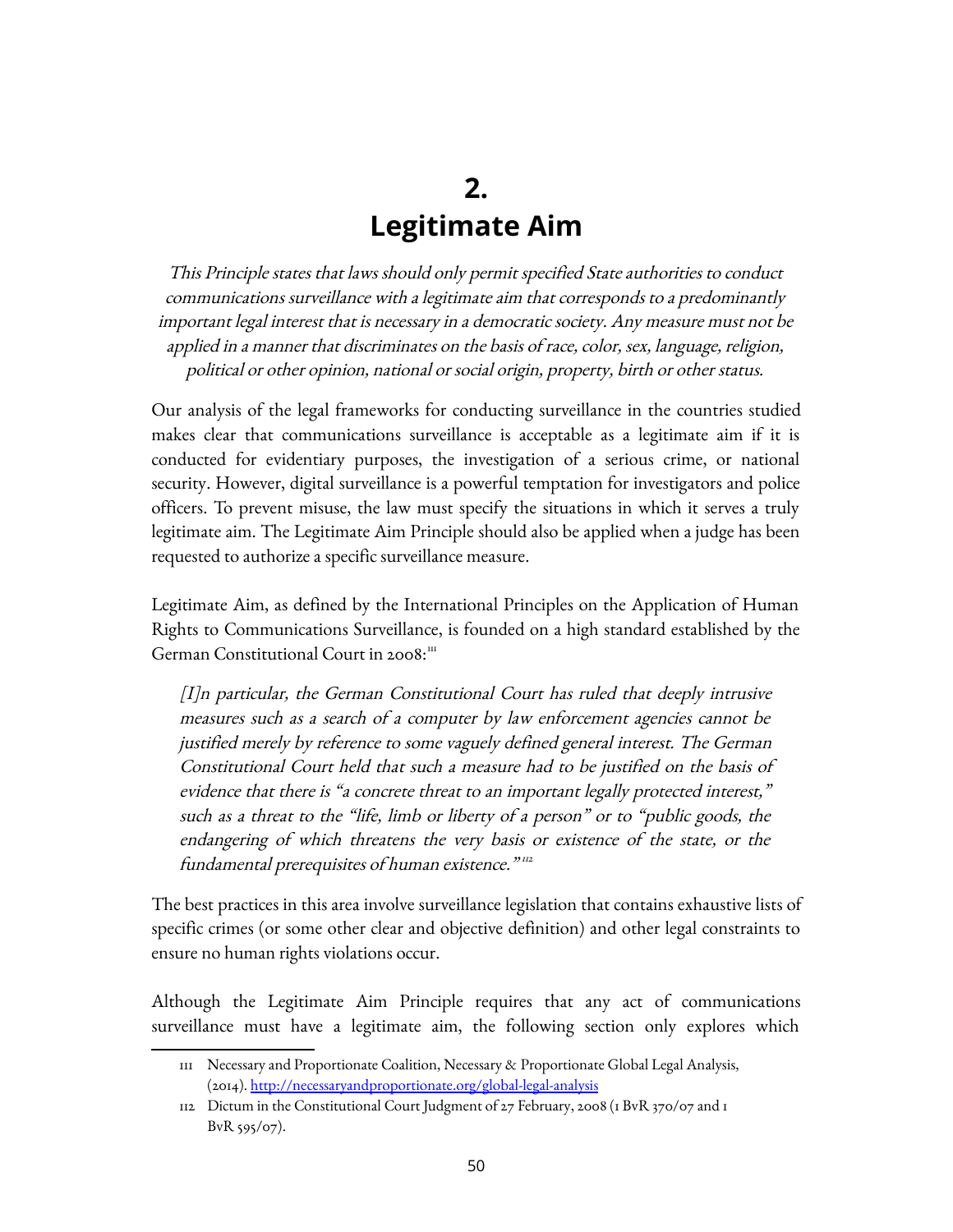governmental aims are in fact "legitimate" and the extent to which the laws governing communications surveillance in the region incorporate this principle.

Most of the countries that were surveyed have laws that limit surveillance practices to serious crimes, but in many cases the laws fail to adequately specify which crimes fall under this category. Terms, such as "terrorism" and "cybercrime" that appear in many of the region's laws are so vaguely defined that most of the invasive surveillance techniques can be applied beyond their legitimate aim.

In accordance with this concern, the UN Special Rapporteur on the Right to Freedom of Expression and Opinion, called attention to the vague and nondescript term "national security," which is so often seen in legislation governing communications surveillance:

60. The use of an amorphous concept of national security to justify invasive limitations on the enjoyment of human rights is of serious concern. The concept is broadly defined and is thus vulnerable to manipulation by the State as a means of justifying actions that target vulnerable groups such as human rights defenders, journalists, or activists. It also acts to warrant often unnecessary secrecy around investigations or law enforcement activities, undermining the principles of transparency and accountability."3

When it comes to legislation governing surveillance for intelligence purposes, several nation States define specific legitimate aims—a practice that should be more widely adopted. All States should follow the lead of those who expressly prohibit the use of intelligence surveillance in a manner that discriminates on the basis of race, color, sex, language, religion, political or other opinion, national or social origin, property, birth or other status.

### **2.1 Legitimate Aim Constraints**

It is a good practice for States to limit the offenses for which the use of surveillance may be authorized. Four examples follow:

NICARAGUA: Articles 213 and 214 of the Criminal Procedural Code limit the interception of communications to a detailed list of serious crimes. These include terrorism, kidnapping, drug-related crimes, money laundering, and international weapons trafficking."<sup>4</sup>

<span id="page-50-0"></span><sup>113</sup> Frank La Rue, Special Rapporteur on the Right to Freedom of Expression and Opinion, A/HRC/23/40, (2013, para. 58). [http://www.ohchr.org/Documents/HRBodies/HRCouncil/RegularSession/Session23/A.](http://www.ohchr.org/Documents/HRBodies/HRCouncil/RegularSession/Session23/A.HRC.23.40_EN.pdf) [HRC.23.40\\_EN.pdf](http://www.ohchr.org/Documents/HRBodies/HRCouncil/RegularSession/Session23/A.HRC.23.40_EN.pdf)

<span id="page-50-1"></span><sup>114</sup> Nicaragua, Procedural Penal Code 406, (2001), and La Gaceta 243 y 244, (2001). [http://legislacion.asamblea.gob.ni/Normaweb.nsf/%28\\$All](http://legislacion.asamblea.gob.ni/Normaweb.nsf/($All)/5EB5F629016016CE062571A1004F7C62) [%29/5EB5F629016016CE062571A1004F7C62](http://legislacion.asamblea.gob.ni/Normaweb.nsf/($All)/5EB5F629016016CE062571A1004F7C62)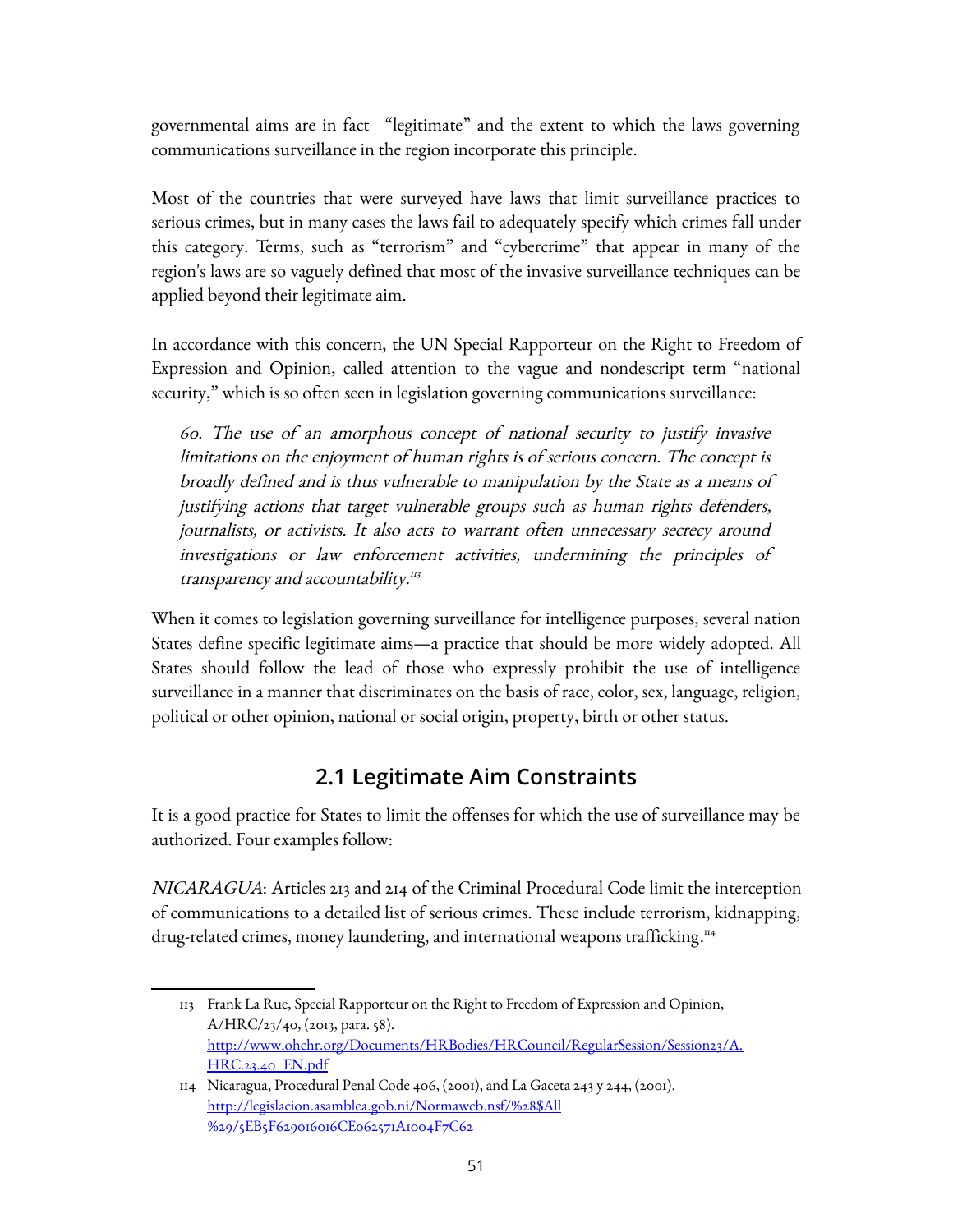GUATEMALA: The Law Against Organized Crime limits communications interception to cases where the prevention or investigation of a crime is necessary. These include specified organized crimes and offenses that have major social impact. $115$ 

PERU: Pursuant to criminal law, judicial authorities can authorize a prosecutor to take control of those communications under preliminary or jurisdictional investigation, and for a specific list of offenses. These include kidnapping, trafficking, child pornography, aggravated robbery, extortion, drug trafficking, crimes against humanity, violations of national security and treason, embezzlement, corruption, terrorism, tax and customs offenses, money laundering, and cybercrime.<sup>[116](#page-51-1)</sup>

BRAZIL: Law 9,296 of 1996 allows communications to be intercepted for purposes of a criminal investigation or discovery in a criminal proceeding by court order, ex-officio, or upon request of a law enforcement official or the Public Attorney's Office.<sup>[117](#page-51-2)</sup> The interception of communications is prohibited in cases where there is no reasonable evidence of criminal responsibility or conspiracy to commit a crime, where evidence can be obtained by other means, or where the suspect, if convicted, faces no more than a detention-type sentence (*detenção*), which is common for misdemeanors.

### **2.2 Some Latin American Surveillance Laws Incorporate Some Aspects of the Legitimate Aim Principle but Fail to Satisfy It Completely**

Instead of restricting intrusive surveillance measures to certain crimes, some States deal with their authorization differently according to the type of offense that is being investigated.

ARGENTINA: Argentina's legal framework permits communications interception to occur only if it is proved to be useful for combatting a crime. However, it does not specify the severity of the crime:

[I]n principle, the Argentinian law that provides for the interception of communications complies with this requirement, since it establishes that interceptions must be conducted in exceptional circumstances, with an aim to prove the commission of a crime or to protect national defense and domestic security."<sup>8</sup>

<span id="page-51-0"></span><sup>115</sup> Guatemala, Ministry of Interior, Law Against Organized Crime, art. 48, (2006). <http://leydeguatemala.com/ley-contra-la-delincuencia-organizada/interceptaciones/10468/>

<span id="page-51-1"></span><sup>116</sup> Peru, Law 27697, Penal Code and Procedural Penal Code.

<span id="page-51-2"></span><sup>117</sup> Brazil, Law 9,296, art. 3, (1996).

<span id="page-51-3"></span><sup>118</sup> Daniela Schnidrig and Verónica Ferrari, "State Communications Surveillance and Protection of Fundamental Rights in Argentina," Centro de Estudios en Libertad de Expresión y Acceso a la Información and Electronic Frontier Foundation, (2016).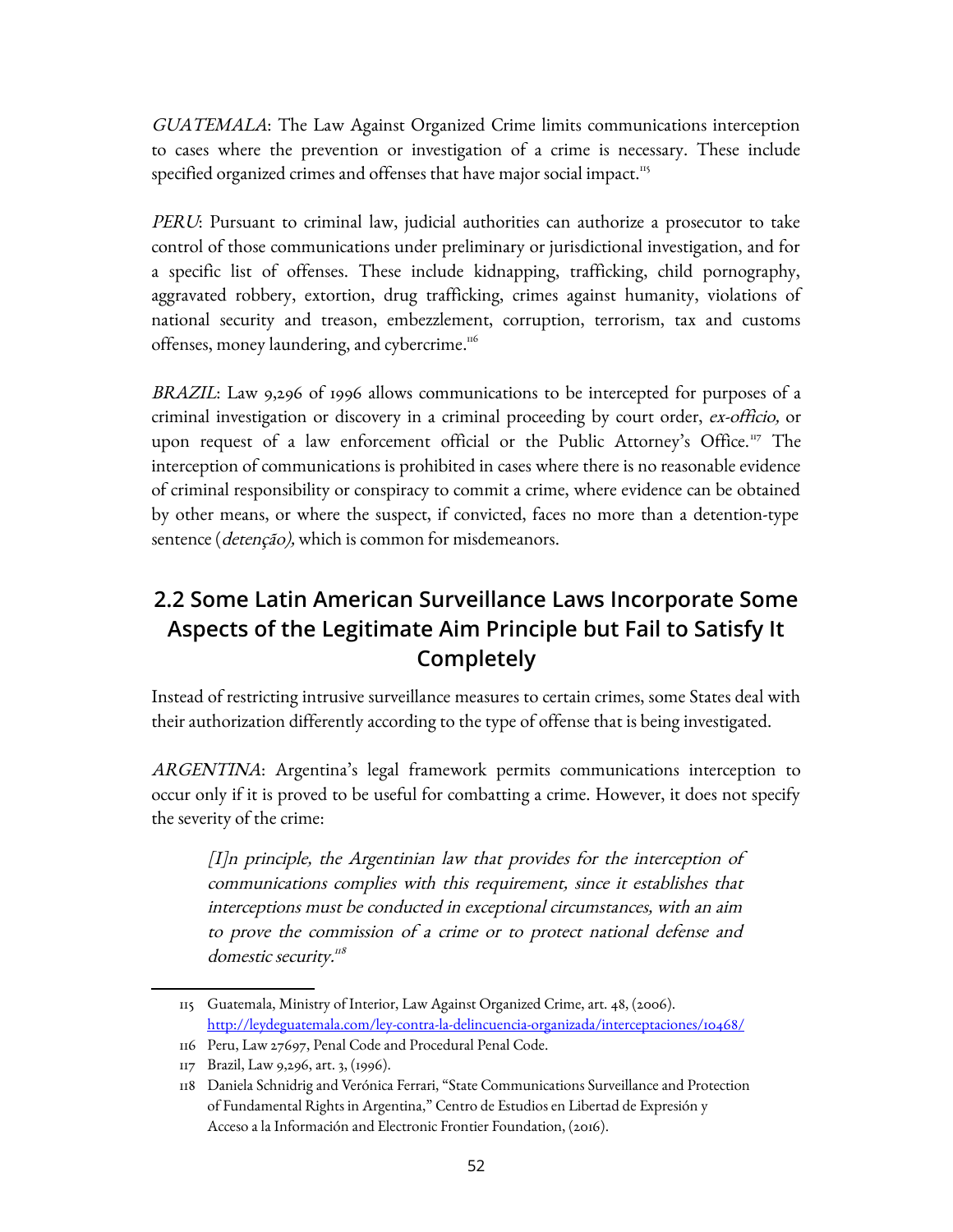CHILE: Chile's legal framework imposes fewer restrictions on surveillance involving terrorism and drug trafficking than it does on surveillance involving common crimes.<sup>[119](#page-52-0)</sup> Compounding this problem, "terrorism" remains vaguely defined in the law. This allows judges to apply the rules established in the Terrorism Act at their discretion. In contrast, more protective provisions apply to surveillance carried out for the investigation of common crimes. In fact, for the investigations of common crimes—ones that would result in less than five years of imprisonment—no surveillance may be conducted:

[O]ne common critique of the [Terrorism Act] is that it defines "terrorist acts" in a vague and unclear manner $^{\scriptscriptstyle 22}$  [...] Moreover, since acts classified as "terrorist acts" are especially dangerous, the law is lax when it comes to setting standards for telephone communications and other types of communications interception. It removes several of the requirements established in the Criminal Procedure Code, and forbids only the interception of the communications between the accused and his or her lawyer.<sup>[121](#page-52-2)</sup>

Indeed, the UN Office of the High Commissioner for Human Rights points out that subjective, arbitrary, and/or political considerations have played a role in the selection of cases where anti-terrorism legislation has been applied:

[T]he various justifications put forward have been subjective and lacking in legal rigor. A comparison of the cases that have been charged as terrorism with those that have not demonstrates this. It is impossible to distinguish any clear and consistent dividing line between cases that have been charged as common criminal offenses (such as arson, murder and firearms offenses) from those in which the counter-terrorism legislation has been invoked in order to aggravate the sentence and provide additional procedural advantages to the prosecutor. The Special Rapporteur reluctantly concludes that subjective, arbitrary and/or political considerations have played a role in the selection of those cases in which the anti-terrorism legislation is

<span id="page-52-0"></span><https://necessaryandproportionate.org/country-reports/argentina>

<sup>119</sup> See Law 18.314, which determines terrorist conducts, Law 20.000, which sanctions the illicit trafficking of narcotics and psychotropic substances, and the Criminal Procedure Code, art. 222

<span id="page-52-1"></span><sup>120</sup> National Institute for Human Rights of Chile (INDH, in Spanish.) "Report on Issues to Consider in the Amendment of the Antiterrorism Law in Light of the Observation of Cases by the National institute for Human Rights." Passed by the Council of the National Institute for Human Rights on July 22, 2014. pp. 4-7. [http://bibliotecadigital.indh.cl/bitstream/handle/123456789/655/Informe%20Ley](http://bibliotecadigital.indh.cl/bitstream/handle/123456789/655/Informe%20Ley%20Antiterrorista.pdf?sequence=1) [%20Antiterrorista.pdf?sequence=1](http://bibliotecadigital.indh.cl/bitstream/handle/123456789/655/Informe%20Ley%20Antiterrorista.pdf?sequence=1)

<span id="page-52-2"></span><sup>121</sup> Valentina Hernández and Juan Carlos Lara, "State Communications Surveillance and the Protection of Fundamental Rights in Chile," Derechos Digitales and Electronic Frontier Foundation (2016).<https://necessaryandproportionate.org/country-reports/chile>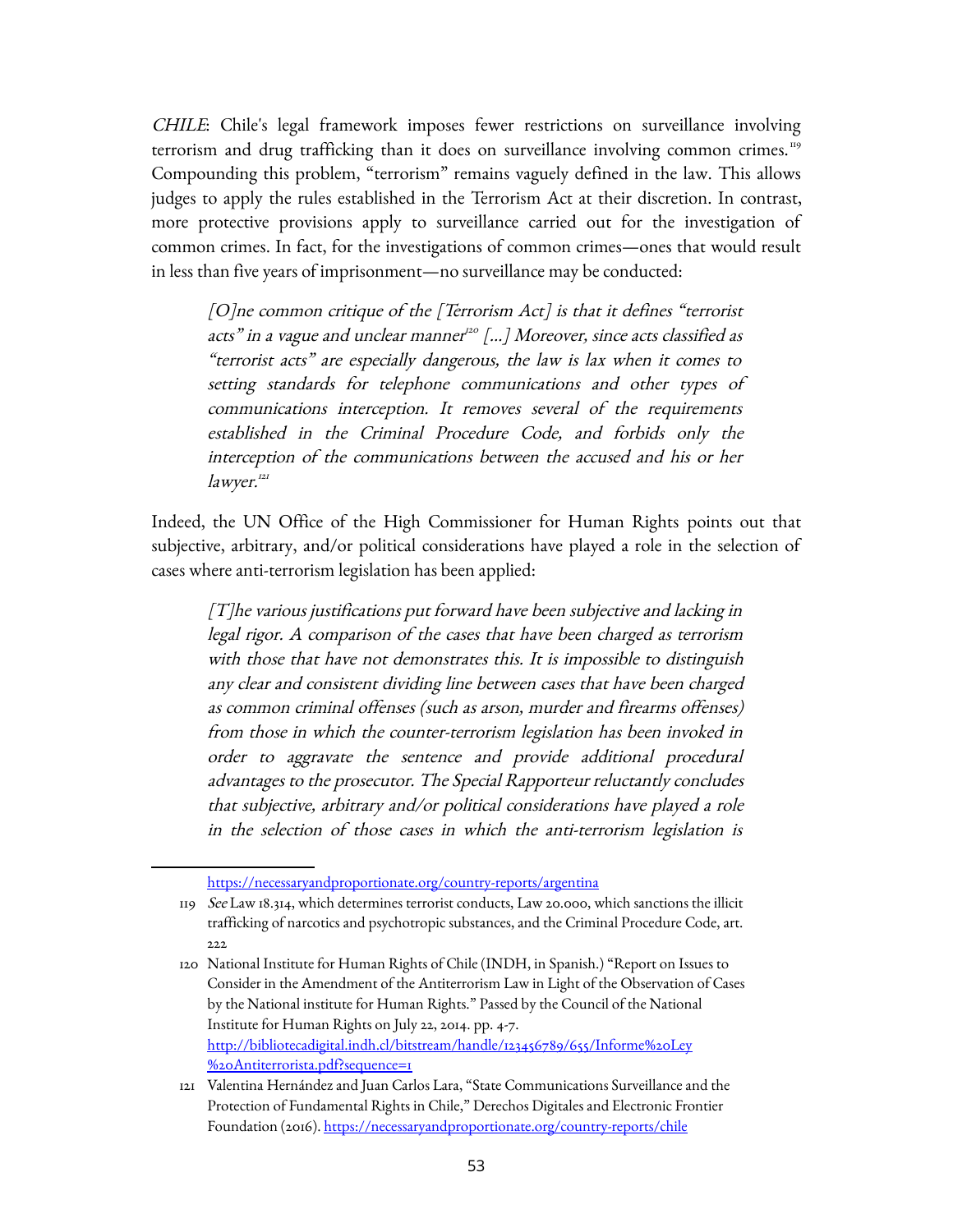#### invoked.<sup>[122](#page-53-0)</sup>

COLOMBIA: Although there is not a specific list of crimes to which communications interception is limited, the criminal procedural law authorizes communications interception only for the purpose of collecting evidence in criminal investigations. Pursuant to Article 222 of the Criminal Procedural Code, the judge shall, at the request of the public prosecutor, allow for the interception and recording of communications in criminal proceedings if a person has committed or participated in the preparation or commission of a crime, or if he or she is facing an associated penalty of at least five years and one day in prison.

In the intelligence context, Law 1621 of 2013 lists the aims to which intelligence and counterintelligence activities must be confined, but it fails to define them adequately. Specifically, Article 4 sets forth the following as legitimate aims:

- a) To ensure the attainment of the State's essential aims, the life of the democratic regime, national integrity, sovereignty, and national security and defense;
- b) To protect the democratic institutions of the Republic, as well as the rights of the people living in Colombia—in particular the rights to life and personal integrity and of Colombians at any time and in any place against threats such as terrorism, organized crime, drug trafficking, kidnapping, weapons, ammunition and explosives trafficking, among other similar materials, money laundering, and similar threats; and
- c) To protect the natural resources and economic interests of the Nation.

These aims are not clearly defined by law, and there are no examples that give context to scenarios in which the intelligence and counterintelligence services should be applied. This lack of specificity could allow intelligence agencies to self-define the events that give rise to intelligence and counterintelligence tasks, rendering all surveillance activity subject to the agencies' discretion.

### **2.3 The Legitimate Aim Must Limit the State's Surveillance Powers, Not Expand Them**

ARGENTINA: The New Doctrine of National Intelligence is problematic and could

<span id="page-53-0"></span><sup>122</sup> United Nations, Human Rights, Report of the UN Special Rapporteur on the Promotion and Protection of Human Rights and Fundamental Freedoms while Countering Terrorism, (2013). [http://www.ohchr.org/SP/NewsEvents/Pages/DisplayNews.aspx?NewsID=13598,](http://www.ohchr.org/SP/NewsEvents/Pages/DisplayNews.aspx?NewsID=13598) as cited Valentina Hernández and Juan Carlos Lara, "State Communications Surveillance and the Protection of Fundamental Rights in Chile," Derechos Digitales and Electronic Frontier Foundation (2016).<https://necessaryandproportionate.org/country-reports/chile>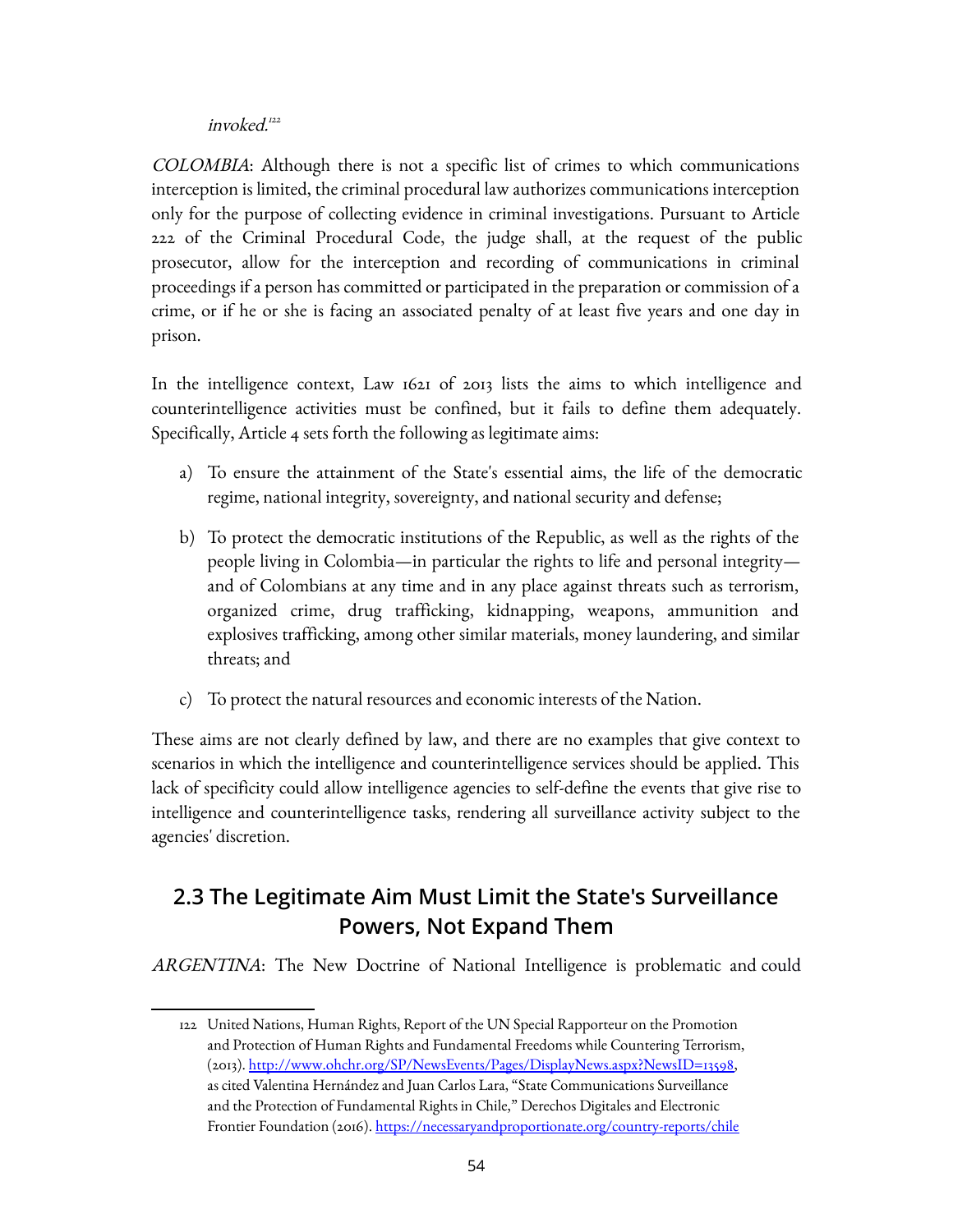encourage Argentinian States to implement practices that violate human rights.<sup>[123](#page-54-0)</sup> The New Doctrine identifies several legitimate aims of intelligence surveillance, but does so with such breadth that it seems to expand, rather than narrow, constitutional standards. It states that intelligence agencies must focus their information collection on a series of issues related to national defense and domestic security.

This new doctrine defines domestic security ambiguously as "criminal phenomena violating the freedoms and rights of individuals and of the constitutional, social, and democratic State governed by a rule of law."[124](#page-54-1) In particular, it states that intelligence activities in this context shall tackle issues like terrorism and organized crime, with a focus on drug and human trafficking. Among the intelligence activities it authorizes is the monitoring of communications linked to "attacks against constitutional order and democratic life."

Included in this group of actions, according to this new doctrine, are activities carried out by economic or financial groups conducting bank runs and boycotts that may result in "market coups." This authorization may well prove problematic because it goes beyond the definition of "acts of force against the constitutional order and the democratic system" that is already provided for in the National Constitution. As Asociación por los Derechos Civiles cautions, it could "encourage State practices that might result in a violation of a citizen's human rights. Attacks against constitutional order are clearly defined in the Constitution, and the Executive Branch should not broaden this definition by regulatory means."<sup>[125](#page-54-2)</sup> As mentioned before, even though there was a presidential turn over on December 2015, the new administration has not expressly revoked the New Doctrine nor has it replaced it with a similar document.

Argentina's telecommunication framework also violates the Legitimate Aim Principle:<sup>[126](#page-54-3)</sup>

[W]ith regard to the telecommunications framework, the requirement that service providers must retain information is not duly justified, [127](#page-54-4) nor does the legislation adequately describe the aims.

Similarly, telecommunications legislation does not comply with this principle. This

<span id="page-54-0"></span><sup>123</sup> Daniela Schnidrig and Verónica Ferrari, "State Communications Surveillance and Protection of Fundamental Rights in Argentina," Centro de Estudios en Libertad de Expresión y Acceso a la Información and Electronic Frontier Foundation, (2016). <https://necessaryandproportionate.org/country-reports/argentina>

<span id="page-54-1"></span><sup>124</sup> Argentinean, Decree No. 1311/15, Official Journal of July 6, (2015), Annex 1.

<span id="page-54-2"></span><sup>125</sup> Asociación por los Derechos Civiles, Comments on Decree 1311/15, (2015, p. 2). [http://www.adc.org.ar/wp-content/uploads/2015/07/Apuntes-sobre-el-decreto-1311-15.pdf.](http://www.adc.org.ar/wp-content/uploads/2015/07/Apuntes-sobre-el-decreto-1311-15.pdf)

<span id="page-54-3"></span><sup>126</sup> Daniela Schnidrig and Verónica Ferrari, "State Communications Surveillance and Protection of Fundamental Rights in Argentina," Centro de Estudios en Libertad de Expresión y Acceso a la Información and Electronic Frontier Foundation, (2016). <https://necessaryandproportionate.org/country-reports/argentina>

<span id="page-54-4"></span><sup>127</sup> Argentina, Communications Secretariat, art. 8.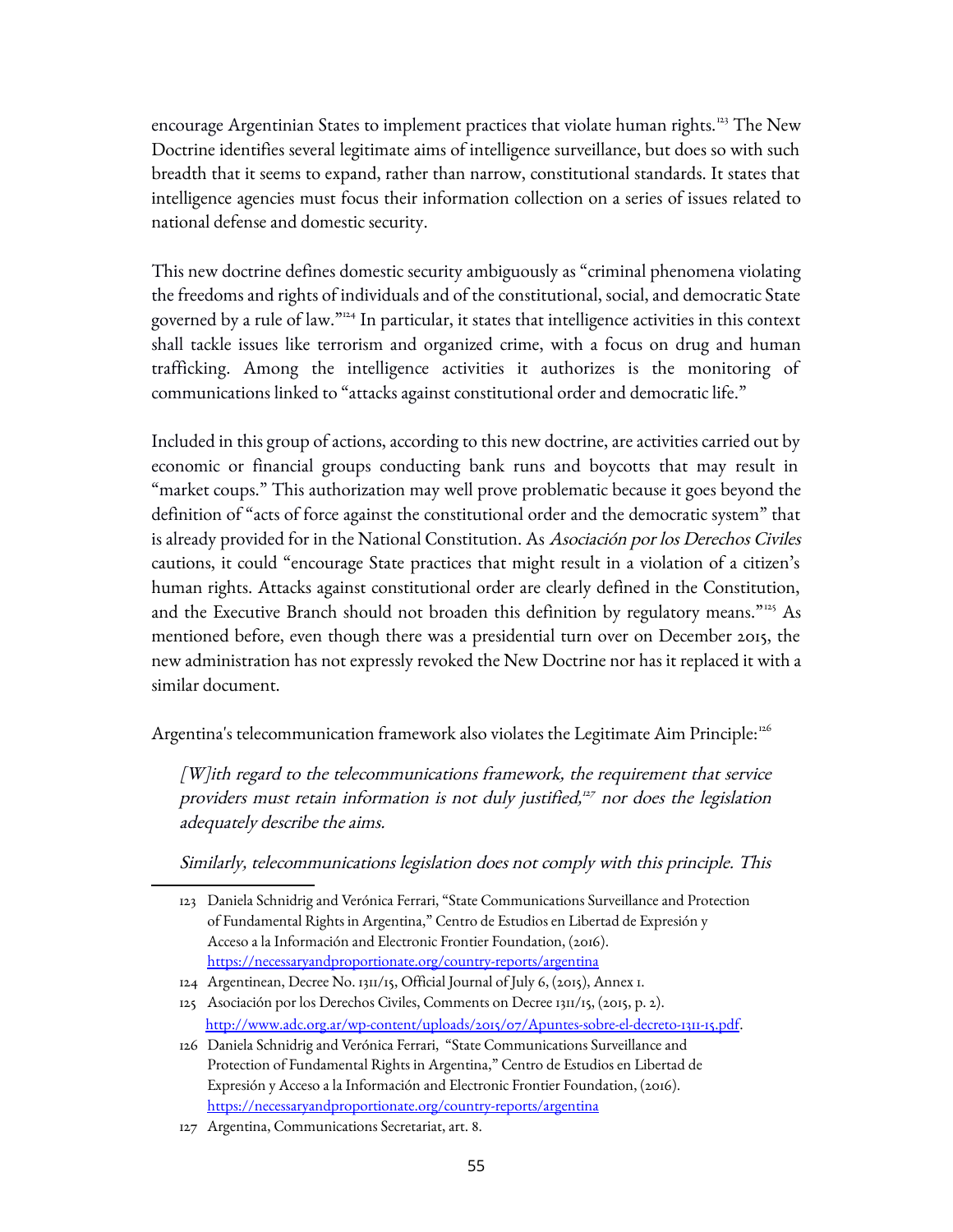law compels users to allow authorities to access information so they can conduct "all kinds of tasks and necessary verifications" without specifying the kinds of tasks, the types of verifications or their purposes. $^{128}$  $^{128}$  $^{128}$  It also compels mobile service providers to report "all information" about users and clients, without giving a reason for such measures. [129](#page-55-1)

#### **2.4 Safeguards Against Discrimination**

Legislation that authorizes surveillance should stipulate that intelligence measures may not be used for discriminatory purposes. Many laws in the region do just that.

ARGENTINA: The law favorably specifies that intelligence agencies may not store information on the basis of race, religion, private actions, political activities or memberships.<sup>[130](#page-55-2)</sup>

COLOMBIA: The law favorably contains an extensive list of criteria that may not be used to justify surveillance. These include: sex, race, national or family origin, language, religion, political or philosophical opinion, membership in a union, in a social or human rights organization, or in an organization promoting the interests of any political party or movement or affecting the rights and safeguards of opposing political parties.<sup>[131](#page-55-3)</sup>

CHILE: The law stipulates that certain procedures to obtain information (which in Chile are called "special procedures for the collection of information") may be carried out with the sole purpose of safeguarding national security and protecting Chile and its people from threats related to terrorism, organized crime, and drug trafficking.<sup>[132](#page-55-4)</sup> The implication that the surveillance shall not be used for discriminatory purposes should be explicitly stated.

<span id="page-55-0"></span><sup>128</sup> Argentina, Law 27,078 Argentina Digital, art. 60, section D.

<span id="page-55-1"></span><sup>129</sup> Argentina, Law 25,891 on Mobile Communications Services, art. 8.

<span id="page-55-2"></span><sup>130</sup> Argentina, Law 25,520 on National Intelligence, Official Journal of December 6, 2001, art. 16f, incorporated by Law 27,126, art. 15

<span id="page-55-3"></span><sup>131</sup> Colombia, Law 1621 of 2013, art. 4.

<span id="page-55-4"></span><sup>132</sup> Chile, Law 19,974, art. 23.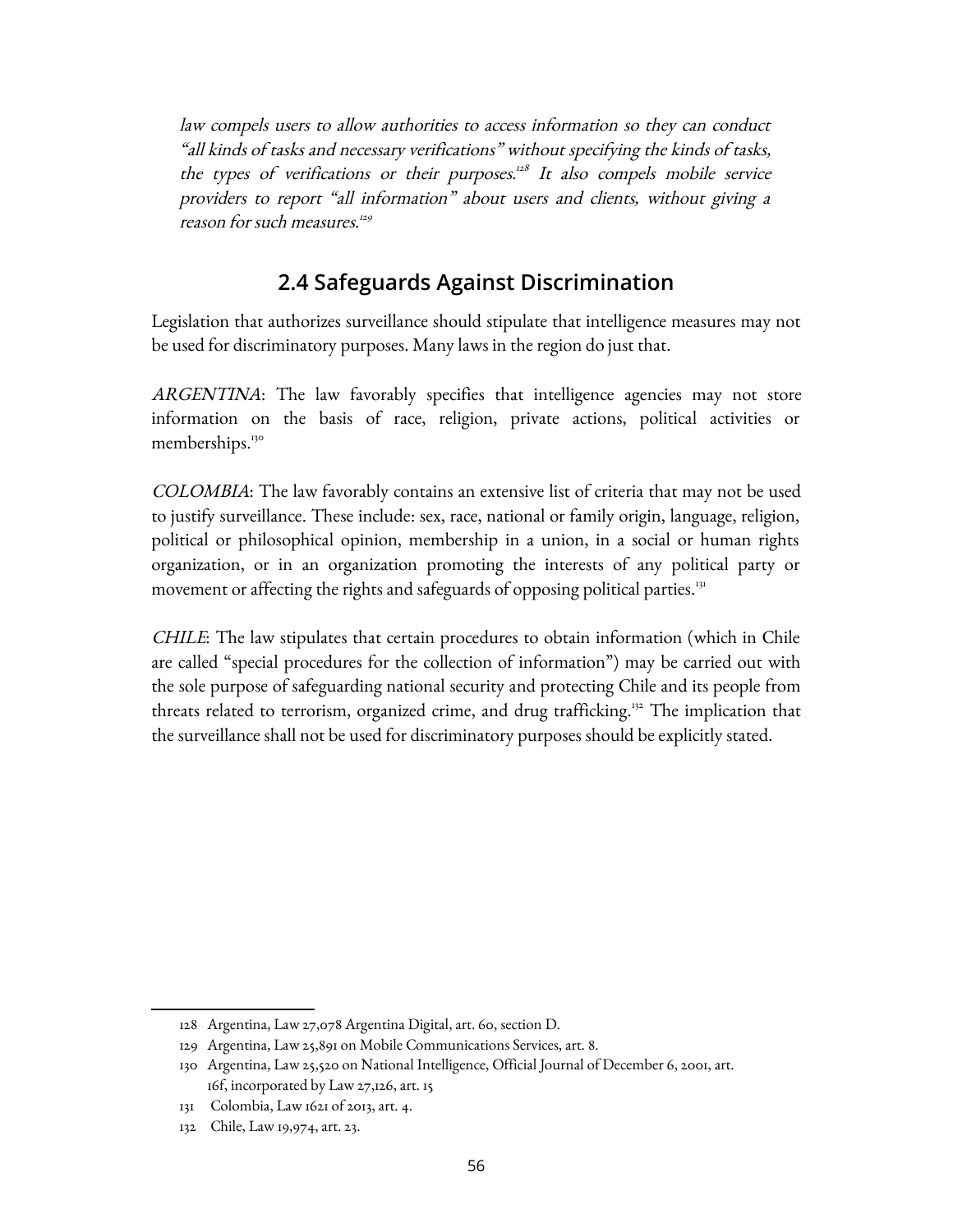# **3.**

# **Necessity, Adequacy, & Proportionality**

The Necessity Principle requires all surveillance laws, regulations, and activities to be limited to what is strictly and demonstrably necessary to achieve a Legitimate Aim. Surveillance may only be conducted when the measure is the only means available to achieve the legitimate aim or, when there are multiple means, it is the means least likely to infringe upon human rights. The onus of establishing this justification is always on the State.

The Adequacy Principle requires communications surveillance authorized by law to be an effective means of fulfilling the specific Legitimate Aim identified.

The Proportionality Principle requires that communications surveillance be regarded as a highly intrusive act that interferes with human rights and threatens the foundations of a democratic society. Decisions about communications surveillance must consider the sensitivity of any accessed information and the severity of the human rights violations and other competing interests on a case by case basis.

This assessment requires that a State, at a minimum, establish that:

- 1. There is a high degree of probability that a serious crime or specific threat to a Legitimate Aim has been, or will be, carried out;
- 2. There is a high degree of probability that relevant and material evidence of such a serious crime or specific threat to a Legitimate Aim would be obtained by accessing the protected information sought;<sup>[133](#page-56-0)</sup>

<span id="page-56-0"></span><sup>133</sup> The 13 Principles has defined protected information as any "information that includes, reflects, arises from, or is about a person's communications and that is not readily available and easily accessible to the general public. Traditionally, the invasiveness of Communications Surveillance has been evaluated on the basis of artificial and formalistic categories. Existing legal frameworks distinguish between "content" or "non-content," "subscriber information" or "metadata," stored data or in transit data, data held in the home or in the possession of a third party service provider. However, these distinctions are no longer appropriate for measuring the degree of the intrusion that Communications Surveillance makes into individuals' private lives and associations. While it has long been agreed that communications content deserves significant protection in law because of its capability to reveal sensitive information, it is now clear that other information arising from communications—metadata and other forms of non-content data—may reveal even more about an individual than the content itself, and thus deserves equivalent protection. Today, each of these types of information might, taken alone or analyzed collectively, reveal a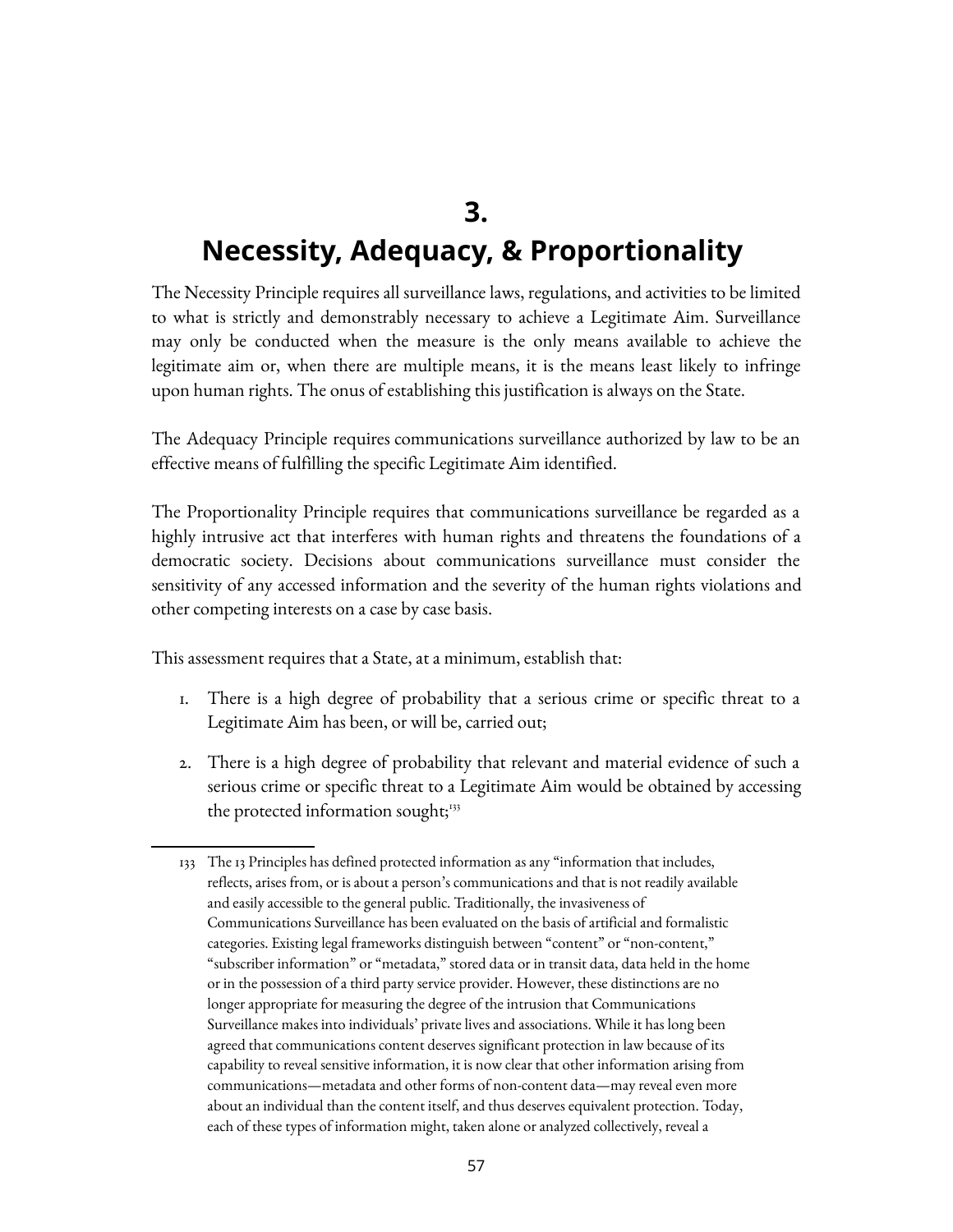- 3. Other, less invasive techniques have been exhausted or would be futile, such that the technique used is the least invasive option;
- 4. Accessed information will be confined to that which is relevant and material to the serious crime or a specific threat to a Legitimate Aim;
- 5. Any excess information that is collected will not be retained, but instead promptly destroyed or returned;
- 6. Information will be accessed only by the specified authority and used only for the purpose and duration for which authorization was given; and
- 7. The surveillance activities requested and techniques proposed do not undermine the essence of the right to privacy or fundamental freedoms.

These principles should be assessed at different stages of the communications surveillance process: assessing the necessity of the means of surveillance, assessing the necessity of retaining the specific collected information, and assessing whether or not the surveillance measure has minimized the impact on protected information and human rights.<sup>[134](#page-57-0)</sup>

As outlined in the Universal Implementation Guide for the International Principles on the Application of Human Rights to Communications Surveillance,<sup>[135](#page-57-1)</sup> government agents who want to conduct surveillance to obtain protected information:

[M]ust clearly demonstrate that communications surveillance is the least intrusive means that can be used to achieve a Legitimate Aim. […] [I]t is not enough that the communications surveillance be related to the target, Legitimate Aim, account, device or repository to be searched [...] but the [government agent] must narrowly tailor [its request] to minimize the impact on other protected information.

person's identity, behavior, associations, physical or medical conditions, race, color, sexual orientation, national origins, or viewpoints; or enable the mapping of the person's location, movements or interactions over time, or of all people in a given location, including around a public demonstration or other political event. As a result, all Protected Information should be given the highest protection in law." Necessary and Proportionate Coalition, Necessary & Proportionate, (2014).<http://necessaryandproportionate.org/principles>See Necessary and Proportionate Coalition, Necessary & Proportionate Global Legal Analysis, (2014). <http://necessaryandproportionate.org/global-legal-analysis>

<span id="page-57-0"></span><sup>134</sup> Access Now, "Universal Implementation Guide For The International Principles On The Application Of Human Rights To Communications," (2015). [https://en.necessaryandproportionate.org/files/2016/04/01/implementation\\_guide\\_interna](https://en.necessaryandproportionate.org/files/2016/04/01/implementation_guide_international_principles_2015.pdf) [tional\\_principles\\_2015.pdf](https://en.necessaryandproportionate.org/files/2016/04/01/implementation_guide_international_principles_2015.pdf)

<span id="page-57-1"></span><sup>135</sup> Access Now, Universal Implementation Guide For The International Principles On The Application Of Human Rights To Communications, (2015). [https://necessaryandproportionate.org/files/2016/04/01/implementation\\_guide\\_internatio](https://necessaryandproportionate.org/files/2016/04/01/implementation_guide_international_principles_2015.pdf) [nal\\_principles\\_2015.pdf](https://necessaryandproportionate.org/files/2016/04/01/implementation_guide_international_principles_2015.pdf)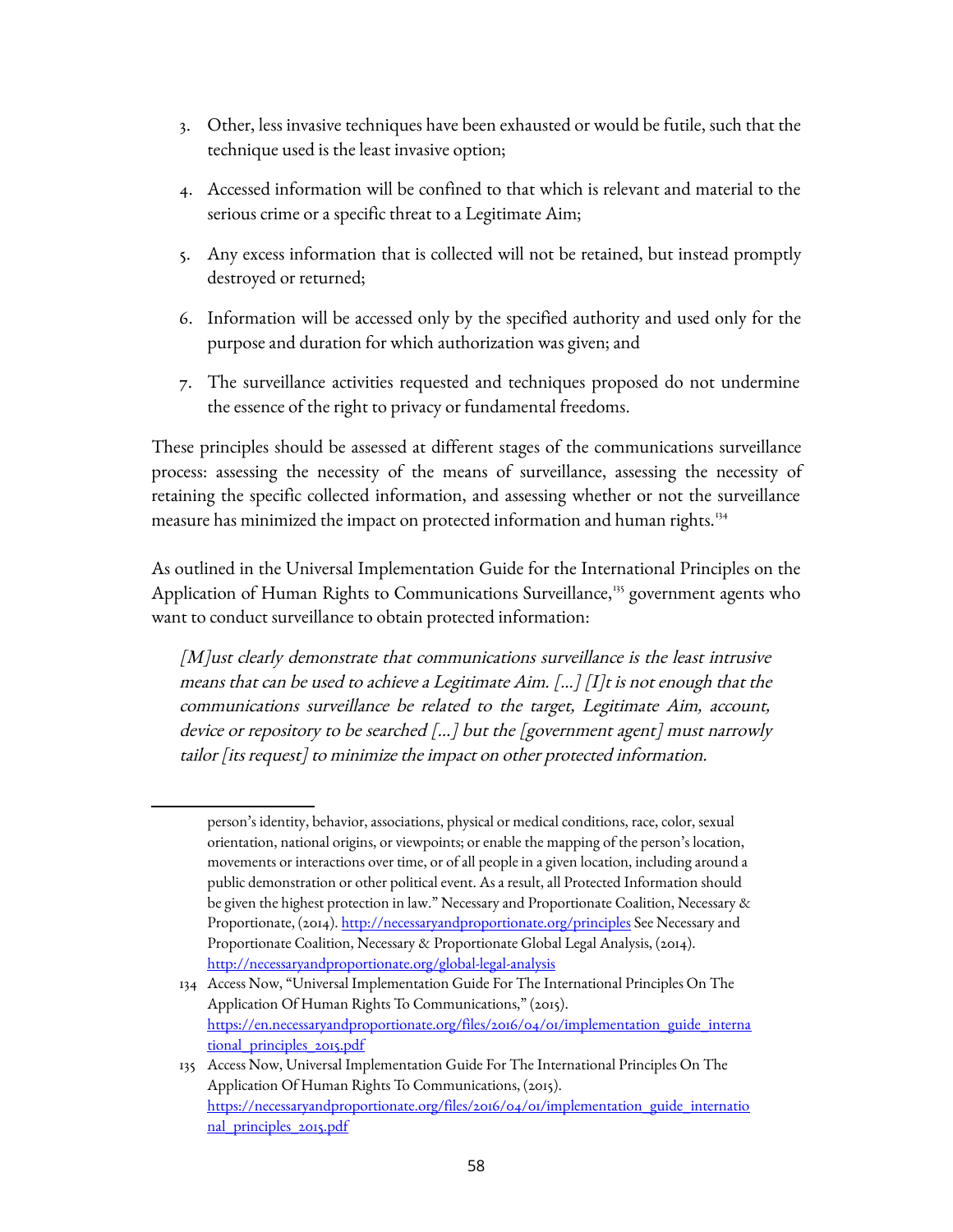All applications to conduct communications surveillance should explain what the Legitimate Aim of the communications surveillance is, along with the exact information that is needed to achieve the Legitimate Aim. The application should explain why communications surveillance and any access to personal, private information is necessary. The application should also identify, to the fullest extent possible, the target of the communications surveillance. […]

Finally, an application must precisely describe the scope of the communications surveillance that has been requested. A proper description of the scope should describe the account, device, or repository subject to communications surveillance, the particular database thereon, any extraneous protected information expected to be accessed, the methodology to be used, the relevance of the necessary information to the identified Legitimate Aim, and the specific timetable, either in the time span over which they can acquire data or the period for which they have access to a certain account, device, or repository. [136](#page-58-0)

Again, in Latin America, the Necessity, Adequacy, and Proportionality Principles are traditionally reflected in international human rights treaties that each State has ratified and recognized in its constitution.<sup>[137](#page-58-1)</sup> Moreover, the interests protected by these Principles are deeply embedded in the region's constitutions. States have also adopted legal provisions that restrict which communications can be placed under surveillance. However, the development of new surveillance technologies and the increasing amount of data that can be obtained by way of communications surveillance have complicated the application of these Principles, resulting in some government surveillance activities that lack Necessity, Adequacy, and Proportionality.

The following section provides a few interesting examples of the legal provisions intended to limit the use of communications surveillance to what is adequate and proportionate. We do not, in this section, provide a detailed comparison of the proportionality rules for wiretapping. A detailed analysis of those can be found in the national country reports. We also do not explore how these laws are applied. Such analysis is, for the most part, included in the analysis of the Legality Principle, above. However, we do provide a brief analysis of the proportionality of data retention laws, since they are inherently disproportionate.

<span id="page-58-0"></span><sup>136</sup> Necessary and Proportionate Coalition, Necessary & Proportionate, (2014). http://necessaryandproportionate.org/principles; Necessary and Proportionate Coalition, Necessary & Proportionate Global Legal Analysis, (2014). <http://necessaryandproportionate.org/global-legal-analysis>

<span id="page-58-1"></span><sup>137</sup> Valentina Hernández and Juan Carlos Lara, "State Communications Surveillance and the Protection of Fundamental Rights in Chile," Derechos Digitales and Electronic Frontier Foundation, (2016).<https://necessaryandproportionate.org/country-reports/chile>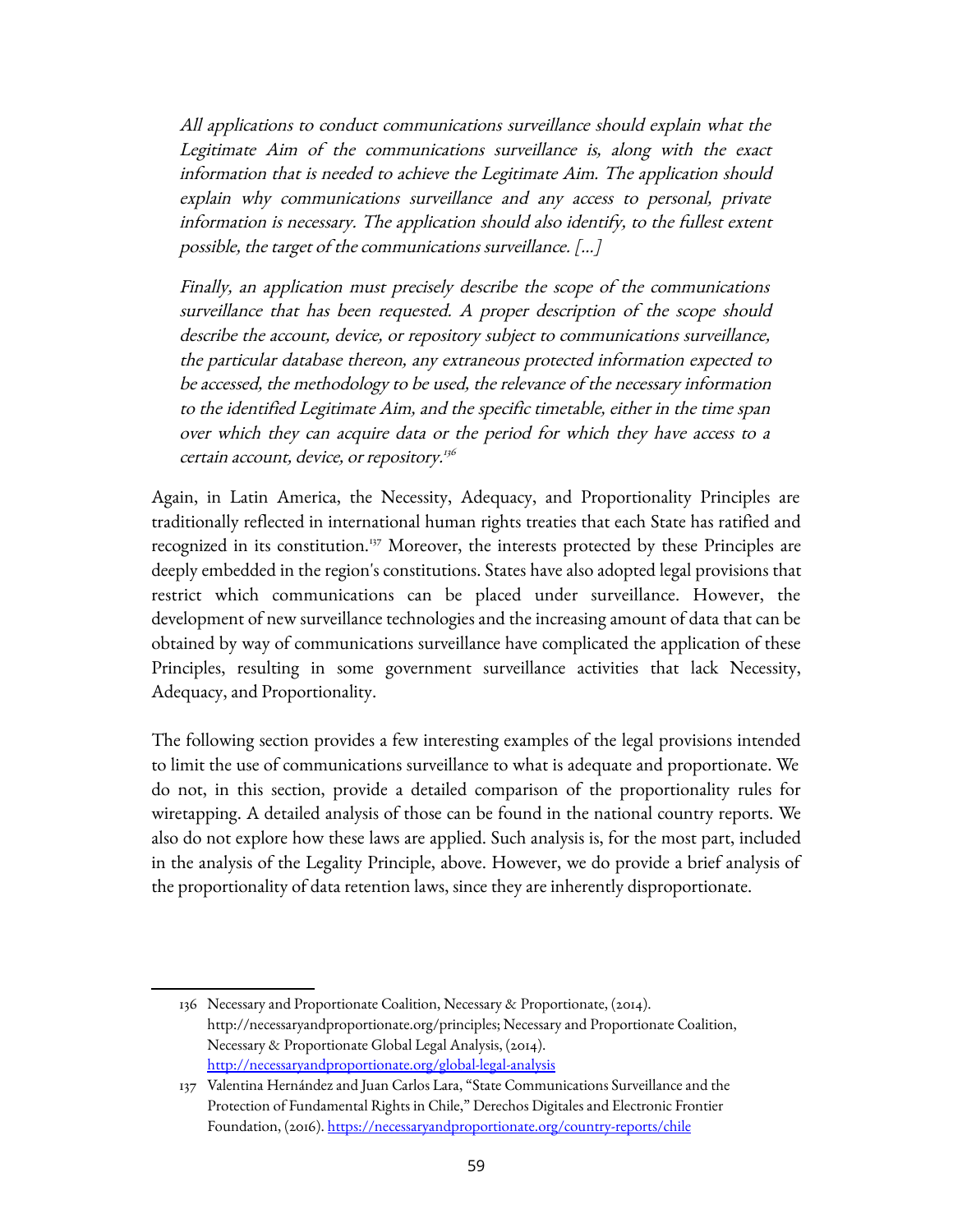### **3.1 Communications Surveillance Must Be Limited to Situations in Which It Is Necessary, Adequate, and Proportionate**

Some countries in the region have surveillance laws that include promising language, though it remains to be seen whether they will be implemented in privacy-protective ways. Other countries confine surveillance to the least intrusive means. Many laws accomplish some aspect of proportionality by placing time limits on surveillance orders. Most alarmingly, some countries' laws have purportedly implemented the Necessity and Proportionality Principles, but in such a way as to have actually weakened the Principles.

EL SALVADOR: Article 2 of the Special Law for the Interception of Telecommunications incorporates a rigorous proportionality analysis. It defines surveillance as an exceptional measure that may be used if it is useful to a criminal investigation. However, its necessity must be justified sufficiently, and it must be the least onerous way to investigate the crime.

The law also creates a Principle of Temporality in which any intervention may be carried out only for the period of time allowed by the judge. The law appropriately defines intervention as an authority who listens, captures, or records a private communication without the consent of its participants. By its language, El Salvador's law governing the interception of telecommunications is promising, favoring privacy and the secrecy of communications.<sup>[138](#page-59-0)</sup> It remains to be seen whether the law will be applied in a privacyprotective manner.

BRAZIL: Telephone Interception Law 9,296 of 1996 has promising language in theory but is extensive in practice. Article 1 has expanded the scope of the regulation beyond telephone interception to include "interception of communications flowing through information technology and telematics."

[W]ithin the context of the controversy about the proper interpretation of the constitutional provision protecting the secrecy of communications, the constitutionality of this provision was challenged based on the understanding that only the flow of telephone communications, not other kinds of communications, could be intercepted and limited to criminal investigation purposes. However, the [Unconstitutional Direct Action] was dismissed on procedural grounds. Currently, Article 7, subsection II, of the Marco Civil Da Internet, allows for the interception of the flow of communications over the Internet, by court order, "in the form required by law" (in reference to the Interception law).

Interception of the flow of communication occurs, pursuant to the provision of the main clause of Article 1 of Law 9.296/96, for the purposes of a criminal

<span id="page-59-0"></span><sup>138</sup> El Salvador, Special Law for the Interception of Telecommunications, art. 3.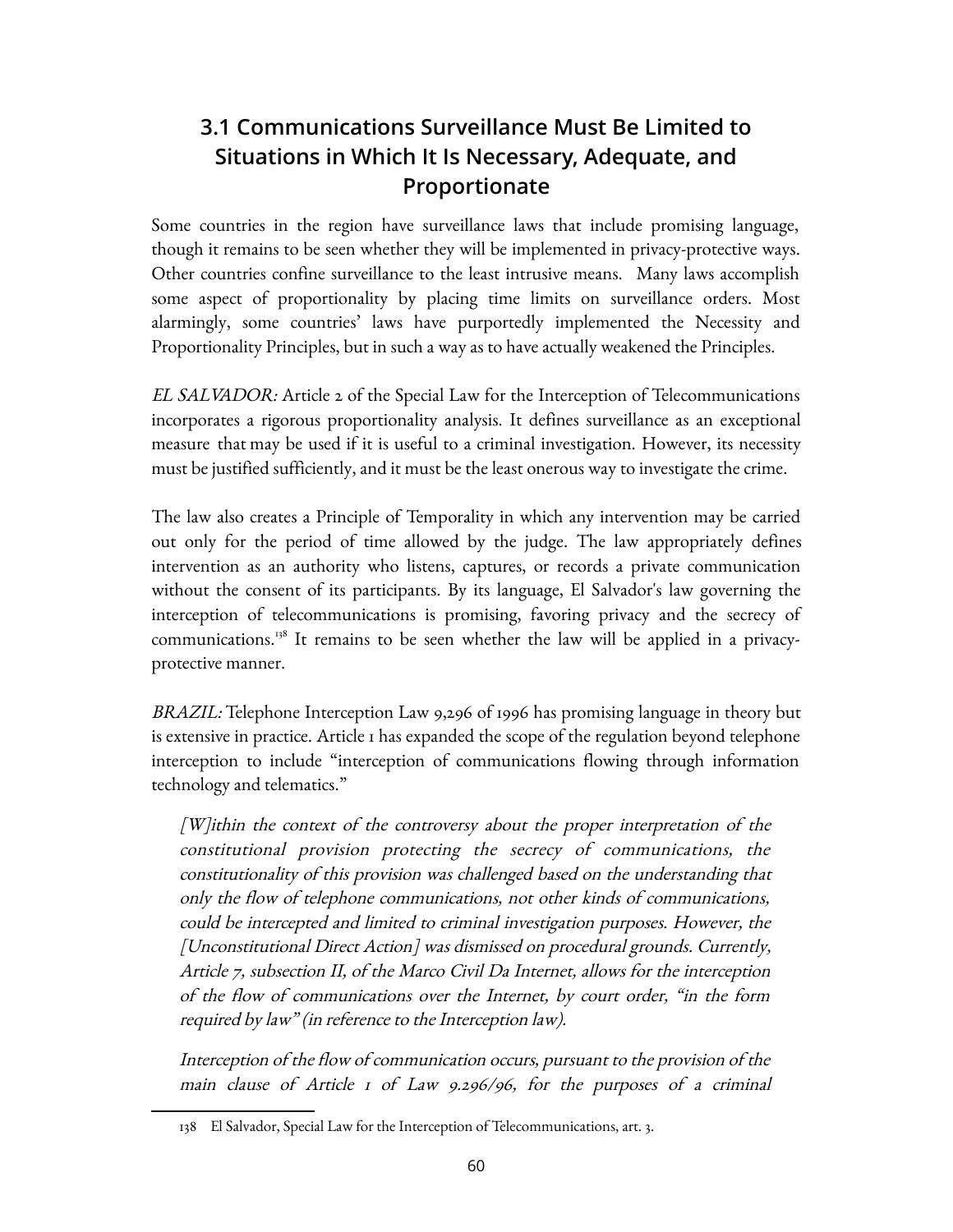investigation or discovery in a criminal proceeding, by court order, sua sponte ("ex officio") or upon request from a law enforcement officer or the Public Attorney's Office. […] Interception requests by authorities not expressly designated, such as [...] ABIN, are prohibited." <sup>339</sup>

Article 2 of the law prohibits communications interception when there exists no reasonable evidence of criminal responsibility or conspiracy to commit a crime, when evidence can be obtained by other means, or when the act under investigation is subject to no more than a "detenção-type" sentence.<sup>[140](#page-60-1)</sup> Articles 2, 4, and 5 outline that communications interception may occur if justified:

 $[T]$ he interception request must be supported by a clear description of what is being investigated, including identification of the subjects, unless this is proved to be impossible. The request must also specify the grounds for the investigation and propose a means to be employed," which will be established in the court order.<sup>[141](#page-60-2)</sup>

[T]he maximum period of time for interception should not exceed 30 days. Prevailing court precedents<sup>[142](#page-60-3)</sup> are of the opinion that an interception order may be renewed for as long as it is required. […] Article 8 requires confidential treatment of records of interception, and Article 9 requires their destruction if they are not useful, or cease to be useful for evidentiary purposes. [143](#page-60-4)

GUATEMALA: Another promising provision can be found in Article 50 of the Law Against Organized Crime, which requires that the request to intercept communications include a justification for the interception, including an explanation of the necessity and adequacy of the investigation:

<span id="page-60-0"></span><sup>139</sup> Dennys Antonialli and Jacqu eline de Souza Abreu, "Brazil: State Surveillance of Communications in Brazil and the Protection of Fundamental Rights," Electronic Frontier Foundation & InternetLab, (2015). [https://necessaryandproportionate.org/country](https://necessaryandproportionate.org/country-reports/brazil)[reports/brazil](https://necessaryandproportionate.org/country-reports/brazil)

<span id="page-60-1"></span><sup>140</sup> Brazil, Law 9,296 of 1996, art. 2. Abstract from Dennys Antonialli and Jacqueline de Souza Abreu, "Brazil: State Surveillance of Communications in Brazil and the Protection of Fundamental Rights," Electronic Frontier Foundation & InternetLab, (2015). <https://necessaryandproportionate.org/country-reports/brazil>

<span id="page-60-2"></span><sup>141</sup> Dennys Antonialli and Jacqueline de Souza Abreu, "Brazil: State Surveillance of Communications in Brazil and the Protection of Fundamental Rights," Electronic Frontier Foundation & InternetLab, (2015). [https://necessaryandproportionate.org/country](https://necessaryandproportionate.org/country-reports/brazil)[reports/brazil](https://necessaryandproportionate.org/country-reports/brazil)

<span id="page-60-3"></span><sup>142</sup> See Justice Joaquim Barbosa, Federal Supreme Court, habeas corpus 84.301, ruling of 9 Nov. 2004. (http://redir.stf.jus.br/paginadorpub/paginador.jsp?docTP=AC&docID=79542, and Justice Nelson Jobim, habeas corpus 83.515-RS, ruling of 16 Sept. 2005. <http://redir.stf.jus.br/paginadorpub/paginador.jsp?docTP=AC&docID=79377>

<span id="page-60-4"></span><sup>143</sup> Dennys Antonialli and Jacqueline de Souza Abreu, "Brazil: State Surveillance of Communications in Brazil and the Protection of Fundamental Rights," Electronic Frontier Foundation & InternetLab, (2015). [https://necessaryandproportionate.org/country](https://necessaryandproportionate.org/country-reports/brazil)[reports/brazil](https://necessaryandproportionate.org/country-reports/brazil)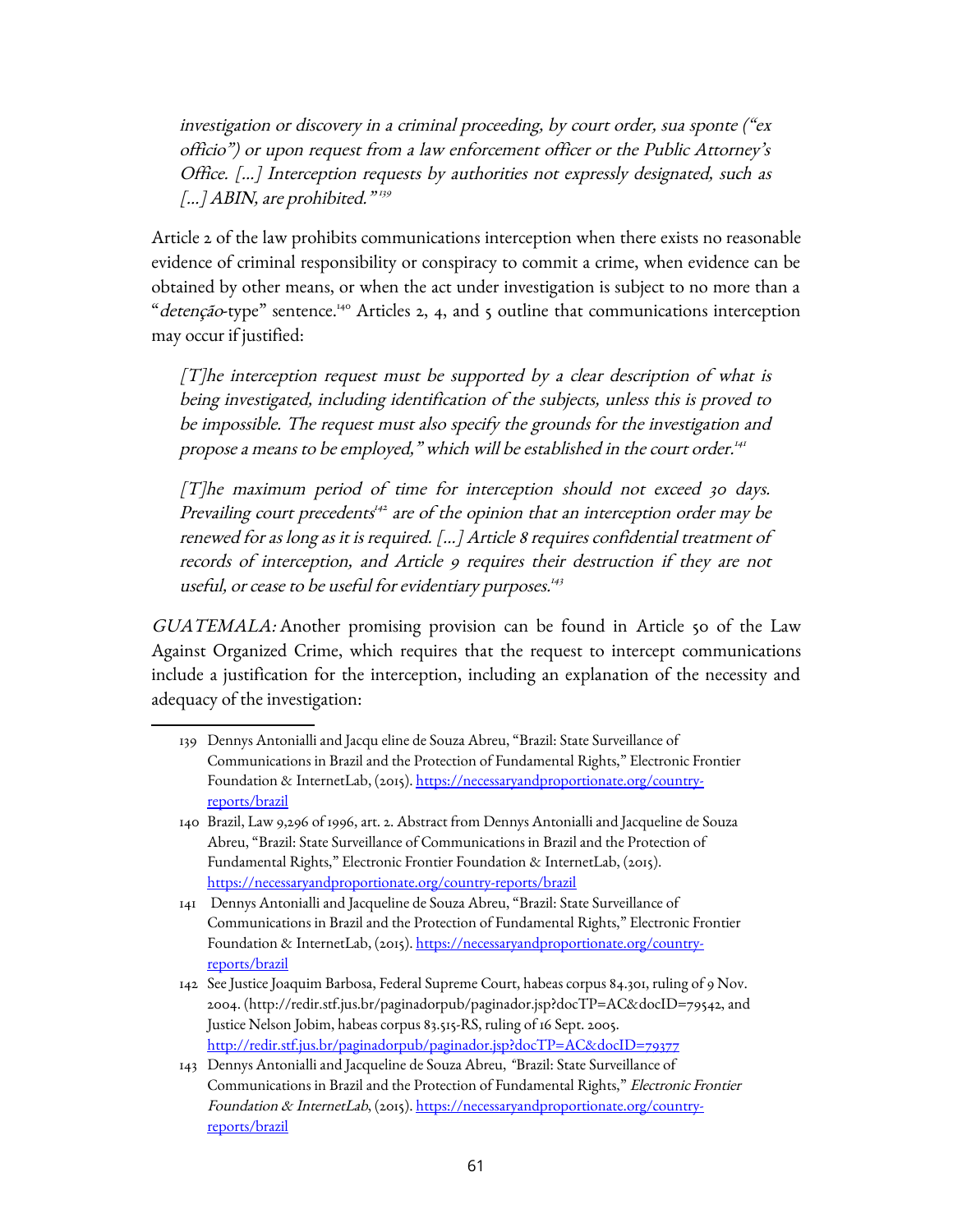Authorization requests for communications interception covered by this Act shall be submitted in writing to the competent judge. The following requirements must be included:

- a) A description of the event under investigation, along with the offense or offenses under which they fall;
- b) Telephone numbers, frequencies, email addresses, as appropriate, or any other data that are useful for determining the electronic or computer means intended to be intercepted [...];
- c) A description of the investigative means and measures that have been carried out thus far;
- d) Justification for the use of this measure based on its necessity and appropriateness; and
- e) When available, the names and other information identifying the person or persons who will be affected by the measure.

Article 51 defines the "necessity and adequacy of the investigation":

 $[1]$ t will be understood that there is a need for the interception of communications when the investigation shows that members of organized criminal groups have used, or are using, the media established by this Act when committing a crime. The interception of communications is considered adequate if it can be determined that such a measure is effective in obtaining investigative elements that prevent, interrupt, or clarify the commission of the crimes carried out by members of organized criminal groups.

International human rights standards define "necessity" differently. This provision must be interpreted both with the Constitution and the international human rights treaties that the Guatemalan government has ratified.

Article 51 of the Law Against Organized Crime states that communications interception is an effective measure for gathering evidence to stop the commission of an organized crime. This same law also includes a promising legal provision: destruction of surveillance records must occur in front of a judge after the conclusion of a case.

A judicial request to intercept communications must include a description of the measures and means of the investigation that have already been exhausted.<sup>[144](#page-61-0)</sup>

<span id="page-61-0"></span><sup>144</sup> Guatemala, Law Against Organized Crime, art. 50 [Ley Contra la Delincuencia Organizada], Ministry of Interior [Ministerio de Gobernación], (2006).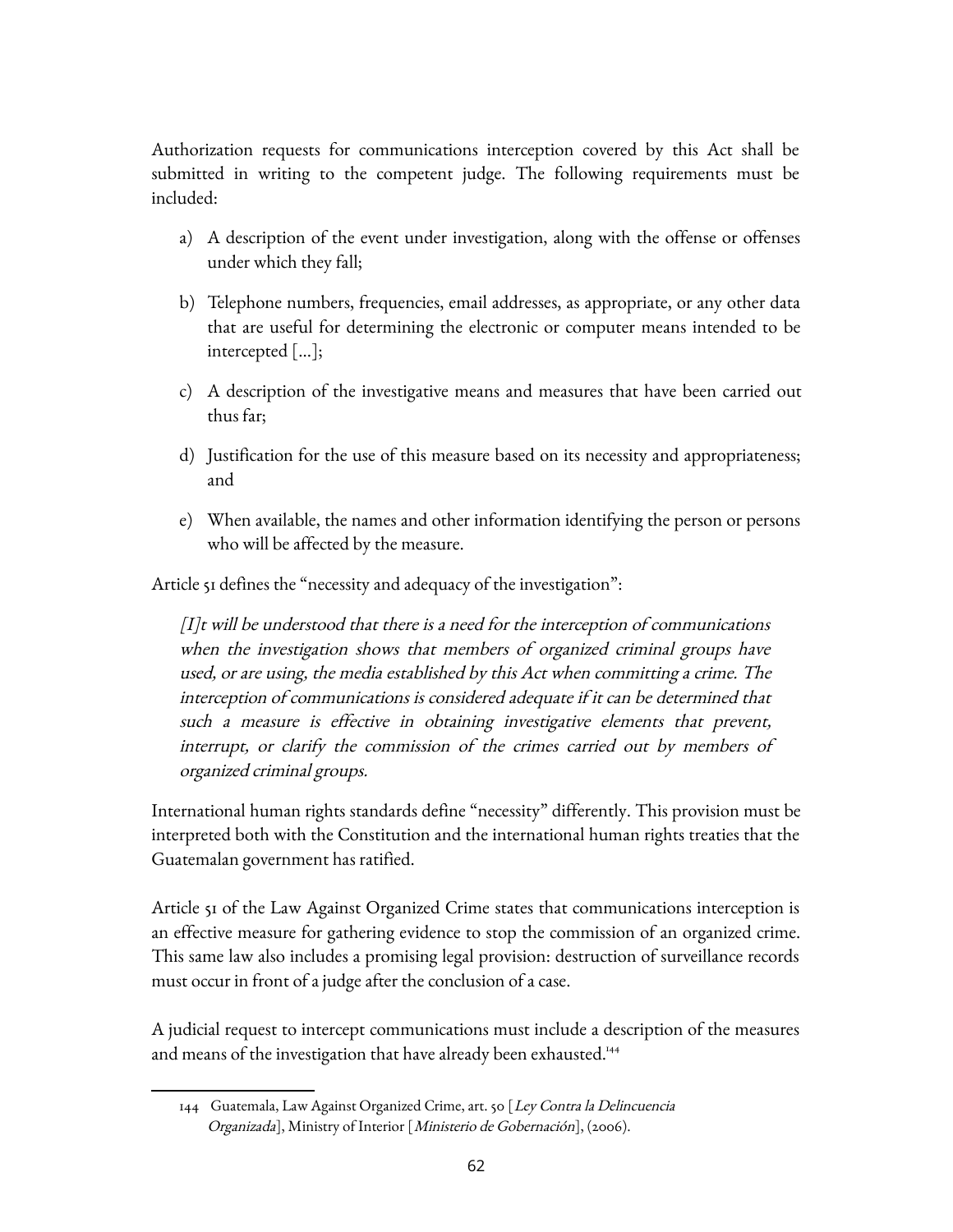HONDURAS: Honduras has a mixed model. Article 5 of the Special Law of the Intervention of Communications allows communications surveillance for any crime, provided there are no less onerous measures of intervention.<sup>[145](#page-62-0)</sup>

Article 6 establishes that communications interception may occur only during criminal investigations, and the Office of the Prosecutor or attorney general must reasonably establish that a criminal act has been, is being, or is about to be committed.

The application that is submitted to request surveillance authorization must contain any known information about the person whose communications will be targeted. If the person's identity is unknown, the application should explain the circumstances under which an investigation is required and provide basic elements of the person's identification (Article 9). The application should also include information about the surveillance devices that will be used and information that can identify the person who is to be surveilled, such as a phone number or email address (Article 9).

A communications interception request must include the duration of the surveillance measure (Article 9). The authorized measure must not exceed three months. However, it may be extended for an additional three months according to a special law (Article 12). This law expressly states that when the objective has either been fulfilled or has been deemed unsuitable, unnecessary, disproportionate, or unenforceable, surveillance must cease at the request of the prosecutor or authorizing judge (Article 16).

COLOMBIA: Colombia's legislation that governs intelligence activities explicitly states that they must be governed by the Principle of Necessity. Article 5 of Law 1621 of 2013 stipulates: "Intelligence and counterintelligence activities must be necessary to accomplish the constitutional aims pursued; that is to say, they can be used only when there exists no less invasive technique to reach such aims."

Colombia's legislation also incorporates the Principle of Adequacy when it comes to conducting intelligence activities. Article 5 of Law 1621 of 2013 establishes:

[I]ntelligence and counterintelligence activities must make use of measures that are adequate for the accomplishment of the aims identified in Article 4 of this law; that

[http://leydeguatemala.com/ley-contra-la-delincuencia-organizada/requisitos-de-la-solicitud](http://leydeguatemala.com/ley-contra-la-delincuencia-organizada/requisitos-de-la-solicitud-de-autorizacion/10470/)[de-autorizacion/10470/](http://leydeguatemala.com/ley-contra-la-delincuencia-organizada/requisitos-de-la-solicitud-de-autorizacion/10470/)

<span id="page-62-0"></span><sup>145</sup> Republic of Honduras, Special Law for the Intervention of Communications [Ley de intervencion de las comunicaciones], Decree No. 243-2011, (2011). [http://www.conatel.gob.hn/doc/Regulacion/leyes/Ley\\_especial\\_comunicaciones\\_privadas.](http://www.conatel.gob.hn/doc/Regulacion/leyes/Ley_especial_comunicaciones_privadas.pdf) [pdf](http://www.conatel.gob.hn/doc/Regulacion/leyes/Ley_especial_comunicaciones_privadas.pdf)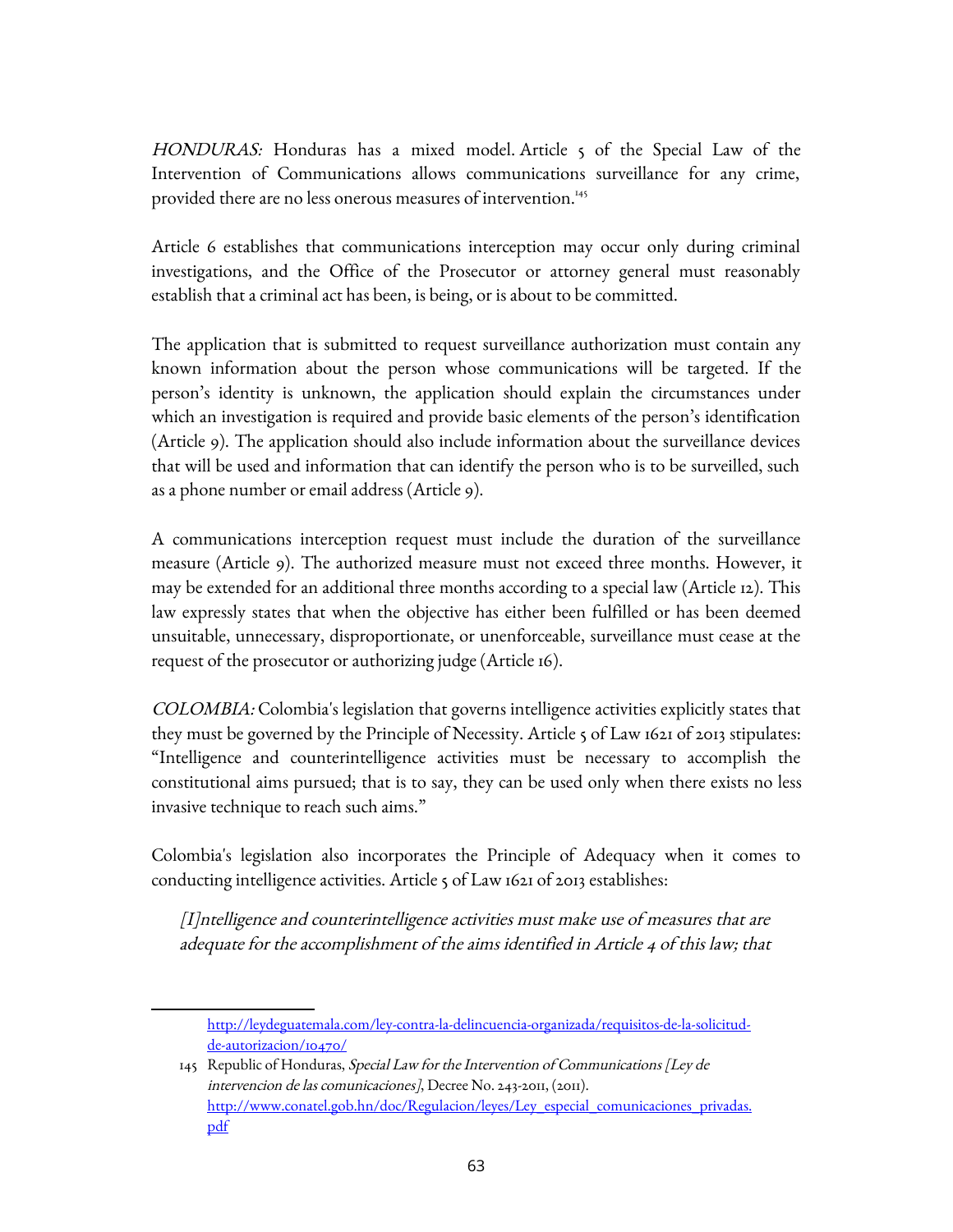is to say, only the adequate measures to achieve such aims must be implemented, and not others. [146](#page-63-0)

Article 5 also recognizes the Principle of Proportionality in the operation of intelligence agencies, stipulating:

[I]ntelligence and counterintelligence activities must be proportionate to the pursued aims and their benefits must exceed the restrictions imposed on other constitutional principles and values. Particularly, the implemented measures and methods must not be disproportionate in comparison to the pursued objectives.

Moreover, Legislative Decree 1141 provides that intelligence activities may be requested by the national intelligence director only, and that the request must contain: (i) the identification of the person(s) affected by the measure; (ii) the description of the requested measures; and (iii) the justification and duration of such measures.

CHILE: Article 222 of the Criminal Procedure Code regulates telephone and other telecommunications interception:<sup>[147](#page-63-1)</sup>

The provision stipulates that in cases of reasoned suspicion, based on particular facts that suggest a person has committed or participated in a crime or its organization, or that the person is currently organizing the commission of or participation in a punishable act sanctioned as a crime (that would be punishable by at least five years and one day of imprisonment), and if the investigation so requires, the supervising judge, upon the Public Ministry's request, may order the interception and recording of this type of communications.

The requirement of having "reasoned suspicion" refers to the fact that considering the specific circumstances of the case and concrete punishable crimes, there should be a justified belief that the person under investigation has participated in the organization or commission of a crime, or that he or she will do so in the future. Moreover, a requisite of necessity is established in order to proceed with the interception. It must be crucial to the process of the investigation. $^{\scriptscriptstyle 148}$  $^{\scriptscriptstyle 148}$  $^{\scriptscriptstyle 148}$ 

As a prerequisite for authorizing the interception of communications, the supervisory judge (juez de garantías) must assess whether the interception of communications is required for the purpose of the criminal proceedings.

<span id="page-63-0"></span><sup>146</sup> Article 4 was included in the Principle of Legitimate Aim section.

<span id="page-63-1"></span><sup>147</sup> For a detailed legal analysis of surveillance laws in Chile, see Valentina Hernández and Juan Carlos Lara, "State Communications Surveillance and the Protection of Fundamental Rights in Chile," Derechos Digitales and Electronic Frontier Foundation (2016). <https://necessaryandproportionate.org/country-reports/chile>

<span id="page-63-2"></span><sup>148</sup> Valentina Hernández and Juan Carlos Lara, "State Communications Surveillance and the Protection of Fundamental Rights in Chile," Derechos Digitales and Electronic Frontier Foundation (2016).<https://necessaryandproportionate.org/country-reports/chile>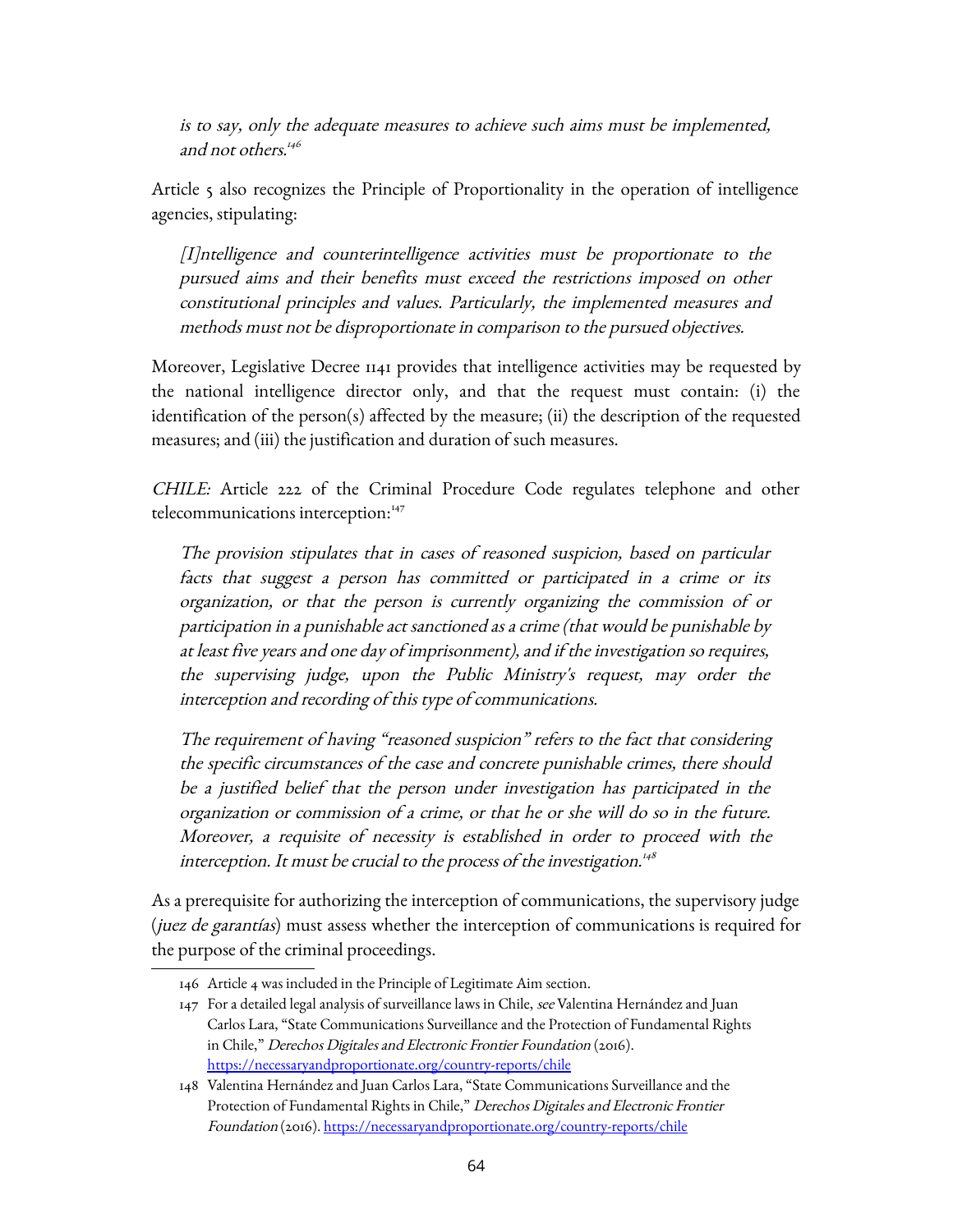[T]he legislation does not specifically reference these principles, but they are underlying in the text. For instance, Article 222 of the Criminal Procedure Code outlines time limits for the intrusive measure, a scope that limits the intrusion to obtain only the data strictly necessary to the investigation, a required certain level of probability ("well-founded suspicion"), and a required minimum penalty or special qualification linkable to the criminal act; all of these factors determine the appropriateness of such measures, delimiting what can be intercepted and recorded. […]

The Principle of Necessity is implicitly complied with, since the supervising judge shall authorize these measures only when they are essential to the investigation. Once again, it is possible to see these principles recognized and effectively applied in the legislation on the interception of communications by the supervising judge.<sup>[149](#page-64-0)</sup>

Chile is among those States that incorporate some aspect of the Proportionality Principle into their legislation by placing time limits on surveillance orders. Communication interception for the investigation of an ordinary crime may be authorized for a 60-day period only; and drug trafficking communications may be intercepted for 120 days, with the orders renewable for successive 60-day periods.

Chile's intelligence legislation also incorporates the Principle of Necessity into its language. Article 23 of Law 19,974 establishes: "Whenever certain information is strictly required for the achievement of the objectives of the System, and it cannot be obtained from publicly available information, the special procedures for the collection of information may be carried out." The special procedures set out in Article 23 include:

- a) The interception of telephone, computer, and radio communications, and of correspondence in any of its forms;
- b) The interception of computer systems and networks;
- c) Wiretapping and electronic recordings, including audiovisual recordings; and
- d) The interception of any other technological system used for the transmission, storage, or processing of communications or information.<sup>[150](#page-64-1)</sup>

Chile's law also respects the Principle of Proportionality by outlining that the special intelligence procedures mentioned in Article 24 of Law 19,974—which have the potential to greatly infringe upon the right to privacy—are limited to intelligence activities that aim at safeguarding national security, and protecting Chile and its people from threats related to

<span id="page-64-0"></span><sup>149</sup> Valentina Hernández, Juan Carlos Lara, "State Communications Surveillance and the Protection of Fundamental Rights in Chile," Derechos Digitales and Electronic Frontier Foundation (2016).<https://necessaryandproportionate.org/country-reports/chile>

<span id="page-64-1"></span><sup>150</sup> Chile, Law 19,974, art. 24.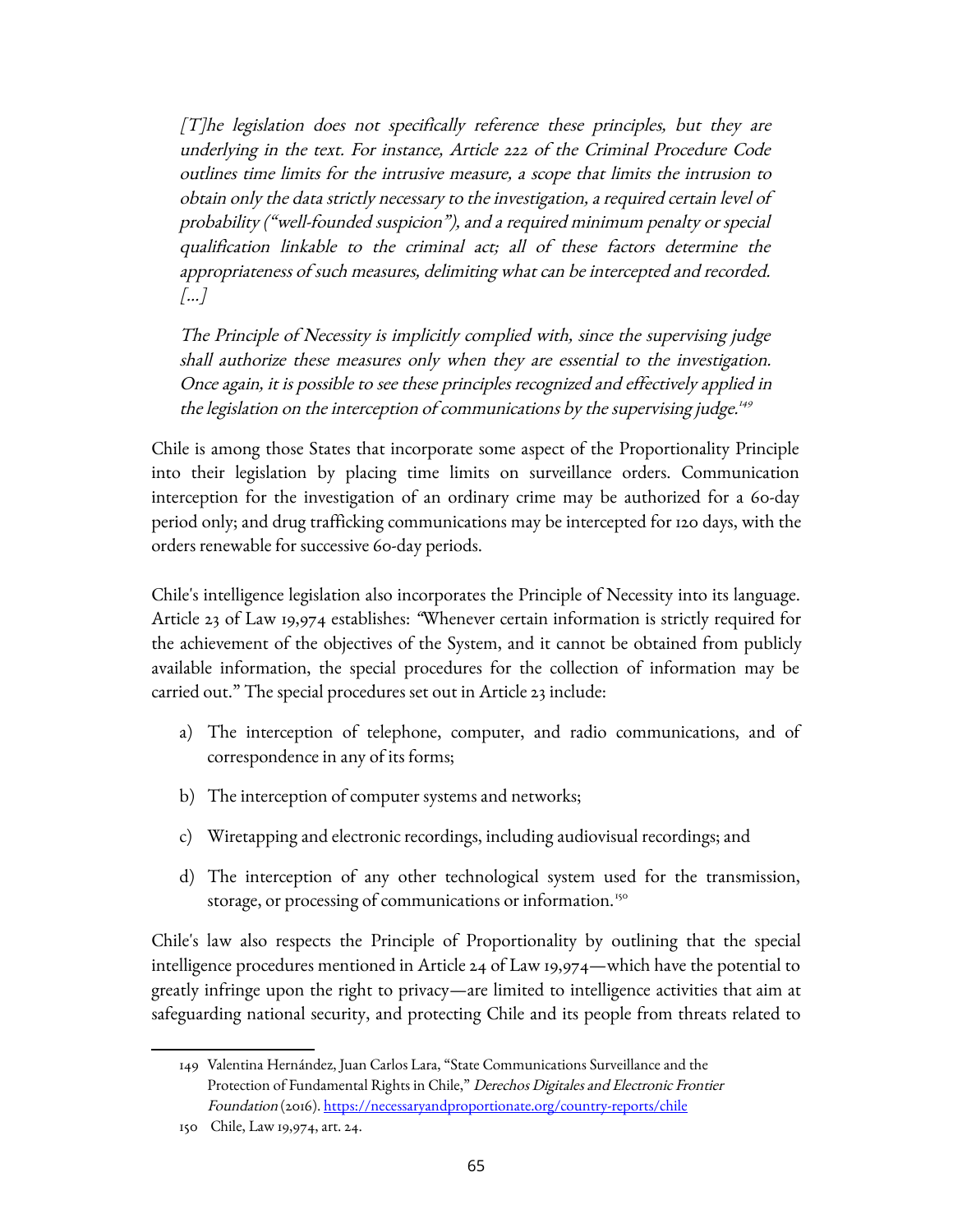terrorism, organized crime, and drug trafficking.[151](#page-65-0) As always, vague definitions of crimes to which this applies create potential opportunities for abuse.

PERU: Peru's law requires that all the intelligence information that the National Intelligence System (SINA) obtains that is private and not required for system objectives must be destroyed by the responsible officials under subpoena of disqualification, irrespective of the corresponding civil and/or criminal penalties.<sup>[152](#page-65-1)</sup>

Similarly, Peruvian legislation establishes that all natural or legal persons are legally compelled to cooperate with the National Intelligence System (SINA) by providing them with any information related to intelligence investigations required by the governing body of the system at no cost.<sup>[153](#page-65-2)</sup> The same article stipulates that whenever the requested information is protected by some obligation of secrecy, its delivery will not violate that obligation so long as it adheres to this principle, to which all intelligence personnel are compelled. However, there are exceptions to this obligation, including information protected by professional secrecy, personal and familial privacy, bank secrecy, tax confidentiality, and constitutionally recognized items.

ARGENTINA: A similar provision to the one found in Peru is found in Argentina's legislation.<sup>[154](#page-65-3)</sup> The law stipulates that intelligence organizations may not disseminate information that is obtained during performance of their duty and that such information may not be disclosed unless authorized by a judicial order.<sup>[155](#page-65-4)</sup> Furthermore, as the Principle of Competent Judicial Authority will clarify, intelligence organizations may not autonomously authorize the interception of communications.

A judicial authorization must be requested whenever such measures are deemed necessary. If the judge grants this authorization, the Argentinian legal system limits it to a maximum period. The period may be extended for an additional 60 days, at most, as long as the extension is indispensable to the completion of the investigation.<sup>[156](#page-65-5)</sup>

### **3.2 Prohibition to Surveil Certain Types of Communication**

Several States in the region have laws that prohibit communications interception in certain circumstances. The most common exception is for attorney-client communications.

- <span id="page-65-0"></span>151 Chile, Law 19,974, art. 23.
- <span id="page-65-1"></span>152 Peru, Legislative Decree 1141, art. 35.
- <span id="page-65-2"></span>153 Peru, Legislative Decree 1141, art. 41.
- <span id="page-65-3"></span>154 Argentine, Law No. 25,520 on National Intelligence, Official Journal of December 6, 2001, art. 16f.
- <span id="page-65-4"></span>155 Argentine, Law No. 25,520 on National Intelligence, Official Journal of December 6, 2001, art.16c.
- <span id="page-65-5"></span>156 Argentine, Law No. 25,520 on National Intelligence, Official Journal of December 6, 2001, art. 19.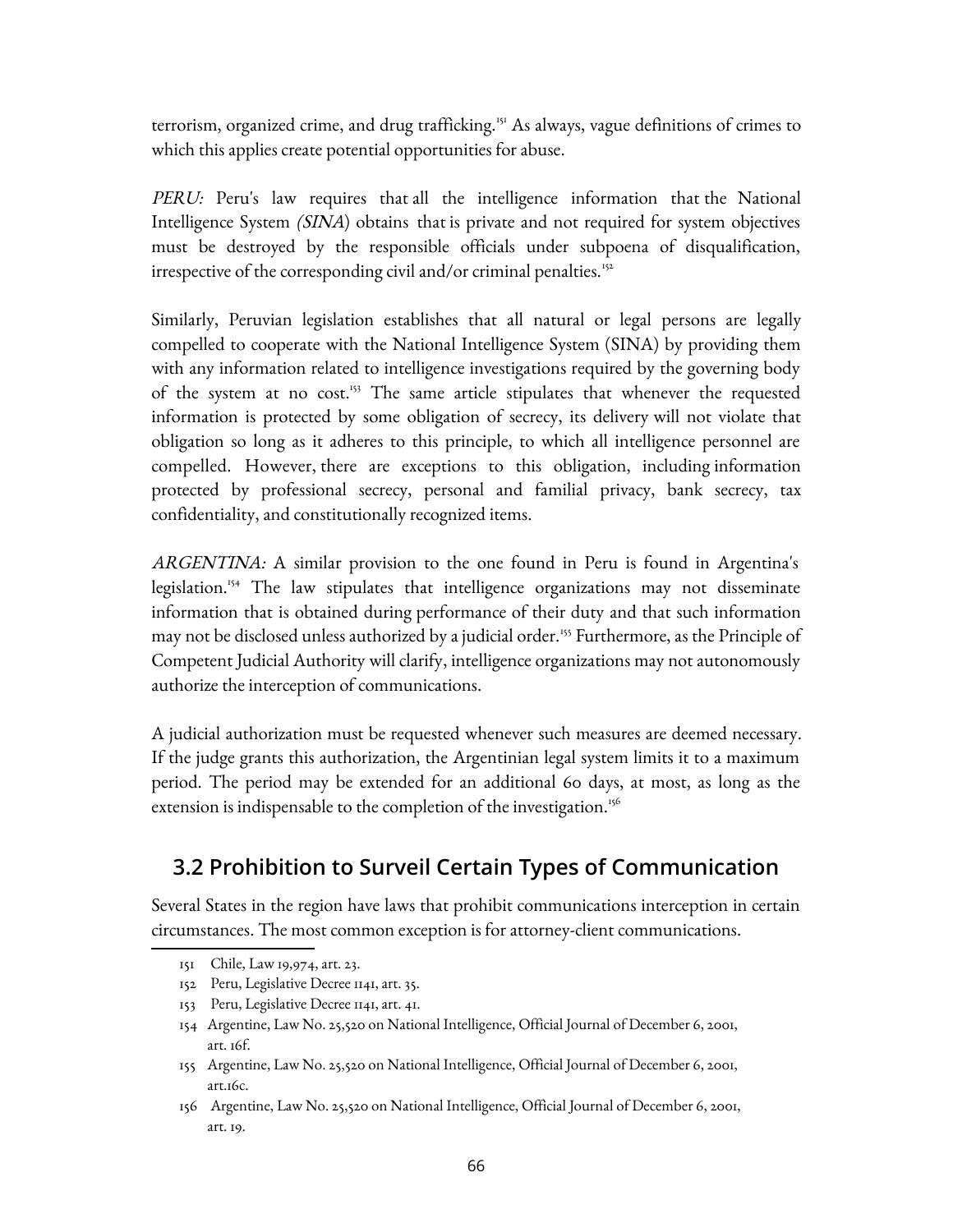PARAGUAY: Paraguay maintains a clear list of exceptions. Interception cannot be carried out against the accused with his or her witnesses who have been excused from testifying due to kinship or confidentiality, including lawyers and doctors. The law prohibits obtaining lawyers' notes, medical records, or information from close family members. This means that if these witnesses take notes on the communications they shared with the accused, the government cannot surveil them. This limitation applies only to the communications of witnesses who have been granted the ability to abstain from testifying.<sup>[157](#page-66-0)</sup>

CHILE: Communications between the accused and their lawyers generally cannot be intercepted, except in cases where a *juez de garantías* believes a lawyer is criminally liable in the matter under investigation and specifically orders surveillance. The judge shall include all supporting information in the order.<sup>[158](#page-66-1)</sup>

URUGUAY: The law expressly prohibits the interception of communications between the investigated and his counsel, and any concerning questions that are not related to the object of investigation.<sup>[159](#page-66-2)</sup>

MEXICO: The federal judicial authority shall not authorize surveillance for electoral, fiscal, mercantile, civil, labor, or administrative issues. Nor may it authorize the surveillance of communications between a detainee and his or her counsel.

COLOMBIA & NICARAGUA: The Colombian Code of Criminal Procedure<sup>[160](#page-66-3)</sup> and the Criminal Procedural Code of Nicaragua<sup>[161](#page-66-4)</sup> prohibit the interception of communications between the accused and his or her counsel.

<span id="page-66-0"></span><sup>157</sup> Paraguay, Law 1286-98, Criminal Procedural Code, art. 198 & 200. [https://www.imolin.org/doc/amlid/Paraguay/Paraguay\\_Código\\_Procesal\\_Penal.pdf.](https://www.imolin.org/doc/amlid/Paraguay/Paraguay_C%C3%B3digo_Procesal_Penal.pdf)

<span id="page-66-1"></span><sup>158</sup> Chile, Ministry of Transport and Communications, Regulation about interceptions and Recording of Telephone Communications and Other Telecommunications Means, 2005.

<span id="page-66-2"></span><sup>159</sup> Uruguay, Law 18.494, Control and Prevention of Assets Laundering and Terrorist Financing, art. 5.

<span id="page-66-3"></span><sup>160</sup> Colombia, Law 904 of 2004, Criminal Procedural Code, art. 235.

<span id="page-66-4"></span><sup>161</sup> Nicaragua, Law 406, Criminal Procedural Code, (2001), La Gaceta 243 & 244 (2001). [http://legislacion.asamblea.gob.ni/Normaweb.nsf/%28\\$All](http://legislacion.asamblea.gob.ni/Normaweb.nsf/($All)/5EB5F629016016CE062571A1004F7C62) [%29/5EB5F629016016CE062571A1004F7C62](http://legislacion.asamblea.gob.ni/Normaweb.nsf/($All)/5EB5F629016016CE062571A1004F7C62)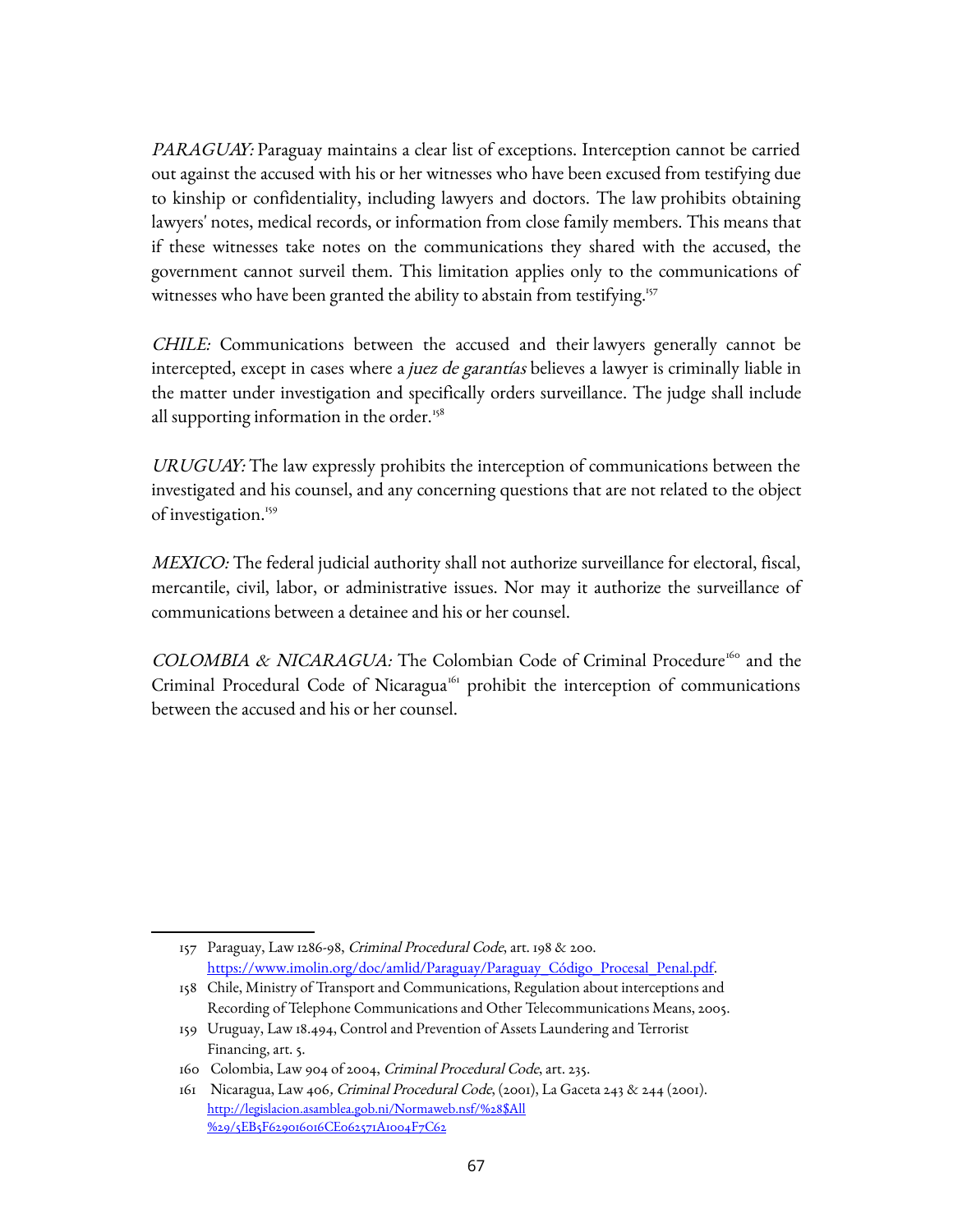## **4.**

# **A Culture of Secrecy and the Right to Know**

States should be transparent about the use and scope of communications surveillance laws, regulations, activities, powers, and techniques.

Understanding government actions is the first step in ensuring that a government respects the civil liberties of its citizens. Transparency especially is important when law enforcement agencies adopt new technology for national security purposes. Without transparency, society is unable to hold government accountable for its use of surveillance technologies, such as cell phone location, tracking devices, and malware. Secrecy prevents meaningful democratic scrutiny of surveillance laws, which can allow intelligence agencies and law enforcement agencies to be their own lawmakers.

The UN Special Rapporteur on the Right to Freedom of Expression and Opinion and the Special Rapporteur for Freedom of Expression of the Inter-American Commission on Human Rights (IACHR) have called for transparency within governments:

[A]ll persons have the right to access information held by the state, including information having to do with national security. The law may establish specific exceptions as long as those exceptions are necessary in a democratic society. The law must ensure that the public can access information on private communications surveillance programs, including their scope and any regulation that may be in place to guarantee that they cannot be used arbitrarily [...]. Consequently, public information should be available concerning regulatory framework of surveillance programs; the procedures for authorizing surveillance, selecting targets, and the purpose for the data collected [including aggregate information on their scope].

States and telecommunications companies can implement several methods to increase transparency on communications surveillance:

- 1. States can publish information about surveillance technology purchases they have made.
- 2. Freedom-of-information laws can be used to obtain additional governmental records. In Latin America, NGOs have begun to use these laws to learn more about surveillance in their countries.
- 3. States and private companies can issue transparency reports to provide useful information to citizens and users.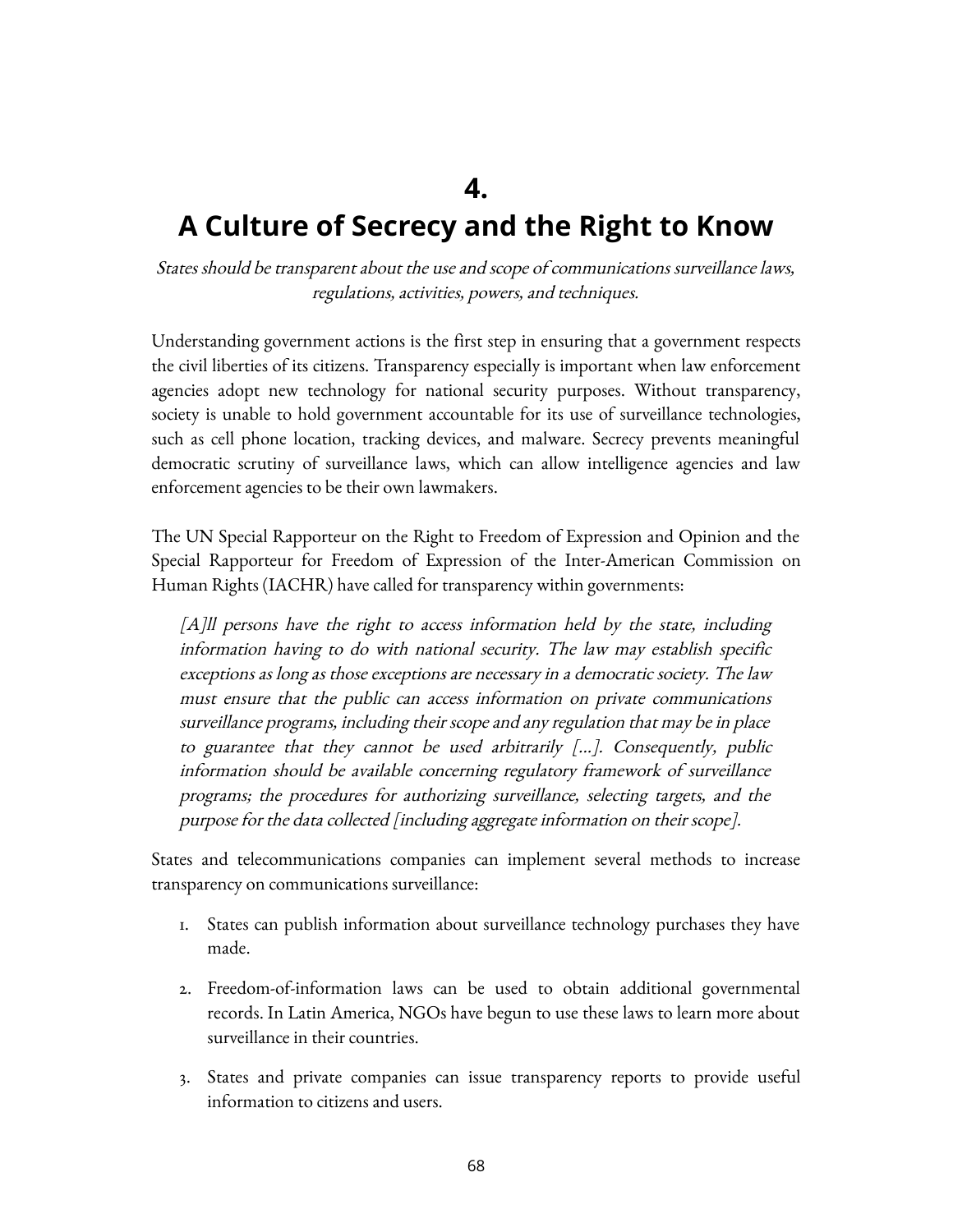- 4. Telecommunications companies can establish public law enforcement guidelines, which are a set of rules that set forth the circumstances under which they will or will not deliver information to law enforcement.
- 5. Investigative journalists who receive documents or sources from whistle-blowers describing the capabilities or targets of governmental surveillance programs can publish their findings.

Although many governments are capable of surveilling their own citizens unilaterally, they often compel third-party telecommunications companies to carry out surveillance on their behalf. Telecommunications providers, Internet companies, and ISPs often are compelled to assist governments by either providing direct access to their user data or facilities, or sharing specific user data that the government requests in accordance with the law.

In the United States, many telecommunications companies issue transparency reports in which they disclose how many requests for user data they have received from the government. These corporate transparency reports typically are divided into categories based on the type of requests received:

- 1. government requests to remove content;
- 2. government requests for user data;
- 3. government requests about copyright; and
- 4. statistics on malware and phishing attack detection.

Some companies further disclose how many government requests they have complied with, and how many they have rejected. This type of reporting is limited to instances when companies give governments direct, unsupervised access to systems such as optical splitters on fiber-optic backbones. Otherwise, the companies would be unaware of the scope or volume of the government's access.

While publishing transparency reports has become a best practice for the telecommunications and Internet industries, transparency reports have yet to be widely adopted in Latin America, where the concept of transparency reporting in the context of communications surveillance is unfamiliar. Most Latin American intelligence agencies were formed during the Cold War, when many countries were under dictatorships<sup>[162](#page-68-0)</sup> and governments were operating under a culture of secrecy. A culture of secrecy exists in the region in the context of communications surveillance:

<span id="page-68-0"></span><sup>162</sup> Samanta Curti, "Reforms in South American Intelligence agencies" [Reformas de los Sistemas de Inteligencia en América del Sur]. [http://www.kas.de/wf/doc/17940-1442-1-](http://www.kas.de/wf/doc/17940-1442-1-30.pdf) [30.pdf](http://www.kas.de/wf/doc/17940-1442-1-30.pdf)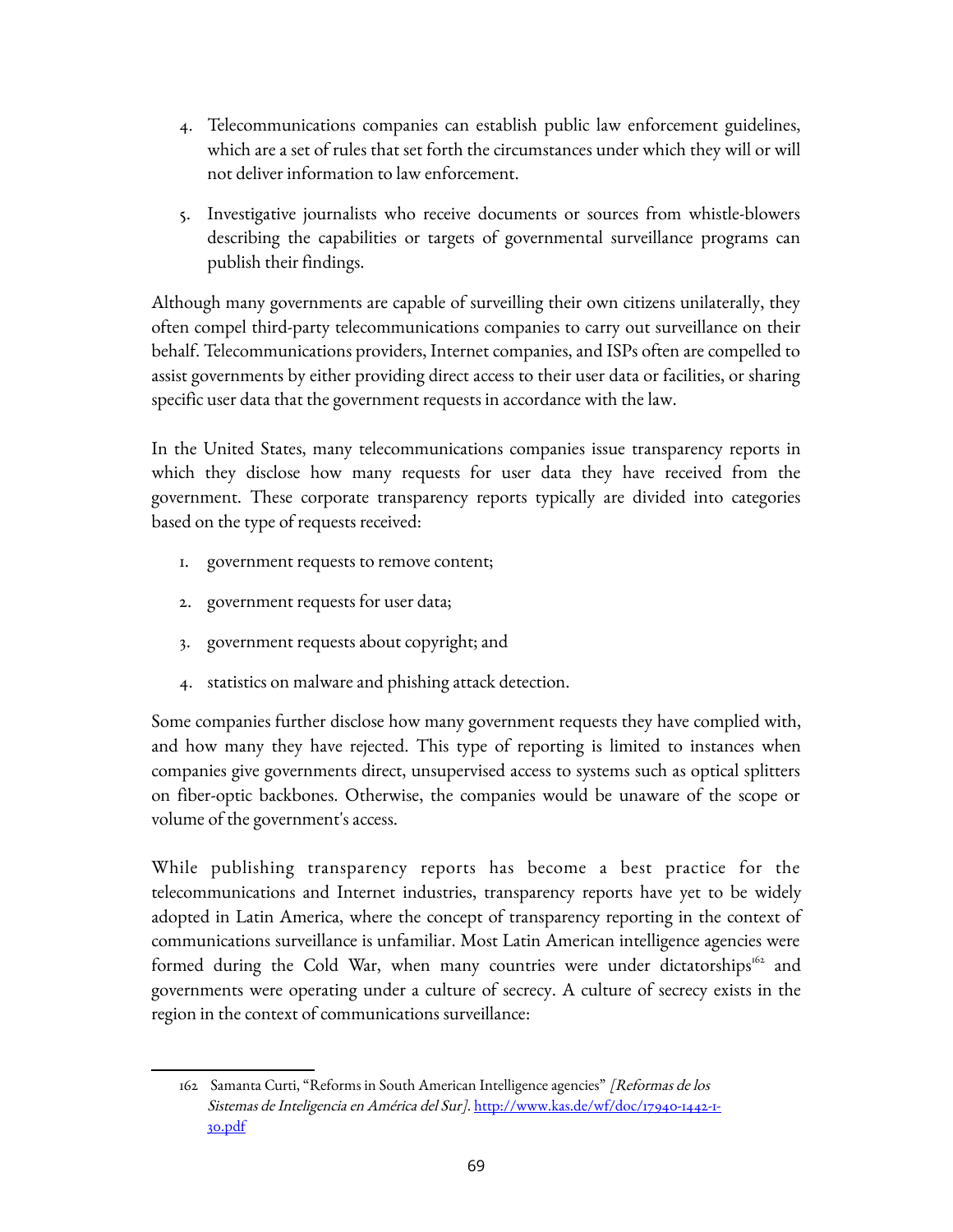- 1. As explained in the Legality Principle section, many governments have used secret laws to justify their surveillance practices.
- 2. Although freedom of information requests allow obtaining information about governmental communications surveillance activities, such as in Brazil, many countries classify all intelligence information—including information related to communications surveillance—as confidential and extend the term of confidentiality for as long as possible.
- 3. Latin American ISPs and the countries included in this report (except for Mexico, which has adopted guidelines requesting companies to issue transparency reports) maintain total secrecy about their use of communications surveillance: Investigatory authorities do not release annual reports about how they use their surveillance powers.

Below is a detailed analysis of the transparency practices we found in the context of communications surveillance in the region.

MEXICO: In 2014, the Federal Telecommunications and Broadcasting Law (LFTR) expanded the scope of authorities' surveillance powers significantly. It also imposed more obligations on telecommunications service providers and ISPs to cooperate in matters related to State communications surveillance (for example, Article 189 of the LFTR, in order to establish safeguards related to transparency, requires the Federal Telecommunications Institute [IFT, in Spanish] to issue "Guidelines for Collaboration in Security and Justice").<sup>[163](#page-69-0)</sup> Article 18 of those guidelines requires telecommunications services and ISPs publish a biannual report that includes:

(i) The total number of requests by law enforcement for geolocation information and communications data records...the communications received, processed, and rejected, (ii) the number of cancelled and erased records, once the purpose for which they were requested has been accomplished."<sup>564</sup>

Three ISPs in Mexico have set an important precedent for transparency by issuing some statistics on government requests for data that they have received. Iusacell, Movistar, Nextel, and Telcel have jointly published transparency reports through ANATEL (Asociación Nacional de Telecomunicaciones). However, these reports often lack sufficient detail. According to EFF and R3D, they "only provide a general number of requests made by authorities for the prosecution of crime, without providing detailed information about the

<span id="page-69-0"></span><sup>163</sup> Federal Telecommunications Institute, Guidelines for Collaboration in Security and Justice. Published on the Official Gazette on December 2, 2015. [http://www.dof.gob.mx/nota\\_detalle.php?codigo=5418339&fecha=02/12/2015](http://www.dof.gob.mx/nota_detalle.php?codigo=5418339&fecha=02/12/2015) 

<span id="page-69-1"></span><sup>164</sup> Luis Fernando Garcia, "Mexico: State Communications Surveillance and the Protection of Fundamental Rights in Mexico," Electronic Frontier Foundation & Red en Defensa de los Derechos Digitales (2016). <https://necessaryandproportionate.org/country-reports/mexico>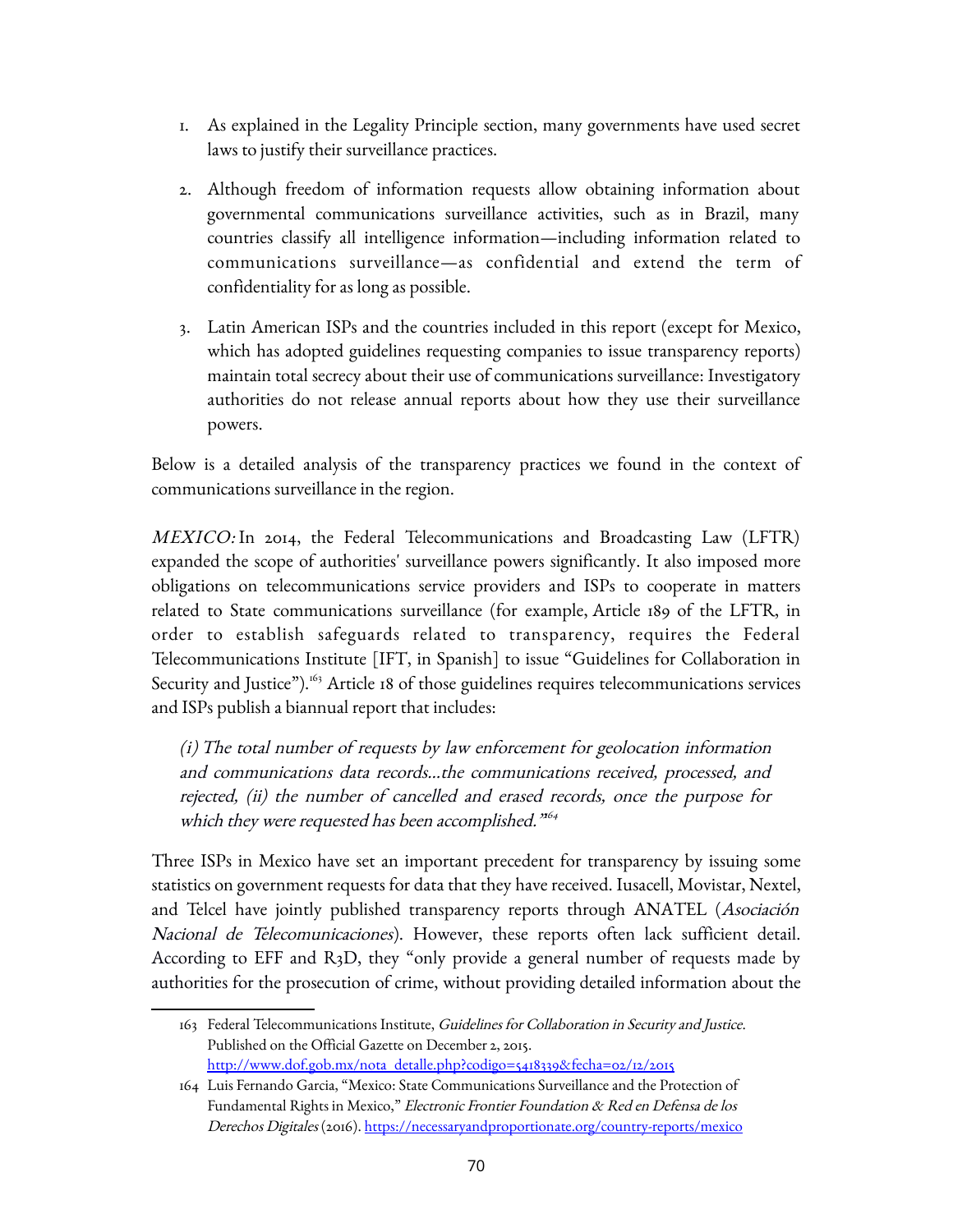type of requests they have received, which authorities made the requests, and the reasons authorities gave in order to make the requests."<sup>[165](#page-70-0)</sup>

To address transparency in governmental agencies, Mexico enacted the Law on Transparency and Access to Public Information in 2015. Article 70, item XLVII of that law requires federal agencies to publish statistical information about the list of requests they have made to telecommunications service providers for communication interceptions, access to communications records, and access to location data in real time. The list must include the scope and legal basis for the requests and specify whether the requests require judicial authorization. Nevertheless, the same law classifies any information that could jeopardize national security, public security or national defense as confidential (Article 113). In the intelligence context, Article 51 of the Mexican National Security Law describes confidential information as "information whose application entails a revelation of laws, procedures, methods, sources, technical specifications, technology and equipment that are useful for the production of intelligence for National Security, regardless of the nature or origin of the documents that contain it."

BRAZIL: Resolution *(Resolução)* No. 59 of 2008 requires that public prosecutors, including the police and judges, inform the Inspector General of the Office of the Public Prosecutor and the Inspector General of the Office of the National Judiciary, respectively, of the number of communications interception operations underway in the country. This data must be delivered monthly for statistical purposes and contain data related to wiretapping and IT and telematics interceptions used in the National Interceptions Control System.

While this data is not posted publicly, it is available upon request. For example, InternetLab,<sup>[166](#page-70-1)</sup> through an Access to Information Law request, obtained the following information: On average, 18,000 telephone lines are wiretapped, and 50,265 interception notices are sent to telecommunications companies each month.<sup>[167](#page-70-2)</sup>

URUGUAY: No regulation compels intelligence and criminal investigation agencies to publish data about their surveillance activities.<sup>[168](#page-70-3)</sup> Furthermore, there is no obligation for

<span id="page-70-0"></span><sup>165</sup> Luis Fernando Garcia, Katitza Rodriguez, New Report Shows Which Mexican ISPs Stand With Their Users, EFF, (2016), [https://www.eff.org/deeplinks/2015/06/new-report-shows](https://www.eff.org/deeplinks/2015/06/new-report-shows-which-mexican-isps-stand-their-users)[which-mexican-isps-stand-their-users](https://www.eff.org/deeplinks/2015/06/new-report-shows-which-mexican-isps-stand-their-users)

<span id="page-70-1"></span><sup>166</sup> InternetLab,<http://www.internetlab.org.br/en/about/>

<span id="page-70-2"></span><sup>167</sup> Dennys Antonialli & Jacqueline de Souza Abreu, "Brazil: State Surveillance of Communications in Brazil and the Protection of Fundamental Rights," Electronic Frontier Foundation & InternetLab, (2015). [https://necessaryandproportionate.org/country](https://necessaryandproportionate.org/country-reports/brazil)[reports/brazil](https://necessaryandproportionate.org/country-reports/brazil)

<span id="page-70-3"></span><sup>168</sup> Ana Tudurí, Fabrizio Scrollini, & Katitza Rodríguez, "Uruguay: State Surveillance of Communications and the Protection of Fundamental Rights in Uruguay," Electronic Frontier Foundation, (2016). [https://necessaryandproportionate.org/country-](https://necessaryandproportionate.org/country-reports/uruguay)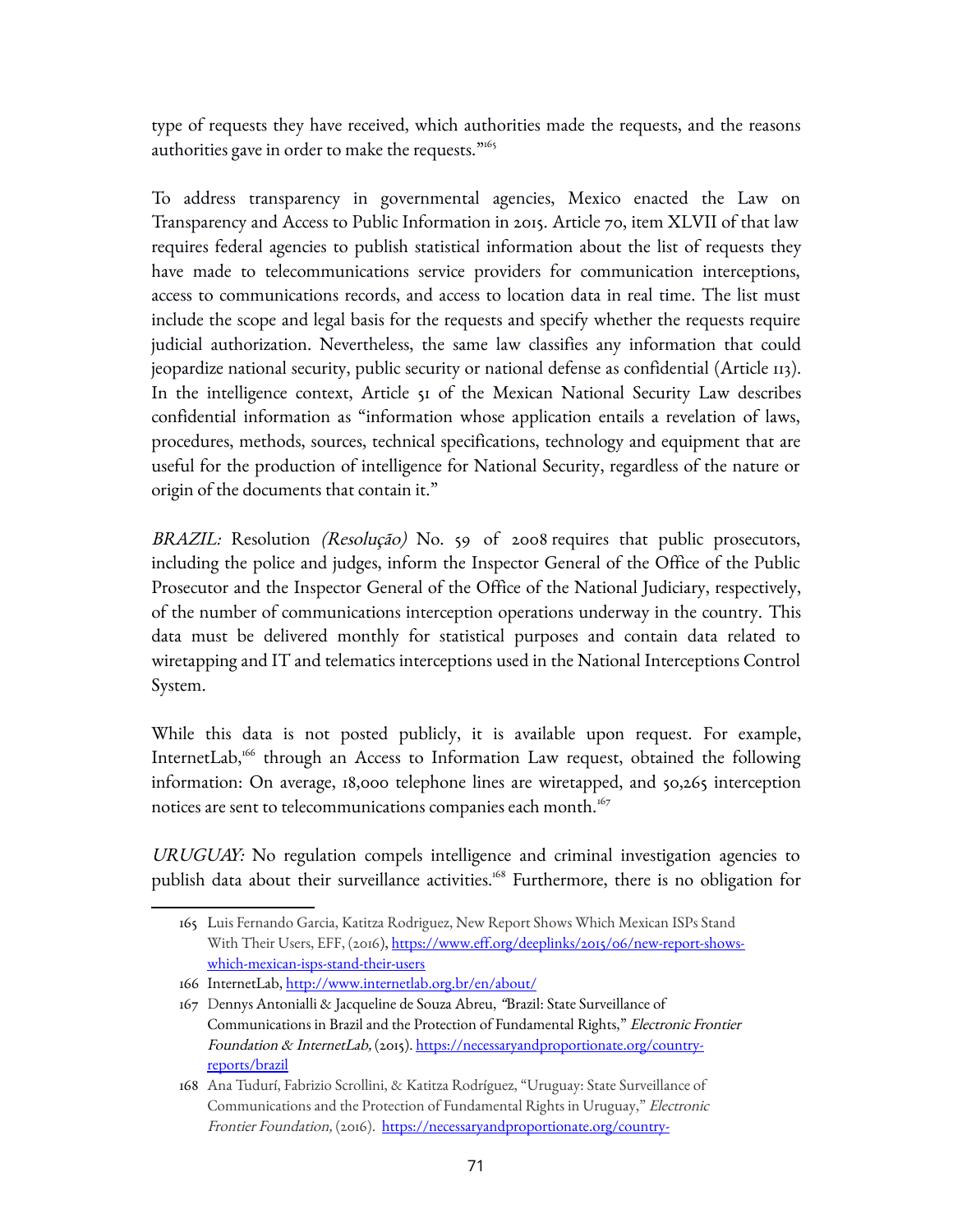telecommunications and ISPs to publish statistics, or aggregated data, about the requests they receive from law enforcement to intercept communications or access data.<sup>[169](#page-71-0)</sup>

Authorities have reported on their wiretapping activities to Parliament and have responded to other specific requests, but they do not regularly and systematically report on their surveillance activities. For example, a presidential candidate recently requested information about whether his communications were intercepted by a criminal investigation agency. The request was addressed to the Uruguayan Supreme Court of Justice and stated that a total of 6,150 wiretaps occurred from 2009 to 2014, but the Court did not address the candidate's specific concern.<sup>[170](#page-71-1)</sup>

Uruguay requires more transparency about its purchase of surveillance tools. For example, authorities have not explained under which procedure they purchased the software El Guardián; they have this information classified as "reserved" under the Access to Information law.<sup>[171](#page-71-2)</sup> Furthermore, evidence suggests there are secret decrees that regulate procedures for telecommunications and ISPs to connect to El Guardian. As stated above, authorities should disclose the laws—and decrees—under which intelligence agencies are operating so they can be held accountable.<sup>[172](#page-71-3)</sup>

CHILE: Chilean general Transparency Law applies to most state agencies, including the entire judicial branch and the Attorney General's Office (*Ministerio Publico*).<sup>[173](#page-71-4)</sup> Under this law, Chilean citizens may request surveillance statistics and other information, unless the data cannot be disclosed because of national security reasons. Article 38 of Law 19,974 of 2004, [174](#page-71-5) which regulates the general framework of Chilean intelligence, classifies all national intelligence information and information collected by intelligence agencies' public servants as reserved and secret. The Public Ministry's annual report does not disclose how many

<span id="page-71-0"></span>[reports/uruguay](https://necessaryandproportionate.org/country-reports/uruguay)

<sup>169</sup> Ana Tudurí, Fabrizio Scrollini, & Katitza Rodríguez, "Uruguay: State Surveillance of Communications and the Protection of Fundamental Rights in Uruguay," Electronic Frontier Foundation, (2016). [https://necessaryandproportionate.org/country](https://necessaryandproportionate.org/country-reports/uruguay)[reports/uruguay](https://necessaryandproportionate.org/country-reports/uruguay)

<span id="page-71-1"></span><sup>170</sup> El País, "Judges authorize wiretapping with caution" ["Jueces disponen de escuchas prudentemente"], (2014). [http://www.elpais.com.uy/informacion/jueces-disponen](http://www.elpais.com.uy/informacion/jueces-disponen-escuchas-telefonicas-prudentemente.htm)[escuchas-telefonicas-prudentemente.html](http://www.elpais.com.uy/informacion/jueces-disponen-escuchas-telefonicas-prudentemente.htm)

<span id="page-71-2"></span><sup>171</sup> Fabrizio Scrollini, Penumbra: Surveillance, security and public information in Uruguay, GISWATCH. [http://www.giswatch.org/en/country-report/communications](http://www.giswatch.org/en/country-report/communications-surveillance/uruguay)[surveillance/uruguay](http://www.giswatch.org/en/country-report/communications-surveillance/uruguay)

<span id="page-71-3"></span><sup>172</sup> Ana Tudurí, Fabrizio Scrollini, & Katitza Rodríguez, "Uruguay: State Surveillance of Communications and the Protection of Fundamental Rights in Uruguay," Electronic Frontier Foundation, (2016). [https://necessaryandproportionate.org/country](https://necessaryandproportionate.org/country-reports/uruguay)[reports/uruguay](https://necessaryandproportionate.org/country-reports/uruguay)

<span id="page-71-4"></span><sup>173</sup> Republic of Chile, Law of Transparency.<http://www.leychile.cl/Navegar?idNorma=276363>

<span id="page-71-5"></span><sup>174</sup> Law 19,974 of 2004.<http://www.interior.gob.cl/transparencia/ani/>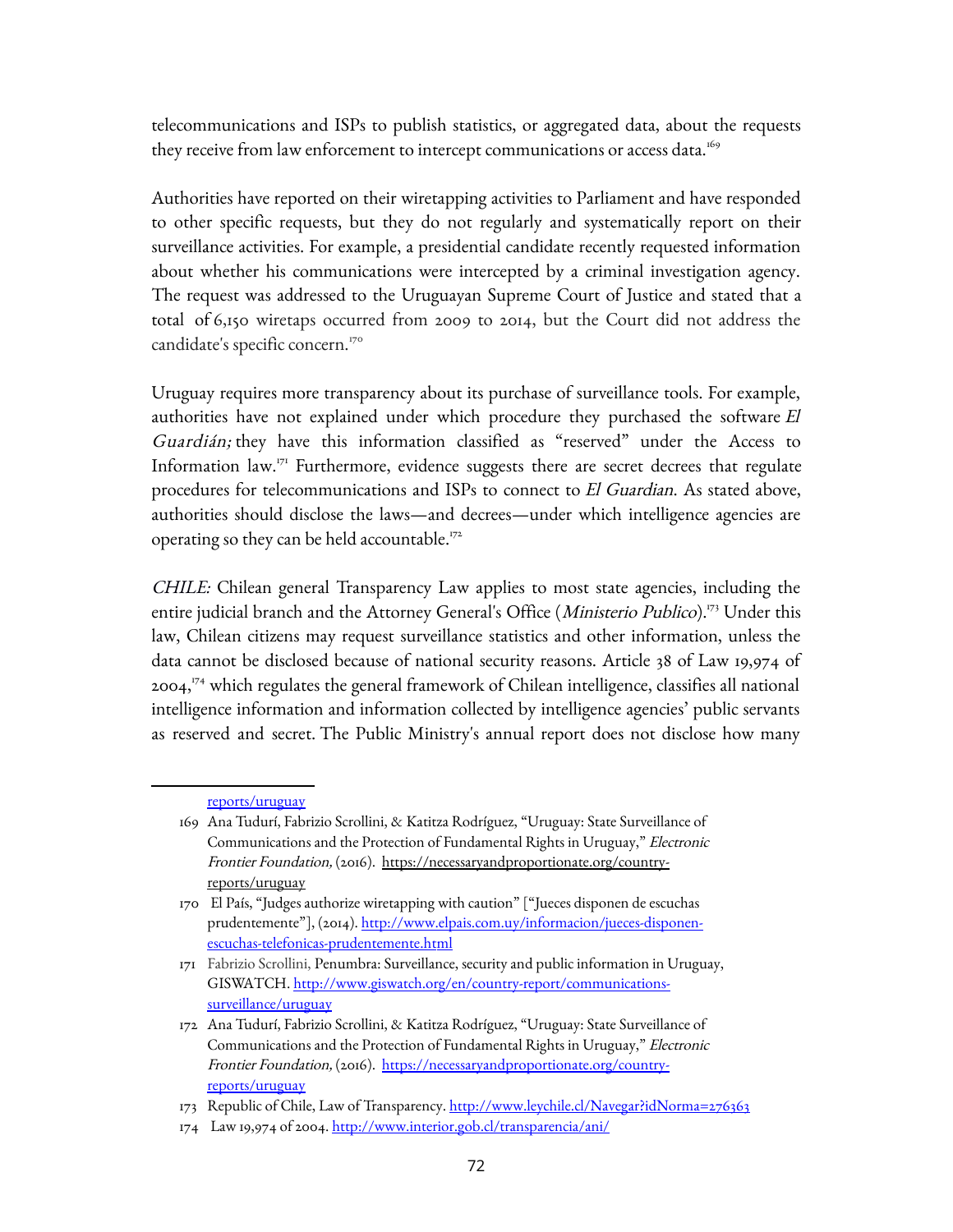communications interceptions have been ordered each year.<sup>[175](#page-72-0)</sup>

ARGENTINA: There are no legal obligations to submit transparency reports on communications interceptions for criminal matters in Argentina. Meanwhile, intelligence agencies are compelled to submit confidential reports on their intelligence activities annually to the Bicameral Commission on the Supervision of Intelligence Bodies and their Activities.<sup>[176](#page-72-1)</sup>

In September 2016, the Argentinian House of Representatives adopted the Access to Public Information bill.<sup>[177](#page-72-2)</sup> The new law allows Argentineans to request information from the General Prosecutor and any judge of the Judicial branch.<sup>[178](#page-72-3)</sup> Still, this law contains national security exceptions; information will not be provided in circumstances where a criminal investigation could be jeopardized. $179$ 

PARAGUAY: The laws that regulate communications surveillance do not require the state to publish transparency reports for either criminal investigations or national intelligence operations. The annual reports of the National Police, the Public Ministry, and SENAD, Paraguay's anti-drug agency, do not contain the number of requests approved and rejected, nor the number of requests made by service provider, authority, type, or purpose.<sup>[180](#page-72-5)</sup> Paraguay is unique in that it recently created a centralized intelligence agency  $(2014)^{181}$  $(2014)^{181}$  $(2014)^{181}$  and also recently approved an Access to Information Law, which only applies to the judicial branch and some parts of the executive branch, but not the new centralized intelligence agency.<sup>182</sup>

<span id="page-72-0"></span><sup>175</sup> Juan Carlos Lara, "State Communications Surveillance and the Protection of Fundamental Rights in Chile," Derechos Digitales and Electronic Frontier Foundation, (2016). <https://necessaryandproportionate.org/country-reports/chile>

<span id="page-72-1"></span><sup>176</sup> Verónica Ferrari & Daniela Schnidrig, State Communications Surveillance and Protection of Fundamental Rights in Argentina, Centro de Estudios en Libertad de Expresión y Acceso a la Información and Electronic Frontier Foundation (2016). <https://necessaryandproportionate.org/country-reports/argentina>

<span id="page-72-2"></span><sup>177</sup> Télam. La Cámara de Diputados Aprobó la ley de Acceso a la Información Pública. (2016). [http://www.telam.com.ar/notas/201609/162990-camara-de-diputados-acceso-a-la](http://www.telam.com.ar/notas/201609/162990-camara-de-diputados-acceso-a-la-informacion.html)[informacion.html.](http://www.telam.com.ar/notas/201609/162990-camara-de-diputados-acceso-a-la-informacion.html)

<span id="page-72-3"></span><sup>178</sup> Republic of Argentina. Draft Bill for Access to Public Information. Article 7. "Proyecto de ley de Acceso a la Informacion Publica." [http://www.saij.gob.ar/proyecto-ley-acceso](http://www.saij.gob.ar/proyecto-ley-acceso-informacion-publica-enviado-al-congreso-poder-ejecutivo-nacional-proyecto-ley-acceso-informacion-publica-enviado-al-congreso-poder-ejecutivo-nacional-nv14182-2016-04-07/123456789-0abc-281-41ti-lpssedadevon)[informacion-publica-enviado-al-congreso-poder-ejecutivo-nacional-proyecto-ley-acceso](http://www.saij.gob.ar/proyecto-ley-acceso-informacion-publica-enviado-al-congreso-poder-ejecutivo-nacional-proyecto-ley-acceso-informacion-publica-enviado-al-congreso-poder-ejecutivo-nacional-nv14182-2016-04-07/123456789-0abc-281-41ti-lpssedadevon)informacion-publica-enviado-al-congreso-poder-ejecutivo-nacional-nv14182-2016-04- [07/123456789-0abc-281-41ti-lpssedadevon](http://www.saij.gob.ar/proyecto-ley-acceso-informacion-publica-enviado-al-congreso-poder-ejecutivo-nacional-proyecto-ley-acceso-informacion-publica-enviado-al-congreso-poder-ejecutivo-nacional-nv14182-2016-04-07/123456789-0abc-281-41ti-lpssedadevon)

<span id="page-72-4"></span><sup>179</sup> Ibid. Aricle 8.

<span id="page-72-5"></span><sup>180</sup> Jorge Rolón Luna & Maricarmen Sequera, "State Communication Surveillance and the Protection of Fundamental Rights in Paraguay," Electronic Frontier Foundation & TEDIC, (March 2016).<https://necessaryandproportionate.org/country-reports/paraguay>

<span id="page-72-6"></span><sup>181</sup> Insight Crime. [http://es.insightcrime.org/noticias-del-dia/congreso-de-par aguay-aprueba](http://es.insightcrime.org/noticias-del-dia/congreso-de-paraguay-aprueba-agencia-nacional-de-inteligencia-tras-ataques-del-epp)[agencia-nacional-de-inteligencia-tras-ataques-del-epp](http://es.insightcrime.org/noticias-del-dia/congreso-de-paraguay-aprueba-agencia-nacional-de-inteligencia-tras-ataques-del-epp)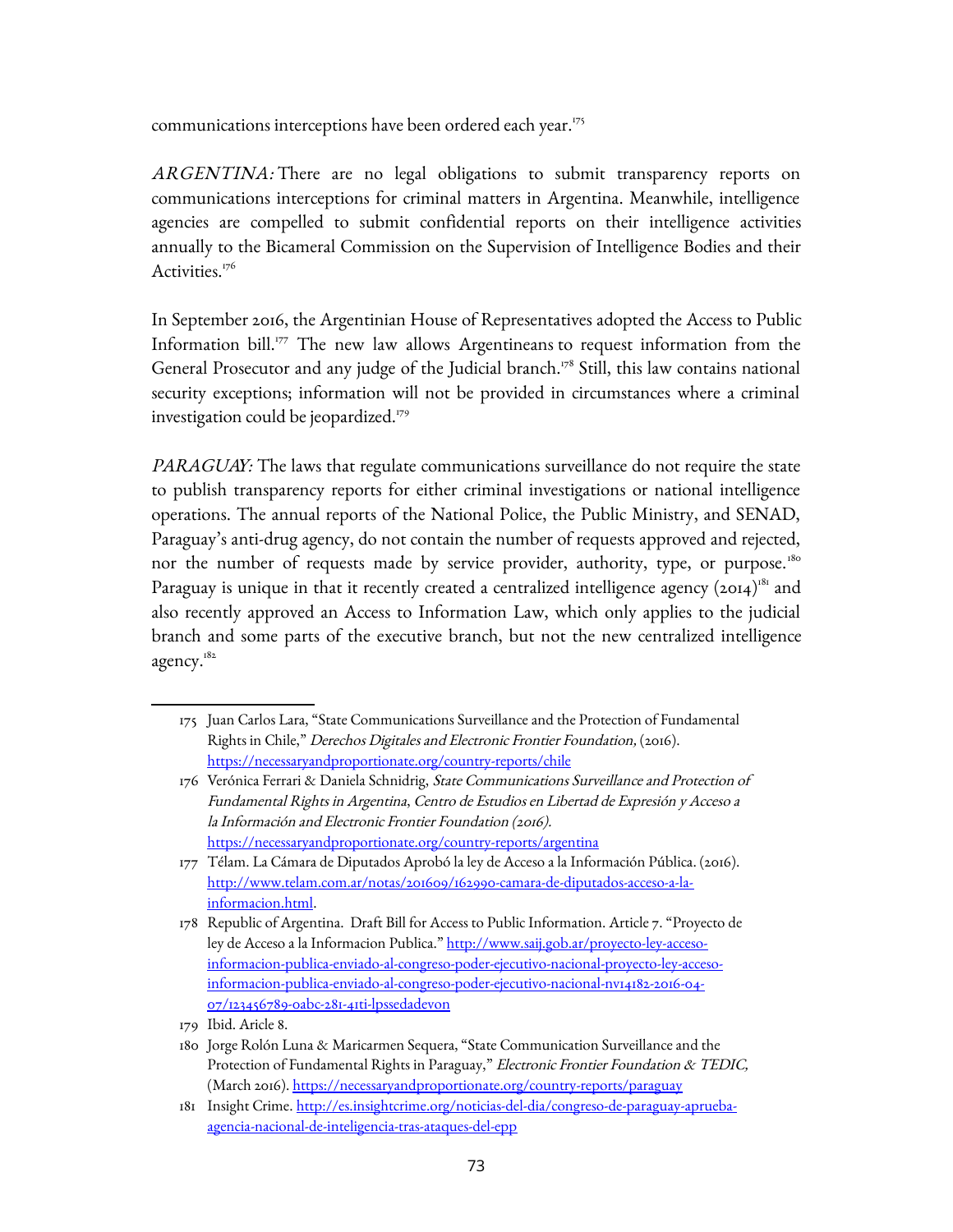PERU: Peruvian legislation does not compel intelligence agencies to publish statistics on the number of communications interception requests that have been sent to the judicial branch. This has resulted in a lack of information on the number of approved judicial authorizations in the country. A lack of transparency also exists in the procedures governing communications surveillance. In 2015, the Peruvian government issued Ministerial Order 0631-2015-IN, which stated: "Protocol for accessing geolocation data of cellphones and electronic devices of similar nature." It established the procedure for accessing geolocation data, according to Decree No. 1182. The protocol is not available to the public; it was categorized as classified information pursuant to the Freedom of Information Act.<sup>[183](#page-73-0)</sup>

Peruvian providers have yet to adopt a tradition of transparency reporting in the private sector. In 2015 the Peruvian NGO Hiperderecho and the Electronic Frontier Foundation published "Who Has Your Back?," a report that evaluated the privacy policies and data protection practices of the Peru's major Internet providers. None of the companies in the study provided information on the government requests for data they had received.<sup>[184](#page-73-1)</sup>

Thus, there is no publicly available information from either the government nor or providers on the number of requests the government has sent to ISPs to access their retained data.

EL SALVADOR: Article 10 of the Law on Access to Public Information states that the statistics generated by all State entities are considered public, including those produced by the Attorney General's Office, which oversees the Center for Telecommunications Interventions.[185](#page-73-2) Despite that the Attorney General's Office has published statistics on information requests pursuant to this law, $186$  the data do not identify the entities or individuals requesting the information. Furthermore, no annual reports have been published on the number of surveillance requests that have been approved or rejected.

HONDURAS: The Freedom of Information Act can be used to obtain statistical information on surveillance requests if the data exist and are not considered confidential. However, the statistical information produced by the Interception Center is considered confidential (*información reservada*). All information produced by the Interception Center

<sup>182</sup> Republic of Paraguay, Law 5282. [http://informacionpublica.paraguay.gov.py/public/ley\\_5282.pdf](http://informacionpublica.paraguay.gov.py/public/ley_5282.pdf)

<span id="page-73-0"></span><sup>183</sup> NGO Hiperderecho, "Stalker Law operates under confidential protocol" ["La Ley Stalker reservada forma en la que se aplica"] (2016). [http://www.hiperderecho.org/2016/02/policia](http://www.hiperderecho.org/2016/02/policia-ley-stalker-reservada-la-forma-en-la-que-aplica-la-leystalker/)[ley-stalker-reservada-la-forma-en-la-que-aplica-la-leystalker/](http://www.hiperderecho.org/2016/02/policia-ley-stalker-reservada-la-forma-en-la-que-aplica-la-leystalker/)

<span id="page-73-1"></span><sup>184</sup> Katitza Rodriguez "Quien Defiende tus Datos?", Hiperderecho, Electronic Frontier Foundation (2015)<http://www.hiperderecho.org/qdtd/>

<span id="page-73-2"></span><sup>185</sup> Republic of El Salvador, Decree No.534, Law of Access to Public Information. [http://www.redipd.org/legislacion/common/legislacion/elsalvador/Decreto\\_N534.pdf](http://www.redipd.org/legislacion/common/legislacion/elsalvador/Decreto_N534.pdf)

<span id="page-73-3"></span><sup>186</sup> El Salvador. Attorney's General Office. [http://www.fiscalia.gob.sv/datos-estadisticos-de](http://www.fiscalia.gob.sv/datos-estadisticos-de-solicitudes-recibidas-de-enero-mayo-de-2014/#/6/zoomed)[solicitudes-recibidas-de-enero-mayo-de-2014/#/6/zoomed](http://www.fiscalia.gob.sv/datos-estadisticos-de-solicitudes-recibidas-de-enero-mayo-de-2014/#/6/zoomed)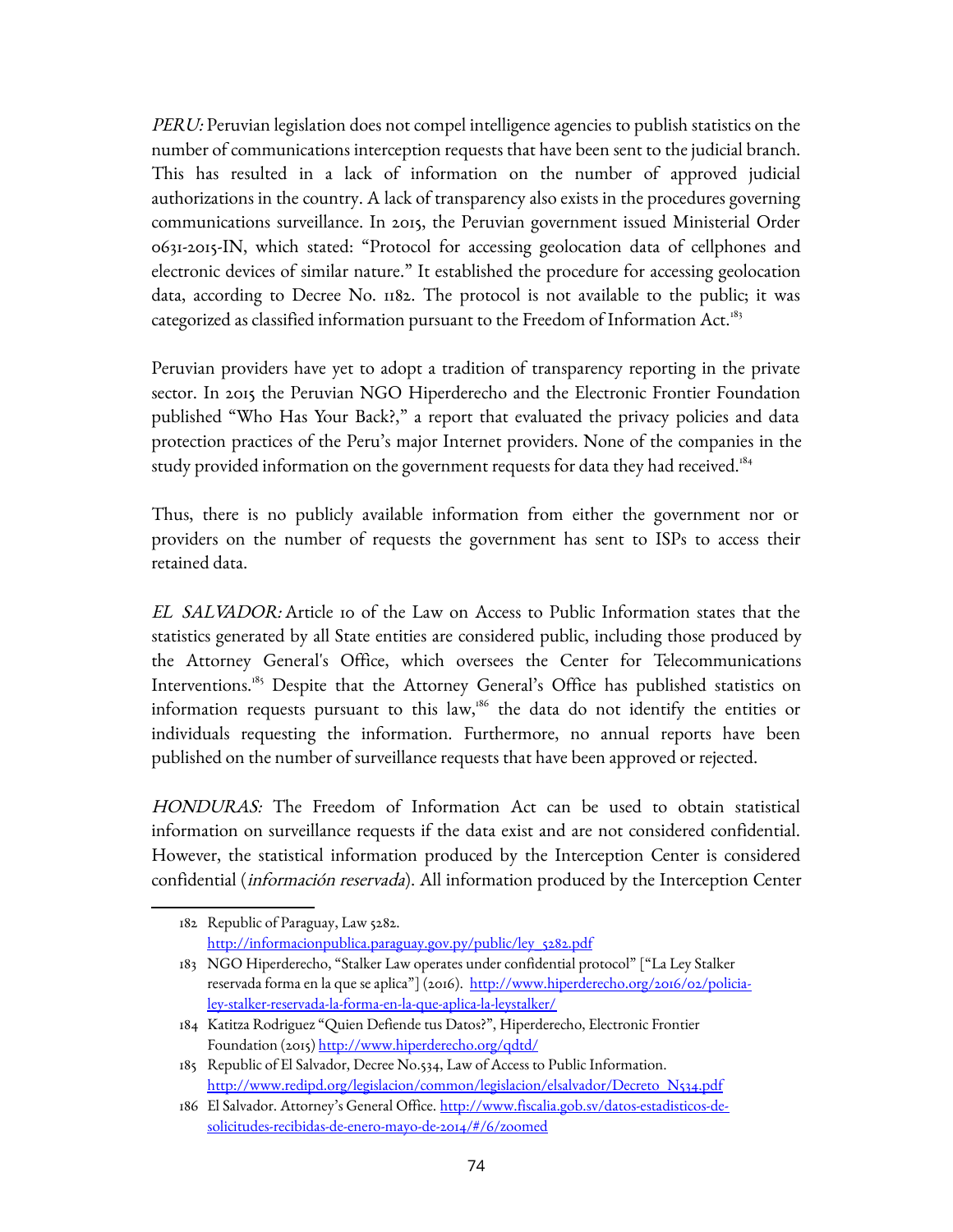also is classified as confidential intelligence information.<sup>[187](#page-74-0)</sup>

GUATEMALA: Guatemalan national law does not require publication of transparency reports on surveillance, and the administration does not publish this information.<sup>[188](#page-74-1)</sup> However, according to Article 30 of the Constitution of Guatemala, all acts of the administration are public. It is unclear, however, whether a successful challenge to the government's secrecy could be mounted based on that provision.

NICARAGUA: Nicaragua has a freedom of information law (Law 621 of 2001). However, it classifies any information related to national security as confidential.<sup>[189](#page-74-2)</sup> No statistics are available on the number of interception requests that have been made.<sup>[190](#page-74-3)</sup>

COLOMBIA: Law 1621 of 2013 does not compel intelligence agencies to report on the number of communications interceptions that take place every year. Although Colombia has a transparency law (Law 1712 of 2014: "Ley de Transparencia y Derecho a la Informacion Publica")<sup>[191](#page-74-4)</sup> that compels public agencies to publish data about their activities, national defense and security information are exempt from this requirement.<sup>[192](#page-74-5)</sup> The same exemption occurs for information requests made pursuant to Colombia's constitutional "right to request" (*derecho de petición*), which allows citizens to request information about any governmental agency. The Intelligence Law in Colombia also expressly states that oversight of intelligence activities is under strict reserve.<sup>[193](#page-74-6)</sup>

Moreover, Colombian criminal proceedings are governed by the principle of publicity. This means that "hearings in which the legality of communications interception and other

- <span id="page-74-0"></span>187 Edy Tábora Gonzales, Capitulo de Honduras. In: Fundación Acceso, ¿Privacidad digital para defensores y defensoras de derechos: un estudio sobre cómo los marcos legales de El Salvador, Guatemala, Honduras y Nicaragua pueden ser utilizados para la protección, criminalización y/o vigilancia digital de defensoras y defensores de derechos humanos. Peri, Luciana (coord.). -- 1a. ed.-- San José, C.R.: Fundación Acceso, 2015. pdf; 4MB
- <span id="page-74-1"></span>188 Jorge Jiménez Barillas Hedme Sierra-Castro. Guatemalan Chapter. In: Fundación Acceso, Privacy for digital rights defenders: A study on how the legal frameworks of El Salvador, Guatemala, Honduras and Nicaragua can be used for protection, criminalization and/or digital surveillance of human rights defenders. Peri, Luciana (coord.), (San José, C.R.: Fundación Acceso, 2015).
- <span id="page-74-2"></span>189 Republic of Nicaragua, Law 621 of 2007. [http://www.oas.org/juridico/spanish/mesicic3\\_nic\\_ley621.pdf.](http://www.oas.org/juridico/spanish/mesicic3_nic_ley621.pdf) Article 15.
- <span id="page-74-3"></span>190 Fundación Acceso, Privacy for digital rights defenders: A study on how the legal frameworks of El Salvador, Guatemala, Honduras and Nicaragua can be used for protection, criminalization and/or digital surveillance of human rights defenders. Peri, Luciana (coord.), (San José, C.R.: Fundación Acceso, 2015),
- <span id="page-74-4"></span>191 Republic of Colombia, Law 1712 of 2014. Article 9, Article 11. [http://www.centrodememoriahistorica.gov.co/descargas/transparencia/Ley1712](http://www.centrodememoriahistorica.gov.co/descargas/transparencia/Ley1712-transparencia-acceso-informacion.pdf) [transparencia-acceso-informacion.pdf](http://www.centrodememoriahistorica.gov.co/descargas/transparencia/Ley1712-transparencia-acceso-informacion.pdf)

<span id="page-74-5"></span><sup>192</sup> Ibid, Article 5.

<span id="page-74-6"></span><sup>193</sup> Republic of Colombia, Law 1621 of 2013, Article 21.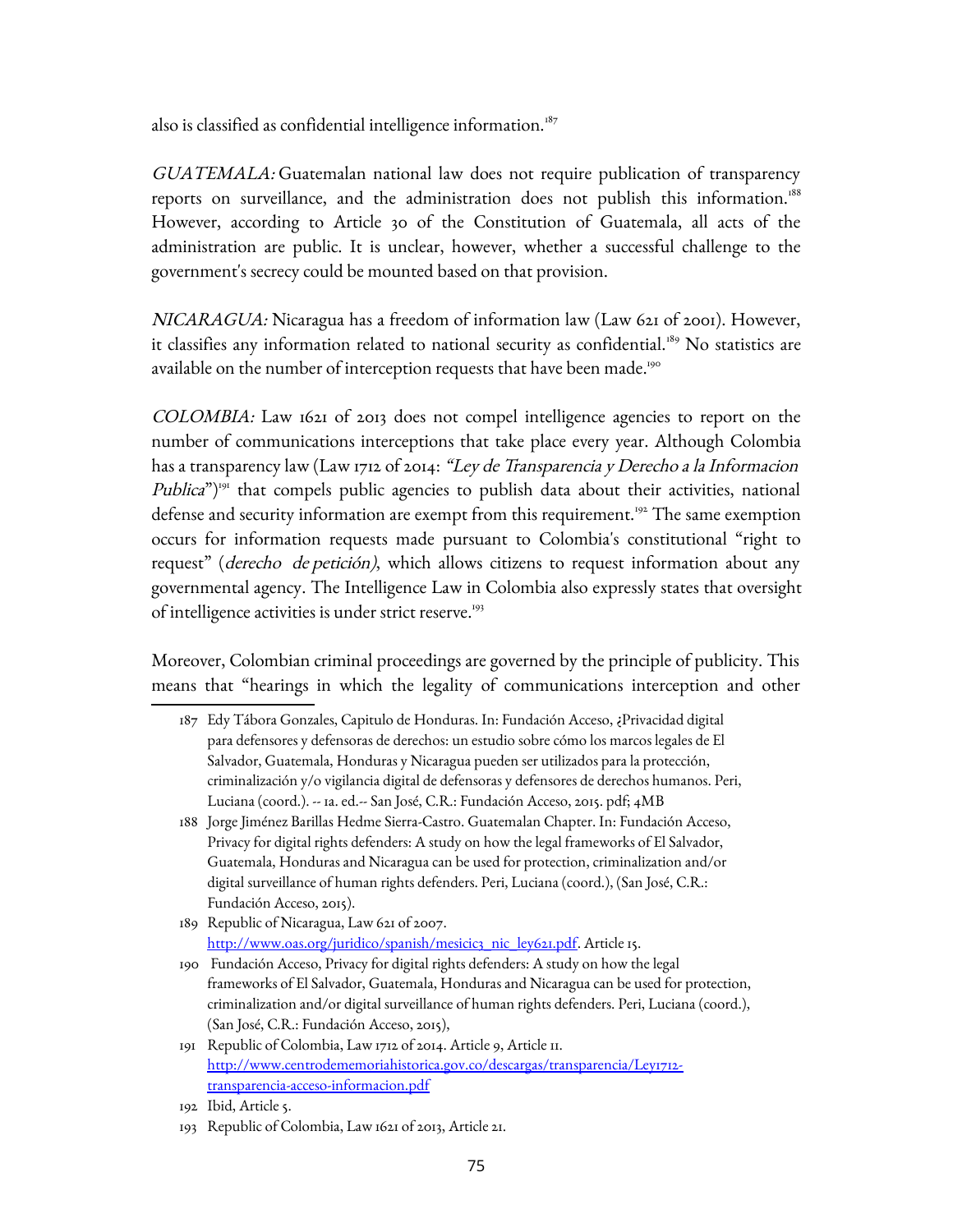surveillance measures are verified are open to public scrutiny."<sup>[194](#page-75-0)</sup>

Despite this, Article 18 of Act 906 of 2004 stipulates that the judge may limit publicity of the procedures if he or she believes it could be harmful to national security. Concerning the private sector, last year the Karisma Foundation and the Electronic Frontier Foundation published a joint report titled "Colombian Users to ISPs: Where Is My Data?," in which they reported that none of the ISPs in Colombia have published transparency reports.<sup>[195](#page-75-1)</sup>

In summary, the States in the region, aside from Mexico, generally have a poor or unclear legal climate related to disclosing the nature, scope, or purpose of state communications surveillance activities.

<span id="page-75-0"></span><sup>194</sup> Juan Camilo Rivera & Katitza Rodriguez, "State Communications Surveillance and the Protection of Fundamental Rights in Colombia," Comisión Colombiana de Juristas, the Electronic Frontier Foundation, & Fundación Karisma, (2016). <https://necessaryandproportionate.org/country-reports/colombia>

<span id="page-75-1"></span><sup>195</sup> Karisma Foundation, Colombian Users to ISPs: "Where is my data?" [https://www.eff.org/deeplinks/2015/05/which-internet-providers-tell-colombians-where](https://www.eff.org/deeplinks/2015/05/which-internet-providers-tell-colombians-where-their-data)[their-data](https://www.eff.org/deeplinks/2015/05/which-internet-providers-tell-colombians-where-their-data)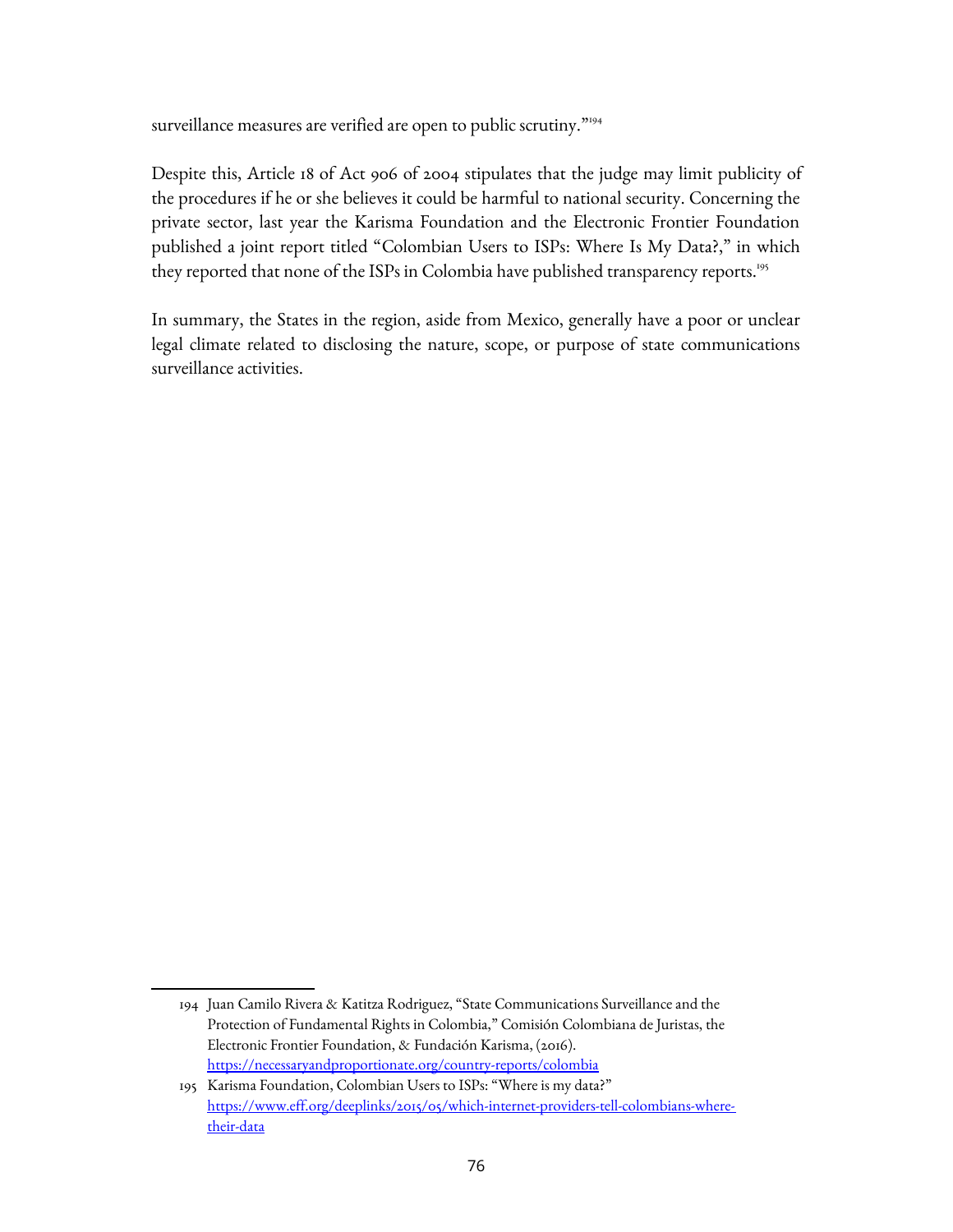## **5. User Notification**

If an authority is empowered to surveil communications, the law also must recognize individuals' right to know if they have been surveilled. Individuals should be notified of any decision authorizing communications surveillance that will be carried out on them with enough time and information to challenge the decision or seek other remedies, including access to the materials presented in a support of the authorization request. Notification shall be deferred only if the judge responsible for authorizing the surveillance determines that such notification would seriously jeopardize the purpose for which the surveillance was authorized or if there is an imminent risk of danger to human life. In such situations, however, the law should set deadlines for the deferral of notification.

In jurisdictions such as Colombia and El Salvador, defendants have the right to access evidence derived from surveillance during a criminal trial to challenge its legality or admissibility. However, other jurisdictions also provide, in theory, a broader right of notification to everyone affected by surveillance, whether or not the affected parties ever become defendants in a criminal case, once an investigation is complete. This is the case in Peru and Chile. No States clearly provide for notification prior to the surveillance's completion, even when information is sought retrospectively rather than prospectively.

In the intelligence context, no State in the region has established notification measures. Such procedures should be adopted.

PERU: Peru has a better user notification policy than other countries in the region do. In Peru, user notification occurs only after a criminal investigation closes. According to Article 231 of the Criminal Procedure Code, once surveillance activities and investigations are complete, the individual who was surveilled must be notified. The affected person may ask for judicial reexamination of the surveillance within three days of receiving notice. However, the code specifies that the surveilled individuals need not be notified if notification could jeopardize the life or physical integrity of any third party. This provision is similar to the European Court of Human Rights' decision in *Ekimdzhiev v. Bulgaria,* which notes that once surveillance has ended and the necessary time has elapsed for the legitimate aim of the surveillance to no longer be at risk, those affected must be notified without delay.<sup>[196](#page-76-0)</sup>

Despite this general principle, Peru's laws do restrict notification in at least one surveillance

<span id="page-76-0"></span><sup>196</sup> ECHR, Case of the Association for European Integration and Human Rights and Ekimdzhiev v. Bulgaria. Application nº 62540/00. Sentence on June 28, 2007.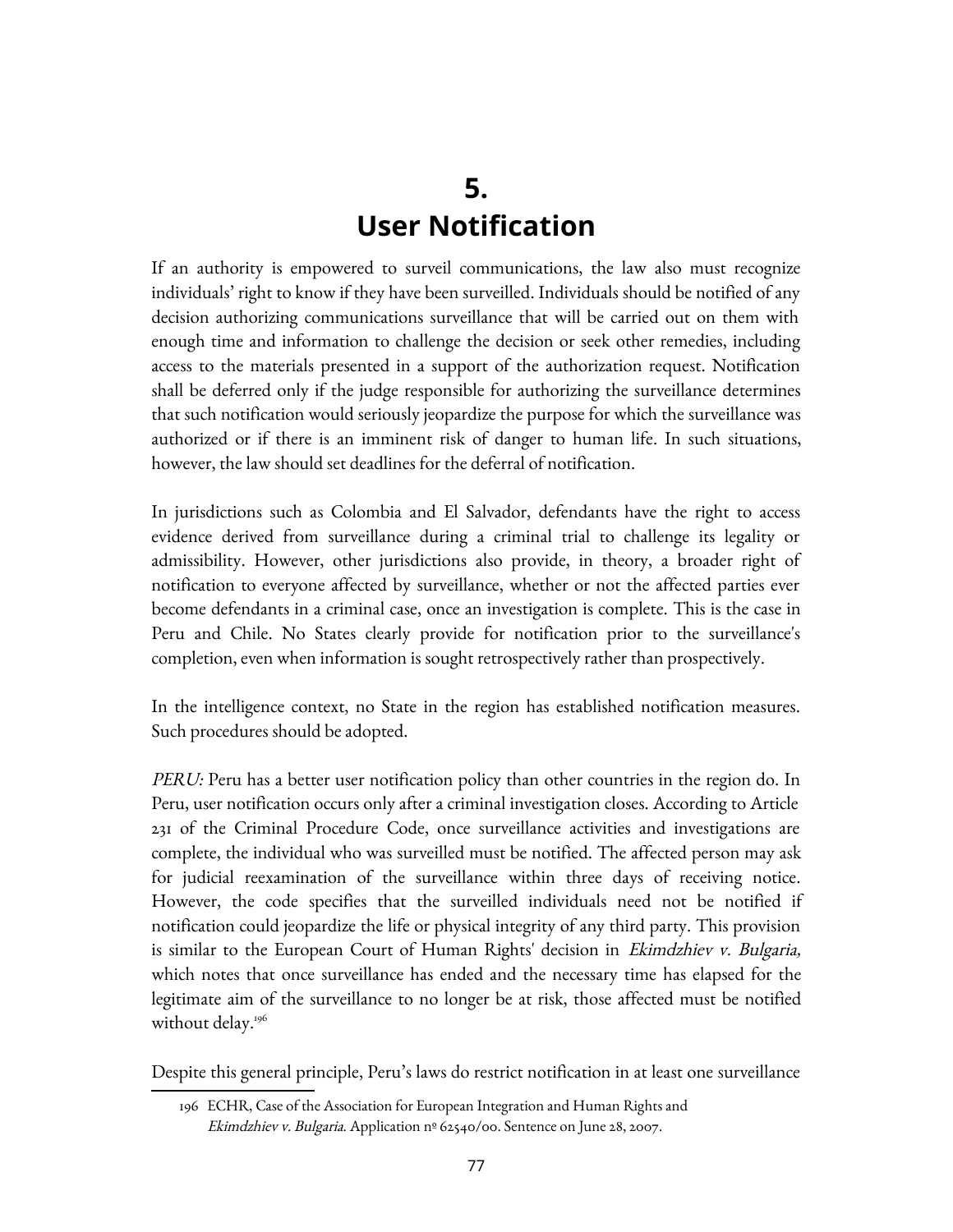scenario: The law forbids company employees to reveal whether their company has been ordered to collect phone data. However, this restriction may not apply to the company as a whole. The gray zone is in the wording of the Criminal Procedure Code, which states:

Article 230:

 4. The concessionaires of public telecommunications services must immediately provide the geolocation of mobile phones and take steps necessary to achieve the interception (intervención) or the recording of communications that have been ordered by a court decision, in real time, continuously, for 24 hours a day, 365 days a year, under penalty of being liable to legal liability in case of failing to do so. The employees of the companies indicated must keep such obligations a secret, except if called upon to testify about them in court.

CHILE: Chile does not allow prior notification of surveillance. Article 224 of the Criminal Procedure Code requires notification of those affected by a surveillance measure after its completion if the aim of the investigation allows it, and if such notification does not jeopardize the life or physical integrity of a third party. Article 182 protects the secrecy of investigations but allows defendants in criminal cases to obtain access to evidence against them.

*MEXICO:* There is no legal obligation that compels either the State or companies to notify users if they are the subjects of surveillance. The law does not address notifying affected parties after the conclusion of investigations.

ARGENTINA: There is no legal obligation that compels the State or companies to notify users that they are the subject of surveillance. Like in Mexico, Argentinian law does not address the issue of notification after the conclusion of an investigation. No notification obligation is currently established by law—not for companies, not for the intelligence agencies, and not even for criminal prosecutors conducting investigations or pressing criminal charges. Users may learn about surveillance conducted on them by chance if evidence gathered on them is used as evidence in a criminal procedure. But there is no obligation that mandates public officials to disclose where they obtained such evidence.

However, users do have a right to request access to the information that has been gathered on them by intelligence agencies. This right has been recognized by the Supreme Court in the *Ganora* decision, which states that intelligence officials cannot reject requests made by individuals for access to information about themselves using a blanket exception. On the contrary, the Supreme Court requests intelligence authorities to justify any exception for accessing information.<sup>[197](#page-77-0)</sup> The Supreme Court ratified this doctrinal line in the R.P., R.D.

<span id="page-77-0"></span><sup>197</sup> Supreme Court of Argentina. Ganora s/ hábeas corpus. Decision of September 16, 1999.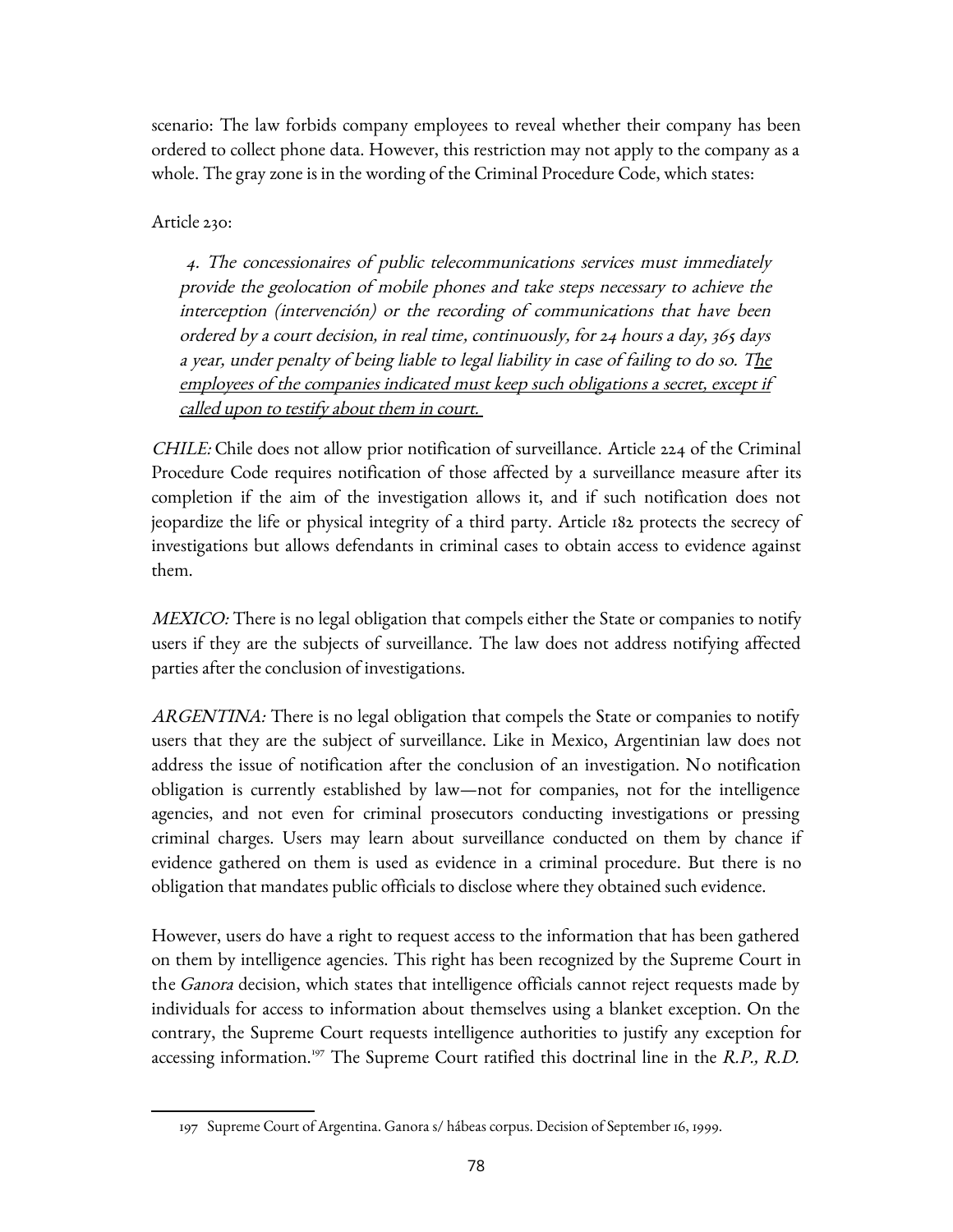decision of 2011.<sup>[198](#page-78-0)</sup>

BRAZIL: There is no legal obligation that compels either the State or companies to notify targets of surveillance prior to carrying it out. However, the Code of Criminal Procedure provides that a judge, upon an application for a "precautionary measure," (*medida cautelar*) such as an application for a warrant, shall notify the affected party, "except in cases of emergency or the possibility [that notification may] compromise the effectiveness of the measure<sup>"[199](#page-78-1)</sup>

This exception routinely is applied to ongoing criminal investigations. When criminal cases are brought to trial, the law only guarantees that the accused shall be notified that they were surveilled when the prosecution seeks to use evidence obtained through surveillance (Article 370, CPP).

As explained in the Brazil report, "With respect to intermediaries, most of the data requests and wiretap orders are accompanied by gag orders that forbid telephone companies and Internet service providers to provide notification. However, even though no gag orders exist when it comes to notifying users in other circumstances, companies do not proactively engage in this practice."[200](#page-78-2)

The law does not address the terms of notification following the conclusion of an investigation.

NICARAGUA: There is no legal obligation in either the Criminal Procedural Code or the Organized Crime Law that compels the State or companies to notify users when they are the subjects of surveillance. Article 66 of the Organized Crime Law imposes a "duty of confidentiality" on anyone involved in communications interception that forbids any disclosure, under penalty of law, except during the course of presenting evidence in a criminal case. This obligation does not appear to expire.

Article 66 Duty of Confidentiality states that:

[E]xcept in regard to its incorporation into a criminal process, the authorities, public officers or employees, as well as private parties who take part in the process of communications interception shall maintain absolute secrecy concerning what

<span id="page-78-0"></span><sup>198</sup> Supreme Court of Argentina. R.P, R.D. c/ Secretaría de Inteligencia. Decision of April 19, 2011.

<span id="page-78-1"></span><sup>199</sup> Article 282, § 3 CPP

<span id="page-78-2"></span><sup>200</sup> Dennys Antonialli & Jacqueline de Souza Abreu, "Brazil: State Surveillance of Communications in Brazil and the Protection of Fundamental Rights," Electronic Frontier Foundation & InternetLab (2015). [https://necessaryandproportionate.org/country](https://necessaryandproportionate.org/country-reports/brazil)[reports/brazil](https://necessaryandproportionate.org/country-reports/brazil)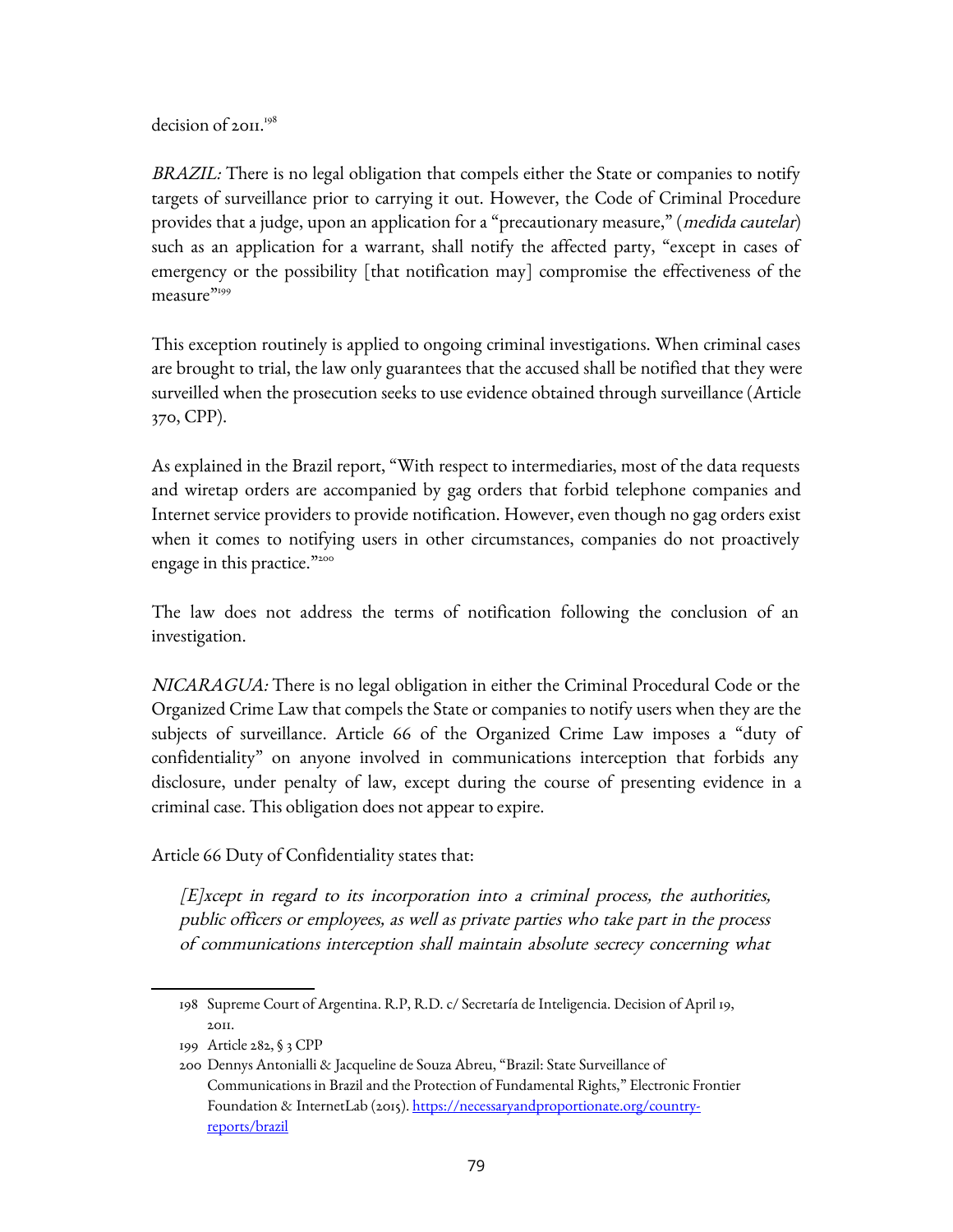they know. Failure to comply with this duty shall be punished according to the Penal Code.

COLOMBIA: The law guarantees that within the criminal proceeding, at the time of the hearing, the accused person who is being surveillance will be notified so that he or she has the opportunity to question the legality of the surveillance measure in the hearing itself. Article 15 of the Criminal Procedure Code states that parties are entitled to refute any type of evidence collection. The General Prosecutor may collect evidence using different methods of communications interception without the owner of the communications' consent. Such interception is validated by the judge of constitutional guarantees, who analyzes whether the interception is in accordance with all constitutional and procedural guarantees. This kind of evidence may be rejected if it is not in accordance with the aforementioned guarantees. Therefore, in most cases, the person whose communications have been intercepted finds out after the fact, but during the criminal trial proceedings.

As for intelligence proceedings, these authorities, in theory, are not authorized to intercept communications because they are not part of the Judicial Police (SIJIN, in Spanish), which is the authorized institution that supports the General Prosecutor in intercepting communications. The Law on Intelligence and Counter-Intelligence does not have notification obligations since, according to the law, communications interception is relegated to criminal investigations.

The law does not provide for prior notification, nor notification after the conclusion of an investigation, nor notification for a person who is not the criminal defendant.

EL SALVADOR: The Special Law for the Interception of Telecommunications does not specifically require that an affected person be notified about a decision authorizing surveillance. However, Article 25 states that "once the court record of the interception is delivered to a competent judge, that court record shall remain public, except if the confidentiality rules of criminal proceedings are applicable." Article 26 establishes that once the court record of the interception is incorporated into the criminal proceedings, then "the defense will have full and unrestricted access to it."

The law does not provide for prior notification, nor notification after the conclusion of an investigation, nor notification for a person who is not the criminal defendant.

HONDURAS: The legal framework does not specifically require that an affected person be notified *a-priori* about a decision authorizing surveillance. However, the Criminal Procedure Code includes a general notification obligation of the corresponding investigation (diligencia investigativa) only after an indictment is filed against the subject. Otherwise, notification is not required. Article 21 of the Special Law of Interception of Communication also establishes the confidentiality of the court record (reserva del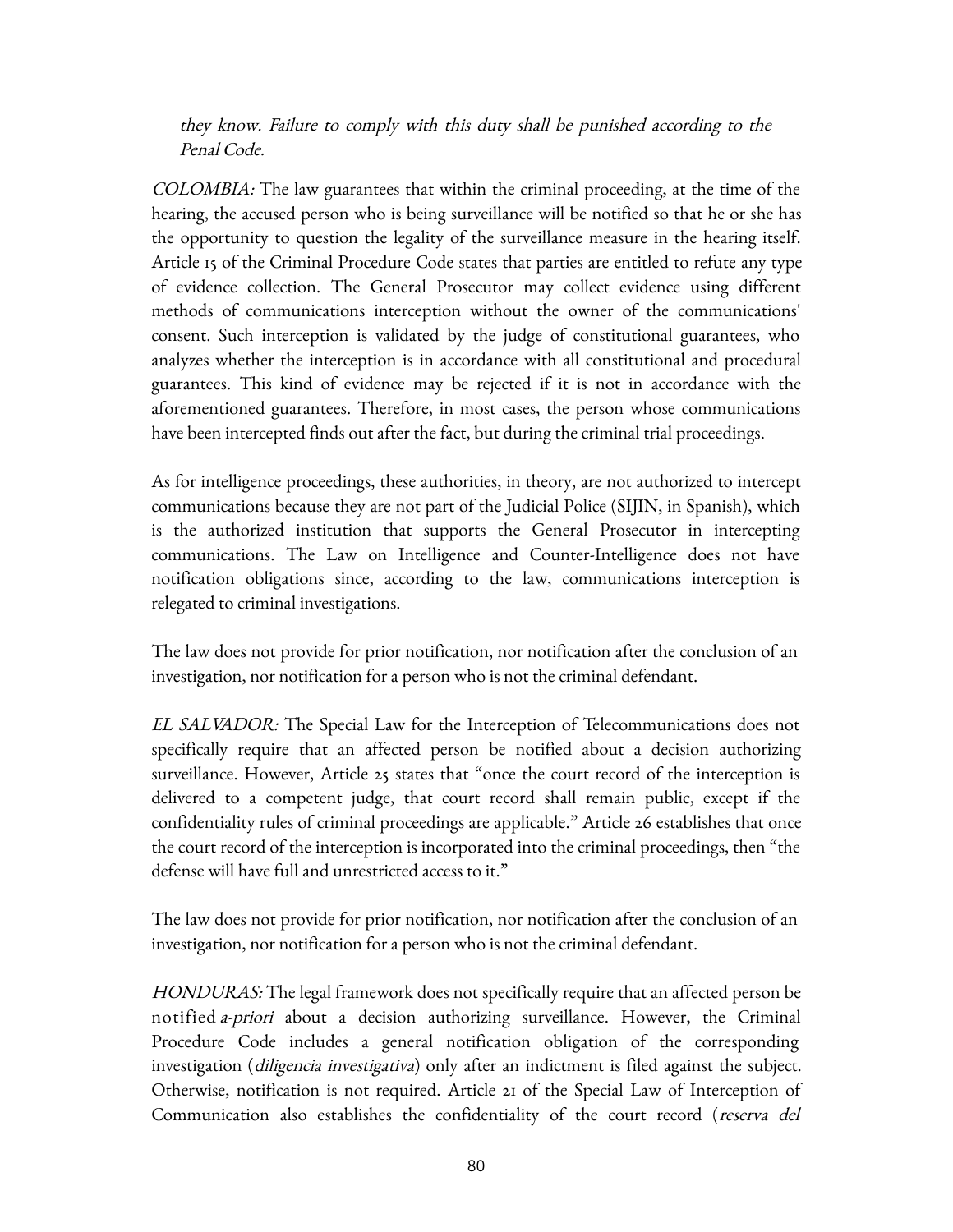expediente) during the time that the surveillance measure is taking place, and the court record must be included in the main court file once the surveillance measure has ceased.<sup>[201](#page-80-0)</sup>

The law does not provide for prior notification, notification after the conclusion of an investigation, or notification for a person who is not the criminal defendant.

<span id="page-80-0"></span><sup>201</sup> Honduras Chapter, Edy Tábora Gonzales.Fundación Acceso, ¿Privacidad digital para defensores y defensoras de derechos: un estudio sobre cómo los marcos legales de El Salvador, Guatemala, Honduras y Nicaragua pueden ser utilizados para la protección, criminalización y/o vigilancia digital de defensoras y defensores de derechos humanos. Peri, Luciana (coord.).p. 228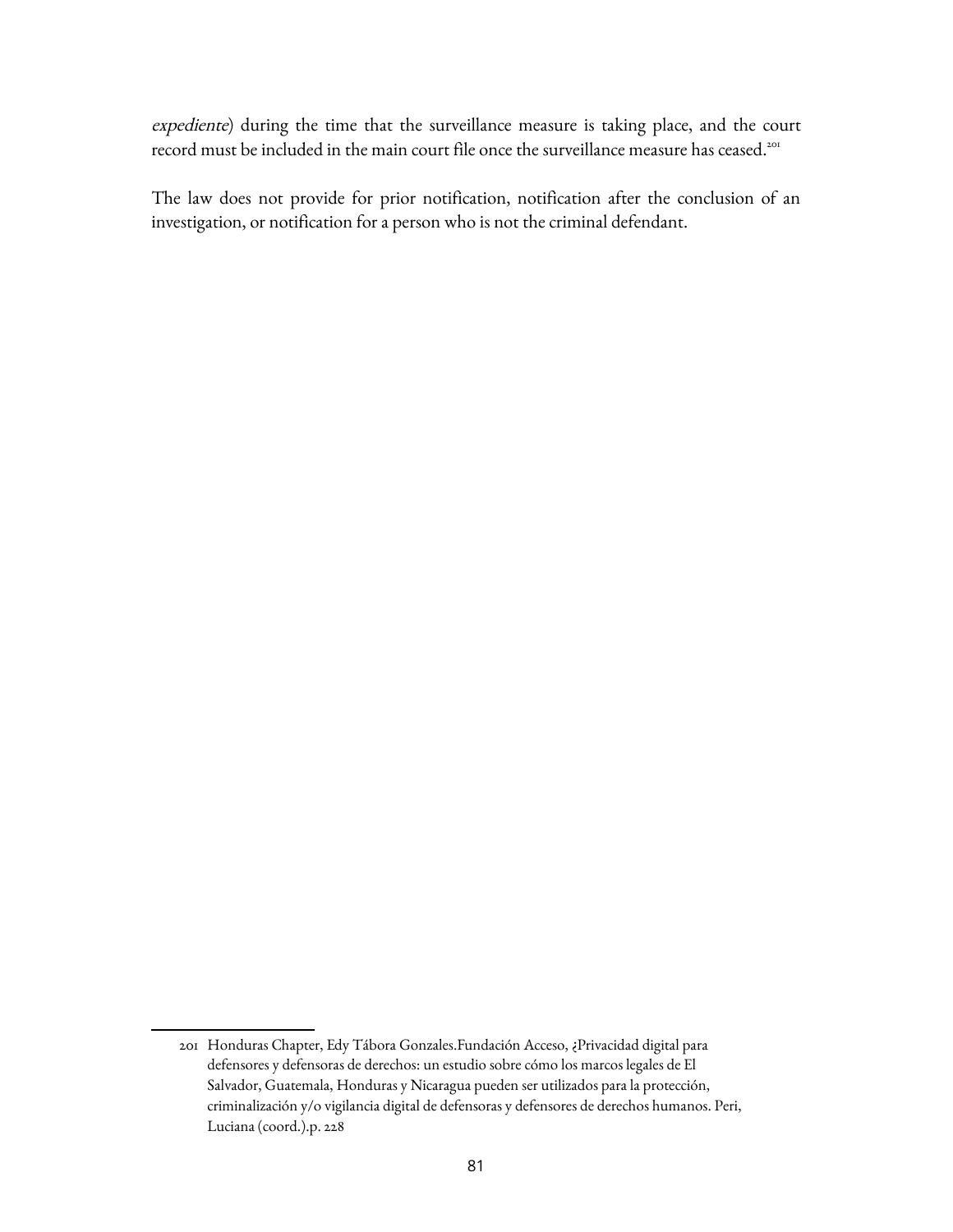#### **6. Who Watches the Watchers? Competent Judicial Authority & Due Process**

The Necessary and Proportionate Principles require that state communications surveillance be formally authorized on a case-by-case basis by an independent and impartial judiciary. This ensures that the State is not acting beyond its authority and that due consideration is given to the human rights of those affected by the surveillance. It also protects the subject's human rights at every step in the authorization process. By requiring the State to justify each act of surveillance to a judge, this principle ensures that communications surveillance is conducted only if necessary and if the cost of human rights is eliminated or minimized. It also allows the subject of surveillance an opportunity to challenge the state's intended action when possible.

In the majority of countries, judges are entrusted with the power to authorize communications surveillance in criminal investigations; however, courts have issued opinions that have varied the degree of judicial authorization and due process, depending on whether the state is surveilling the content of the communications, location data, or subscriber information. In some states, the law does not require prior, or even retroactive, authorization to access subscriber information, location tracking, or metadata.

The Judicial Authority Principle requires that judicial oversight authority be:

- 1. separate and independent from the authorities conducting communications surveillance;
- 2. conversant in issues related to communications surveillance and competent in making judicial decisions about its legality, the technologies used, and human rights; and
- 3. adequately resourced in exercising the functions assigned to it.

The Due Process Principle addresses many of the same concerns and advances many of the same policies as the Competent Judicial Authority Principle. Due process requires that States respect and guarantee individuals' human rights by ensuring that the lawful procedures that govern any interference with human rights are properly enumerated in law, consistently practiced, and available to the public. The principle recognizes that "everyone is entitled to a fair and public hearing within a reasonable time by an independent, competent, and impartial judge established by law, except in cases of emergency, when there is an imminent risk to human life." In such cases, retroactive authorization must be sought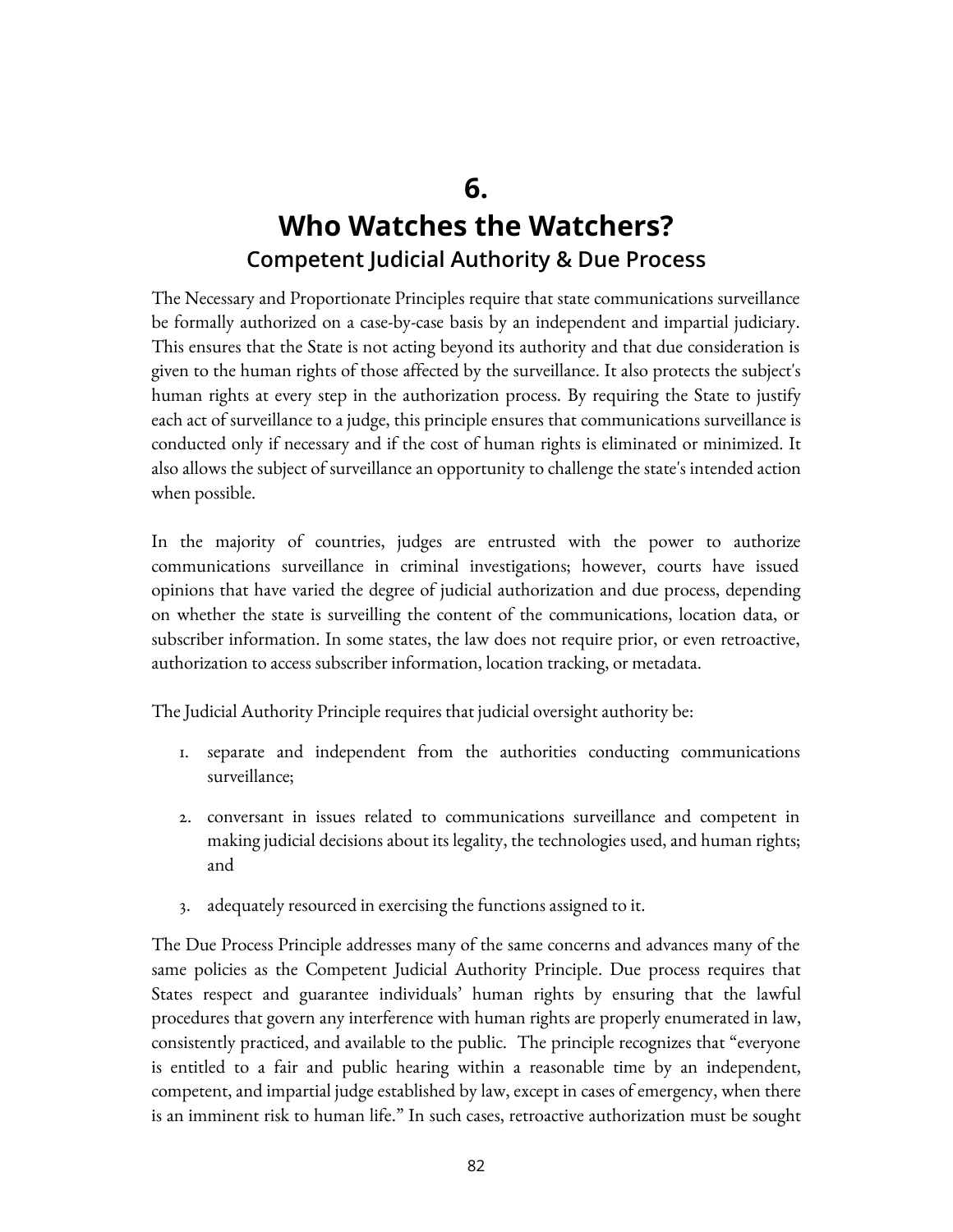within a reasonably practicable time period. Retroactive authorization may not be justified solely by concerns of a flight risk or concerns about destruction of evidence.

MEXICO: Article 16 of the Constitution requires that any interception of any private communication be authorized by a federal judicial authority exclusively and upon the request of the federal authority appointed by law, or by the public official of the Public Prosecutor's Office of the federal entity. The competent authority shall establish and justify the legal reasons for the request, specifying the type of interception, its subjects, and its duration. The federal judicial authority may not grant these authorizations in electoral, tax, commercial, civil, occupational, or administrative cases, nor in cases of communications between the accused and his/her attorney.

The Mexican Supreme Court (SCJN, in Spanish) has also considered that accessing and analyzing data stored on a mobile phone without a judicial order is an infringement on the right to inviolability of private communications. [202](#page-82-0) Likewise, the SCJN recently decided that access to communications metadata stored by telecommunications companies must have prior judicial authorization.<sup>[203](#page-82-1)</sup> The SCJN considers an email interception that it infringes upon the right to inviolability of communications occurs the moment that the password of an account has been taken without judicial order or the user's consent, regardless of whether the content of the email is analyzed.<sup>[204](#page-82-2)</sup>

Regarding location data, while constitutional interpretation has considered that communications metadata is protected in the same way that communications content is protected (meaning accessing them requires judicial authorization), the SCJN has stated that it is not necessary to obtain judicial authorization to monitor location data in real time. One example of this is the SCJN's decision regarding the complaint of unconstitutionality  $32/2012$ ,<sup>[205](#page-82-3)</sup> (*acciones de inconstitucionalidad*), in which the majority of the Supreme Court considered that it is constitutional to allow the Public Attorney's Office (PGR) to monitor the geolocation of a mobile phone in real time, without the need for a federal judicial order.

COLOMBIA.<sup>[206](#page-82-4)</sup> The Constitutional Court has stated that the general rule in the Colombian legal system is judicial safeguard, which requires a judge's authorization of decisions that interfere with the fundamental rights of the investigated or accused.<sup>207</sup> Exceptionally, the Office of the Attorney General is given the power to interfere with an

<span id="page-82-0"></span><sup>202</sup> Supreme Court, Trial Chamber, Thesis Contradiction 194/2012.

<span id="page-82-1"></span><sup>203</sup> Supreme Court, Second Chamber, Amparo in Revision 964/2015.

<span id="page-82-2"></span><sup>204</sup> Supreme Court, Trial Chamber, Amparo in Revision 1621/2010.

<span id="page-82-3"></span><sup>205</sup> Supreme Court, Plenary session, Complaint of Unconstitutionality 32/2012.

<span id="page-82-4"></span><sup>206</sup> Abstract from Colombia Country Report. Juan Camilo Rivera and Katitza Rodriguez, "State Communications Surveillance and the Protection of Fundamental Rights in Colombia," Comisión Colombiana de Juristas, the Electronic Frontier Foundation, & Fundación Karisma, (2016). [https://necessaryandproportionate.org/country](https://necessaryandproportionate.org/country-reports/colombia)[reports/colombia](https://necessaryandproportionate.org/country-reports/colombia)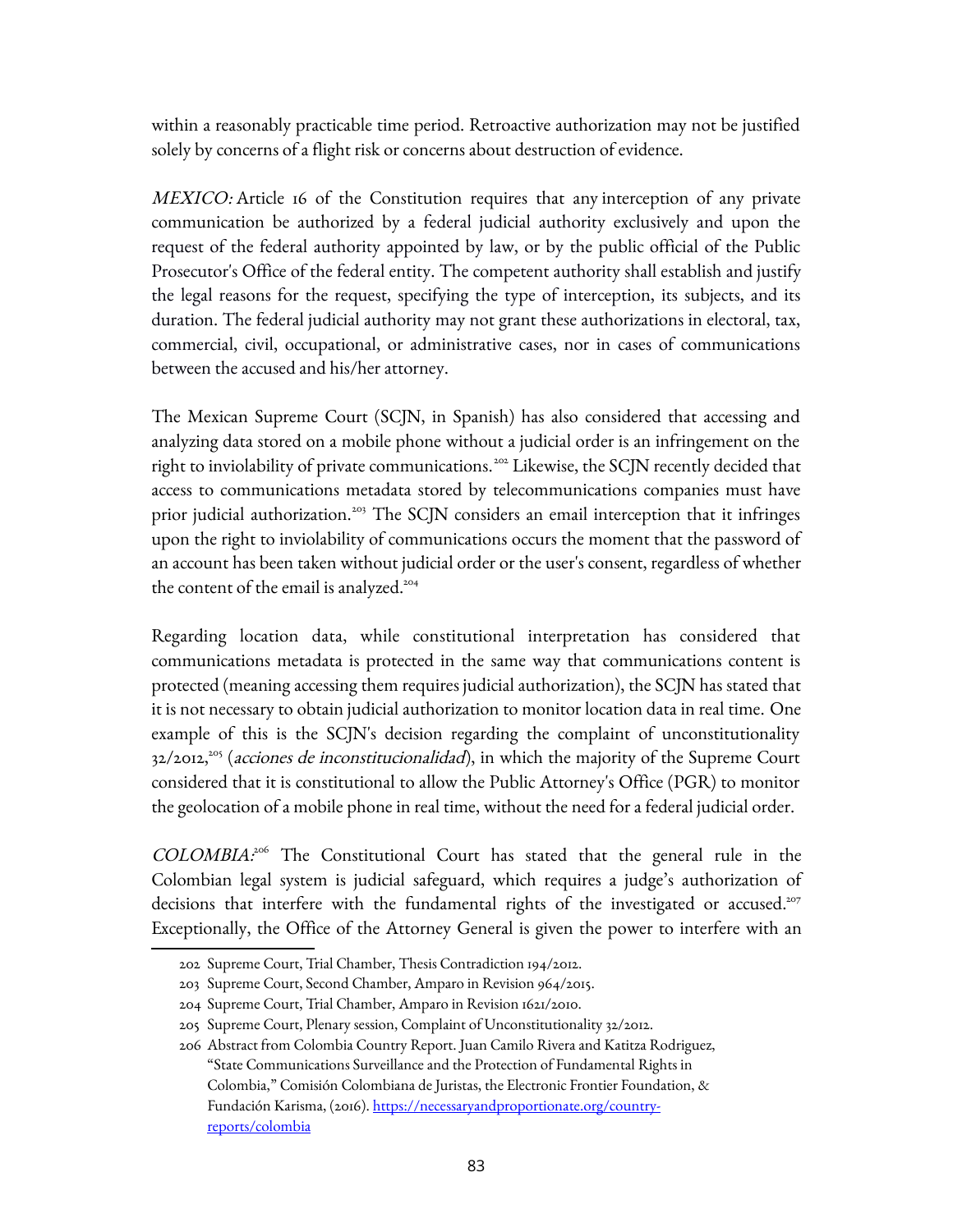individual's rights with the purpose of collecting information relevant to criminal investigations, though these actions are subject to subsequent judicial review. This exception applies only in the cases of searches, house visits, seizures, and interceptions of communications.<sup>[208](#page-83-0)</sup> This exception must be strictly interpreted so that the safeguard of a prior judicial authorization is not bypassed. Under this rule, for example, the Constitutional Court has held that practices like selectively searching a database for an accused person's confidential information is not one of the activities that may be conducted by the sole request of the Office of the Attorney General of the Nation subject to subsequent judicial review by a judge.<sup>[209](#page-83-1)</sup> Therefore, the Court has demanded that in order to proceed with such searches, prior judicial authorization is required.

However, the Office of the Attorney General is permitted to intercept communications, seize data storage devices and mechanisms, and track individuals, objects, and places involved in a criminal investigation without prior judicial authorization, but with subsequent judicial control. The Criminal Procedure Code establishes the cases and the procedures in which the Office of the Attorney General may make use of this subsequent judicial control. It indicates that the interception of communications must be subjected to judicial control within 36 hours.<sup>[210](#page-83-2)</sup>

Criminal procedure legislation also stipulates that "competent authorities" shall be in charge of the technical proceedings of communications interception and its processing. Despite the vagueness of the law in relation to the authorities in charge of conducting the proceedings, the Constitutional Court endorsed it. The Court argued that the law does specify which authority gives the order and conducts the interception—the Office of the

<sup>207</sup> Pedro Pablo Camargo's complaint of unconstitutionality against the second paragraph of Article 2, the third paragraph of Article 3 and the first section of Article 5 of Legislative Act Nº.03 of 2002, "which reforms the National Constitution", sentence C-1092, Constitutional Court, November 19, 2003, available at:

<span id="page-83-0"></span><http://www.corteconstitucional.gov.co/relatoria/2003/C-1092-03.htm>

<sup>208</sup> Alejandro Decastro González's complaint of partial unconstitutionality against Articles 14, 244, and 246 of Act 906 of 2004 "Which draws up the Criminal Procedure Code," sentence C-336, Constitutional Court, May 9, 2007. <http://www.corteconstitucional.gov.co/RELATORIA/2007/C-336-07.htm>

<span id="page-83-1"></span>

<sup>209</sup> Ibidem.

<span id="page-83-2"></span><sup>210</sup> Articles 235 and 237 of the Criminal Procedure Code. This time period of 36 hours is made up by 12 hours for the judicial police to inform the prosecutor that the order to intercept communications has been given, plus the 24 hours the prosecutor has to conduct the legality control before a criminal judge. See Gustavo Gallón et al. complaint of unconstitutionality against articles 14, 15 (partial) and 16 of Act 1142 of 2007, "Which partially reform Acts 906 of 2004, 599 of 2000 and 600 of 2000 and adopt measures for the prevention and repression of criminal activity having a special impact on social coexistence and security," sentence C-131, Constitutional Court, February 24, 2009 —in which a study of constitutionality was carried out on article 237 of Act 906 of 2004. [http://www.corteconstitucional.gov.co/](http://www.corteconstitucional.gov.co/%20RELATORIA/2009/C-131-09.htm)  [RELATORIA/2009/C-131-09.htm](http://www.corteconstitucional.gov.co/%20RELATORIA/2009/C-131-09.htm)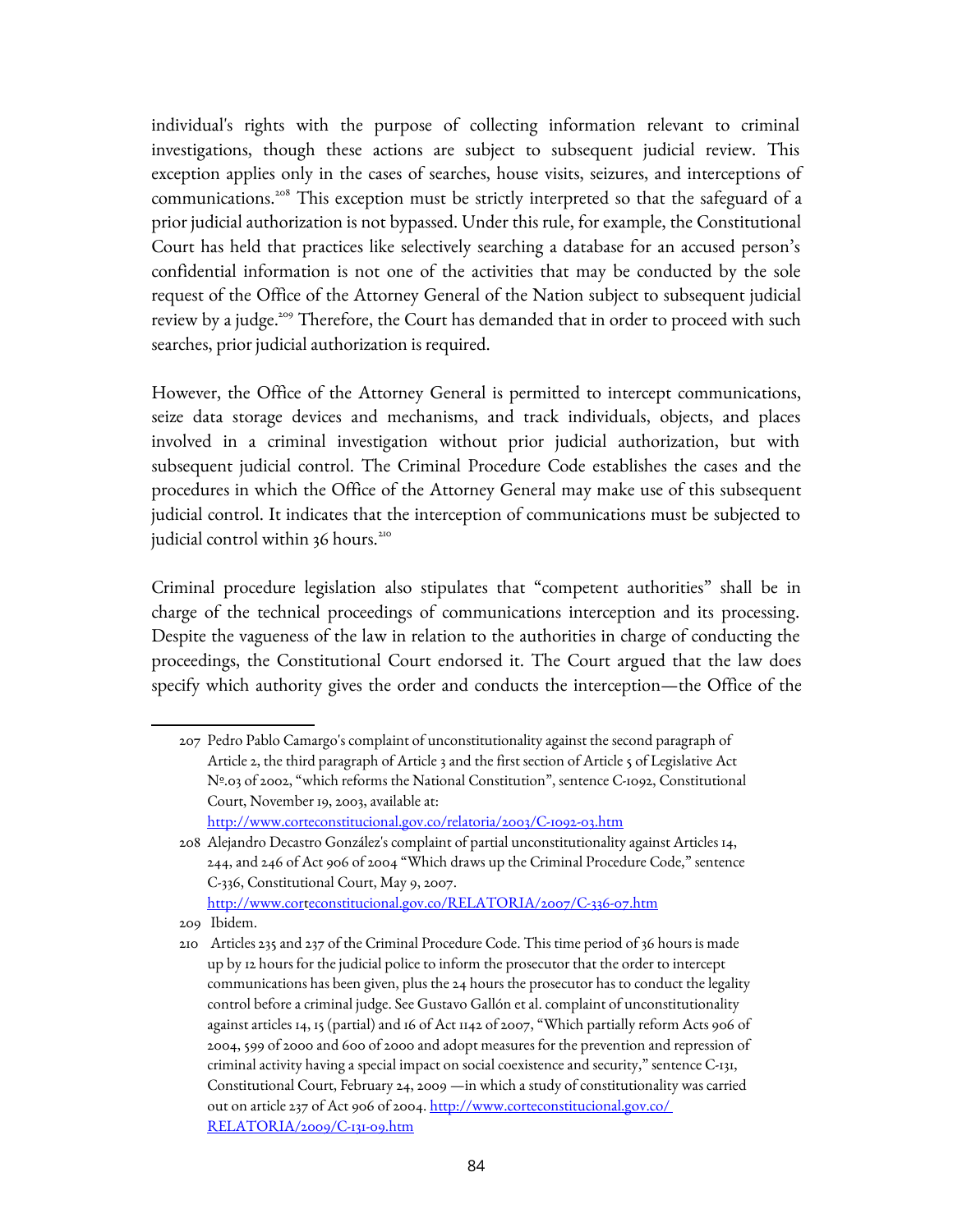Attorney General of the Nation—and grants this office the power to determine which authorities conduct the interception and processing.

Moreover, despite that the law does not identify who these "competent authorities" should be, this may be determined through a systematic interpretation of the regulations related to the technical proceedings of communications interceptions. Interpreting Article 46 of Act 938 of 2004, the Court lays down that the aforementioned competence devolves upon the judicial police authorities—currently, those that fulfill these functions are the Technical Corps of the Judicial Police and the National Police.<sup>[211](#page-84-0)</sup>

The Office of the Attorney General also has the power to order the retrieval of information from Internet logs or other similar technologies of an accused person in a criminal investigation, as long as there is judicial authorization within 36 hours following the seizure, and other requirements.<sup>[212](#page-84-1)</sup>

Law 1321, Article 17 differentiates between the interception of communications and monitoring the electromagnetic spectrum. Colombian legislation provides that intelligence agencies do not have the power to intercept communications; intelligence agencies are authorized to monitor the spectrum only and can ask for stored data from ISPs. In the criminal context, a judicial control exists for criminal investigations that require communications interceptions, but such control does not apply to intelligence agencies because according to the law, intelligence agencies are authorized only to monitor the spectrum, not to intercept communications.

Additional due process safeguards are established in Article 29 of Colombia's Constitution, which states that any evidence obtained in violation of due process "is null and void."

ARGENTINA: Communications interception is permitted only with a judicial warrant in the criminal context.<sup>[213](#page-84-2)</sup> It must be done through the authority in charge of intercepting communications, the Judicial Department for Communications Interception (DCCPJ), which functions as a subsidiary of the Supreme Court.

There is no clear regulation on whether judicial authorization can provide access to metadata and location data, but a Supreme Court decision has considered these data to be

<span id="page-84-0"></span><sup>211</sup> Dagoberto José Lavalle's complaint of partial unconstitutionality against Article 52 of Act 1453 of 2011, "Which reforms the Criminal Procedure Code, the Children's and Adolescents' Code, the rules on the extinction of property law and stipulates other measures in relation to security," sentence C-594, Constitutional Court, (August 20, 2014). <http://www.corteconstitucional.gov.co/RELATORIA/2014/C-594-14.htm>

<span id="page-84-1"></span><sup>212</sup> Articles 236 and 237 of the Criminal Procedure Code.

<span id="page-84-2"></span><sup>213</sup> Judges are in charge of criminal investigations. The New Code of Criminal Procedure, now suspended, will grant this authority to public prosecutors.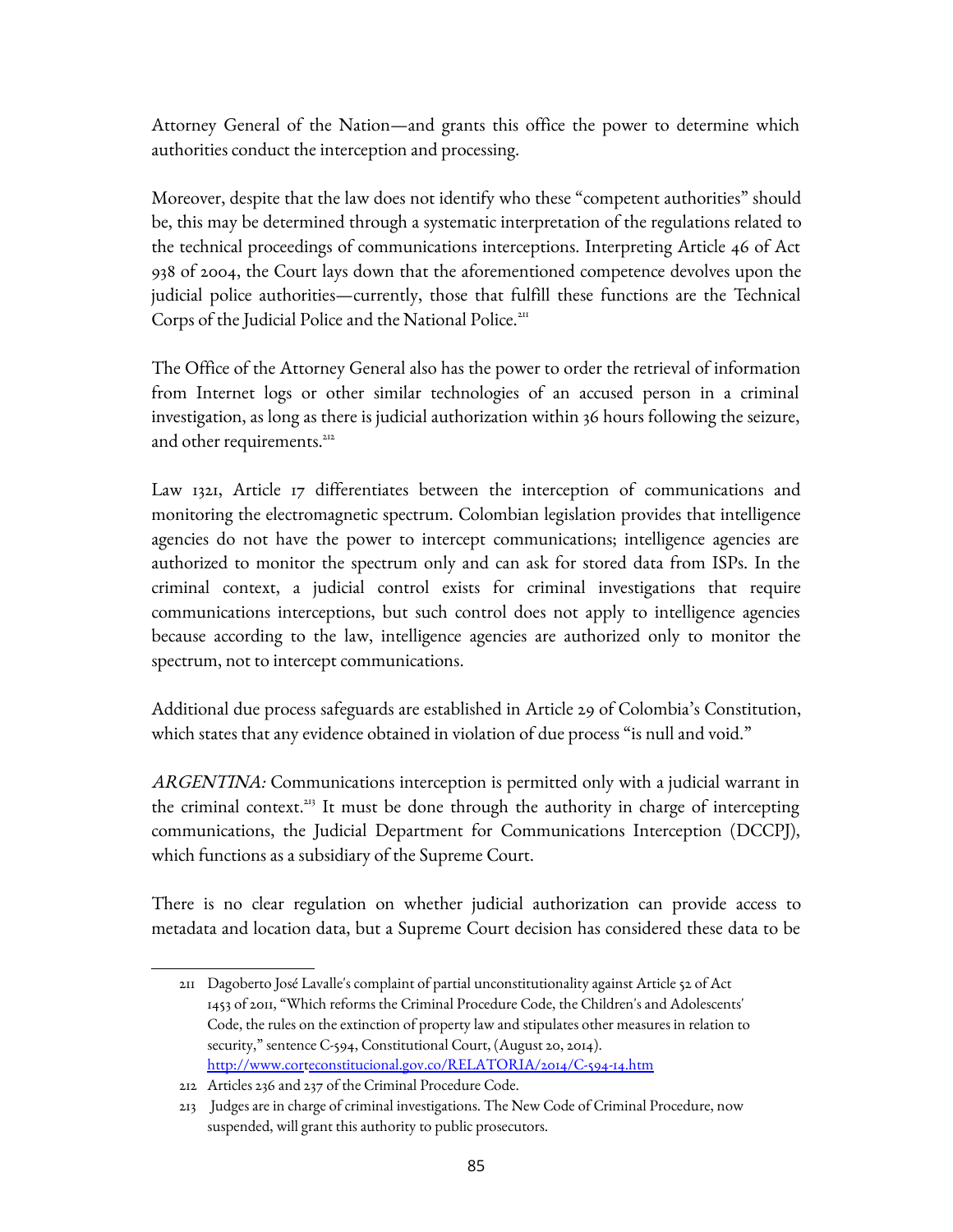on the same level as "private papers," which are protected by Article 18 of the National Constitution. Therefore, the same rules (prior judicial authorization) apply for metadata and for the actual content of personal communications.

Access to subscriber information, however, is not necessarily protected by the Constitutional guarantee that bars access to "private papers." A judge may request an ISP or a telecommunications company to provide the information it has on a subscriber directly, and the provider must comply with the request.

In the intelligence and counterintelligence context, communications interception and access to the content of communications is permitted only with a judicial warrant, and it must be done through the DCCPJ. This stems from the rules governing intelligence and counterintelligence activities, defined by the law as intelligence gathered for the purpose of national security, for preventing activities by actors who pose a risk for the security of the state, and for the purpose of investigating serious criminal activities.<sup>[214](#page-85-0)</sup> These rules have applied to the Intelligence Agency (AFI) since December 2015. However, because the DCCPJ is the one responsible for issuing the judicial authorization, and it reports directly to the Intelligence Secretariat, we can't consider this an independent judicial control mechanism, since the directorate is overseen by an intelligence body within the executive  $branch.<sup>215</sup>$  $branch.<sup>215</sup>$  $branch.<sup>215</sup>$ 

BRAZIL: Even though legislation seems to require judicial oversight for any and all interception of communications, courts interpreting these laws have varied the degree of judicial oversight and due process, depending on whether the State is surveilling the content of the communications or the subscriber information. This may partially be explained by Brazil's constitutional prohibition of anonymity, which has been wrongly used to justify access to subscriber data as a means of identifying wrongdoers.

Access to communications content requires compliance with constitutional protections and specific legal requirements that must be assured by a court order. Law 9.296 of 1996 requires authorities to obtain a court order prior to any interception. The *Marco Civil da Internet* (Law 12,965 of 2014) also requires judicial authorization to access subscriber information, metadata, location data, and communications content. Despite that, law enforcement authorities have interpreted both laws as permitting access to subscriber information without the court order of "competent authorities." However, who these "competent authorities" should be is not specified.

<span id="page-85-0"></span><sup>214</sup> National Intelligence Act No. 25.520 of 2001, Article 2.

<span id="page-85-1"></span><sup>215</sup> José Manuel Ugarte, Who is Watching the Watchers? Privacy International, Asociacion por los Derechos Civiles. (ADC) Available at: [https://www.privacyinternational.org/sites/default/files/Who's%20Watching%20the](https://www.privacyinternational.org/sites/default/files/Who) [%20Watchers\\_0.pdf](https://www.privacyinternational.org/sites/default/files/Who)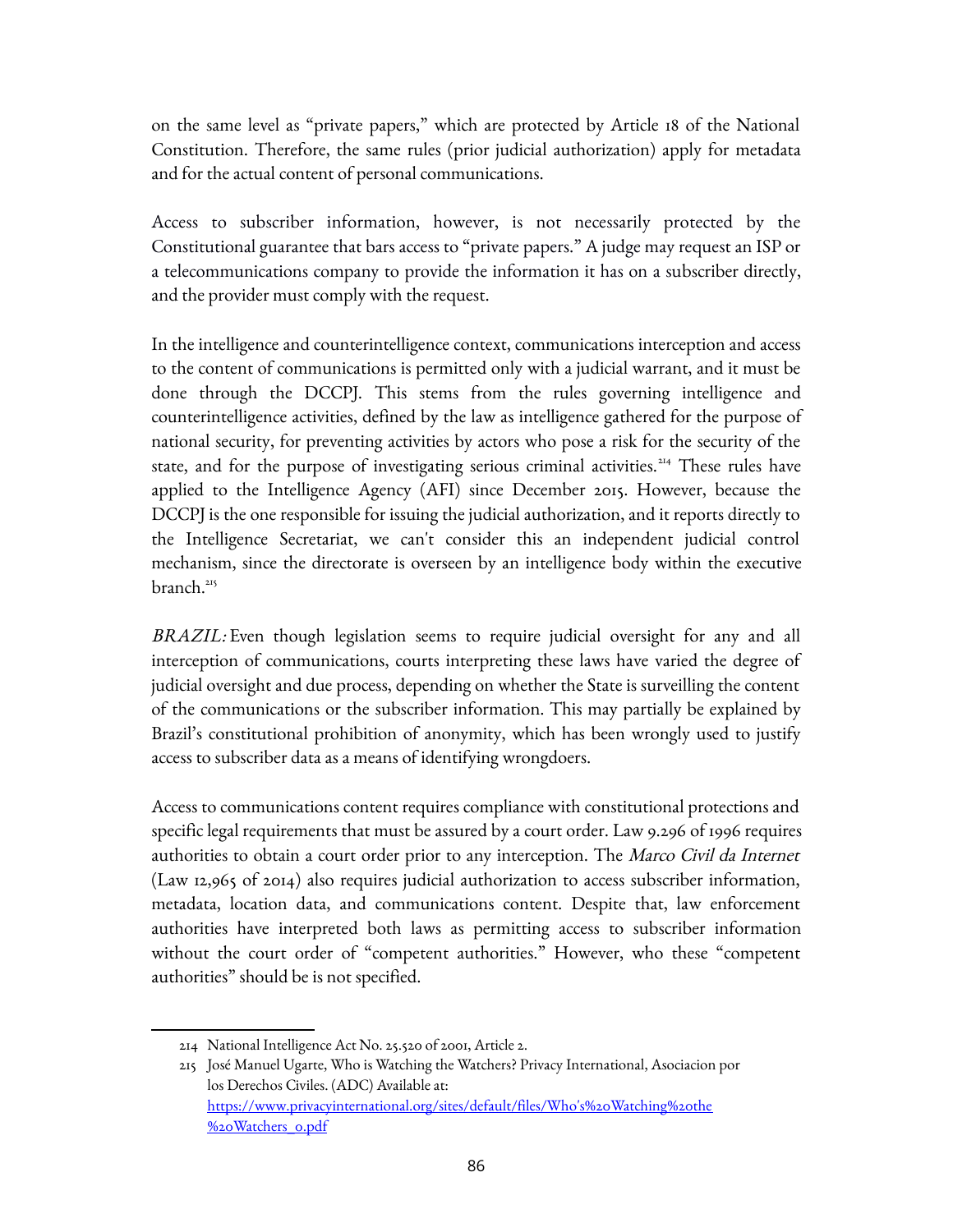Some courts have ruled that prior judicial authorization is required under Law 9296 to access location data. Other laws specifically permit surveillance without prior judicial authorization. Laws 12,850 and 9.613/99 authorize civil police and the Public Attorney's Office to obtain subscriber information directly from the telephone companies without a warrant.

The requirements for accessing call records are unclear. Despite these being protected by the Constitution and only being permitted to be disclosed with a court order, abusive interpretations of Law 12,850 have allowed law enforcement to request access directly.

PERU: Article 2, paragraph 10 of the Constitution states that any communications, telecommunications, or private correspondence may be opened, seized, intercepted or wiretapped by an authority only with a warrant issued by a judge and with all the guarantees provided for by the law. The Peruvian legal framework also makes it clear that only a judge may authorize a prosecutor to listen to and control the communications of an accused person who is the subject of a preliminary or judicial investigation for one of a particular list of offenses.<sup>[216](#page-86-0)</sup>

However, Legislative Decree 1182<sup>[217](#page-86-1)</sup> did not incorporate a requirement for prior judicial authorization. Instead it grants the police warrantless 24/7 access to real-time user location data and device information in cases of blatant crimes (*flagrante delicto*).<sup>[218](#page-86-2)</sup> A judge will not review compliance with these requirements until 72 hours after the police have accessed the data.

Requiring that a judicial authority reviews the legality of intelligence activities is a strong practice. In Peru, for example, intelligence laws require judicial authorization to implement any communications surveillance measures. In exceptional cases, judicial authorization may be granted after the measures are conducted. Thus, Legislative Decree 1141 on the Strengthening and Modernization of the National Intelligence System (SINA) and of the National Intelligence Bureau (DINI) requires authorization from any of the two ad hoc judges from the judicial branch, which is appointed specifically for this task by the Supreme Court to conduct surveillance. Approval will not be granted unless the National Intelligence Director demonstrates that the surveillance is strictly indispensable for the achievement of the purposes of intelligence activities.

<span id="page-86-0"></span><sup>216</sup> See Law 27,697 and detailed in the Penal and Criminal Procedure Codes, as well as in the Protocol of Joint Action for Intervention or Record Keeping Telephone Communications or Other Forms of Communication, approved by Ministerial Resolution No. 0243-2014- JUS.

<span id="page-86-1"></span><sup>217</sup> Republic of Peru, Legislative Decree No. 1182. <http://www.elperuano.com.pe/NormasElperuano/2015/07/27/1268121-1.html>

<span id="page-86-2"></span><sup>218</sup> Peruvian law defines flagrante delicto, to refer to a crime that is being committed, has just been committed, and up to 24 hours after it was committed.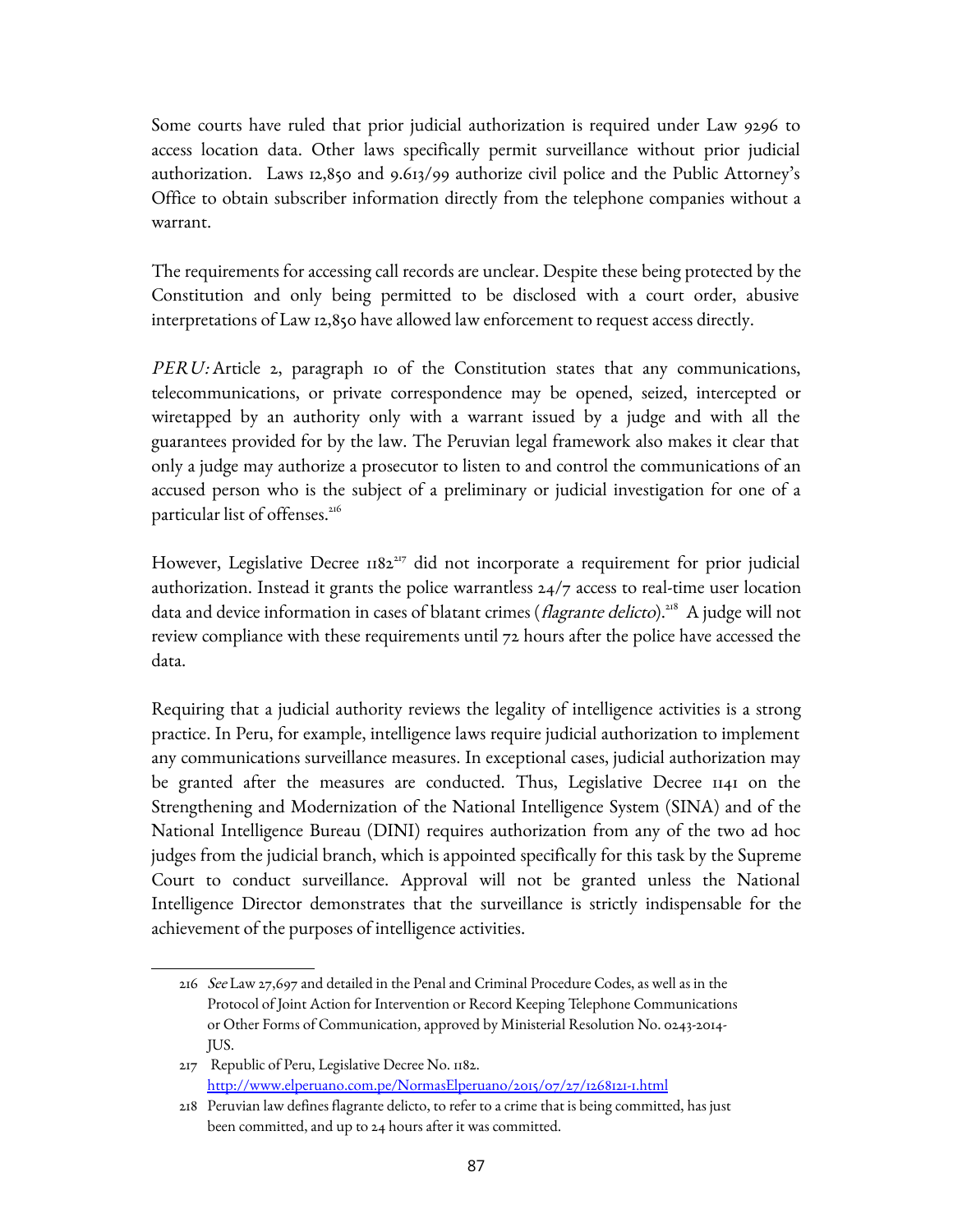When threats to national security arise and urgency is demonstrated, Legislative Decree 1141 allows the National Intelligence Director to authorize the execution of a special procedure to obtain information under the condition that the request is formalized immediately before an ad hoc chief judge who, within the following twenty-four hours, may validate it or order its cessation. The decree also stipulates that whenever the judge orders a special procedure's cessation, the authorities can appeal.

CHILE: Article 9 of the Criminal Procedure Code, titled "Prior Judicial Authorization," indicates that "all proceedings depriving the accused or a third party of exercising the rights guaranteed by the Constitution, or restricting or disturbing them, shall require a prior judicial authorization."

Article 222 of the Criminal Procedure Code applies to telephone and telecommunications interception. It states that a judge can grant an interception order if there is reasonable suspicion, based on particular facts, suggesting that a person has committed, or is organizing a crime. The law limits the crimes that may be investigated in this way to those that would be punishable by at least five years and a day of imprisonment.

Our Chilean country report exemplifies a specific case that used these powers in violation of this Principle:<sup>[219](#page-87-0)</sup>

[I]n April 2012, the former chief of the Directorate of the Intelligence Police (Dipolcar, in Spanish), Major Gonzalo Alveal Antonucci was investigated due to alleged illegal interception of an officer's cellphone and the use of wiretappings to force this officer to quit his job.<del>"</del>

According to the investigation, between May and July of 2010, the then-chief of internal affairs of Dipolcar required, without judicial authorization and in the context of a police investigation, the telephone interception of the cellphone lines of two officers from the same institution. In accordance with the Public Ministry, this information was used with a purpose different from the ongoing investigation. This is why Major Alveal Antonucci was sued for obstructing an investigation and recording private communications without judicial authorization. The investigation came to an end without a sentence.<sup>[221](#page-87-2)</sup>

<span id="page-87-0"></span><sup>219</sup> Juan Carlos Lara and Valentina Hernández, "State Communications Surveillance and the Protection of Fundamental Rights in Chile," Electronic Frontier Foundation & Derechos Digitales, (2016).<https://necessaryandproportionate.org/country-reports/chile>

<span id="page-87-1"></span><sup>220</sup> La Segunda, "Golpe a la inteligencia policial: Fiscalía formalizará a ex oficial por escuchas ilegales" [A Blow to Intelligence Police: Public Prosecutor's Office will Sue Former Officer due to Illegal Wiretaps]. Urzúa, M and Candia, V, March 16, 2013.

<span id="page-87-2"></span><sup>221</sup> Juan Carlos Lara & Valentina Hernández, "State Communications Surveillance and the Protection of Fundamental Rights in Chile," Electronic Frontier Foundation & Derechos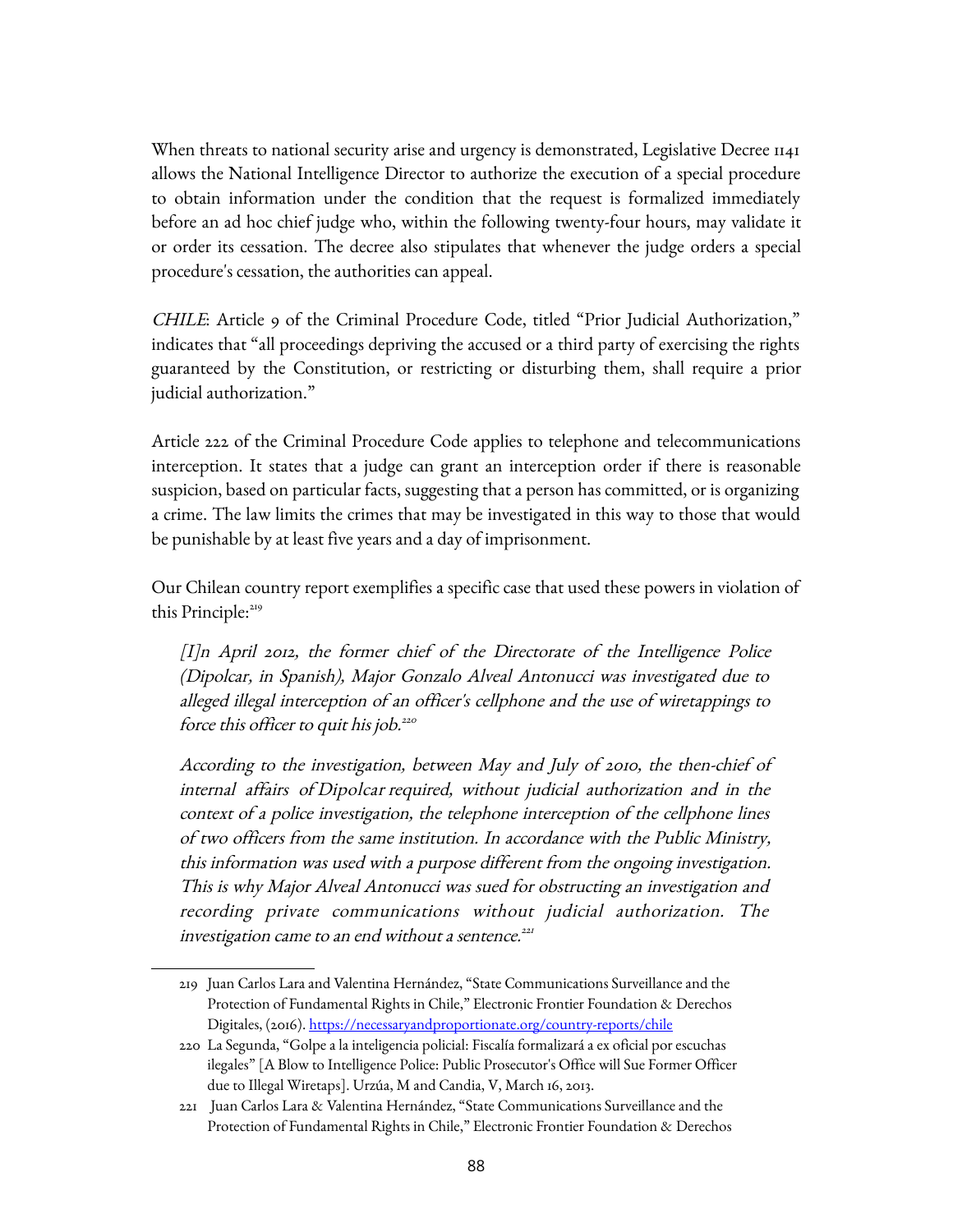In the intelligence context, Chilean legislation requires that intelligence authorities obtain judicial authorization to conduct procedures and obtain information through one of two procedures.

The first allows the National Intelligence Agency to request information from different State entities or gather it via publicly available information. For example, pursuant to Article 8 of Law 19,974, the National Intelligence Agency may request information from military authorities, law enforcement, and public security authorities including the Chilean Police (*Carabineros de Chile*) and the Chilean Investigations Police. The National Intelligence Agency also can request information from the various agencies that belong to the Administration of the State and from companies and institutions that depend on contributions from the State.

If, after receiving the information from the other state agencies, the Intelligence Agency still requires information, a second and separate procedure exists for it to obtain telephone, computer, and radio interceptions; computer systems and network interceptions; wiretapping and electronic recordings; and the interception of any other technological system used for the transmission, storage, or processing of electronic communications.

A judicial authorization is required to conduct these special procedures, and only the directors or heads of the intelligence agencies may submit these requests. Authorization to use the special procedures is directly issued by the Minister of the Court of Appeal of the territory in which the procedure is conducted or initiated, or by the corresponding institutional judge.

Additional due process safeguards are established in the Criminal Procedural Code, which states that any evidence that is obtained in violation of the law shall be omitted from legal proceedings.

EL SALVADOR: Article 176 of the Criminal Procedure Code (CPP) provides for the freedom to present facts or circumstances of a case as evidence in a criminal proceeding as long as they have been obtained in a way that respects all constitutional and legal guarantees. Article 1 of the Intervention of Communication Law (Ley de Intervenciones de las Comunicaciones) establishes the exceptional nature of communications surveillance, and the need for a warrant when carrying out such surveillance. The article also ensures the confidentiality of any private information that was obtained through interception but is unrelated to the investigation or criminal proceedings. Information obtained illegally, such as without due process, shall be excluded as evidence.

GUATEMALA: Guatemala requires a warrant for the interception of communications, and judges are required to oversee communications interceptions to ensure they operate in

Digitales, (2016).<https://necessaryandproportionate.org/country-reports/chile>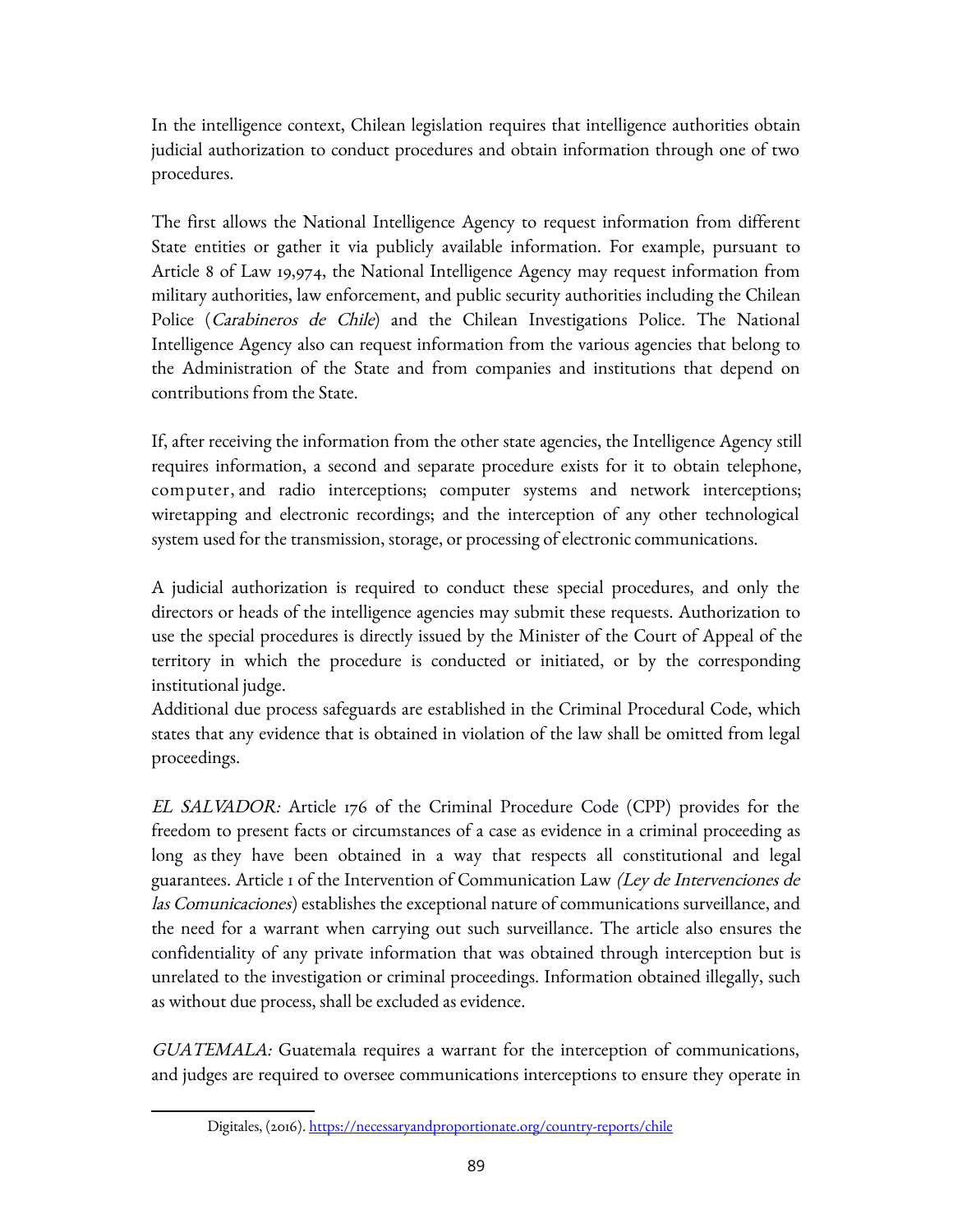accordance with the law.<sup>[222](#page-89-0)</sup>

<span id="page-89-0"></span><sup>222</sup> Guatemala Chapter, Jorge Jiménez Barillas Hedme Sierra-Castro, Fundación Acceso, ¿Privacidad digital para defensores y defensoras de derechos: un estudio sobre cómo los marcos legales de El Salvador, Guatemala, Honduras y Nicaragua pueden ser utilizados para la protección, criminalización y/o vigilancia digital de defensoras y defensores de derechos humanos. Peri, Luciana (coord.). -- 1a. ed.-- San José, C.R.: Fundación Acceso, (2015). pdf; p. 151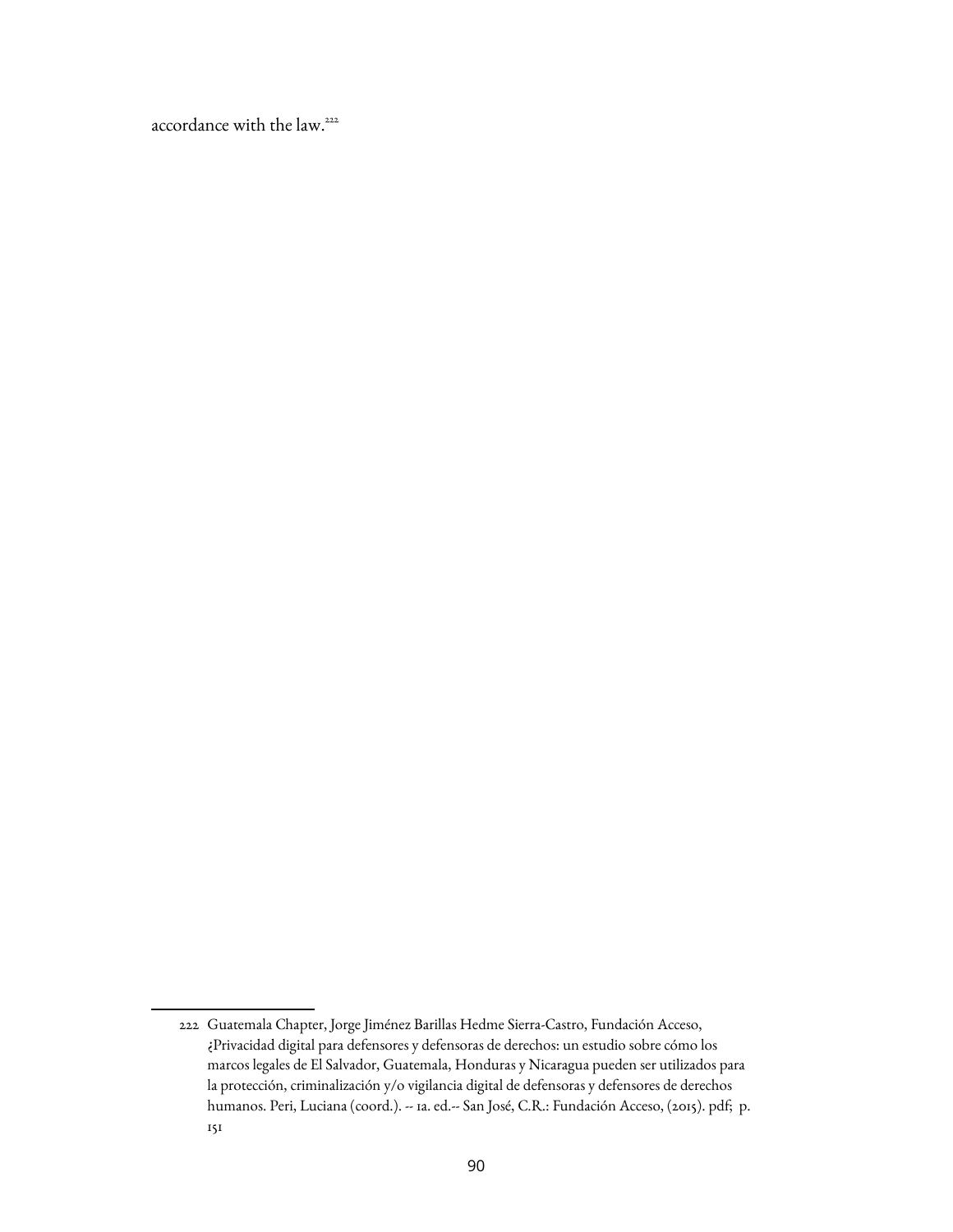## **7. Public Oversight**

States should establish independent oversight mechanisms to ensure transparency and accountability of communications surveillance.

Democracies are based on the separation of powers. The purpose of dividing state powers into judicial, legislative, and executive branches is to create checks and balances. Each branch has mechanisms in place to oversee itself and the others to prevent monopolization of power and abuse.<sup>[223](#page-90-0)</sup>

Internal oversight in the executive branch usually consists of a commission inside the same national intelligence system. Oversight typically is a control meant to be outside the intelligence system, but inside the executive branch, oversight usually is assigned to the Ministry of Interior and Defense.

From the legislative perspective, the type of oversight in place depends on whether a country's congress or parliament is a unicameral body or a bicameral body. For example, if a bicameral body exists, it can either have one oversight commission per congressional body or a single commission with members from each chamber.

Finally, judicial oversight usually is implemented by requiring a judicial authorization to carry out surveillance during criminal or national intelligence investigations. However, these systems rarely provide the public oversight the principle requires. In some legal systems, public and civil grand juries provide oversight and auditing functions for various types of governmental operations, and they certainly could be implemented to review surveillance programs. Other times, the judiciary appoints a "special master" to oversee and monitor a program, particularly when the program is in need of significant reform. These special masters ensure program operations are complying with the law and may recommend changes to surveillance programs. A judicial body may in certain cases supervise the whole intelligence system, but no such controls exist in Latin America.

Latin America has almost no tradition of public oversight of intelligence activities. Most of the intelligence agencies in Latin America were formed at a time when the division of

<span id="page-90-0"></span><sup>223</sup> The conceptualization of different types of oversight control in the intelligence and counterintelligence framework where based on: Asociacion por los Derechos Civiles (ADC), Who is Watching the Watchers? Privacy International. [https://www.privacyinternational.org/sites/default/files/Who's%20Watching%20the](https://www.privacyinternational.org/sites/default/files/Who) [%20Watchers\\_0.pdf](https://www.privacyinternational.org/sites/default/files/Who)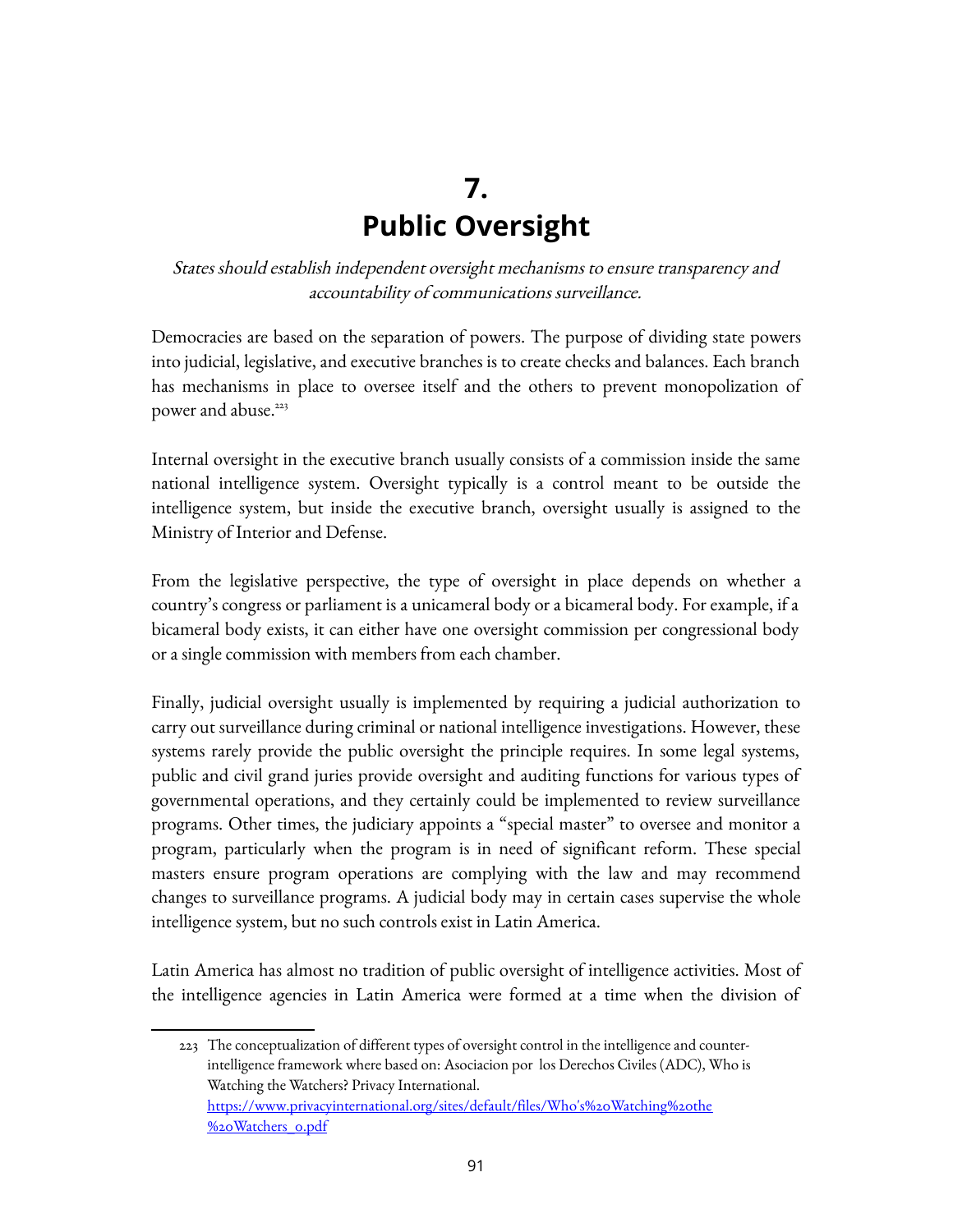powers was nonexistent—meaning the agencies were under military rule in which governmental operations were embedded in the executive power.<sup>[224](#page-91-0)</sup> Because these intelligence agencies were part of the militarized dictatorships, most of the governments transitioned into democracies through a negotiation process with the military junta and thus were formed without well-placed controls or public oversight mechanisms. This is a main reason why most of the existing oversight mechanisms in place in the region are ineffective. Intelligence organizations in Latin America were formed at a time when democratic regimes were either weak, authoritarian or non existent meaning oversight mechanisms were placed on top of an inherited non-democratic culture.

Furthermore, the enhanced nature of Latin American presidentialisms also explains why oversight mechanism in the region are underperforming.<sup>[225](#page-91-1)</sup> In Latin America, presidents are formally more powerful than, for example, their United States peers (they can declare emergencies, can introduce legislation in Congress, and so on).

Furthermore, it has been argued that the political dynamics in the region usually create a situation where Congress *delegates* power to presidents, either *de iure* or *de facto*, at least during the initial moments of a presidency.<sup>[226](#page-91-2)</sup> If these analyses are correct, they could explain why legislative oversight mechanisms do not work. Intelligence agencies in Latin America have been powerful tools in presidential politics, specially used to spy on dissident groups, opposition politicians or independent journalists.<sup>[227](#page-91-3)</sup>

These abuses have been widely documented: from the Peruvian scandals involving Vladimiro Montesinos, former director of the Peruvian Intelligence Agency (SIN) in the 1990s to the intelligence agency (DAS) wire-tapping revelations of the 2000s in Colombia, to the more recent upheaval involving intelligence agencies in Argentina. The use of intelligence agencies to support presidential politics and wishes more forcefully explains why oversight mechanisms do not work. The *delegative* nature of presidential politics explain, furthermore, why legislative oversight mechanisms usually approach their task with a *laissez faire* which is incompatible with the demands of modern democratic societies.

These institutional weaknesses can only be overcome if a strong civil society demands

<span id="page-91-0"></span><sup>224</sup> José Manuel Ugarte, El control público de la actividad de inteligencia en América Latina. Ediciones CICCUS, Buenos Aires, (2012).

<span id="page-91-1"></span><sup>225</sup> Mainwaring, Scott. "Presidentialism in Latin America." Latin American Research Review 25, no. 1 (1990): 157–179, 160

<span id="page-91-2"></span><sup>226</sup> O'Donnell, Guillermo A., ed. Counterpoints: Selected Essays on Authoritarianism and Democratization. First Edition edition. Notre Dame, Ind: University of Notre Dame Press, 2003.

<span id="page-91-3"></span><sup>227</sup> See Ramiro Álvarez Ugarte and Emiliano Villa. El (des)control de los organismos de inteligencia en la Argentina. Asociación por los Derechos Civiles - ADC, (2015). [http://www.adc.org.ar/wp-content/uploads/2015/01/2015-01-23-Informe-Final-](http://www.adc.org.ar/wp-content/uploads/2015/01/2015-01-23-Informe-Final-Inteligencia.pdf)[Inteligencia.pdf](http://www.adc.org.ar/wp-content/uploads/2015/01/2015-01-23-Informe-Final-Inteligencia.pdf)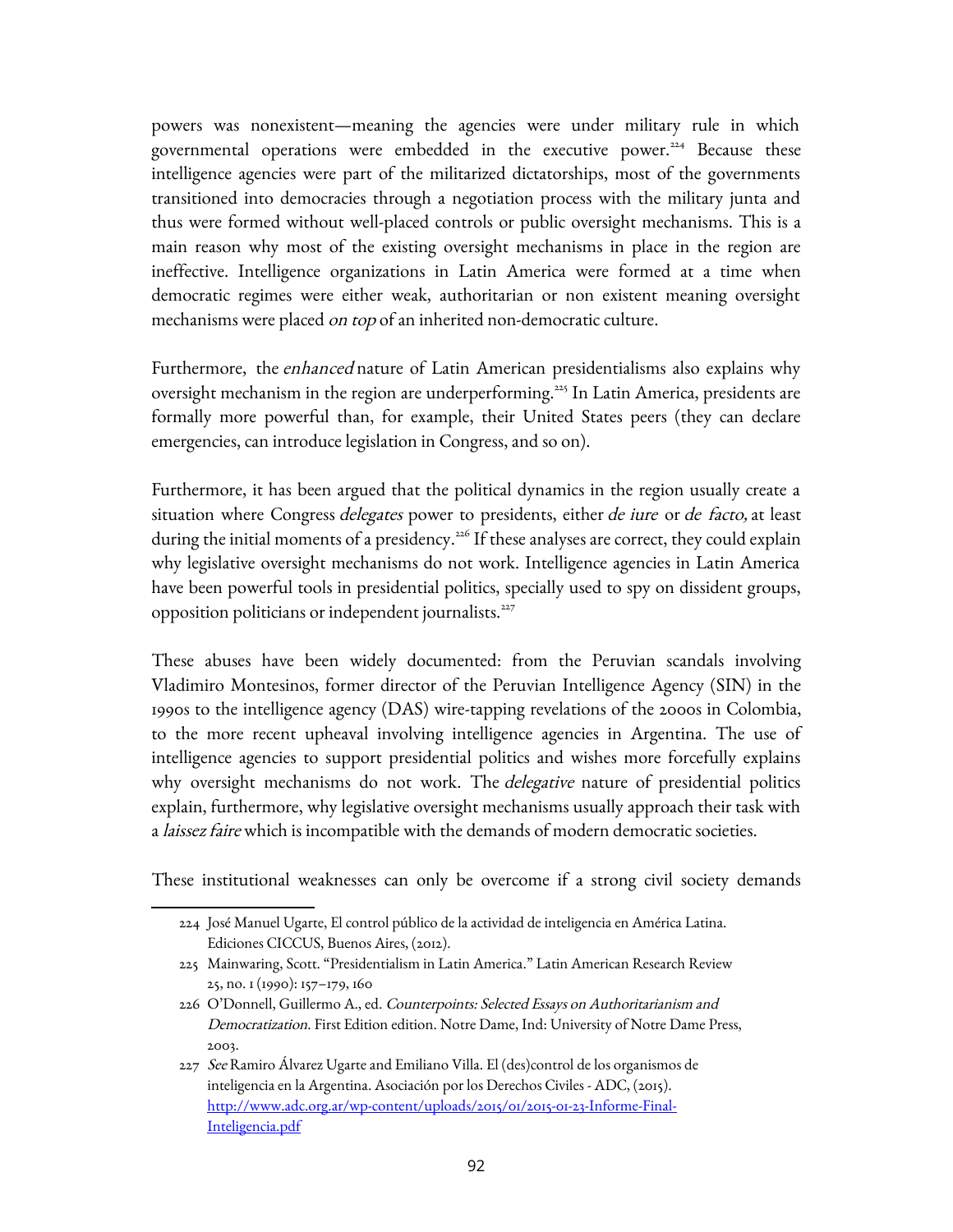transparency and accountability from the intelligence community. These efforts are usually trumped by the secrecy which surrounds both intelligence activities and organizations. However, the advances produced in the last decade in freedom of information laws throughout the region should provide an opportunity to pierce through these obstacles in order to strengthen citizens' capacity to supervise that part of the state which remains in the dark.

Therefore, aside from improving the institutional design for overseeing and controlling surveillance activities, the region should commit to implementing public oversight mechanisms and building strong civil society communities working on these issues.

EL SALVADOR: The interception of communications is overseen by the Public Ministry (made up of the General Prosecutor and the General Prosecutors Office (Procuradoría General, in Spanish).<sup>[228](#page-92-0)</sup> Both governmental agencies are authorized to audit the agency in charge of intercepting communications, though their resolutions are not legally binding.<sup>[229](#page-92-1)</sup> Articles 23 and 26 of the Special Law on the Interception of Telecommunications provide that the Prosecutor for the Defense of Human Rights, together with the Public Prosecutor (fiscal general), are legally empowered to draw up the "Operational Protocol of the Intervention Center" and must conduct periodic audits. They also have the right to conduct annual audits of the Interception Center's activities and submit relevant reports to the Committee on Legislation and Constitutional Issues of the Legislative Assembly.

The law empowers the prosecutor to perform specific audits related to violations of the right to privacy and secrecy of communications if he or she deems them appropriate. These audits are annexed to the general report sent to the Legislative Commission. Article 31 of the same law provides that the operation and safety of the Interception Center will be set forth in a regulation prepared by the public prosecutor. This creates a conflict of interest for public prosecutors since it is the prosecutor's own responsibility to develop the regulations that he or she will apply, as the prosecutor is the plaintiff in any criminal proceeding.

ARGENTINA: The Bicameral Commission on the Oversight of Intelligence Bodies and Activities is the country's legislative control mechanism. The Commission was created in 2001, with the approval of National Intelligence Law No. 25,520, and began operating in

<span id="page-92-0"></span><sup>228</sup> El Salvador Chapter. Marlon Hernández, Anzora Fundación Acceso, ¿Privacidad digital para defensores y defensoras de derechos: un estudio sobre cómo los marcos legales de El Salvador, Guatemala, Honduras y Nicaragua pueden ser utilizados para la protección, criminalización y/o vigilancia digital de defensoras y defensores de derechos humanos. Peri, Luciana (coord.), p. 90-91.

<span id="page-92-1"></span><sup>229</sup> El Salvador Chapter. Marlon Hernández Anzora, Fundación Acceso, ¿Privacidad digital para defensores y defensoras de derechos: un estudio sobre cómo los marcos legales de El Salvador, Guatemala, Honduras y Nicaragua pueden ser utilizados para la protección, criminalización y/o vigilancia digital de defensoras y defensores de derechos humanos. Peri, Luciana (coord.). p. 90-91.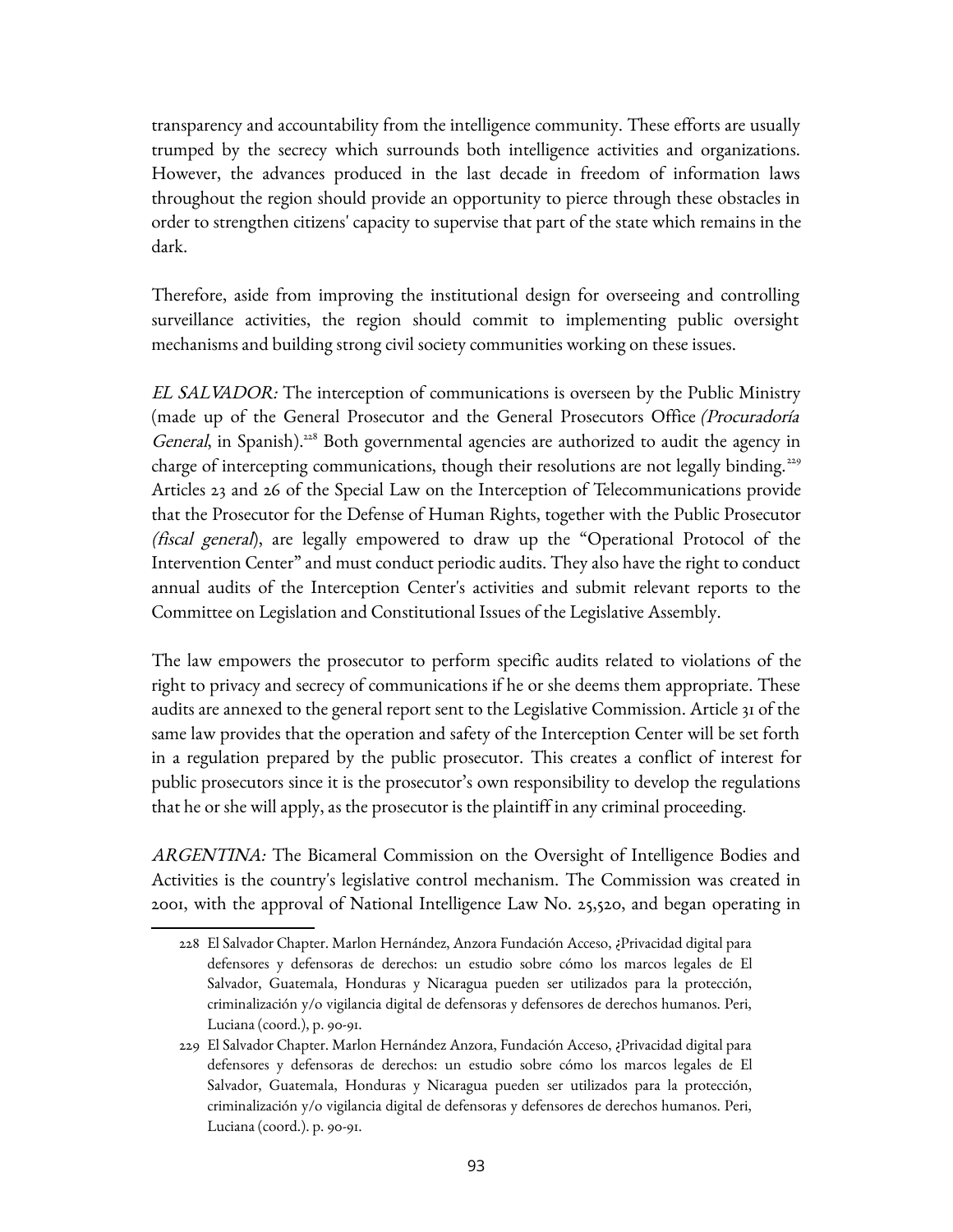2004.<sup>[230](#page-93-0)</sup> According to the National Intelligence Law, the Commission's duties include supervising the National Intelligence System's agencies, overseeing its performance to ensure it complies with legal and constitutional regulations, and controlling intelligence activities. The law grants the Commission "great powers to control and investigate on its own initiative." For instance, the Commission can weigh in on any legislation that concerns intelligence activities. It also is required to prepare a confidential annual report on the National Intelligence System's effectiveness, which is submitted to the National Congress.<sup>[231](#page-93-1)</sup>

However, the overall effectiveness of the Commission is undermined by several factors.

First, the executive controls the information to which the Commission has access. The law imposes a general restriction over information concerning intelligence and counterintelligence activities: "The access to such information shall be authorized in each case by the President of the Nation or by an official specially appointed to do so."<sup>222</sup> The Commission thus requires the authorization of the Intelligence Secretariat, which is part of the intelligence system in the executive branch, to access any of this information. $^{233}$  $^{233}$  $^{233}$ 

Second, the Commission largely operates in secret. Civil society groups—Asociacion por los Derechos Civiles (ADC) and the Latin American Institute for Security and Democracy (ILSED, in Spanish)—point out that despite having requested information about the operational activities of the Bicameral Commission, they have received no response to such requests. $234$ 

Third, as noted, the Commission's mandated report is classified and not available to the public;<sup>235</sup> however NGOs ADC and ILSED discovered that a copy of the report was given to

<span id="page-93-0"></span><sup>230</sup> José Manuel Ugarte, Who is Watching the Watchers? Privacy International, Asociacion por los Derechos Civiles - ADC, [https://www.privacyinternational.org/sites/default/files/Who's%20Watching%20the](https://www.privacyinternational.org/sites/default/files/Who) [%20Watchers\\_0.pdf](https://www.privacyinternational.org/sites/default/files/Who)

<span id="page-93-1"></span><sup>231</sup> José Manuel Ugarte, Who is Watching the Watchers? Privacy International, Asociacion por los Derechos Civiles (ADC). [https://www.privacyinternational.org/sites/default/files/Who's%20Watching%20the](https://www.privacyinternational.org/sites/default/files/Who) [%20Watchers\\_0.pdf](https://www.privacyinternational.org/sites/default/files/Who)

<span id="page-93-2"></span><sup>232</sup> Argentine Republic, Law No. 25,520 on National Intelligence, Official Journal of December 6, 2001, Article 16.

<span id="page-93-3"></span><sup>233</sup> José Manuel Ugarte, Who is Watching the Watchers? Privacy International, Asociacion por los Derechos Civiles – ADC. [https://www.privacyinternational.org/sites/default/files/Who's%20Watching%20the](https://www.privacyinternational.org/sites/default/files/Who) [%20Watchers\\_0.pdf](https://www.privacyinternational.org/sites/default/files/Who)

<span id="page-93-4"></span><sup>234</sup> José Manuel Ugarte, Who is Watching the Watchers? Privacy International, Asociacion por los Derechos Civiles (ADC). [https://www.privacyinternational.org/sites/default/files/Who's%20Watching%20the](https://www.privacyinternational.org/sites/default/files/Who) [%20Watchers\\_0.pdf](https://www.privacyinternational.org/sites/default/files/Who) p. 14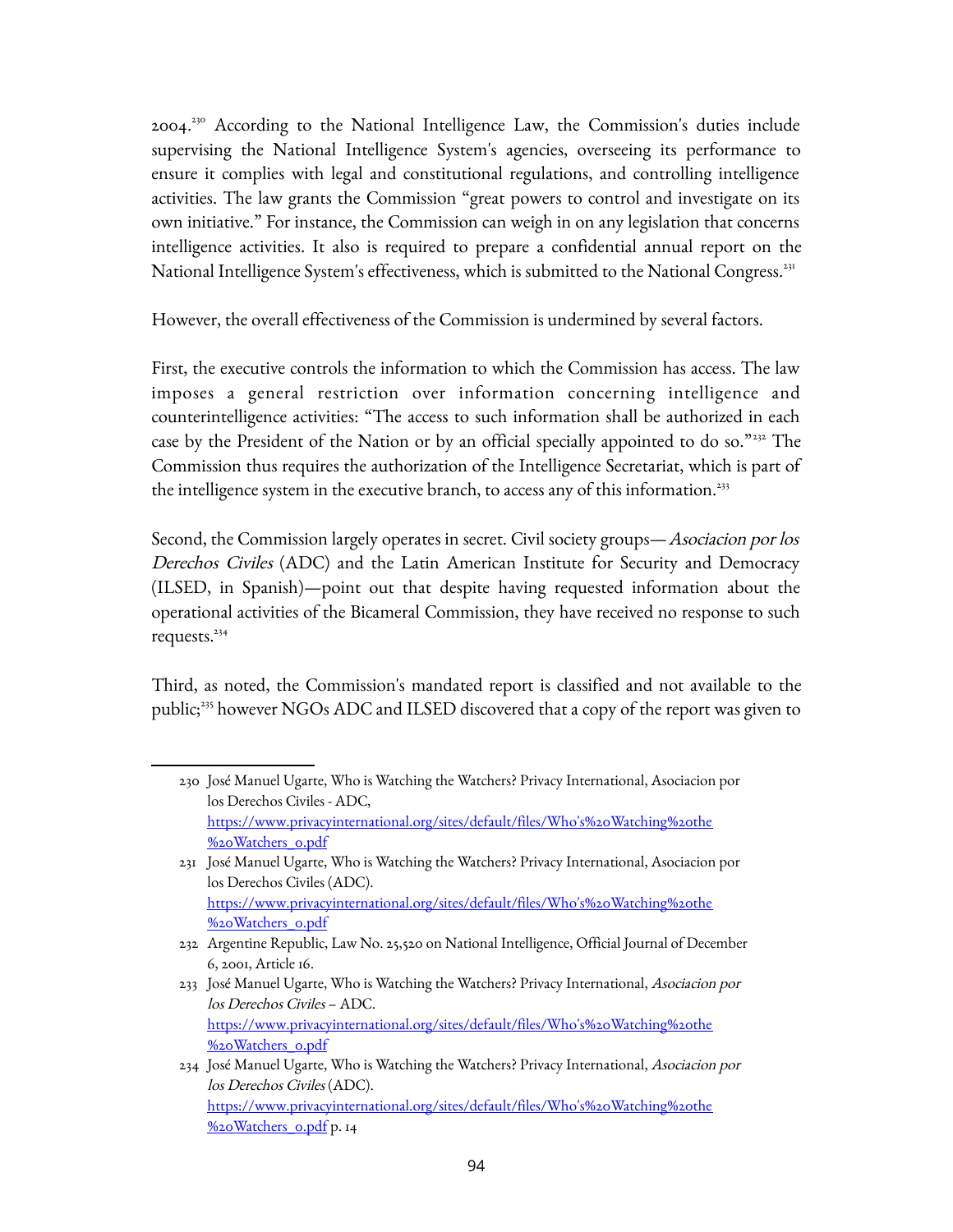Argentine deputies.<sup>[236](#page-94-0)</sup>

In a report published in 2015 amid the scandalous death of public prosecutor Alberto Nisman, ADC concluded that the Bicameral Commission operates in such secrecy that it makes it impossible to assess whether it is operating correctly, if it all. Testimony gathered during the course of this investigation suggests that the Commission is not operating at all.<sup>[237](#page-94-1)</sup> In 2016 a coalition of civil society organizations working on transparency for the intelligence sector argued that the new government's decisions on the matter do not only solve the old problems facing the intelligence community in Argentina, but have made them worse by naming partisan officials with no expertise and close links to members of the community who have been suspected of conducting illegal intelligence on public figures, involved in illegal smuggling of goods, and drug trafficking.<sup>[238](#page-94-2)</sup>

CHILE: Within the executive branch, intelligence agencies have been unified since 2004 under the National Agency of Intelligence (ANI, in Spanish). ANI possesses oversight control and reports directly to the Ministry of Interior. It also has parliamentary oversight over the Chamber of Deputies, which is limited since the chamber does not have investigatory powers.<sup>[239](#page-94-3)</sup> Article 37 of Law 19,974 prescribes that the intelligence system will report its activities to the congressional commission. Since the Director of ANI prepares the annual report on its intelligence operations and performance, the report is not independent, and its findings are not publicly verifiable since the report is not publicly available, and the operations described within it are carried out by secret commissions.

Article 36 states that the National Comptroller will study the legality of the decrees issued by ANI. The National Comptroller's decisions on legality are made through a documented

<sup>235</sup> Articles 13.9 and 33.3 of Law No. 25,520 requires the Commission to issue an annual national report to Congress on all of the intelligence activities it oversees.

<span id="page-94-0"></span><sup>236</sup> José Ramiro Ugarte, Who is Watching the Watchers? Privacy International, Asociacion por los Derechos Civiles (ADC). [https://www.privacyinternational.org/sites/default/files/Who's%20Watching%20the](https://www.privacyinternational.org/sites/default/files/Who) [%20Watchers\\_0.pdf](https://www.privacyinternational.org/sites/default/files/Who)

<span id="page-94-1"></span><sup>237</sup> Ramiro Álvarez Ugarte and Emiliano Villa. Who is Watching the Watchers? Privacy International. Asociacion por los Derechos Civiles. (ADC) Available at: [https://www.privacyinternational.org/sites/default/files/Who's%20Watching%20the](https://www.privacyinternational.org/sites/default/files/Who) [%20Watchers\\_0.pdf](https://www.privacyinternational.org/sites/default/files/Who)

<span id="page-94-2"></span><sup>238</sup> ICCSI. AFI: las declaraciones de Arribas y Majdalani que confirman que el Senado no debe brindarles el acuerdo (2016). [http://www.iccsi.com.ar/afi-las-declaraciones-de-arribas-y](http://www.iccsi.com.ar/afi-las-declaraciones-de-arribas-y-majdalani-que-confirman-que-el-senado-no-debe-brindarles-el-acuerdo)[majdalani-que-confirman-que-el-senado-no-debe-brindarles-el-acuerdo.](http://www.iccsi.com.ar/afi-las-declaraciones-de-arribas-y-majdalani-que-confirman-que-el-senado-no-debe-brindarles-el-acuerdo) ICCSI, Acuerdo para no innovar (2016). [http://www.iccsi.com.ar/agencia-federal-de-inteligencia-acuerdo](http://www.iccsi.com.ar/agencia-federal-de-inteligencia-acuerdo-para-no-innovar)[para-no-innovar](http://www.iccsi.com.ar/agencia-federal-de-inteligencia-acuerdo-para-no-innovar) 

<span id="page-94-3"></span><sup>239</sup> José Manuel Ugarte, Who is Watching the Watchers? Privacy International. Asociación por los Derechos Civiles – ADC. [https://www.privacyinternational.org/sites/default/files/Who's%20Watching%20the](https://www.privacyinternational.org/sites/default/files/Who)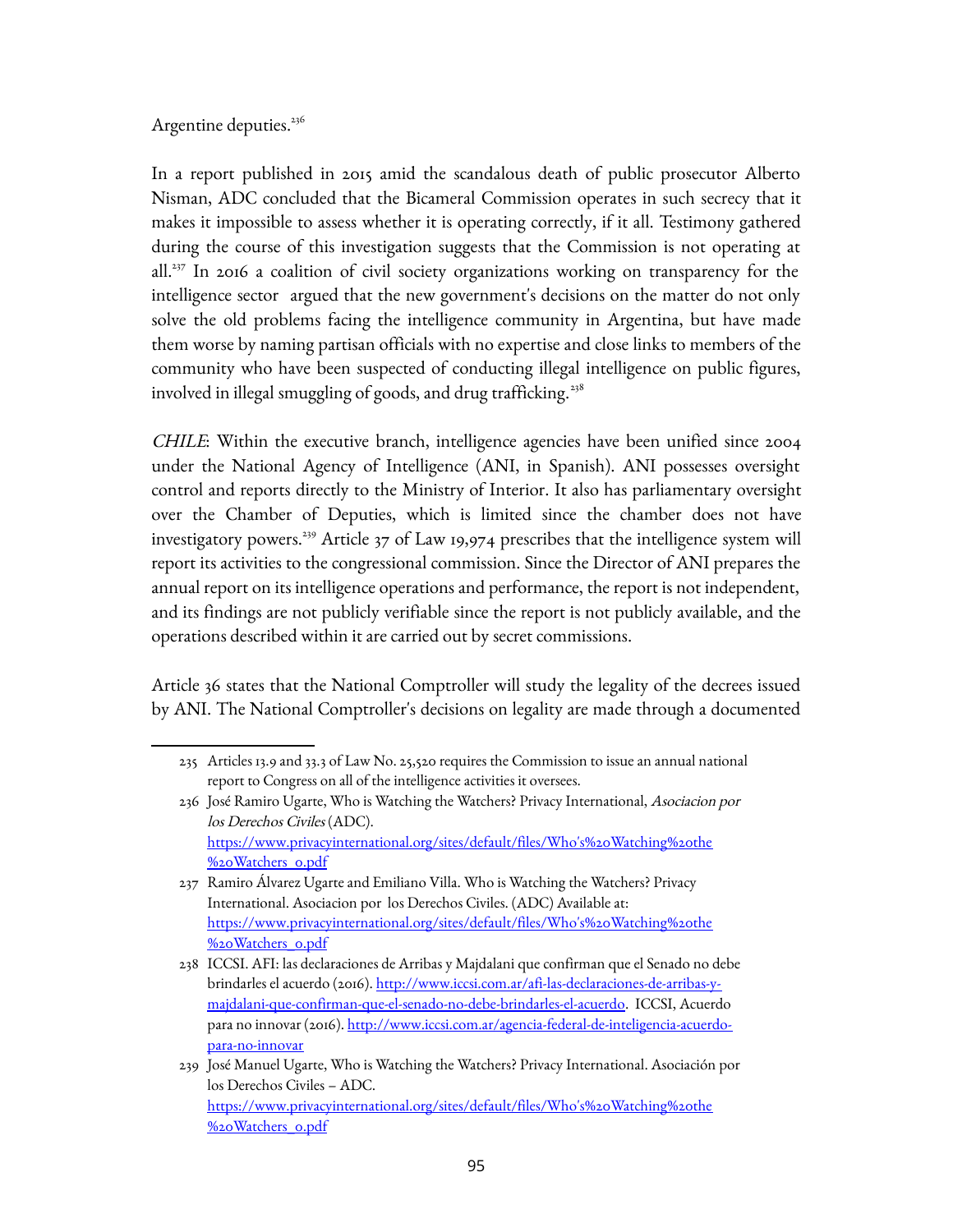constitutional procedure (toma de la razón) and are classified according to the same law. Although Chile grants some oversight responsibility to its National Comptroller and parliament, these processes are not public.

PERU: In 2000, former President Fujimori dismantled the National Intelligence Service (SIN, in Spanish) after a corruption scandal was uncovered within the agency.<sup>[240](#page-95-0)</sup> In 2006, Act 28,664 formed the National Intelligence System (SINA, in Spanish) and the National Directorate of Intelligence (DINI, in Spanish), which specialize in nonmilitary national intelligence and report directly to the President.<sup>[241](#page-95-1)</sup>

The Intelligence Committee of the Congress of Peru serves as legislative control and supervises all SINA activities. It reviews intelligence plans and any files presented to the judges handling the communications interception requests. The Committee also receives an annual report directly from the Intelligence Director. Unlike those of other countries, Peru's Intelligence Committee can investigate on its own will, but must do so under the direction of the DINI.<sup>[242](#page-95-2)</sup> Therefore, the scope of the investigation is undefined.

In spite of these controls, Peru has not succeeded in preventing abuses committed by its intelligence agencies. However, it has maintained some public accountability. Journalistic investigations have led to complaints concerning the DINI and the illegal surveillance of politicians, businessmen, and journalists. Consequently, in February 2015, the President of the Council of Ministers announced her decision to dissolve the DINI and recreate the national intelligence structure. A month later, these revelations prompted a successful motion of censure to the entire cabinet of ministers presided over by Ana Jara, who was the first censure in the country in more than 52 years.<sup>[243](#page-95-3)</sup> The intelligence system was subjected to reorganization immediately.<sup>[244](#page-95-4)</sup>

<span id="page-95-0"></span><sup>240</sup> José Manuel Ugarte, Who is Watching the Watchers? Privacy International. Asociación por los Derechos Civiles - ADC. [https://www.privacyinternational.org/sites/default/files/Who's%20Watching%20the](https://www.privacyinternational.org/sites/default/files/Who) [%20Watchers\\_0.pdf](https://www.privacyinternational.org/sites/default/files/Who)

<span id="page-95-1"></span><sup>241</sup> José Manuel Ugarte. El control público de la actividad de inteligencia en América Latina. Ediciones CICCUS, Buenos Aires, 2012.

<span id="page-95-2"></span><sup>242</sup> José Manuel Ugarte, Who is Watching the Watchers? Privacy International. [https://www.privacyinternational.org/sites/default/files/Who's%20Watching%20the](https://www.privacyinternational.org/sites/default/files/Who) [%20Watchers\\_0.pdf](https://www.privacyinternational.org/sites/default/files/Who)

<span id="page-95-3"></span><sup>243</sup> El Comercio, "Ana Jara was censored by Congress based on DINI's illegal surveillance" ["Ana Jara fue censurada por el Congreso por rastreos de la DINI"]. (2015). [http://elcomercio.pe/politica/congreso/ana-jara-congreso-debatira-pedido-censura-caso](http://elcomercio.pe/politica/congreso/ana-jara-congreso-debatira-pedido-censura-caso-dini-noticia-1801055)[dini-noticia-1801055](http://elcomercio.pe/politica/congreso/ana-jara-congreso-debatira-pedido-censura-caso-dini-noticia-1801055)

<span id="page-95-4"></span><sup>244</sup> El Comercio, "Government Closes the DINI for 180 Days to Restructure It" ["Gobierno cerrará la DINI por 180 días para su reestructuración"], (2015). [http://elcomercio.pe/politica/gobierno/ollanta-humala-dijo-que-analizara-cierre-dini](http://elcomercio.pe/politica/gobierno/ollanta-humala-dijo-que-analizara-cierre-dini-noticia-1790387)[noticia-1790387](http://elcomercio.pe/politica/gobierno/ollanta-humala-dijo-que-analizara-cierre-dini-noticia-1790387)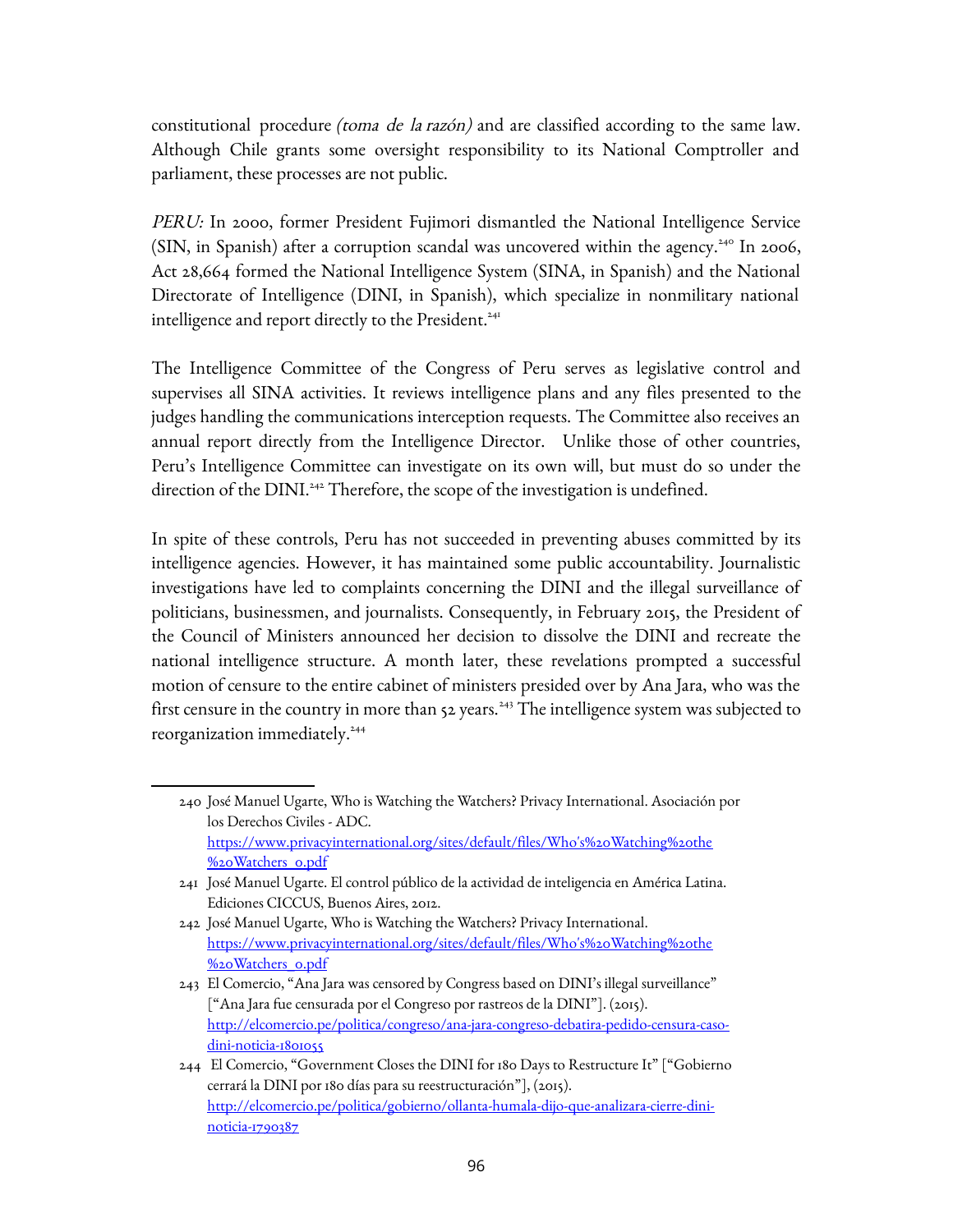COLOMBIA: The Colombian intelligence law (No. 1621 of 2013) provides for internal and external controls on intelligence activities.<sup>[245](#page-96-0)</sup> Inspectors inside the intelligence agencies must submit an annual report to the Ministry of Defense describing whether the intelligence activities were conducted within their legal framework and constitutional boundaries.<sup>[246](#page-96-1)</sup> A copy of this report should be sent to the Legal Commission on the Supervision of Intelligence and Counterintelligence Activities.<sup>[247](#page-96-2)</sup>

Additionally, Colombia has a Joint Intelligence Board [Junta de Inteligencia Conjunta] made up of the directors of each of the military forces in Colombia and the Ministry of Defense.<sup>[248](#page-96-3)</sup> The Board is in charge of supervising all of the intelligence agencies according to the Intelligence Plan<sup>[249](#page-96-4)</sup> and is required to report to the Legal Commission annually. Both reports are classified and not accessible to the public.<sup>[250](#page-96-5)</sup>

External control is carried out by the legislative branch, specifically the Legal Commission on the Supervision of Intelligence and Counterintelligence Activities. This commission has three main functions: to conduct political control and oversight, to check on the efficient use of resources, and to verify the legality of the practices carried out by intelligence agencies.

The powers given to the Legal Commission are aimed at controlling the performance of the oversight mechanisms of intelligence activities. Article 22 of Law 1621 of 2013 indicates that the Legal Commission shall be able to meet with the Joint Intelligence Board, learn about the annual reports written by the inspectors, request further information from them and from the offices of internal control, summon the heads and directors of intelligence agencies, and become acquainted with the national intelligence objectives outlined in the National Intelligence Plan. However, to verify the legality of the activities conducted by

<span id="page-96-0"></span><sup>245</sup> Colombian Republic, Law No. 1521 of 2013. [http://wsp.presidencia.gov.co/Normativa/Leyes/Documents/2013/LEY%201621%20DEL](http://wsp.presidencia.gov.co/Normativa/Leyes/Documents/2013/LEY%201621%20DEL%2017%20DE%20ABRIL%20DE%202013.pdf) [%2017%20DE%20ABRIL%20DE%202013.pdf](http://wsp.presidencia.gov.co/Normativa/Leyes/Documents/2013/LEY%201621%20DEL%2017%20DE%20ABRIL%20DE%202013.pdf)

<span id="page-96-1"></span><sup>246</sup> Colombian Republic, Law No. 1521 of 2013. [http://wsp.presidencia.gov.co/Normativa/Leyes/Documents/2013/LEY%201621%20DEL](http://wsp.presidencia.gov.co/Normativa/Leyes/Documents/2013/LEY%201621%20DEL%2017%20DE%20ABRIL%20DE%202013.pdf) [%2017%20DE%20ABRIL%20DE%202013.pdf](http://wsp.presidencia.gov.co/Normativa/Leyes/Documents/2013/LEY%201621%20DEL%2017%20DE%20ABRIL%20DE%202013.pdf) Article 18.

<span id="page-96-2"></span><sup>247</sup> Colombian Republic, Law No. 1521 of 2013. [http://wsp.presidencia.gov.co/Normativa/Leyes/Documents/2013/LEY%201621%20DEL](http://wsp.presidencia.gov.co/Normativa/Leyes/Documents/2013/LEY%201621%20DEL%2017%20DE%20ABRIL%20DE%202013.pdf) [%2017%20DE%20ABRIL%20DE%202013.pdf.](http://wsp.presidencia.gov.co/Normativa/Leyes/Documents/2013/LEY%201621%20DEL%2017%20DE%20ABRIL%20DE%202013.pdf) Article 18.

<span id="page-96-3"></span><sup>248</sup> Colombian Republic, Law No. 1521 of 2013. [http://wsp.presidencia.gov.co/Normativa/Leyes/Documents/2013/LEY%201621%20DEL](http://wsp.presidencia.gov.co/Normativa/Leyes/Documents/2013/LEY%201621%20DEL%2017%20DE%20ABRIL%20DE%202013.pdf) [%2017%20DE%20ABRIL%20DE%202013.pdf.](http://wsp.presidencia.gov.co/Normativa/Leyes/Documents/2013/LEY%201621%20DEL%2017%20DE%20ABRIL%20DE%202013.pdf) Article 12.

<span id="page-96-4"></span><sup>249</sup> Colombian Republic, Law No. 1521 of 2013. [http://wsp.presidencia.gov.co/Normativa/Leyes/Documents/2013/LEY%201621%20DEL](http://wsp.presidencia.gov.co/Normativa/Leyes/Documents/2013/LEY%201621%20DEL%2017%20DE%20ABRIL%20DE%202013.pdf) [%2017%20DE%20ABRIL%20DE%202013.pdf.](http://wsp.presidencia.gov.co/Normativa/Leyes/Documents/2013/LEY%201621%20DEL%2017%20DE%20ABRIL%20DE%202013.pdf) Article 12.

<span id="page-96-5"></span><sup>250</sup> Colombian Republic, Law No. 1521 of 2013. [http://wsp.presidencia.gov.co/Normativa/Leyes/Documents/2013/LEY%201621%20DEL](http://wsp.presidencia.gov.co/Normativa/Leyes/Documents/2013/LEY%201621%20DEL%2017%20DE%20ABRIL%20DE%202013.pdf) [%2017%20DE%20ABRIL%20DE%202013.pdf.](http://wsp.presidencia.gov.co/Normativa/Leyes/Documents/2013/LEY%201621%20DEL%2017%20DE%20ABRIL%20DE%202013.pdf) Articles 18 and 13 (h).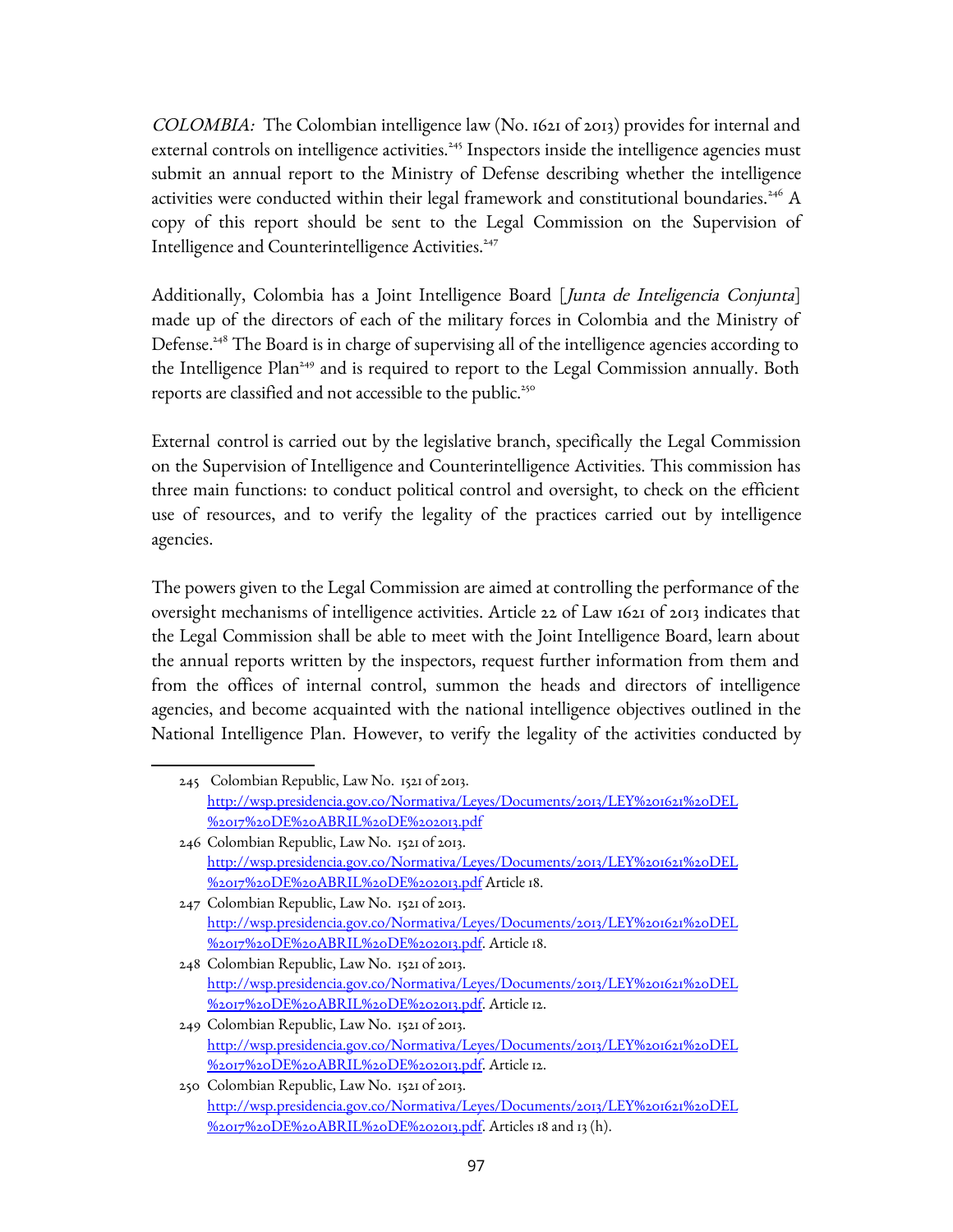intelligence and counter-intelligence agencies, the Legal Commission is limited by the fact that it can weigh in only on the information that the agencies deliver to it. This is problematic since many of the activities these agencies conduct go unreported or are considered classified.

Lastly, Colombian intelligence law has two additional safeguards. Article 18 protects whistleblowers. It dictates that members of intelligence and counterintelligence agencies should report any irregularities related to the activities carried out within their agencies to their directors or to the head of the Internal Control Department. In all cases, the whistleblower's identity shall be protected. Article 23 requires an evaluation of the credibility of the Commission itself at least once per year.

According to Law 1321 of 2013, the Legal Commission have eight members, four senators and four members of the Chamber of Representatives.<sup>[251](#page-97-0)</sup> Currently, the commission is not functioning.

BRAZIL: Brazil provides another example of the limitations imposed on political oversight mechanisms that prevent transparency concerning the activities of intelligence and counterintelligence agencies.

The executive branch has internal and external mechanisms of control. Internally, the Director General of ABIN has oversight control, while the Chamber of External Relations and National Defense has external control. According to intelligence policy analysts, it is unclear whether the latter will function on a permanent basis.<sup>[252](#page-97-1)</sup>

On the legislative side, there is a Joint Commission in the National Congress that is in charge of supervising such agencies. Nonetheless, there is almost no information about the functioning of the Commission, except that since its creation in 2000, it has held two or three meetings per year.<sup>[253](#page-97-2)</sup> In addition, there is little information on the Brazilian Intelligence System (SISBIN, in Spanish) available.

There are no oversight entities on the judicial side; however, requests for communications interceptions or access to data do require judicial authorization (Civil Rights Framework for the Internet Article 10.1).

<span id="page-97-0"></span><sup>251</sup> See Congress Website. Los Andes University. <http://www.congresovisible.org/comisiones/39/>

<span id="page-97-1"></span><sup>252</sup> José Manuel Ugarte, Who is Watching the Watchers? Privacy International. Asociacion por los Derechos Civiles (ADC) [https://www.privacyinternational.org/sites/default/files/Who's](https://www.privacyinternational.org/sites/default/files/Who) [%20Watching%20the%20Watchers\\_0.pdf](https://www.privacyinternational.org/sites/default/files/Who)

<span id="page-97-2"></span><sup>253</sup> José Manuel Ugarte, Who is Watching the Watchers? Privacy International. Asociacion por los Derechos Civiles (ADC). [https://www.privacyinternational.org/sites/default/files/Who's%20Watching%20the](https://www.privacyinternational.org/sites/default/files/Who) [%20Watchers\\_0.pdf](https://www.privacyinternational.org/sites/default/files/Who)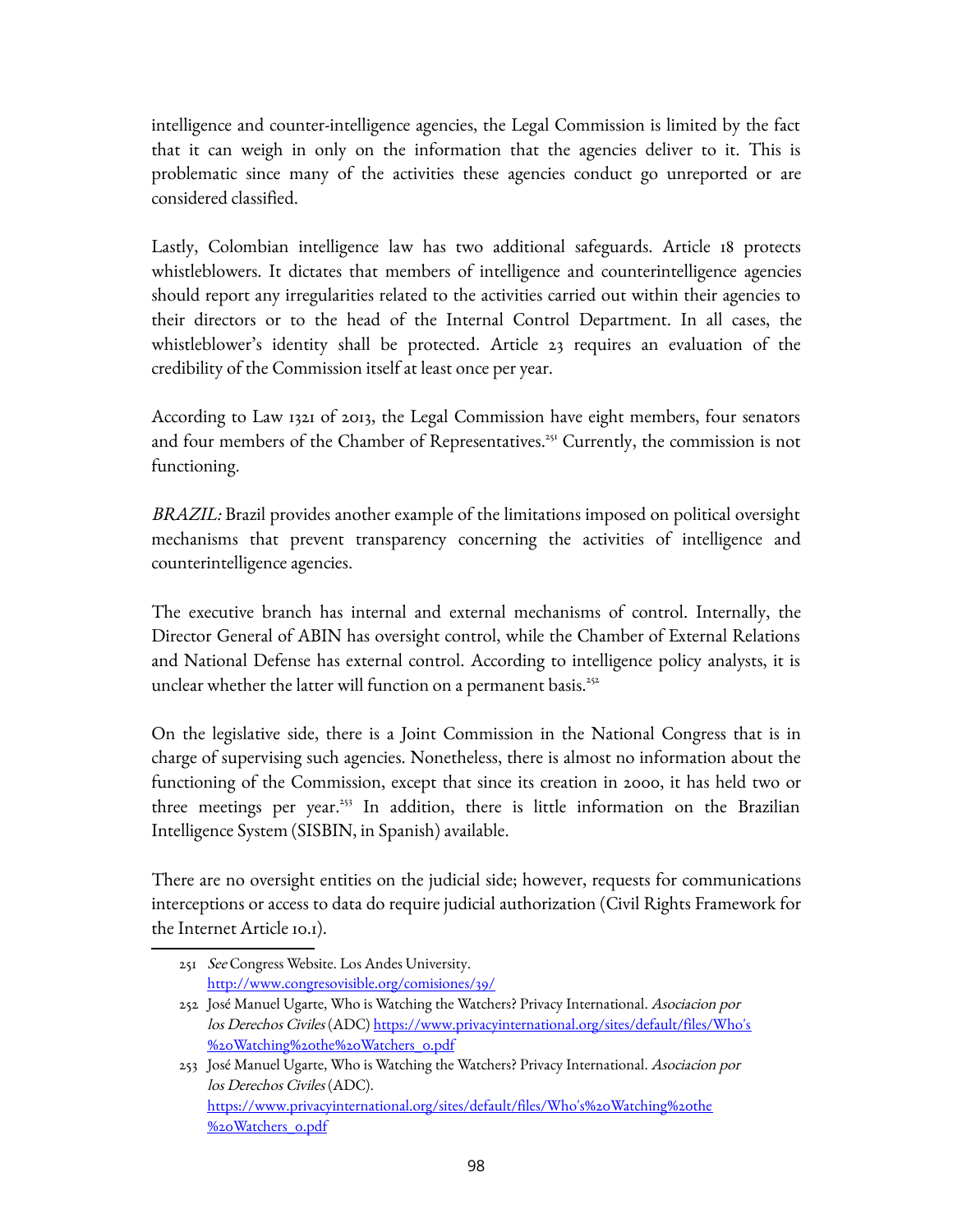URUGUAY: Uruguay lacks external oversight mechanisms. This nation is characterized by an intelligence system that is decentralized and fragmented, making central, coordinated oversight difficult.<sup>[254](#page-98-0)</sup> In 2010 Uruguay began undergoing a process to reorganize its intelligence system in order to centralize all the agencies under the National Intelligence System. In 2014 the proposed bill was not approved and currently is being re-proposed in the Uruguayan parliament.<sup>[255](#page-98-1)</sup>

HONDURAS: Honduras lacks an independent oversight body to oversee intelligence activities.<sup>[256](#page-98-2)</sup>

<span id="page-98-0"></span><sup>254</sup> Samanta Curti, Reforms in South American Intelligence agencies, "Reformas de los Sistemas de Inteligencia en América del Sur."<http://www.kas.de/wf/doc/17940-1442-1-30.pdf>

<span id="page-98-1"></span><sup>255</sup> El País, Draft Bill for Intelligence Law comes alive again Reflotan Proyecto de Ley de Inteligencia. [http://www.elpais.com.uy/informacion/reflotan-proyecto-ley](http://www.elpais.com.uy/informacion/reflotan-proyecto-ley-inteligencia.html)[inteligencia.html](http://www.elpais.com.uy/informacion/reflotan-proyecto-ley-inteligencia.html)

<span id="page-98-2"></span><sup>256</sup> Honduras Chapter, Edy Tábora Gonzales.Fundación Acceso, ¿Privacidad digital para defensores y defensoras de derechos: un estudio sobre cómo los marcos legales de El Salvador, Guatemala, Honduras y Nicaragua pueden ser utilizados para la protección, criminalización y/o vigilancia digital de defensoras y defensores de derechos humanos. Peri, Luciana (coord.).p. 229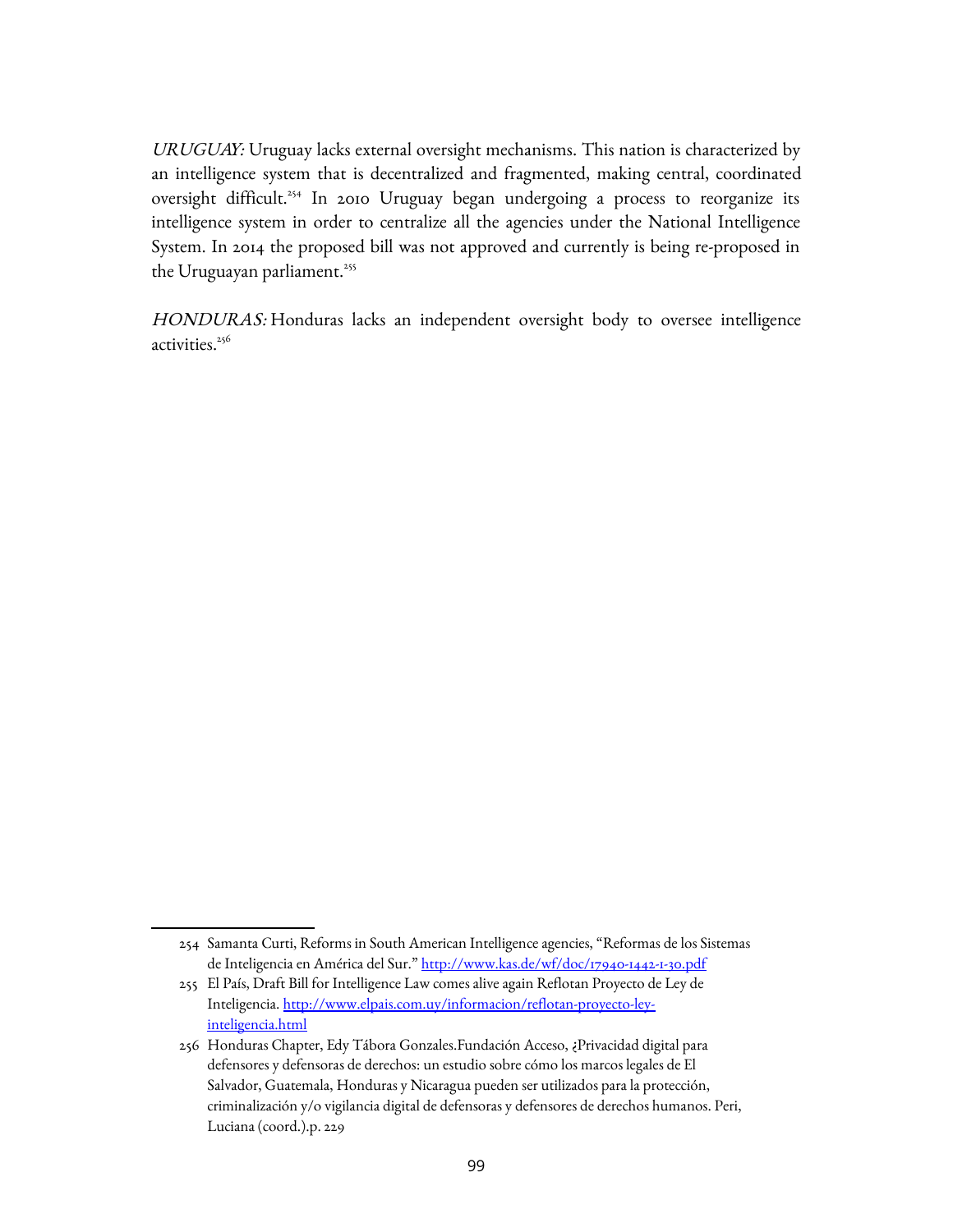**8.**

#### **Integrity of Communications and Systems**

States should not compel service providers or hardware or software vendors to build surveillance or monitoring capabilities into their systems, or to collect or retain particular information purely for State Communications Surveillance purposes. Individuals have the right to express themselves anonymously; States therefore should refrain from compelling the identification of users.

The Integrity of Communications and Systems Principles seek to protect against technological mandates that put service providers' infrastructure at risk. They also protect the freedom to secure communications through encryption technology, and the ability to communicate anonymously.<sup>[257](#page-99-0)</sup>

#### *The right to use encryption*

Encryption protects the security of a person's communications. It also protects free expression by preventing automated technical censorship systems from blocking access to particular content and even to specific key words. It promotes expression indirectly by giving users confidence that the confidentiality of their communications or browsing history are protected by technical means.

In the absence of encryption, online communications can be intercepted easily.<sup>[258](#page-99-1)</sup> Internet intermediaries that store and process communications often are in a position to possess and read all of the unencrypted communications that pass through their networks.<sup>[259](#page-99-2)</sup>

<span id="page-99-0"></span><sup>257</sup> This is an abstract of our own submission. See Katitza Rodriguez, EFF Comments Submitted to the United Nations Special Rapporteur on the Promotion and Protection of the Right to Freedom of Opinion and Expression, 2015, [https://www.eff.org/document/eff](https://www.eff.org/document/eff-comments-submitted-united-nations-special-rapporteur-promotion-and-protection-right)[comments-submitted-united-nations-special-rapporteur-promotion-and-protection-right](https://www.eff.org/document/eff-comments-submitted-united-nations-special-rapporteur-promotion-and-protection-right)

<span id="page-99-1"></span><sup>258</sup> See e.g., Firesheep (2010). Retrieved February 6, 2015, from [http://codebutler.com/firesheep.](http://codebutler.com/firesheep) See also John P. Mello Jr. , Free Tool Offered To Combat Firesheep Hackers, PCWorld, Retrieved February 6, 2015, from [http://www.pcworld.com/article/211531/free\\_tool\\_offered\\_to\\_combat\\_firesheep\\_hackers.h](http://www.pcworld.com/article/211531/free_tool_offered_to_combat_firesheep_hackers.html) [tmlS](http://www.pcworld.com/article/211531/free_tool_offered_to_combat_firesheep_hackers.html)eth Schoen, Richard Esguerra (2010). The Message of Firesheep: "Baaaad Websites, Implement Sitewide HTTPS Now!, EFF. Retrieved February 6, 2015, from [http://www.eff.org/deeplinks/2010/10/message-firesheep-baaaad-websites-implement.](http://www.eff.org/deeplinks/2010/10/message-firesheep-baaaad-websites-implement) EFF, Tool Offers New Protection Against 'Firesheep', November 23, 2010. Retrieved February 6, 2015, from [http://www.eff.org/press/archives/2010/11/23.](http://www.eff.org/press/archives/2010/11/23)

<span id="page-99-2"></span><sup>259</sup> Electronic Frontier Foundation, Animated Overview: How Strong Encryption Can Help Avoid Online Surveillance, Surveillance Self-Defense, [https://ssd.eff.org/en/module/animated-overview-how-strong-encryption-can-help-avoid](https://ssd.eff.org/en/module/animated-overview-how-strong-encryption-can-help-avoid-online-surveillance)[online-surveillance](https://ssd.eff.org/en/module/animated-overview-how-strong-encryption-can-help-avoid-online-surveillance)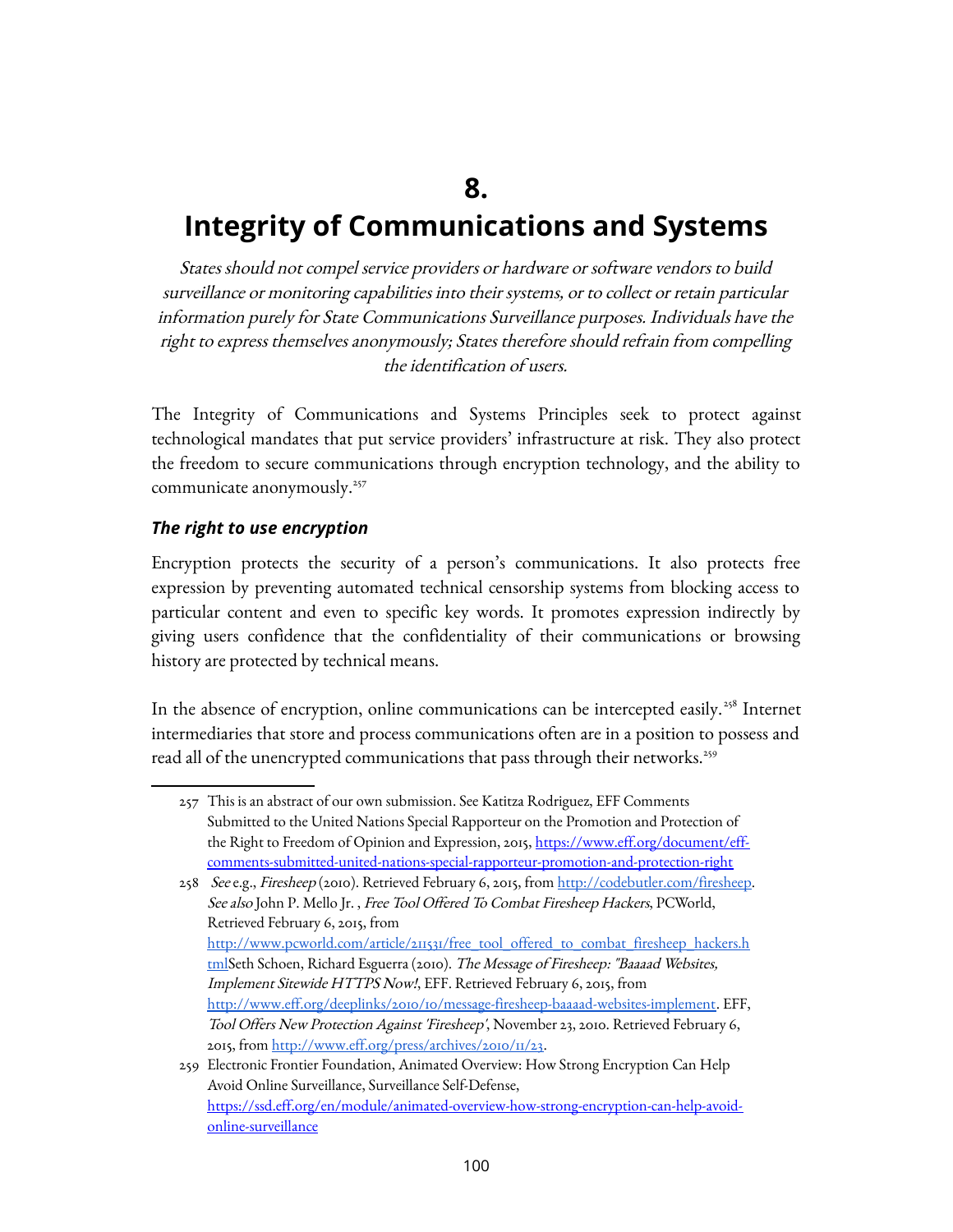Service providers should be able to design systems that ensure end-to-end encryption so that they ensure that a message can be read by its intended recipient and no one else. Despite encryption's central role in every aspect of information security, efforts to make it more readily and conveniently available to the public often draw disapproval from governments. Some countries have attempted to use legal measures to limit the public's access to encryption tools or to try to exact security-weakening concessions from manufacturers and software developers.<sup>[260](#page-100-0)</sup>

In high-profile cases, as well as in closed-door negotiations, governments have directly pressured individual manufacturers by threatening to ban or block their products and services. From 2010 to 2013, for instance, Canadian mobile manufacturer BlackBerry was involved in public confrontations with the governments of Saudi Arabia, the United Arab Emirates, and India, who objected to BlackBerry's use of strong encryption in Canada and suggested that BlackBerry's products might be banned in their territories.<sup>[261](#page-100-1)</sup> The manufacturer responded by agreeing to deliver a solution that would grant governments access to spy on non-enterprise users. $262$ 

Some argue there should not be any "impenetrable technology." This demand amounts to a technology mandate and calls for a draconian regulatory framework. The implications this has on innovation, as well as the open-source community as a whole, are dire. Some open-source developers already have taken a stand against building back doors into software.<sup>[263](#page-100-3)</sup> Any additional mandates put on service providers would require providers to spend a significant amount of money making their technologies compliant with the new rules, and these costs would likely be passed onto their customers.

#### *Technological mandates*

Laws requiring telecommunications providers to ensure that law enforcement can access their records, either on a case-by-case basis or by building in a permanent access point for the government, can be contrary to the Integrity of Communication and System Principle. This "surveillance by design" can impede pro-privacy innovation by constraining the number of options available to those who are developing Internet and mobile services.

Implementation of technical capacity requirements streamline and automate wiretapping and other communications interception processes, making interception cheaper, faster, and

<span id="page-100-0"></span><sup>260</sup> See Bert-Jap Koops (2013), Crypto Law Survey.<http://cryptolaw.org/>(listing known export, import, and domestic use controls on encryption).

<span id="page-100-1"></span><sup>261</sup> See, e.g., BBC News (2010), Two Gulf States to Ban Some BlackBerry Functions. [http://www.bbc.com/news/world-middle-east-10830485.](http://www.bbc.com/news/world-middle-east-10830485)

<span id="page-100-2"></span><sup>262</sup> See Wired News (2013), BlackBerry gives Indian government ability to intercept messages. <http://www.wired.co.uk/news/archive/2013-07/11/blackberry-india>

<span id="page-100-3"></span><sup>263</sup> Zooko O'Whielacronx (2010), Statement on Backdoors. [http://tahoe](http://tahoe-lafs.org/pipermail/tahoe-dev/2010-October/005353.html)[lafs.org/pipermail/tahoe-dev/2010-October/005353.html](http://tahoe-lafs.org/pipermail/tahoe-dev/2010-October/005353.html)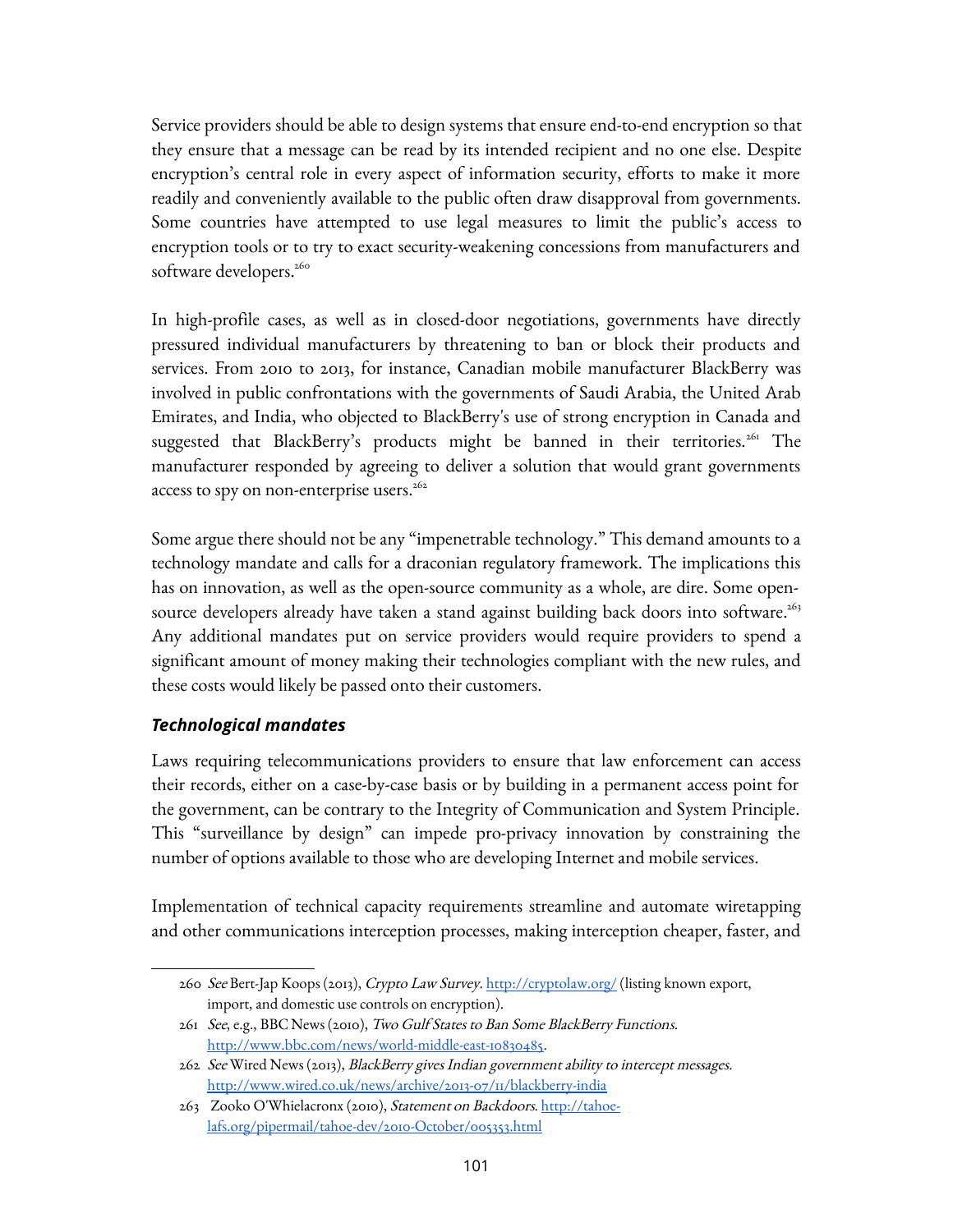more convenient. Such streamlining reduces human involvement and oversight in the process, which may reduce providers' ability to challenge or expose abuses such as illegal wiretapping. Wiretapping equipment also has been hacked, remotely activated, and used to covertly carry out illicit interception for espionage purposes. Technical mandates may prevent providers from making changes to their networks for security or engineering purposes, and in some cases forbid or discourage providers from giving users access to cryptographic tools that could protect their communications against government or thirdparty wiretapping.

It also is worth noting that a carrier's obligation to be capable of performing interceptions is distinct from the ability to decrypt communications or to deploy encryption technologies to which the carrier does not possess the key. However, these questions may not have been considered expressly by legislators in most jurisdictions and virtually have never been tested or examined by courts.

ARGENTINA: On encryption: There is no law in Argentina that prohibits the use of encryption. By applying the constitutional *reserve* principle, which states that anything that is not forbidden is permitted, we can conclude that encryption and the use of encrypting technology is legal in Argentina.

On lawful interception: Argentinean law provides several safeguards against illegal searches and seizures. On the one hand, the National Intelligence Act of 2001 establishes that all interceptions—whether conducted within a criminal investigation or for intelligence gathering purposes—must be authorized by a judge. $264$ 

Such authorization, as stipulated by the legislative framework, "must be granted in writing and be justified by a detailed description on how the telephone number(s) or e-mail address(es) or any other communications are going to be intercepted or seized."<sup>[265](#page-101-1)</sup>

Interception orders last 60 days but, upon request, can be extended for another 60 days. The interception request is signed by the relevant authorities and is sent to telecommunications companies and ISPs through an official communication which must be complied with if it meets formal requirements. The obligation for intermediary companies to comply with interception orders stems from Article 22 of the National Intelligence Act of 2001, which states that these companies are "responsible of executing the diversion of the [targeted] communication." It should be noted that there is no regulation that prevents companies from deploying confidentiality tools that would make it impossible for them to comply with interception orders.

<span id="page-101-0"></span><sup>264</sup> Law 25.520, Article 19.

<span id="page-101-1"></span><sup>265</sup> Law 25.520, Article 18.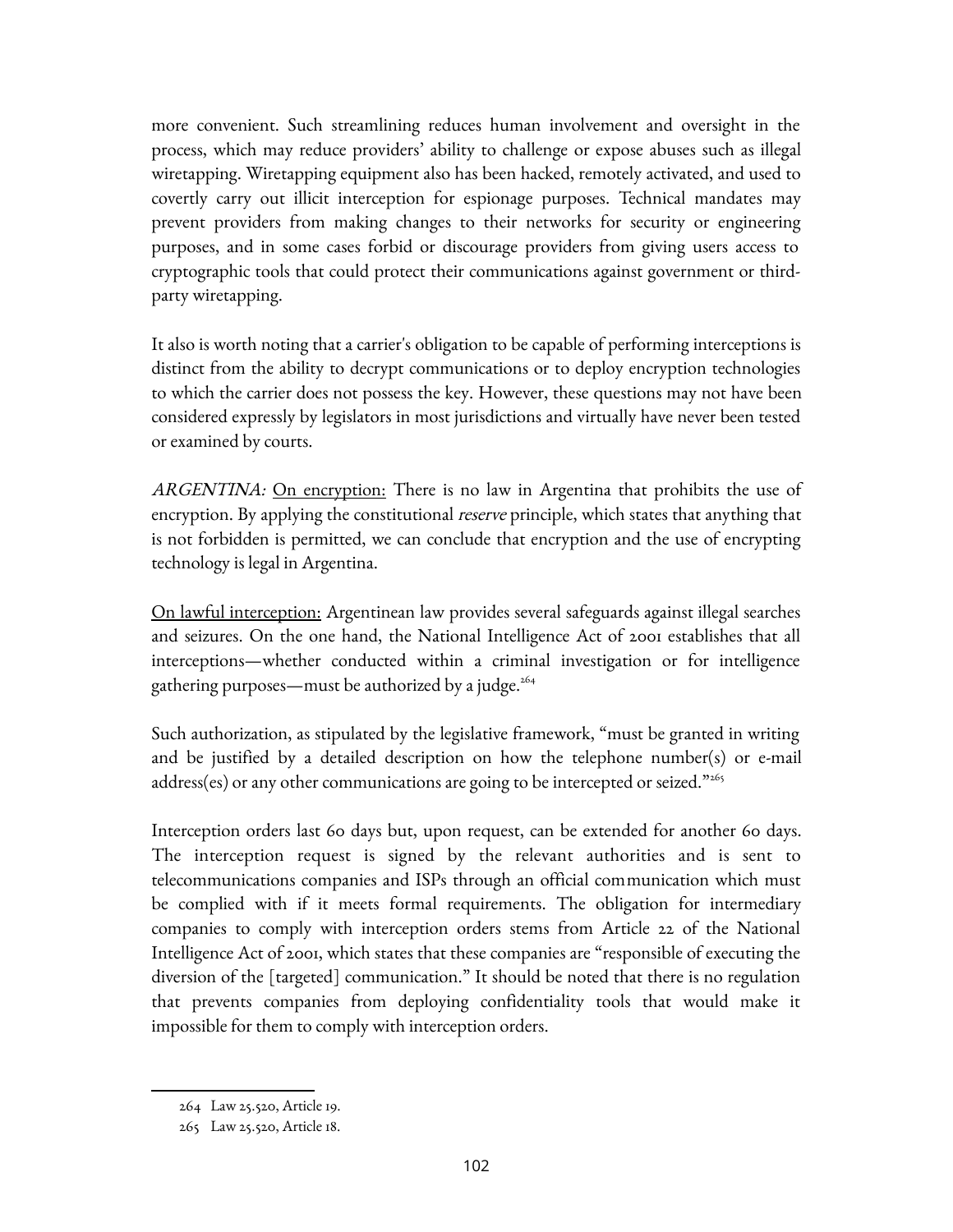COLOMBIA: On encryption: Colombia has a broad legal prohibition, dating back to 1993, on any use of encryption technology for communications in the electromagnetic spectrum. It also prohibits the use of voice encryption technology by anyone other than certain government officials. These prohibitions appear to apply to virtually all of the routine uses of encryption in today's communications technologies, but the laws do not seem to be enforced in practice.

On lawful interception: Decree 1704 compels telecommunication services, including Internet service providers such as Movistar and Claro, and network providers (proveedor de redes), to facilitate easier wiretapping by introducing technical capacity requirements, supporting government-approved technology standards for categories of data interception, and turning data over to the Prosecutor's Office (Fiscalía General de la Nación) upon request.[266](#page-102-0) Content and application providers such as MercadoLibre.com and Tapssi.com are excluded from this decree. $267$ 

Telecommunication network providers and service providers carrying out business within the national territory are required to ensure that the necessary technological infrastructure to provide competent authorities connection and access points to capture communications traffic in their networks is implemented so that the agencies with permanent judicial police functions may perform all activities required for the interception of communications, subject to prior authorization by the National Attorney General or his/her designee.

Telecommunications network and service providers also must respond in a timely manner to the interception of communications requests made by the National Attorney General, in conformity with this decree and the legal framework currently in force, to facilitate interception activities by permanent judicial police agencies.

Moreover, the Ministry of Information and Communications Technologies may, as necessary, define the technical specifications of connection points and type of traffic to be intercepted, impose on telecommunications network and service providers, through general resolutions, technical conditions and models as well as systematic protocols, and respond to the National Attorney General's requests for interception.

EL SALVADOR: On encryption: Article 42-D of the telecommunications law states that telecommunications providers "must decrypt, or ensure that authorities can decrypt, any client or subscriber communications in order to obtain the information referred to by the preceding articles in cases in which the encryption has been provided by the service

<span id="page-102-0"></span><sup>266</sup> Colombia, Decree 1704 of 2012, article 2.

<span id="page-102-1"></span><sup>267</sup> Article 6 of Law 1341 of 2009 defines "Information Technology and Communications - ICT" and request the Ministry of Information Technology and Communications to create a glossary. Resolution 000202 of 2010, Internet companies are consider content and application providers, and not telecommunication providers.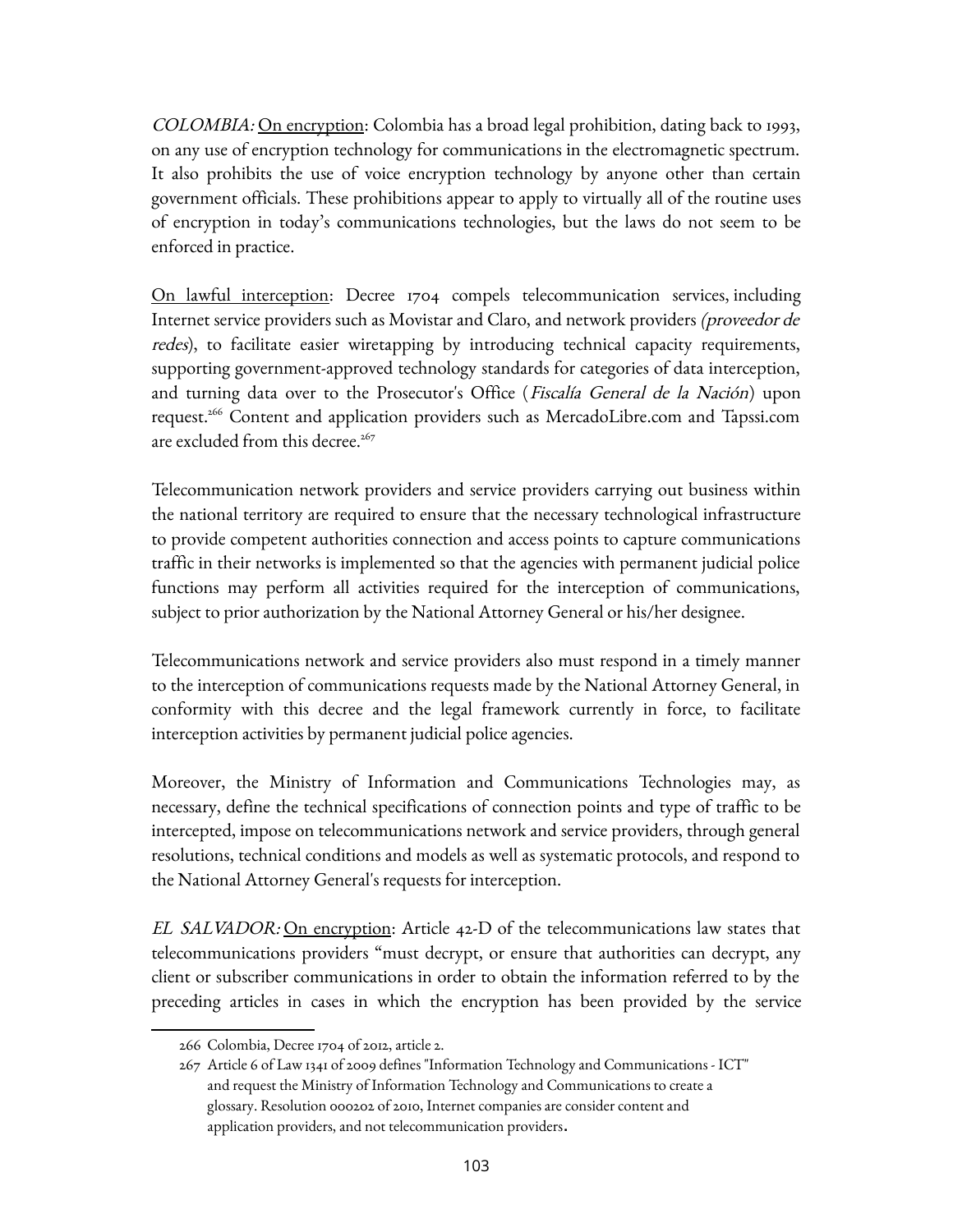operator." This may be interpreted as forbidding providers from deploying or providing encryption technologies that they are unable to decrypt, and it remains unclear whether the companies can be punished for failing to turn over information that they do not possess.

NICARAGUA: On lawful interception: Chapter VIII, Article 65 of the "Law on the Prevention, Investigation and Prosecution of Organized Crime and the Administration of Seized, Confiscated and Abandoned Assets" creates a technological mandate to design their services in a surveillance-friendly manner, stating that:

"[P]rivate or public companies that provide telephone, computer or other electronic communication services [...] shall provide the conditions, material facilities and techniques necessary for the interceptions to be effective, safe and confidential  $[\dots]^{\nu}$ 

On encryption: There are no legal or regulatory limitations on encrypting communications or content encryption.

BRAZIL:<sup>[268](#page-103-0)</sup> Brazil's Constitution prohibits anonymity expressly. The use of encryption is not prohibited by law specifically.<sup>[269](#page-103-1)</sup> However, the Brazilian ANATEL requires that telecommunication providers maintain the technological resources and facilities needed to breach telecommunications secrecy within the scope of court orders. ANATEL also requires that providers bear the financial costs of maintaining such technology (Art. 26, parágrafo único, Resolution nº 73/98; Art. 90, Resolution nº 477/07; Art. 24, Resolution nº 426/05). The Brazilian Interception Law compels telecommunications providers to cooperate with law enforcement in wiretapping proceedings authorized by law (Art. 7, Lei n. 9.296/96). While this language may be interpreted as constraining, the use and type of encryption and similar technologies implemented by those actors, these (CALEA-type) obligations do not directly extend to content providers, which include third-party applications such as WhatsApp. The rising popularity of popular encrypted messaging apps in Brazil such as WhatsApp has stirred intense debate around encryption in the country.

In May 2016, a judge who demanded personal data from WhatsApp as part of a drug-related investigation in Brazil's northeastern state of Sergipe ordered the five main Internet service providers to block access to WhatsApp's messaging service for 72 hours. ISPs that did not block WhatsApp were threatened with a fine of approximately \$142,000 USD per day. In February 2016, the same judge ordered the arrest of the vice president of Facebook Brazil, as

<span id="page-103-0"></span><sup>268</sup> Electronic Frontier Foundation & Internet Lab, Frequently Asked Questions on State Communication Surveillance. [https://necessaryandproportionate.org/country](https://necessaryandproportionate.org/country-reports/brazil)[reports/brazil](https://necessaryandproportionate.org/country-reports/brazil)

<span id="page-103-1"></span><sup>269</sup> Dennys Antonialli, Jacqueline de Souza Abreu, "Brazil: State Surveillance of Communications in Brazil and the Protection of Fundamental Rights," Electronic Frontier Foundation & InternetLab (2015). [https://necessaryandproportionate.org/country](https://necessaryandproportionate.org/country-reports/brazil)[reports/brazil](https://necessaryandproportionate.org/country-reports/brazil)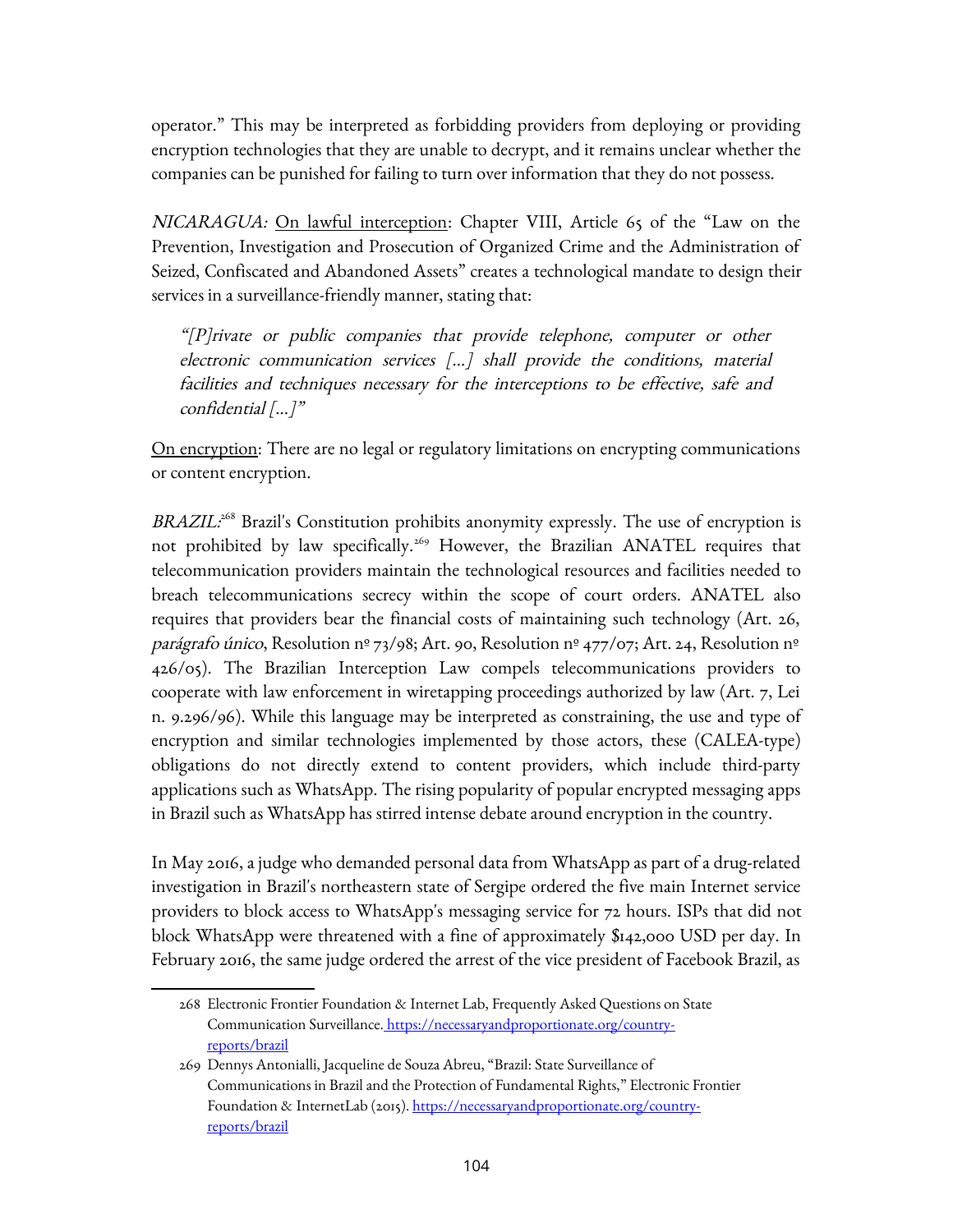Facebook owns WhatsApp. The arrest came after the judge had served WhatsApp with a series of fines for withholding information from the court. Facebook's vice president was released<sup>[270](#page-104-0)</sup> after another Brazilian judge called his incarceration "unlawful coercion."

WhatsApp's lawyer told reporters what he had told the court: WhatsApp cannot provide the content of communications carried out on its messaging service because the company has no record of those communications.<sup>[271](#page-104-1)</sup> That may be for technological reasons—many WhatsApp communications are end-to-end encrypted. It also may be the result of the company's own logging policies: WhatsApp says it makes no permanent record of the data that the court requires. In either case, the court was punishing a single employee for the company's inability to comply with its own impossible demands.<sup>[272](#page-104-2)</sup> In December 2015, Brazilian ISPs also were required to block Brazilians' access to WhatsApp in an unrelated case from São Paulo, an order that was overturned quickly on appeal.

GUATEMALA: On encryption: There are no legal or regulatory limitations on development and use of encryption.

HONDURAS: On encryption: There is no constitutional rule governing the promotion or limitation of encryption or anonymity. None of these issues have been addressed by the Constitutional Chamber of the Supreme Court. However, the Honduran Communications Interception Law (Ley de Intervención de las Comunicaciones) is potentially ambiguous with regard to the interception obligations of service providers. It requires communications service providers to make "all material, technical, and human resources necessary to ensure that interception is effective, secure, and confidential" available to government entities; it remains unclear to what extent this would limit such providers from adopting or promoting security or encryption tools, which limit their own access to user communications.

PERU: <u>On encryption</u>: There are no legal or regulatory limitations on the development and use of encryption.

On lawful interception: Article 230 of the Criminal Procedural Code makes clear that ISPs should keep their systems "in close proximity to" police to facilitate the execution of any surveillance orders. Following this rule, any kind of anti-surveillance measure deployed by the ISP could be read as a violation of that obligation:

<span id="page-104-0"></span><sup>270</sup> Brazil judge orders release of Facebook executive, Yahoo, (2016). [https://www.yahoo.com/news/brazil-judge-orders-release-facebook-executive-](https://www.yahoo.com/news/brazil-judge-orders-release-facebook-executive-130638549.html?ref=gs)[130638549.html?ref=gs](https://www.yahoo.com/news/brazil-judge-orders-release-facebook-executive-130638549.html?ref=gs)

<span id="page-104-1"></span><sup>271</sup> Sérgio Rodas, Executivo do Facebook é preso por causa de apuração envolvendo WhatsApp, (2016). [http://www.conjur.com.br/2016-mar-01/executivo-facebook-preso-causa-apuracao](http://www.conjur.com.br/2016-mar-01/executivo-facebook-preso-causa-apuracao-envolvendo-whatsapp)[envolvendo-whatsapp](http://www.conjur.com.br/2016-mar-01/executivo-facebook-preso-causa-apuracao-envolvendo-whatsapp)

<span id="page-104-2"></span><sup>272</sup> Apesar de problemas judiciais, WhatsApp diz que não vai mudar (2016). [http://www1.folha.uol.com.br/tec/2016/03/1745230-apesar-de-problemas-judiciais](http://www1.folha.uol.com.br/tec/2016/03/1745230-apesar-de-problemas-judiciais-whatsapp-diz-que-nao-vai-mudar.shtml)[whatsapp-diz-que-nao-vai-mudar.shtml](http://www1.folha.uol.com.br/tec/2016/03/1745230-apesar-de-problemas-judiciais-whatsapp-diz-que-nao-vai-mudar.shtml)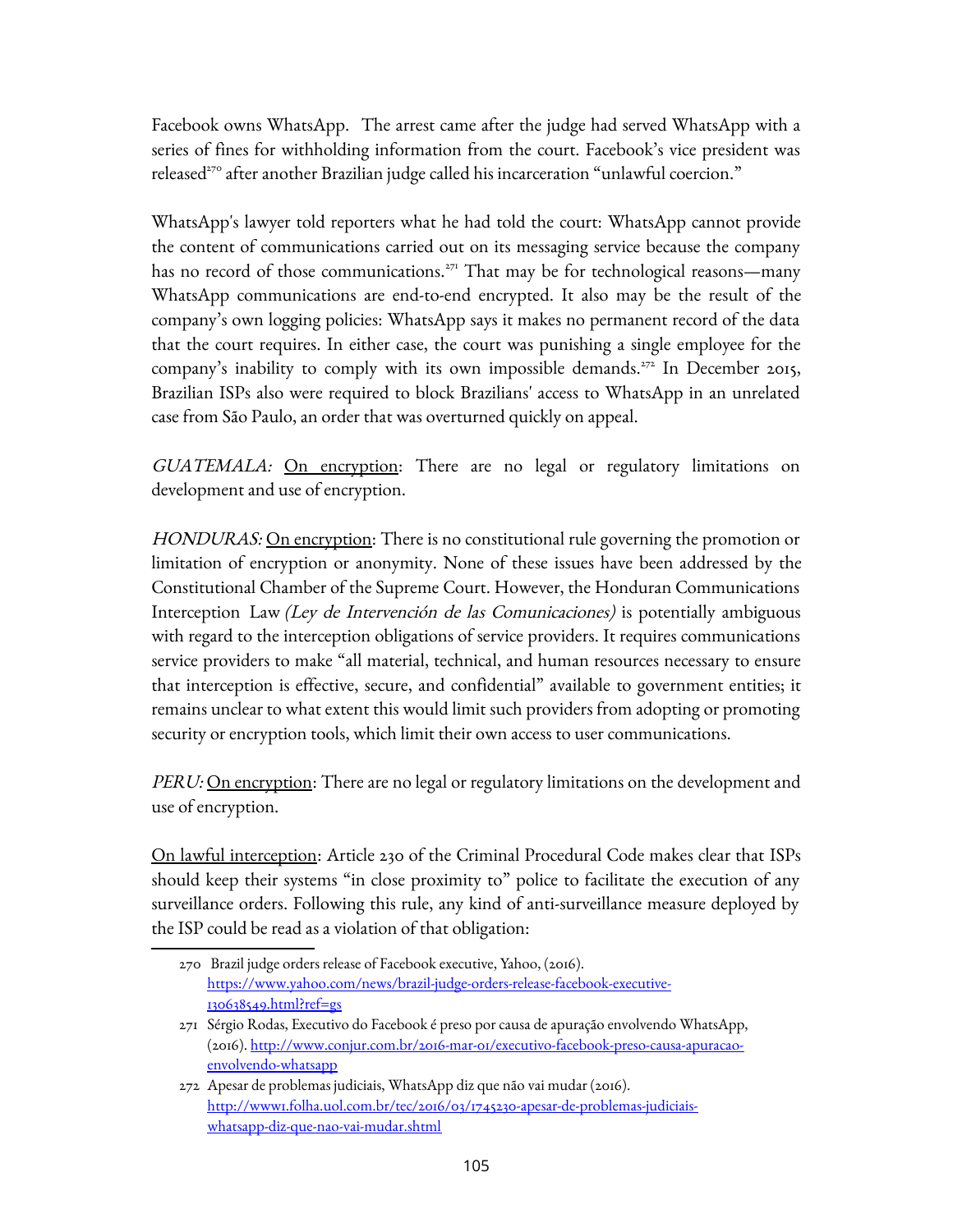$[4]$ . The concessionaires of public telecommunications services must provide the geolocation of mobile phones immediately and take the necessary steps to achieve the interception (intervención) or the recording of communications that has been ordered by a court decision, in real time, continuously, for 24 hours a day, 365 days a year, under penalty of legal liability in cases they fail to do so. The employees of the designated companies must keep such obligations a secret, except if they are called upon to testify about them in court. These concessionaires shall grant the National Police of Peru access to their technology and ensure its compatibility and interconnectedness with the national police's Communications Interception and Control System (Sistema de Intervención y Control de las Comunicaciones). Also, when, for reasons of technological innovation, the concessionaires update their equipment and software, they are obliged to ensure their technology continues to be compatible with the National Police of Peru's Communications Interception and Control System.

On the other hand, ISPs have a general duty protect the communications of their users to the best of their abilities. For instance, by providing or allowing the use of end-to-end communication, ISPs imply that they could not forbid their users from using end-to-end encryption.

CHILE: On encryption: There are no legal or regulatory limitations on the development and use of encryption.

On lawful interception: Carriers in Chile are required to cooperate with wiretap orders, to maintain the technical capacity to perform wiretaps, and to inform the telecommunications authority of the kind of technology they will have available to do so. They have no prohibition on deploying confidentiality tools.

MEXICO: On encryption: There are no legal or regulatory limitations on the development and use of encryption. Companies have no prohibition on deploying encryption tools.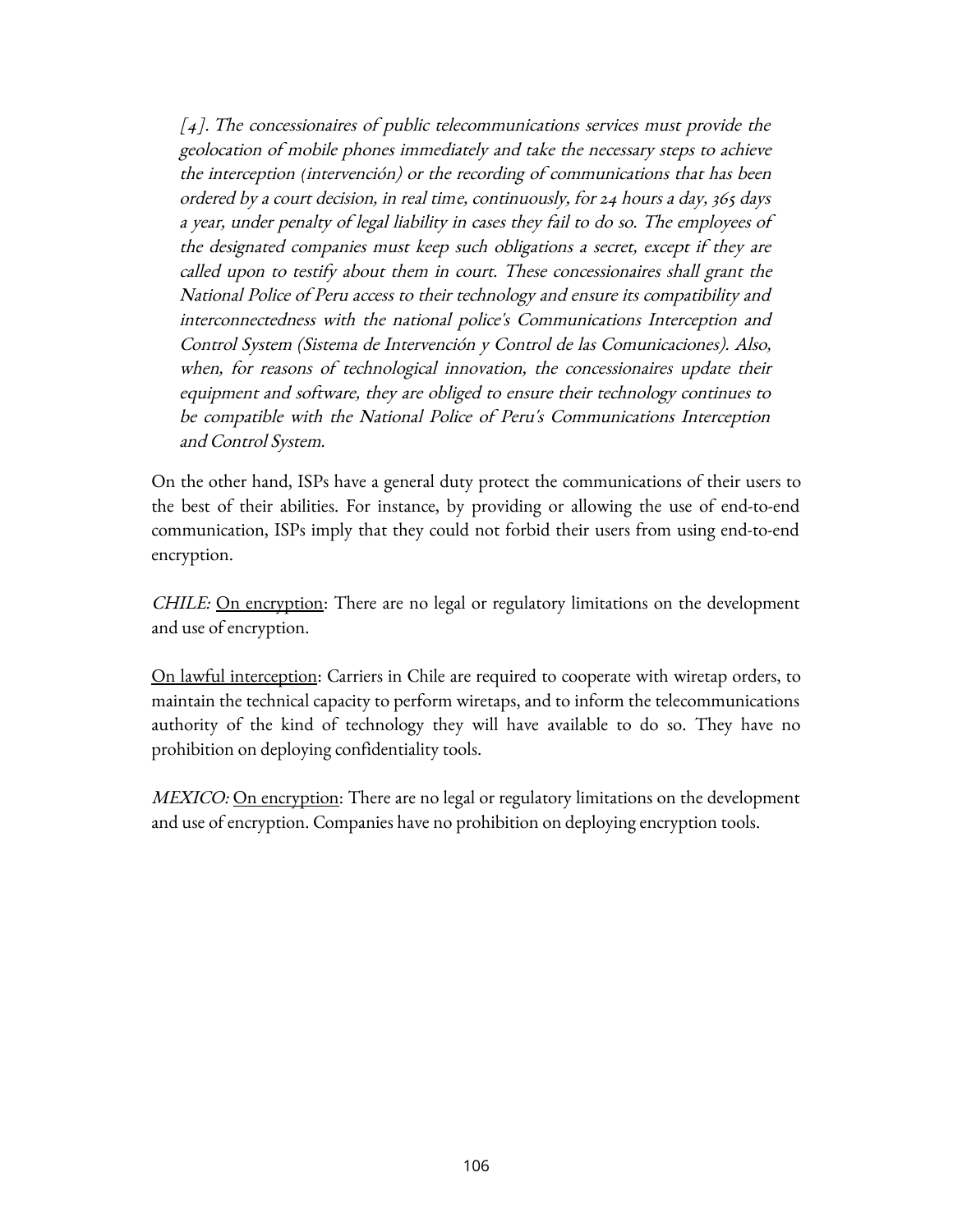**9.**

# **Safeguards Against Illegitimate Access and Right to Effective Remedy**

States in the region define in their criminal law various offenses for accessing communications without authorization or arbitrarily revealing communications or personal data. Generally, the laws establish penalties for illegal interception or improper disclosure of private information, and remedies for these offenses.

PERU, BRAZIL, & ARGENTINA: Peruvian Law 27,697 notes that those involved in the investigative process, including the judge, court staffers, prosecutor, support staff, National Police, and technical witnesses, must keep the information obtained as a result of a communications interception confidential. The same duty of confidentiality exists in Brazil<sup>[273](#page-106-0)</sup> and Argentina.<sup>[274](#page-106-1)</sup>

In the intelligence context, Argentina's intelligence legislation imposes criminal sanctions on members of intelligence services who unduly intercept, seize, or divert the course of communications that are not addressed to them.<sup>[275](#page-106-2)</sup> In 2015, Law No. 25,520 on National Intelligence added criminal provisions to punish those who, permanently or in passing, engage in the tasks regulated by this law: If they "unduly intercept, seize or divert the course of postal, telegraphic or fax communications, or of any other system designed to send objects or transmit images, audios, or data packets, or any other kind of information, file, records and/or private documents, or documents of restricted or unauthorized reading, or documents that are not available to the public, which are not addressed to them."[276](#page-106-3)

This law also imposes criminal penalties on those who, having a judicial order and being compelled to do it, "fail to destroy or delete the copies of recordings, postal, cable, or fax interceptions, or any other element showing the result of interceptions, seizures or diversions."<sup>[277](#page-106-4)</sup> Also, according to this law, those public officials or government employees who perform intelligence activities prohibited by this law must also be punished. $278$ 

<span id="page-106-0"></span><sup>273</sup> Republic of Brazil, Law 9,296 of 1996, Article 8.

<span id="page-106-1"></span><sup>274</sup> Republic of Argentina, National Criminal Procedural Code, Article 143.

<span id="page-106-2"></span><sup>275</sup> Argentine Republic, Law No. 25,520 on National Intelligence, Official Journal of December 6, 2001, Article 42.

<span id="page-106-3"></span><sup>276</sup> Argentine Republic, Law No. 25,520 on National Intelligence, Official Journal of December 6, 2001, Article 42.

<span id="page-106-4"></span><sup>277</sup> Ibid, Article 43.

<span id="page-106-5"></span><sup>278</sup> Ibid, Article 43b.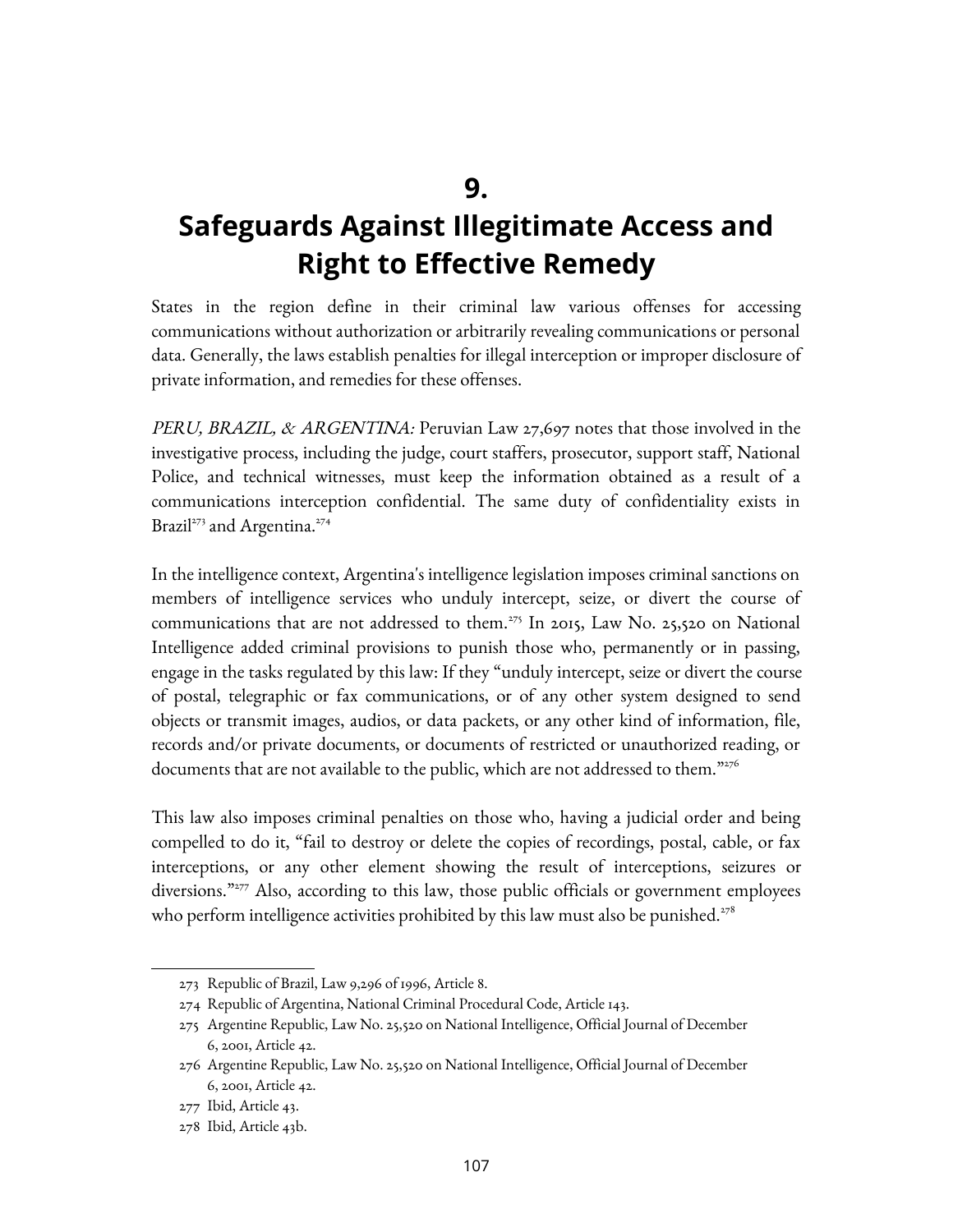Furthermore, the Argentinian legislation on intelligence services does not include incentives for intelligence agents to publicly disclose information about the practices that infringe on fundamental rights.<sup>[279](#page-107-0)</sup>

While formal guarantees exist, there are no known cases of intelligence officers who have been punished by the intelligence authorities themselves or by the bodies in charge of overseeing their operations for illegally breaching a citizen's private communications. There have been cases in which the Judiciary has found out about illegal breaches, but those have been in the context of civil complaints and have resulted the granting of damages.<sup>[280](#page-107-1)</sup>

COLOMBIA: Criminal law specifies a series of crimes that punish illegal communications surveillance, including the interception of communications without a warrant. However, Article 250 of the Constitution allows the Attorney General's Office to intercept communications with subsequent judicial review, thus creating a pathway for it to address any violations. Additionally, a reform of the Penal Code passed in 2009 to protect individuals' information added a new title to this code, which established offenses including abusive access to a computer system, illegitimate interference with computer systems or networks of telecommunications, interception of computer data, computer damage, and the use of malware and spoof websites to capture personal data.<sup>[281](#page-107-2)</sup>

CHILE: Chilean criminal law includes penalties for those who violate the right to privacy. Telecommunications Services Decree No. 18 of January 2014 punishes the interception or malicious capture of any type of signal without authorization. The imprisonment and fine penalties increase if there is a public or private broadcast of the content of these signals. The Criminal Code, Article 161-A, criminalizes those who capture, records or intercept private conversations without permission. The penalty includes a lesser fine or imprisonment but increases if the criminals spread the conversations he or she obtained.

When surveillance occurs pursuant to law, the law requires telecommunications companies to remain quiet when they become aware of communications surveillance, unless they are requested to testify in a criminal proceeding. It is uncertain, however, what penalties are imposed if this duty is violated. This latter provision may be a problem for the user notification principle; this is discussed further in the section related to that principle.

<span id="page-107-0"></span><sup>279</sup> See, Bertoni, Eduardo, "The Intelligence Law, a Lost Opportunity" [Ley de inteligencia, oportunidad perdida], Bastión Digital, (2015). [http://ar.bastiondigital.com/notas/ley-de](http://ar.bastiondigital.com/notas/ley-de-inteligencia-oportunidad-perdida#sthash.Td5djgJU.dpuf)[inteligencia-oportunidad-perdida#sthash.Td5djgJU.dpuf.](http://ar.bastiondigital.com/notas/ley-de-inteligencia-oportunidad-perdida#sthash.Td5djgJU.dpuf)

<span id="page-107-1"></span><sup>280</sup> National Court of Appeals in Administrative Matters. Case of Ventura, Adrián c. Estado Nacional EMGFFAA s/ daños y perjuicios. Decision of February 28, 2008 (p. viii).

<span id="page-107-2"></span><sup>281</sup> Republic of Colombia, Law 1273 of 2009.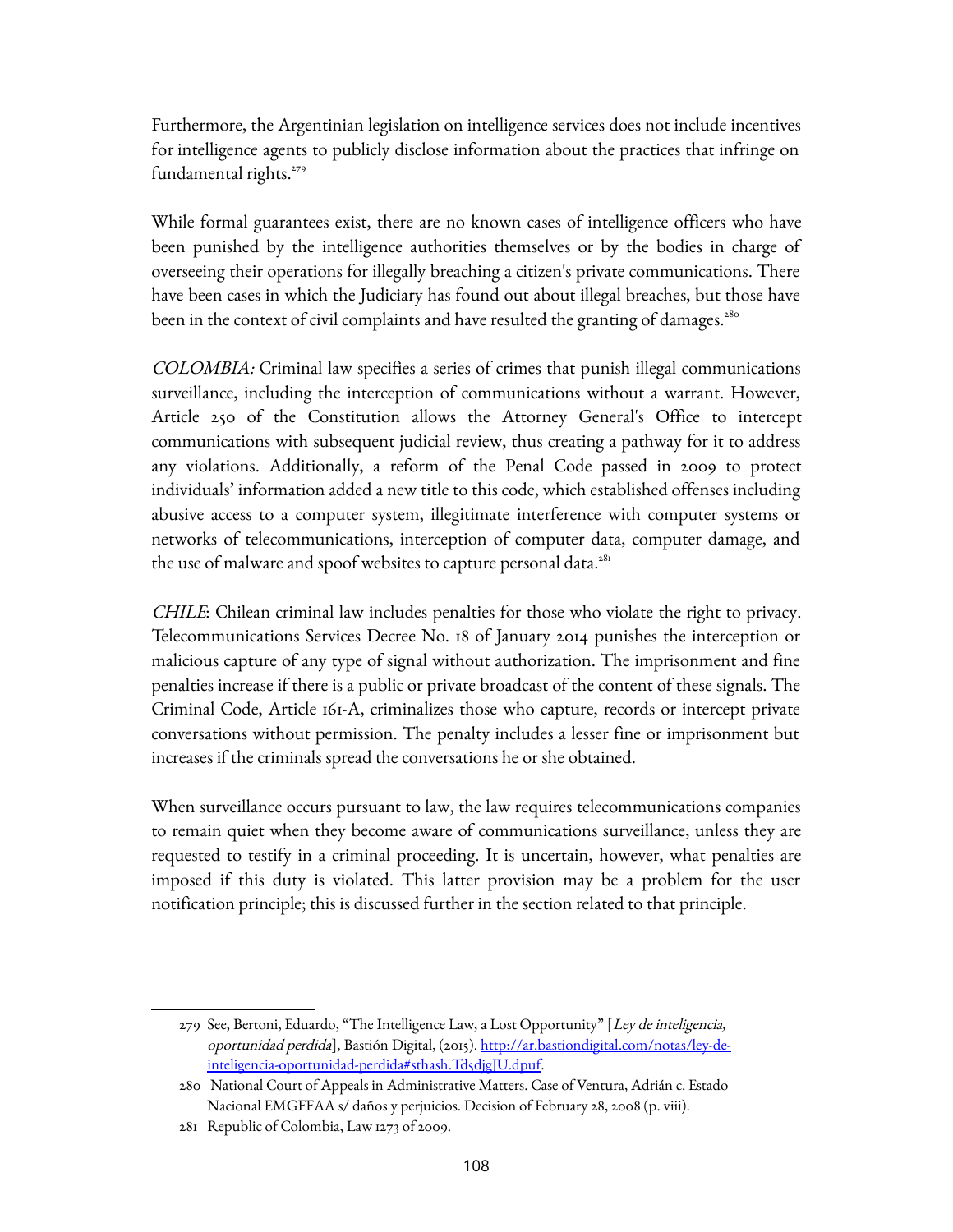## **10. Final Recommendations**

Many of the region's surveillance laws are difficult to understand because several relevant provisions are scattered across many different laws that are intended to cover a variety of issues—not just surveillance. To ameliorate this problem, countries should have one comprehensive surveillance law instead of multiple provisions dispersed throughout many laws, resolutions, and decrees.

Surveillance laws should not make arbitrary distinctions between different kinds of protected information, such as content, metadata, geolocation, subscriber, retained data, and real-time communications. Instead, access to any type of protected information should be permitted only when, at minimum, an impartial judge has issued an order based on the necessity, proportionality, adequacy, and legitimate aim of the requested measure. Moreover, legal safeguards such as due process, transparency, public oversight, notification, and the rights to effective remedy should all be adopted within this region's countries.

Recommendations related to individual principles

#### *1. On the principle of legality*

When regulating access to and collection of personal, protected information, States have a duty to enact clear legislation that cannot be arbitrarily interpreted. For this reasons, we recommend the following:

- 1. Brazil should modify Article 21 of Criminal Organizations Law 12,850, which criminalizes the refusal or failure to submit "account information, logs, documents, and information requested by the court, Public Attorney's Office, or the chief of civil police during the course of the investigation or proceedings" and establishes penalties ranging from six months to two years of incarceration. Article 21 has obscured situations in which a warrant is required. Brazil also should modify Article 17 of Law 12,850 to establish strict limits on mandatory data retention for telecommunications companies.
- 2. Colombia should modify Decree 1704 of 2012 to clarify that telecommunications and phone companies are not required to retain information that they do not need for business purposes.
- 3. El Salvador should repeal Article 31 of the Special Law for the Interception of Telecommunications and prepare a legal norm that publicly determines the procedure for the interception of telecommunications. Similarly, Peru should enact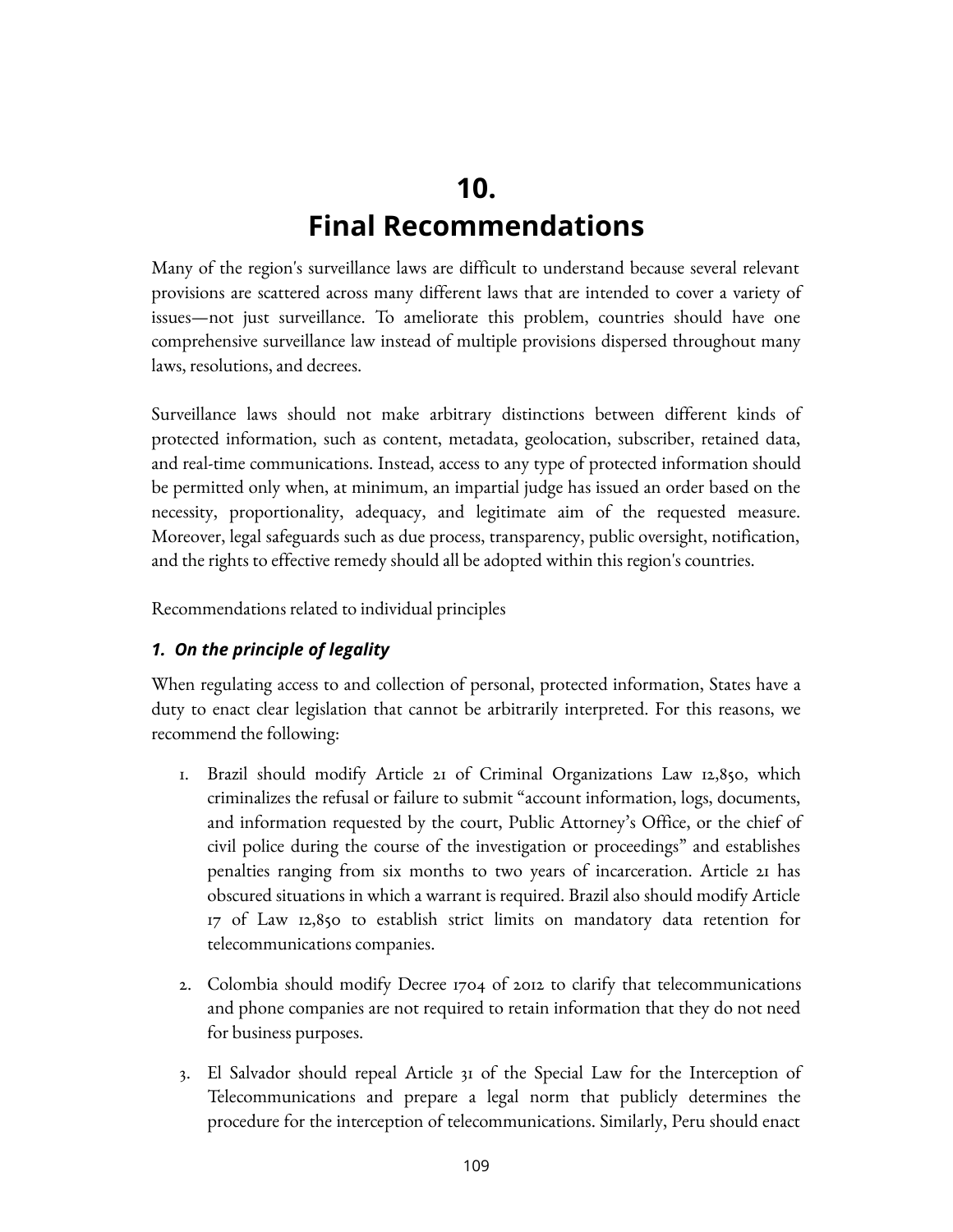a legal norm to establish the procedure for access to geolocation data of cellphones and electronic devices so that the extent and basis of the government's authority is publicly known.

- 4. Guatemala should modify Article 48 of the Law Against Organized Crime to specify what kind of communications can be intercepted.
- 5. Honduras should modify Articles 3 and 10 of the Communication Interceptions Act to indicate explicitly the types of surveillance techniques and technologies that are or are not permitted.
- 6. Similarly, Chile, Paraguay, Guatemala, and Uruguay should remove loopholes in their legislation (such as Article 200 of Paraguay's Criminal Procedural Code) that can be interpreted as authorizing any and every surveillance method that may be developed in the future. They should provide clarity about the techniques and technologies that are legal, and under which circumstances they may or may not be used. Other States should immediately stop using malicious software for spying purposes because their laws do not authorize its use.
- 7. States should hold public hearings to examine whether IMSI-catchers or any other new surveillance technologies are in use in their territories and to identify the kinds of entities that are using them. Where such devices are found to be in use, legislation should be updated to address them in a way that complies with the 13 Necessary and Proportionate Principles. Updates should include judicial authorization and public oversight requirements, as well as transparency obligations to avoid abuses of power. For example, such a law must ensure that any data collection using cell-site simulators is authorized by an order issued by a neutral judge based on necessity, proportionality, adequacy, and legitimate aim. In general, States should ensure that invasive new surveillance technologies are controlled by law in a stronger manner than techniques like wiretapping have been, and that a culture of secrecy and legal vacuum do not surround new technology.

#### *2. On the principle of legitimate aim*

All States in the region should limit the circumstances under which authorization for communications surveillance is granted; in addition to wiretapping, this includes all forms of surveillance, such as device location, or metadata monitoring. For example, States could specify that communications surveillance can be used only for the investigation of a certain list of serious crimes. Additionally, States could limit surveillance to evidentiary use for defined serious crimes and ensure that surveillance measures only proceed when there is a reasonable suspicion that the surveillance will yield admissible evidence.

States like Honduras that do not limit the scope of surveillance activities should modify their legislation to fulfill these requirements.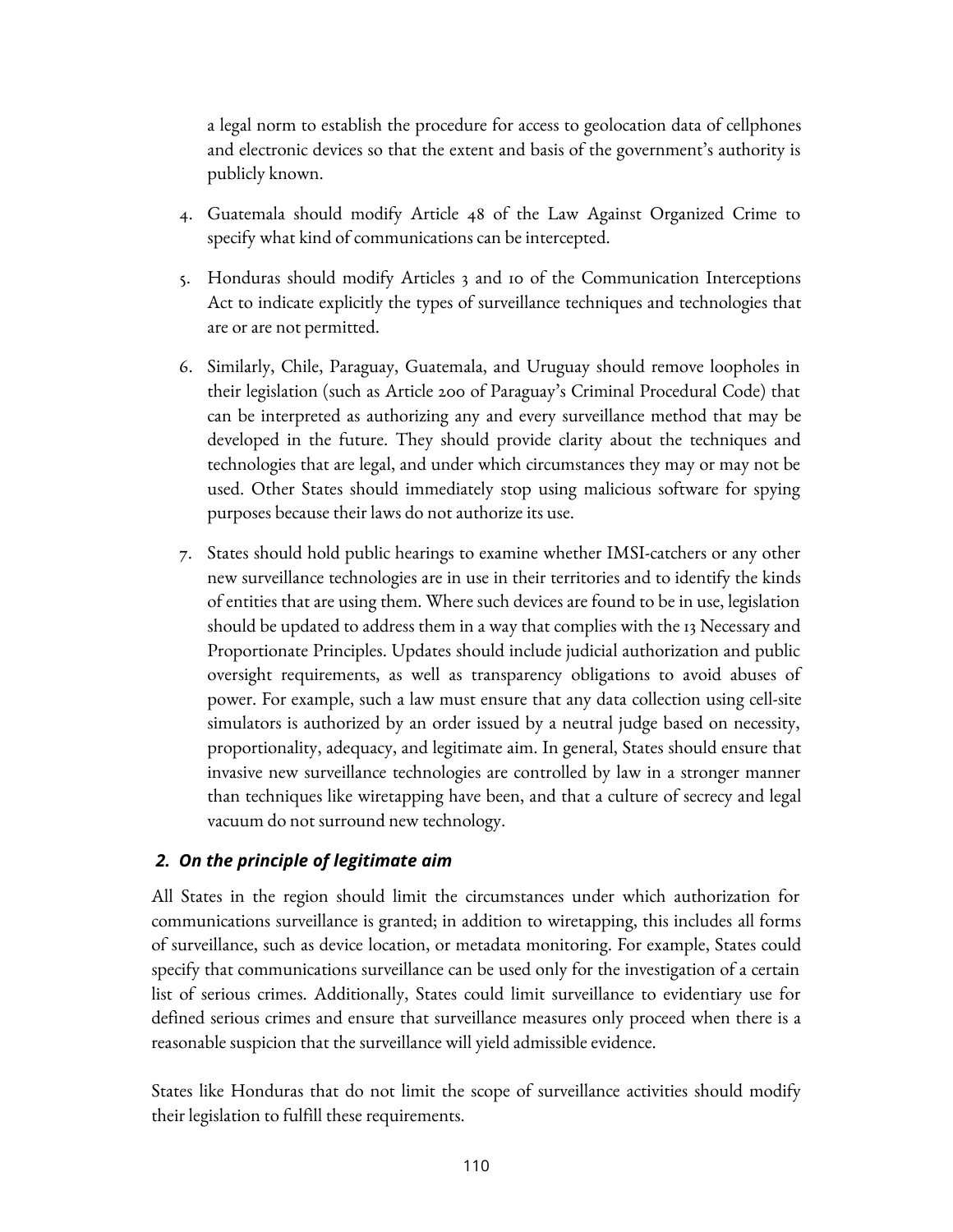#### *3. On the principle of necessity*

States in the region should authorize communications surveillance only when it is the sole way to achieve a legitimate aim or when it is the least likely means of infringing on human rights. Following Brazil's example, States should specify that a judge cannot authorize the interception of communications when the desired evidence also could be obtained by another means. It also is good practice to specify the cases in which forms of communications surveillance cannot be carried out by the authorities under any circumstances.

#### *4. On the principle of adequacy*

 States of the region should limit the use of communications surveillance to cases where there is reasonable belief that a person is responsible for a crime and that surveillance would be useful to the investigation of that crime.

#### *5. On the principle of proportionality*

States in the region should adopt rules that fairly balance the legitimate aim pursued by communications surveillance and the fundamental rights affected by these activities. Specifically, States should:

- 1. Require that any surplus data that has been collected for the purpose of surveillance be destroyed or returned promptly.
- 2. Require judges to issue only warrants that are highly specific in their authorization of communications surveillance, ensuring that the judges know and have examined the particulars of the proposed surveillance activities (from targets and methods, to goals and timeframes).
- 3. Restrict the use of communications surveillance to cases in which there is a strong degree of certainty a crime has been committed.
- 4. Adopt measures such as targeting and minimization to limit the impact that technical surveillance methods have on the people and devices that are not the intended targets.
- 5. Place time limits on communications interceptions. States like Brazil, whose legislation establishes that wiretapping orders can be renewed indefinitely, should modify these provisions.
- 6. Reject data retention laws that compel ISPs and telecommunications providers to retain telephone calls and subscriber data or metadata of an entire population for potential use by law enforcement. Mexico, Peru, Chile, Brazil, Paraguay, Colombia, and Honduras should repeal the laws that require such retention. The European Union has ruled that data retention laws violate privacy rights, but Latin America's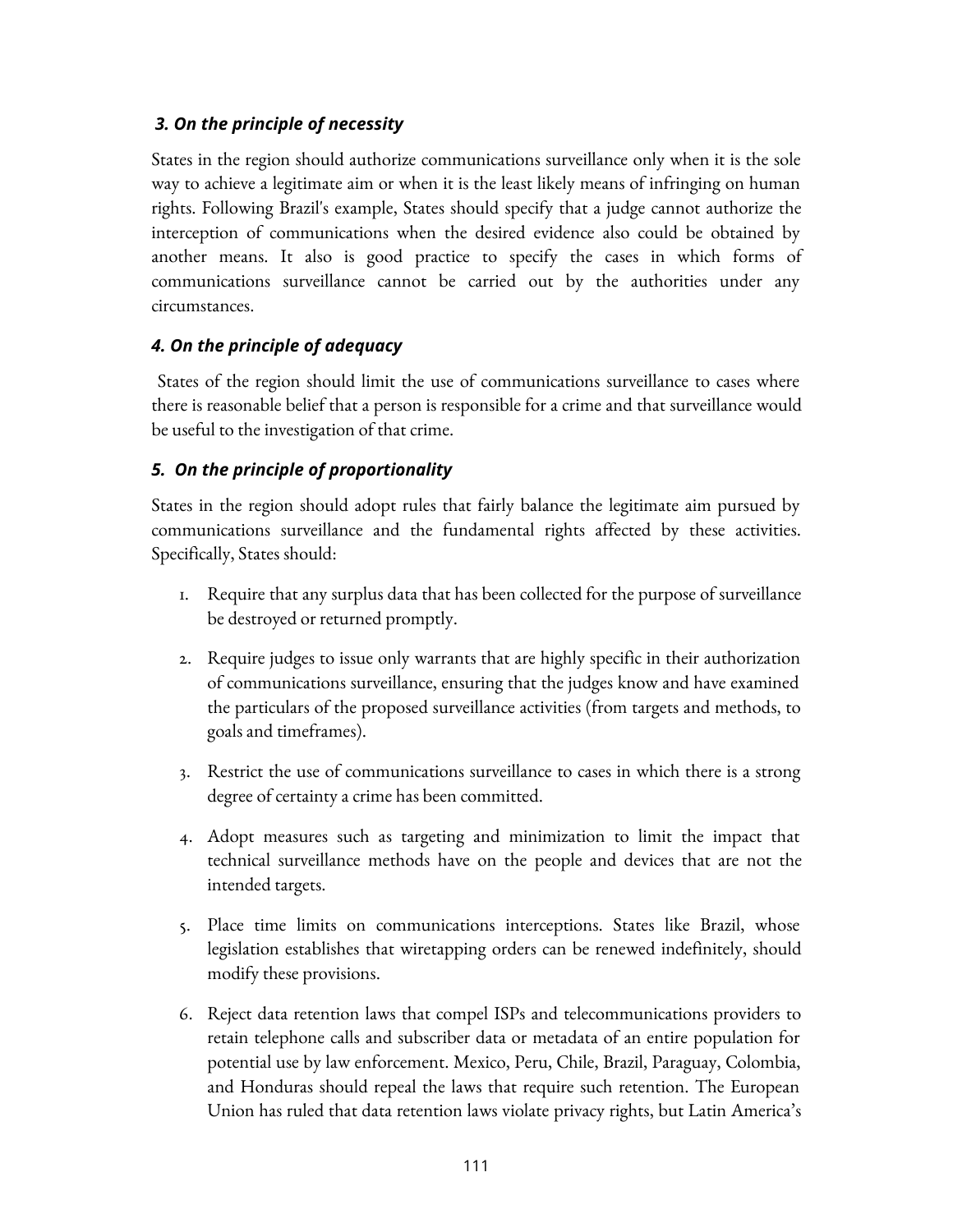progress in this area is lagging.

#### *6. On the principle of competent judicial authority*

States in the region should require that restrictions on the right to the inviolability of communications be reviewed by judicial authorities. As a general rule, judicial review should precede the surveillance of personal communications. Judicial review occur after the inviolability of communications has been breached only in specified emergency cases in which life or physical integrity is at risk.. In all cases involving judicial review a posteriori, review must occur promptly after the restriction. States should clarify that each specific act of surveillance requires a separate judicial authorization and that the renewal or expansion of any authorized surveillance measure requires new judicial approval.

Judges should have sufficient knowledge and receive appropriate briefings to better understand the details of each proposed surveillance measure, and their impact on the communications systems. For example, judges may be unaware that tower dumps (activity records from cellular infrastructure) inevitably include data about a large number of innocent third parties who are not the intended targets of surveillance. As such, States should explore the idea of obtaining independent technical experts to help educate judges.

#### *7. On the principle of due process*

 States in the region should incorporate due process by, at a minimum, decreeing that private documents obtained without a judicial warrant and without the appropriate legal safeguards will have no legal effect. States should also act to avoid informal arrangements, including voluntary cooperation in surveillance, between the private sector and government to facilitate communications surveillance; instead, surveillance should be carried out pursuant to formal requests made in accordance with law.

#### *8. On the principle of user notification*

States in the region should incorporate an obligation to notify those directly affected by surveillance into their laws. To the extent that there must be exceptions to when such notification must be provided, these exceptions must be defined in detail and employed as infrequently as possible. Entities requesting surveillance must justify why notification must be delayed in particular cases.

Where secrecy concerning surveillance is necessary for a compelling government interest, the law must provide for how and when this secrecy will end and how targets or other persons affected by surveillance may be informed eventually and, where appropriate, obtain a remedy against illegal surveillance.

#### *9. On the principle of transparency*

States in the region should enact laws that encourage companies to maximize the amount of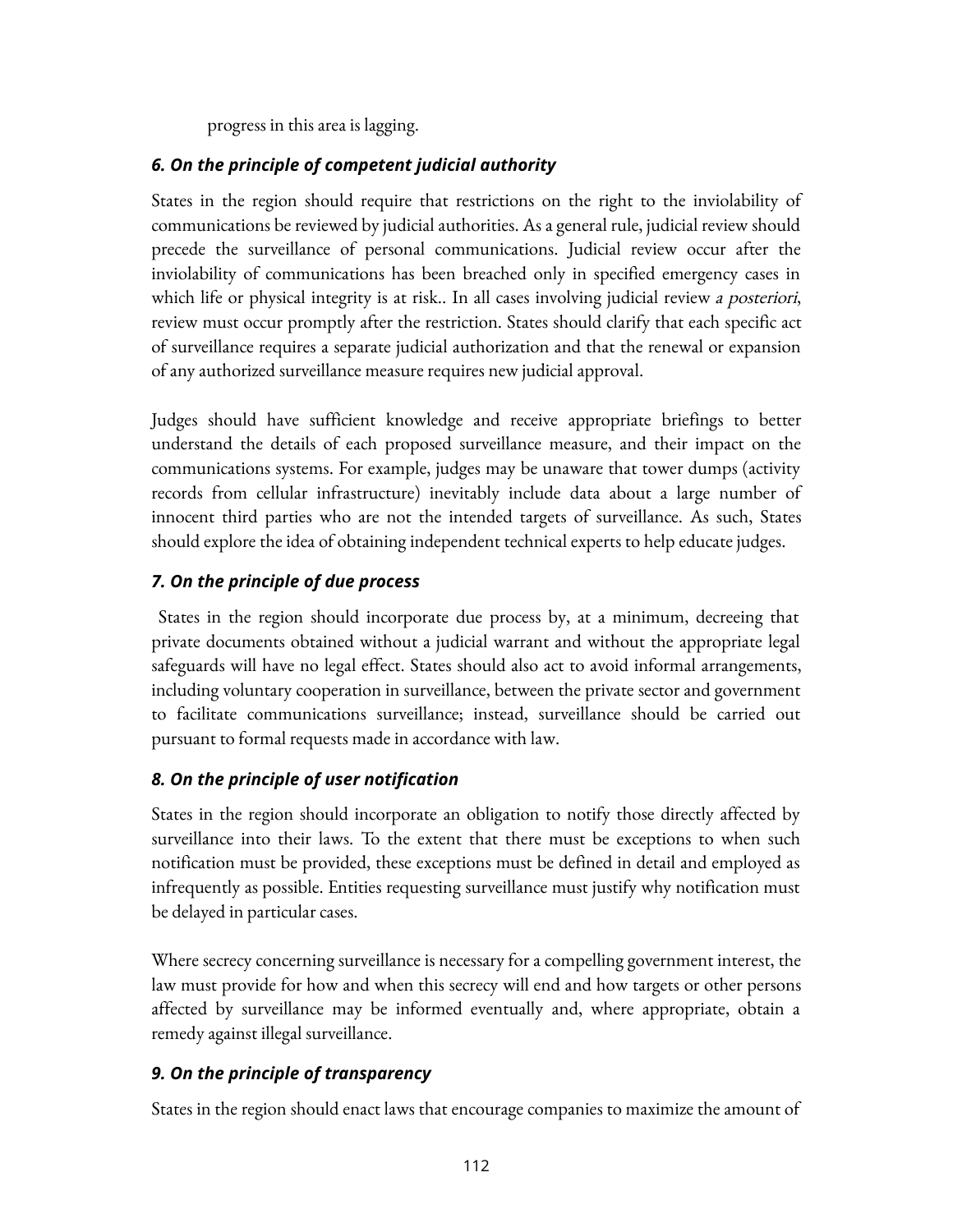information they disclose to the public about their surveillance capabilities and practices. Such transparency will help citizens hold their governments accountable. Mexico's General Law on Transparency and Access to Public Information encourages providers to publish information related to governmental requests for information. They can follow the example of Mexico, whose law encourages companies to provide information related to government requests for data.

Companies should publish transparency reports voluntarily showing statistics about the nature and scope of their interaction with governments and participation in surveillance activities.

#### *10. On the principle of public oversight*

States in the region should implement public oversight mechanisms to control potential abuses of power when it comes to communications surveillance. Private oversight within government is not a substitute for public oversight.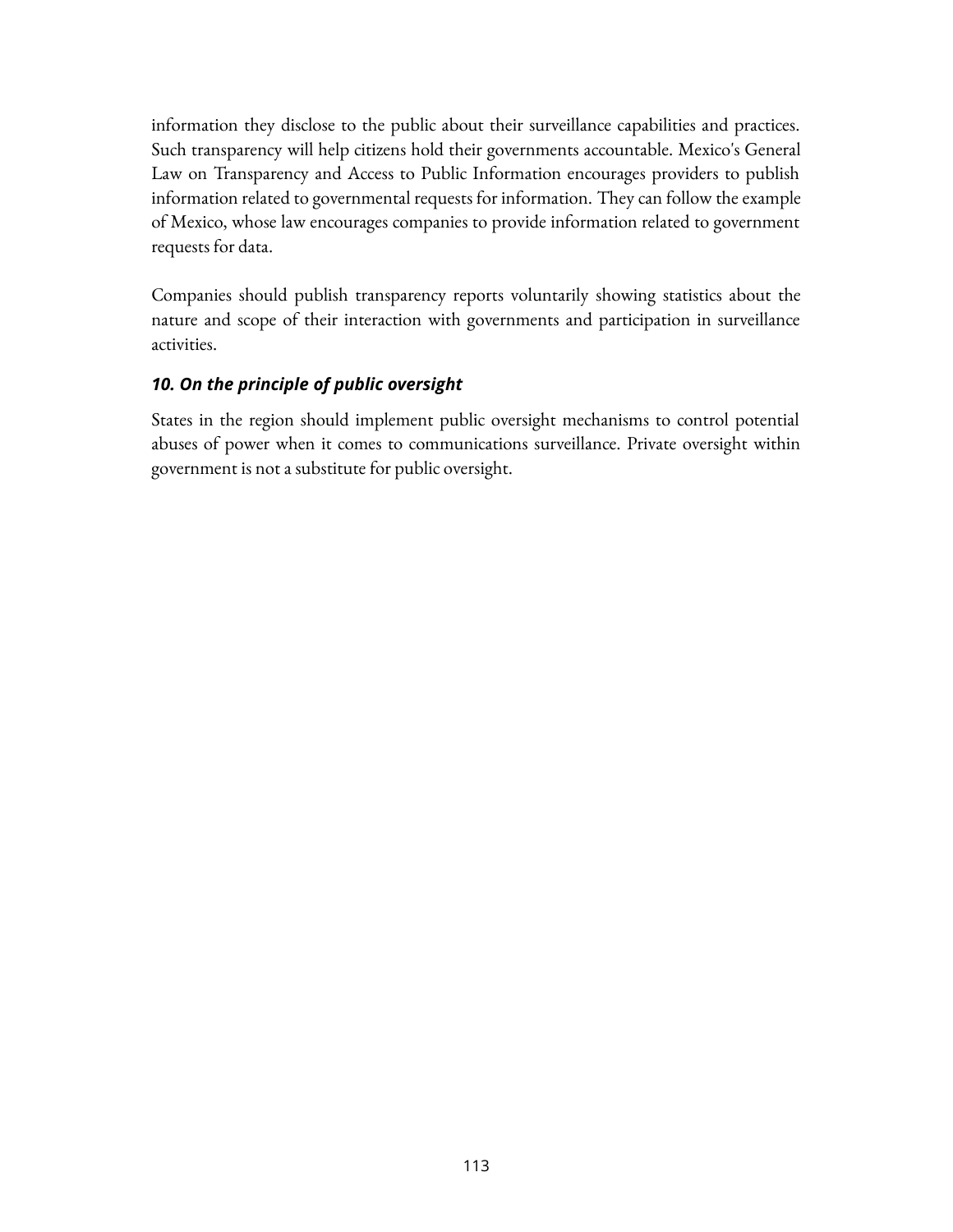### **Annex I Constitutional Protections Against Communications Surveillance**

All countries featured in this study have constitutions that protect the right to private life, and particularly the inviolability of communications.

MEXICO's constitution, as with many other modern constitutions, expressly recognizes the right to data protection in Article 6:

[I]nformation relating to private life and personal data shall be protected in the terms and with the exceptions provided for by law.[…]

All people have the right to enjoy the protection of their personal data, and to access, correct, and delete such data. All people have the right to oppose the disclosure of their data, according to the law. The law shall establish exceptions to the criteria that dictate the handling of data; such exceptions may include national security reasons, law and order, public security, public health, or the protection of a third party's rights.<sup>[282](#page-113-0)</sup>

Article 16 details numerous other privacy protections for communications, including:

[N]o person shall be disturbed in his private affairs, his/her family, papers, properties or be invaded at home without a written order from a competent authority duly explaining the legal cause of the proceeding.

Every person has the right to enjoy protection on his personal data, and to access, correct and cancel such data. Every person has the right to oppose the disclosure of his data, according to the law. The law shall establish exceptions to the criteria that rule the handling of data, due to national security reasons, law and order, public security, public health, or protection of a third party's rights. [...]

Only a judicial authority can issue a search warrant at the request of the Prosecution Service. The search warrant must describe the place to be searched, the person or persons to be apprehended and the objects to be seized. [...]

<span id="page-113-0"></span><sup>282</sup> Const. of Mexico, art. VI, § 2 and 3.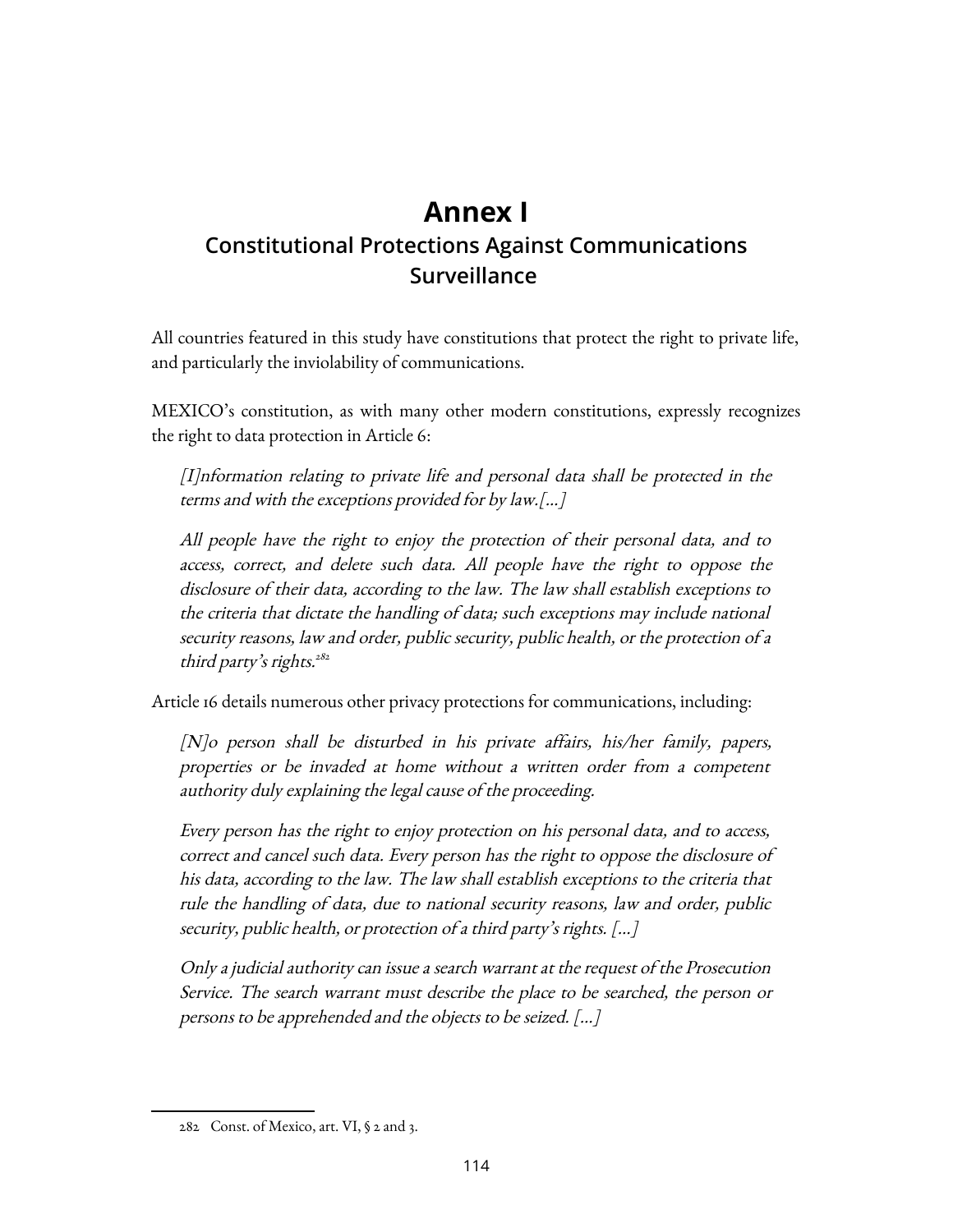Private communications are inviolable. The law shall punish any action against the liberty and privacy of private communications except when they are voluntarily given by one of the individuals involved in them. A judge shall assess the implications of such communications, provided they contain information related to the perpetration of a crime. Any private communications obtained in a way that violates this law shall not be admitted in court as evidence.

Only the federal judicial authority can authorize wiretapping and the interception of private communications at the request of the appropriate federal authority or the State Public Prosecution Service. The authority that makes the request shall present, in writing, the legal causes for the request, describing therein the kind of interception required, the individuals subjected to the interception, and the term thereof. The federal judicial authority cannot authorize wiretapping nor the interception of communications in the following cases: when the matters involved are a) of electoral, fiscal, commercial, civil, labor or administrative nature, b) communications between a defendant and his attorney. [...]

The judiciaries shall have control judges [jueces de control] who shall immediately, and by any means, resolve the precautionary measures requests and investigation techniques, ensuring compliance with the rights of the accused and the victims. A detailed record of all the communications between judges and the Public Prosecution Service and other competent authorities shall be kept.

Authorized wiretapping and interception of communications shall be subjected to the requirements and limitations set forth by law. Any communications that result from telephone wiretapping or interception of communications that do not comply with the aforementioned requirements will not be admitted as evidence.  $\left[...\right]^{28}$ 

Interpreting Article 16, the Supreme Court of Justice, in Amparo 1621/2010 of 2011, stated that the right to the inviolability of communications protects both the content of communications and the data associated with said communications:

 $[W]$ ith the purpose of guaranteeing the secrecy of all communicative processes, it is essential that any data associated with the communication be protected as well. Even though it is true that these data are not classified as the "content" of communication, it usually gives information about the circumstances under which the communication has taken place, thus affecting—directly or indirectly—the privacy of those who participate in the communication. [...] Hence, by way of example, the call logs of a telephone network user, the identity of the participants, the duration of the phone call or the identification of an IP address, carried out

<span id="page-114-0"></span><sup>283</sup> Const. of Mexico, art. XVI.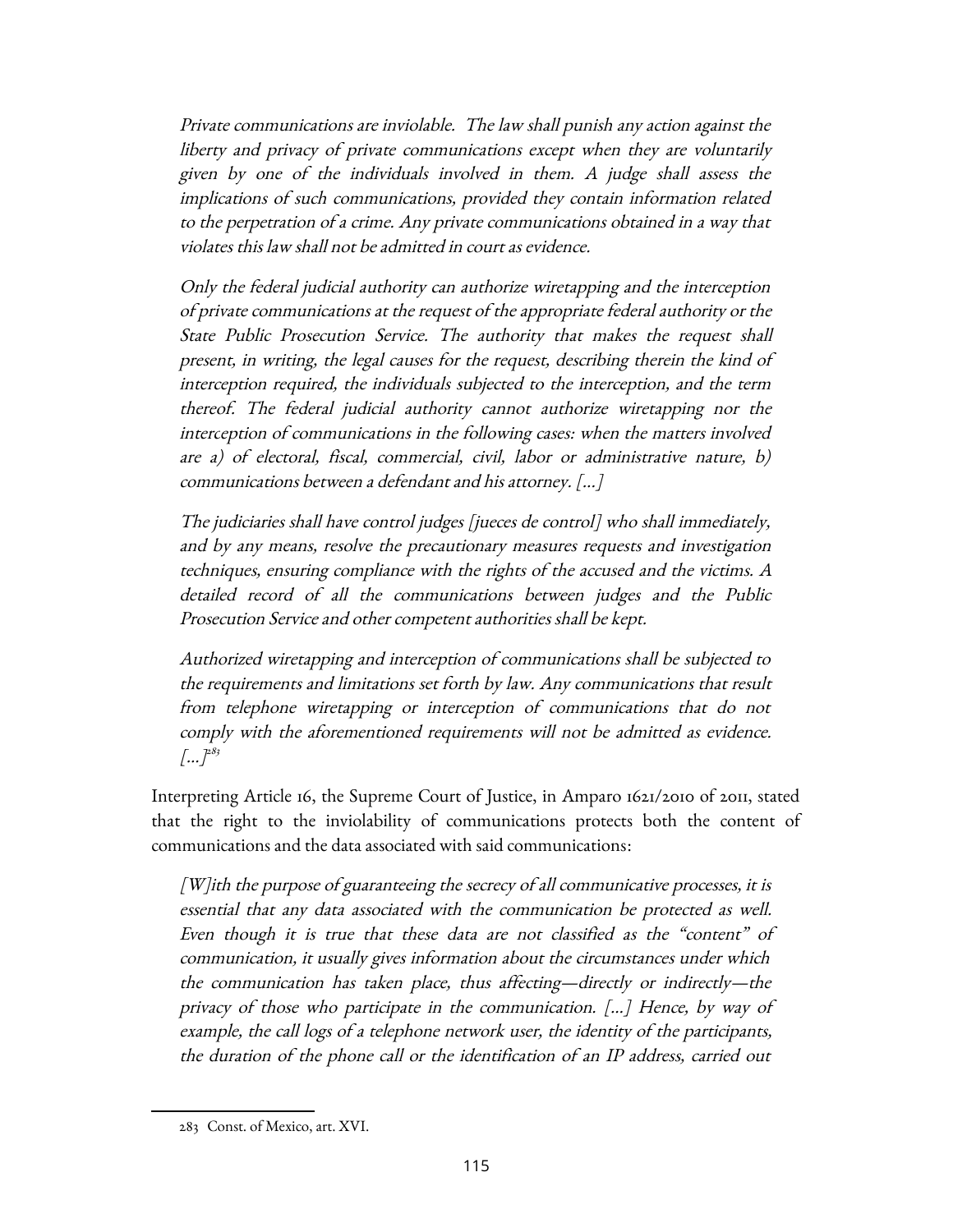without the necessary guarantees for the restriction of the fundamental right to secrecy of communications, may lead to their infringement.<sup>"[284](#page-115-0)</sup>

In another case (Thesis contradiction 194/2012), the Supreme Court answered the following legal privacy question:

[A]rticle 16 of the Mexican United States Constitution holds that private communications are inviolable. Thus, is Article 16 violated when the ministerial authority—or agents under his command review—extract or use, as evidence, electronic files stored in text, audio, image or video of a cell phone belonging to the detainee connected with the commission of a crime?

In its answer, the Supreme Court in Thesis Contradiction 194/2012 stressed that access and analysis of data stored on a mobile phone without judicial authorization is a violation of the right to the inviolability of private communications:

According to Article 16 of the Constitution of the Mexican United States, in order to intercept a private communication, a specific authorization from the Federal Judicial authority is required, upon request of the federal authority entitled by law or the Public Prosecution Service (titular del Ministerio Público) of the corresponding federal entity so all existing forms of communication, including any that may result from technological developments, including the mobile phone […], must be protected by the fundamental right to inviolability. [Moreover] access and analysis of data stored on a mobile phone without judicial authorization is a violation of the right to the inviolability of private communications.<sup>[285](#page-115-1)</sup>

Additionally, in Amparo 1621/2010 (Amparo en revisión), the Supreme Court pointed out that private communications are inviolable, regardless of their content. Additionally, the information that identifies the communication, such as the numbers dialed by a user, the identity of callers, the duration of the call or, for email, the Internet protocol address, shall also be protected. Furthermore, the Supreme Court stressed that the protection of private communications perseveres in time. Thus, after the communication has occurred, the means in which the content of communications is conserved or stored also becomes inviolable. The Supreme Court made clear that for a communication to be inviolable, the message must be transmitted through any medium or technical device developed by technology. This may be by telegraph, telephone, email or any other means arising from technological advances. The Supreme Court clarified that an email is deemed intercepted when the password or security key has been obtained without judicial authorization or authorization from the account owner, or when such authorization has been revoked.<sup>[286](#page-115-2)</sup> The Mexican Supreme Court has recently considered that the obligation to retain

<span id="page-115-0"></span><sup>284</sup> Mexico, Supreme Court of Justice, Direct Amparo in revision 1621/2010, (15 June 2011).

<span id="page-115-1"></span><sup>285</sup> Supreme Court of Mexico, First Chamber, Contradiction of Thesis 194/2012.

<span id="page-115-2"></span><sup>286</sup> México, Supreme Court, Trial Chamber, Amparo in Review 1621/2010 and Thesis Contradiction 194/2012 clarifying the scope of privacy protection.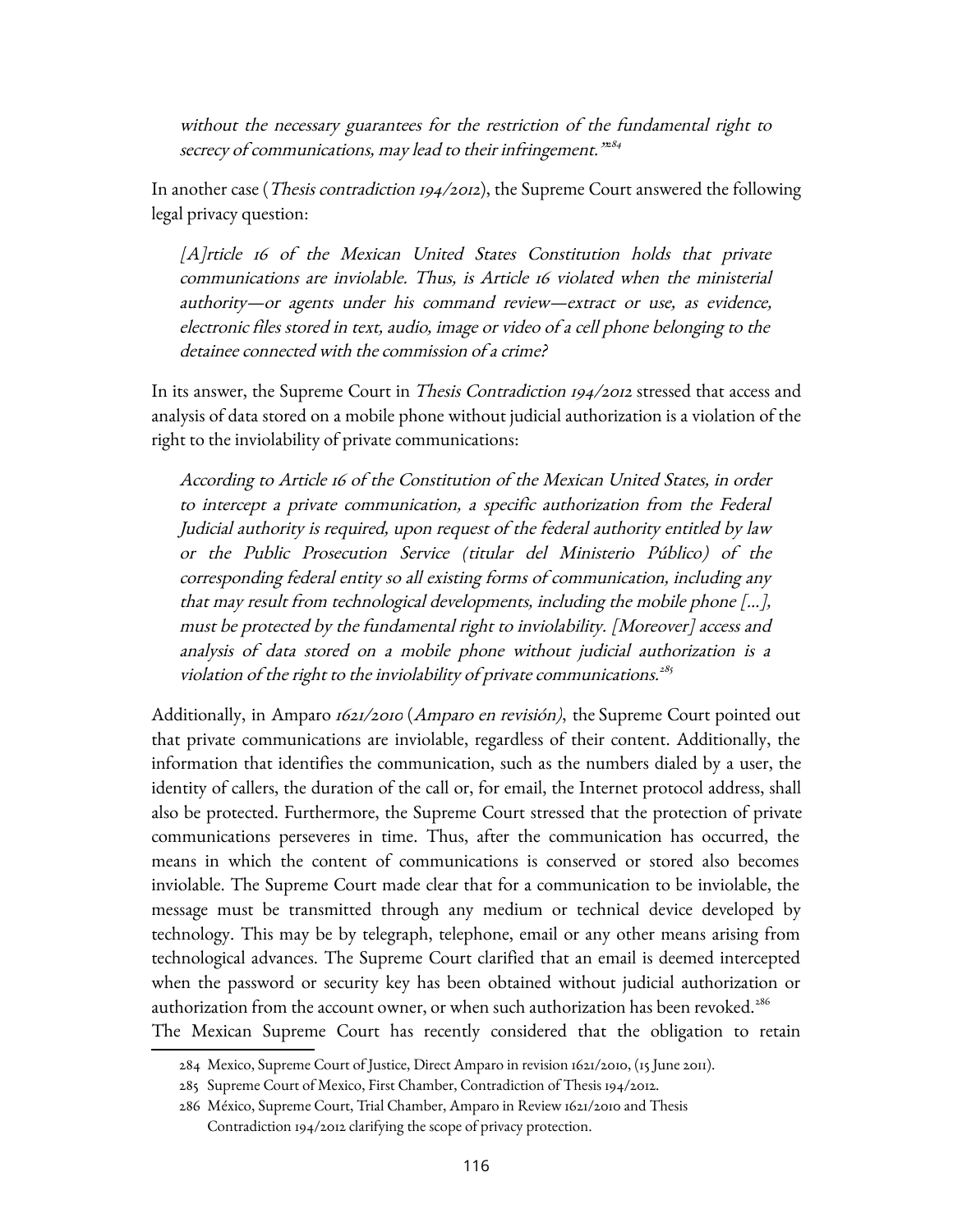communications data of all Mexicans "do[es] not constitute an interference with the right to the inviolability of communications."[287](#page-116-0)

[L]ikewise, the [Mexican Supreme Court] has not considered that the constitutional protection given to the content of communications, as well as metadata, extends to mobile phone location data in real time. One example of this is the [Mexican Supreme Court's] decision regarding the complaint of unconstitutionality 32/2012,<sup>[288](#page-116-1)</sup> (acciones de inconstitucionalidad), in which the majority of the Supreme Court considered that it is constitutional to allow the Public Attorney's Office (PGR, in Spanish) to monitor the geolocation of a mobile phone in real time, without a federal judicial order. Thus, although at the normative level, the Constitution grants comprehensive protections for the right to the inviolability of communications, the interpretation of those provisions has not been extended to protect people from mass data retention or the collection of mobile phone location data.<sup>[289](#page-116-2)</sup>

Article 100 of the Political Constitution of the Republic of HONDURAS protects "the inviolability and privacy of correspondence, specifically mail, telegrams, and telephone conversations, except by judicial order."<sup>[290](#page-116-3)</sup> Interpreting this provision, the Criminal Chamber of the Supreme Court of Honduras ruled that the constitutional protection of the right to communications privacy extends to digital and telephone communications, even if they are trivial, mundane, or insignificant. In the same ruling, the Chamber made clear that the protection of the inviolability of communications includes the protection of any communication record kept by any public or private entity. The Chamber stated that the right to the inviolability of communications, embodied in Article 100, comes from the human right to privacy. They added that the constitutional protection extends to both real-time and ex-post facto communications surveillance:<sup>[291](#page-116-4)</sup>

[L]e Secret Des Lettres is inviolable [...] and the inviolability of private communications is derived from the right to private life, enshrined in Article 100 of our Constitution of the Republic, which prohibits third parties—outside the communication and primarily the State—from seizing, collecting, intercepting, opening, recording, reproducing or disclosing private communication, no matter if such actions are carried out at the time the communication is taking place (in real time), or ex-post facto, or when the communication is registered, on letters, phone devices or computers, or electronically on e-mails, mailboxes, social networks, chats,

<span id="page-116-0"></span><sup>287</sup> Supreme Court. Second Chamber. Amparo in Revision 964/2015.

<span id="page-116-1"></span><sup>288</sup> Supreme Court. Plenary session. Complaint of Unconstitutionality 32/2012.

<span id="page-116-2"></span><sup>289</sup> Luis Fernando García, "State Communications Surveillance and the Protection of Fundamental Rights in México," Electronic Frontier Foundation & Red en Defensa de los Derechos Digitales (2016).<https://necessaryandproportionate.org/country-reports/mexico>

<span id="page-116-3"></span><sup>290</sup> Political Const. of the Republic of Honduras, art. C.

<span id="page-116-4"></span><sup>291</sup> Honduras, Criminal Chamber, Supreme Court of Justice, Judgment CP-48-2011, 20. <http://www.poderjudicial.gob.hn/Jurisprudencia/Documents/CP-48-2011.pdf>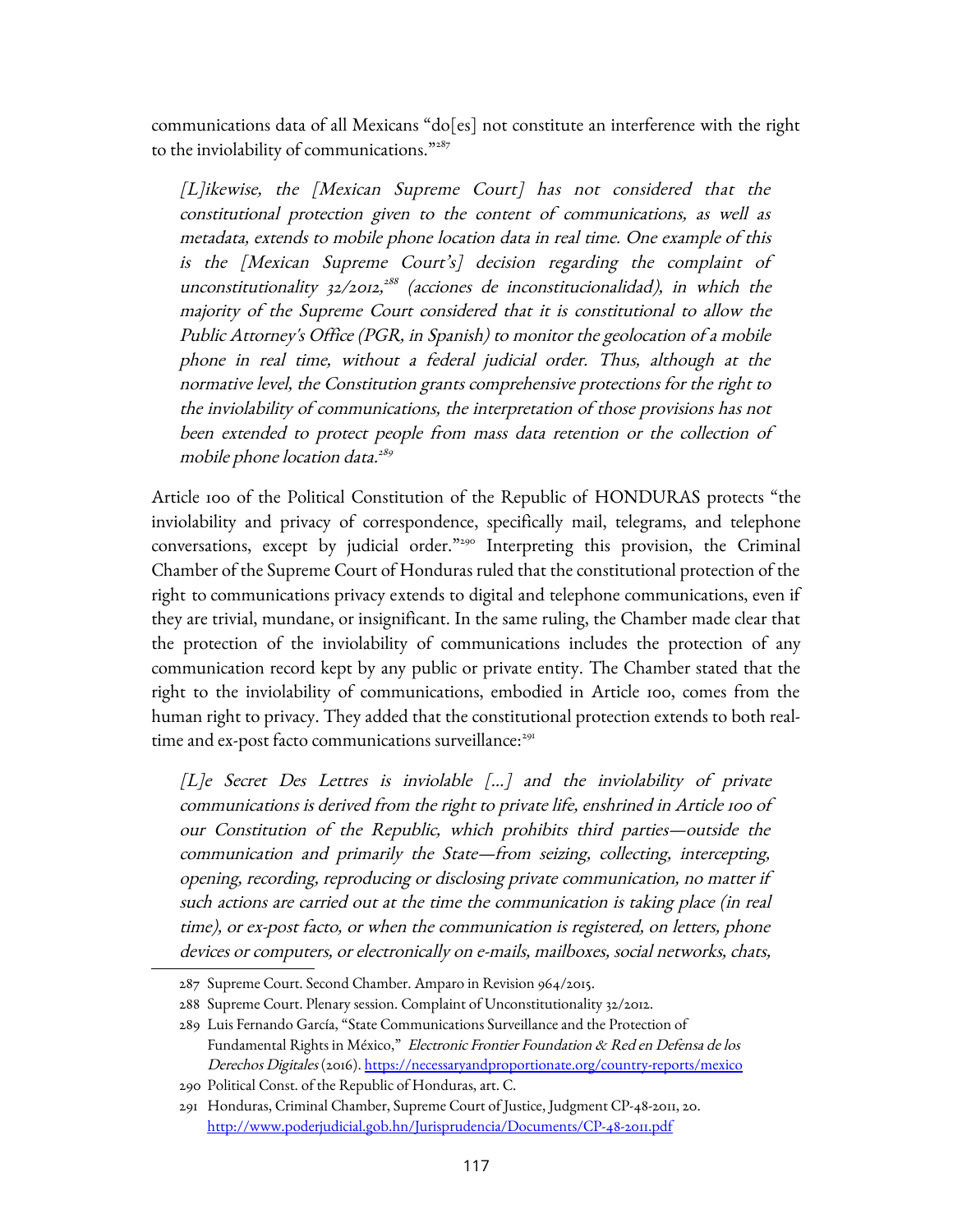etc. [...] The inviolability of communications includes the protection of records kept by public or private companies. [292](#page-117-0)

The Constitution of EL SALVADOR also ensures the protection of communications. Article 24 has two parts. The first recognizes the inviolability of communications and the second explains exceptions to this protection:

Correspondence of every kind is inviolable; if intercepted, it shall not be given credence nor accepted as evidence in any legal action, except in cases of insolvency proceedings and bankruptcy. The interference and intervention in telephone conversations is prohibited.

Exceptionally, the court may authorize, in writing and with reason, the temporary intervention of any kind of telecommunications, but must preserve the secrecy of any private issues that are not related to the proceeding. Information coming from an illegal interference will have no value [...]<sup>[293](#page-117-1)</sup>

The Constitution of the Federative Republic of BRAZIL protects the inviolability of personal intimacy, private life, and the home. This includes protecting the privacy of correspondence, telegraphic data, and telephonic communications. The exception to this is when there is a court-ordered examination for the purposes of a criminal investigation.<sup>[294](#page-117-2)</sup> Brazil also protects the right to habeas data, noting that access to it shall be granted in the following cases:

- 1. to discover personal information about the petitioner contained in public records or the public data banks of government agencies or entities; and
- 2. to correct data whenever the petitioner prefers to do so through confidential judicial or administrative proceedings.<sup>[295](#page-117-3)</sup>

Although this constitutional language is favorable, it has not been robustly interpreted.

[I]nterpretation issues threaten the actual protection that such rights afford against undue surveillance of communications by State authorities. […] [Despite that] the right to privacy (provided for in a general fashion under subsection X of the same article) allows for the protection of communications in a broader sense<sup>[296](#page-117-4)</sup> including

<span id="page-117-0"></span><sup>292</sup> Honduras, Criminal Chamber. Supreme Court of Justice, Judgment CP-48-2011, 20. <http://www.poderjudicial.gob.hn/Jurisprudencia/Documents/CP-48-2011.pdf>

<span id="page-117-1"></span><sup>293</sup> Const. of El Salvador, art. XXIV.

<span id="page-117-2"></span><sup>294</sup> Const. of the Federative Republic of Brazil, art. V, § 10, 11, and 12.

<span id="page-117-3"></span><sup>295</sup> Const. of the Federative Republic of Brazil, art. V, § 72.

<span id="page-117-4"></span><sup>296</sup> See Federal Supreme Court Case, Mandado de Segurança 24.817/DF. A case tried by Justice Celso de Mello on Feb. 3, 2005, which associates confidentiality breaches of tax, banking, and telephone records with restrictions on the rights provided for by Article X. <http://redir.stf.jus.br/paginadorpub/paginador.jsp?docTP=AC&docID=605418>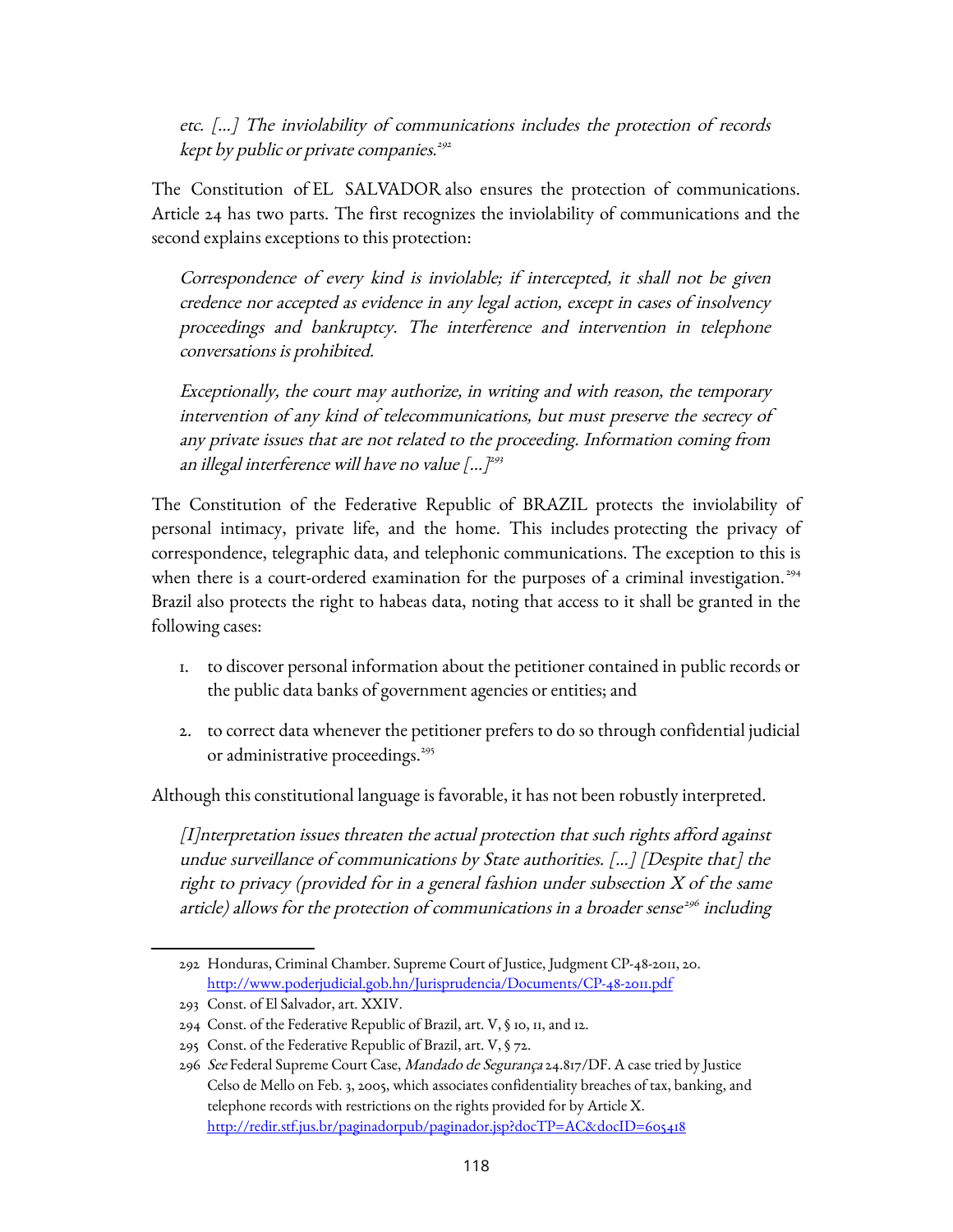not only the content of communications, but also information about the circumstances in which they took place and between whom they happened (which may be revealed with account information<sup>[297](#page-118-0)</sup> and metadata<sup>[298](#page-118-1)</sup>).

The Constitution of ARGENTINA recognizes the inviolability of the home and communications.[299](#page-118-2) While the Constitution refers expressly to written letters, the Supreme Court of Argentina has extended constitutional protection to communications over the Internet.<sup>[300](#page-118-3)</sup> In Halabi, Ernesto  $c/$  P.E.N., for example, the Supreme Court ruled that Argentina infringed upon the right to privacy with the provision of the National Telecommunications Law of 2003 and its secondary regulation. These laws compelled all telecommunications companies and Internet service providers to record, index, and store traffic data for a 10-year period. Telecommunications companies were also obligated to provide this data to the Argentinean Judicial Branch and the Attorney General's Office when required. The data retention provision was annulled due to its vague wording. The Court said the law was a "drastic interference with the private sphere of the individual." It stressed that browsing data are closely connected with communication content and therefore could not be retained. The decision clarified that the rules did not provide a specific system to protect online communications against the accumulation and automatic processing of personal data.<sup>[301](#page-118-4)</sup>

Article 26 of the Constitution of NICARAGUA also recognizes the right to privacy:

Everyone has the right to:

- 1. Privacy in his/her life and that of his/her family;
- 2. The inviolability of his/her domicile, correspondence, and communication of any kind; and

- <span id="page-118-1"></span>298 For the purposes of this report, metadata refers to all data and records generated from a given communication other than the communication's content, such as the date, time, and duration of communication, sender, addressee, geographic location of the device, if known (such as identifiers or measurements by a radio base station), device identification codes (such as IMEI), and the like.
- <span id="page-118-2"></span>299 Const. of Argentina, art. XVIII: "[...] The home is inviolable, as well as correspondence and private papers; and a law shall determine in which cases and for what reasons there may be a search and occupation [...]."
- <span id="page-118-3"></span>300 Argentina, Supreme Court, Halabi v. Poder Ejecutivo Nacional, (26 June 2007, 24 Feb. 2009). [http://www.iprofesional.com/notas/78867-Fallo-Halabi-Ernesto-c-PEN---ley-](http://www.iprofesional.com/notas/78867-Fallo-Halabi-Ernesto-c-PEN---ley-25873---dto-156304-s-amparo-ley-16986)[25873---dto-156304-s-amparo-ley-16986](http://www.iprofesional.com/notas/78867-Fallo-Halabi-Ernesto-c-PEN---ley-25873---dto-156304-s-amparo-ley-16986)
- <span id="page-118-4"></span>301 Argentina, Supreme Court, Halabi v. Poder Ejecutivo Nacional, (26 June 2007, 24 Feb. 2009). [http://www.iprofesional.com/notas/78867-Fallo-Halabi-Ernesto-c-PEN---ley-](http://www.iprofesional.com/notas/78867-Fallo-Halabi-Ernesto-c-PEN---ley-25873---dto-156304-s-amparo-ley-16986)[25873---dto-156304-s-amparo-ley-16986](http://www.iprofesional.com/notas/78867-Fallo-Halabi-Ernesto-c-PEN---ley-25873---dto-156304-s-amparo-ley-16986)

<span id="page-118-0"></span><sup>297</sup> For the purposes of this report, account information refers to information included in the user's records with the telephone company, autonomous system operator, or application provider.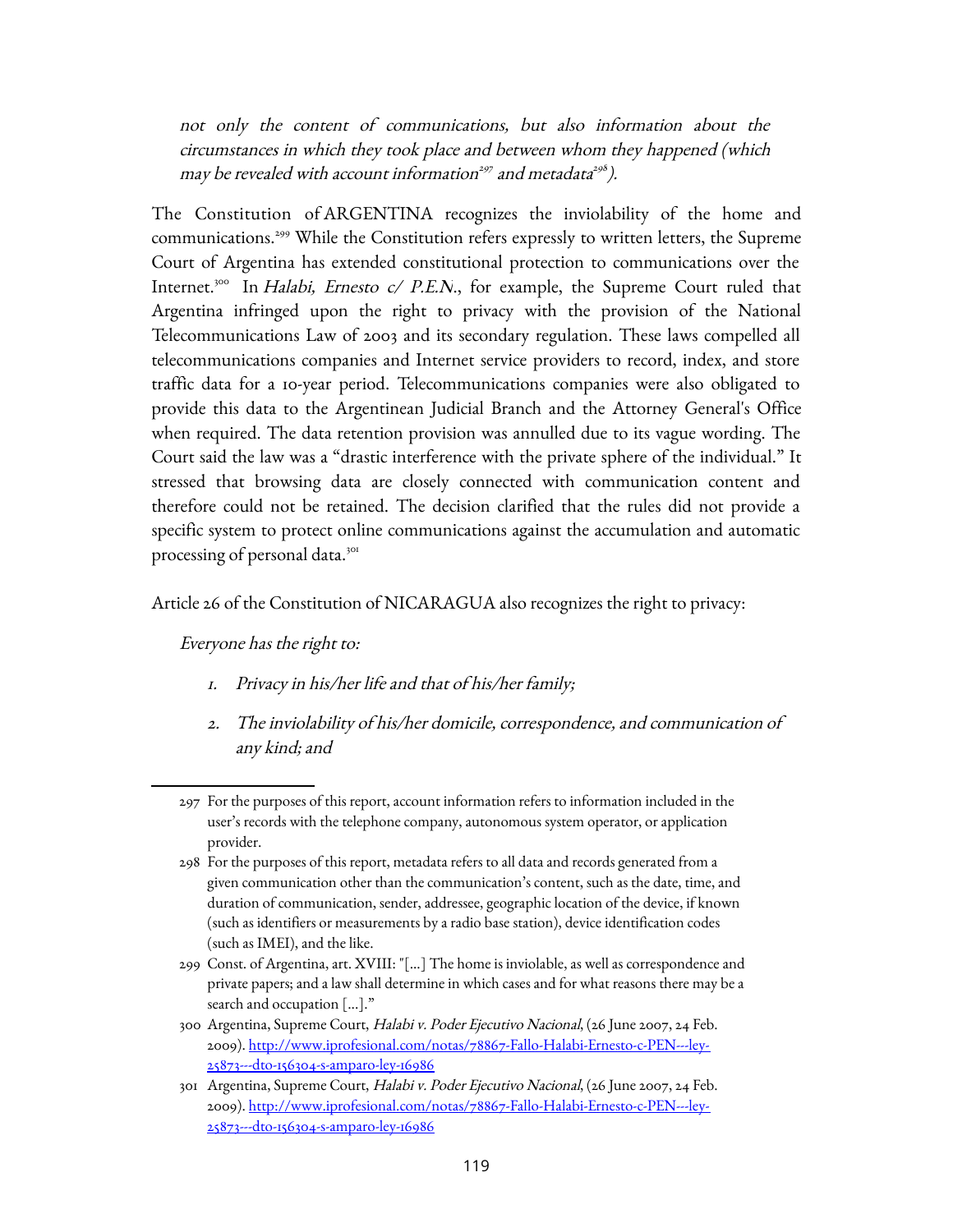3. Know about any information that the public authorities may have on record about him/her, as well as the right to know why, and for what purpose, they hold such information.

Article 27 provides equal protection to nationals and foreigners:

All individuals are equal before the law and have the right to equal protection.

[...] Foreigners have the same rights and duties as Nicaraguans, with the exception of political rights and other rights established by law.

Other nations have incorporated similar protections into their constitutions:

- PERU's 1993 Constitution recognizes a catalog of rights. These include the secrecy and inviolability of communications, home and documents,<sup>[302](#page-119-0)</sup> personal and family matters, and one's own voice and image. Peru's Constitution also ensures that public or private information service providers, computerized or not, cannot disclose information affecting personal and family privacy.<sup>[303](#page-119-1)</sup>
- The Constitution of URUGUAY recognizes the inviolability of correspondence and private papers.<sup>[304](#page-119-2)</sup>
- Article 36 of PARAGUAY's Constitution sanctions the right to the inviolability of private documentary heritage and communication.<sup>[305](#page-119-3)</sup>
- The Constitution of GUATEMALA recognizes the protection of the inviolability of correspondence, documents, books, and the home.<sup>[306](#page-119-4)</sup>
- <span id="page-119-0"></span>302 Const. of Peru, art. II, § 10: Secrecy and Inviolability of Private Communications and Documents. Communications, telecommunications, or any private correspondence may only be opened, seized, intercepted, or tapped by the authority of a warrant issued by a judge and with all the guarantees provided in the law. Any matter unrelated to the circumstances under examination shall be kept secret. Private documents obtained in violation of this provision have no legal effect. Books, receipts, and accounting and administrative documents are subject to inspection or audit by relevant authority in accordance with the law. Any action thus taken may not include removal or seizure, except by a court order.
- <span id="page-119-1"></span>303 Const. of Peru, art. II, § 6, 7, and 9.
- <span id="page-119-2"></span>304 Const. of Uruguay, art. XXVIII: "The papers of private individuals, their correspondence, whether epistolary, telegraphic, or of any other nature, are inviolable, and they may never be searched, examined, or intercepted except in conformity with laws which may be enacted for reasons of public interest."
- <span id="page-119-3"></span>305 Const. of Paraguay, art. IIIVI. [http://www.bacn.gov.py/constitucion-nacional-de-la](http://www.bacn.gov.py/constitucion-nacional-de-la-republica-del-paraguay.php)[republica-del-paraguay.php](http://www.bacn.gov.py/constitucion-nacional-de-la-republica-del-paraguay.php)
- <span id="page-119-4"></span>306 Const. of Guatemala, art. XXIII and XXIV: "The correspondence of any person, his [or her] documents, and books are inviolable. They may only be inspected or seized by virtue of a firm resolution dictated by a competent judge and with the legal formalities. The secrecy of correspondence and telephone, radio, and cablegram communications and of other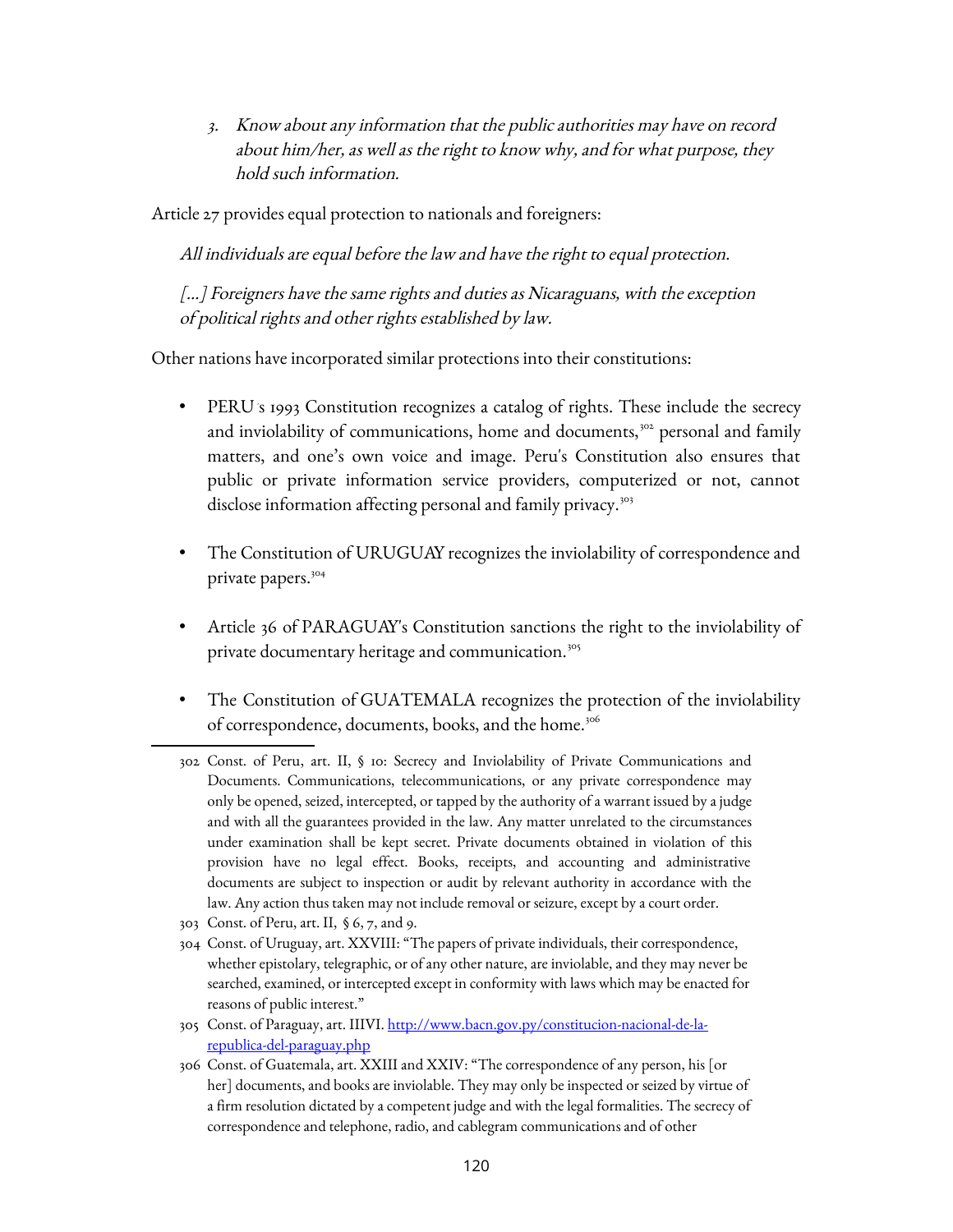Article 15 of the Constitution of Colombia recognizes the right to personal and family privacy and the inviolability of correspondence and other forms of private communication. It notably requires that interception or recording be pursuant to a court order and carried out in accordance with established law. Furthermore, Article 28 of the Colombian Constitution states that everyone is free. "[N]o one may be importuned in his/her person or family, sent to jail or arrested, nor may his/her home be searched except pursuant to a written order from a competent legal authority, subject to legal process and for reasons previously established by law."<sup>[307](#page-120-0)</sup>

CHILE's Constitution is the only one in the region that excludes personal data protection from its list of independent rights or from being a part of the right to private life.<sup>[308](#page-120-1)</sup>

The right to privacy is protected expressly in Latin American constitutions, either as a right to private life, right to privacy/intimacy, protection of personal and habeas data, or the secrecy and inviolability of communications, the home, and papers. However, court decisions on the topic remain scarce, and the right to privacy will continue to be developed as more decisions are issued.

<span id="page-120-0"></span>products of the modern technology is guaranteed."

<sup>307</sup> Const. of Colombia, art. XXVIII.

<span id="page-120-1"></span><sup>308</sup> Nelson Remolina, "Constitutional Approach for the Protection of Personal Data in Latin America," Revista Internacional de Protección de Datos Personales (International Magazine on the Protection of Personal Data) 1 (no. 1). (2012). [http://habeasdatacolombia.uniandes.edu.co/wp-content/uploads/7\\_-Nelson-](http://habeasdatacolombia.uniandes.edu.co/wp-content/uploads/7_-Nelson-Remolina.pdf)[Remolina.pdf](http://habeasdatacolombia.uniandes.edu.co/wp-content/uploads/7_-Nelson-Remolina.pdf) as cited in Juan Carlos Lara and Valentina Hernández, "State Communications Surveillance and the Protection of Fundamental Rights in Chile," Electronic Frontier Foundation & Derechos Digitales, (2016). <https://necessaryandproportionate.org/country-reports/chile>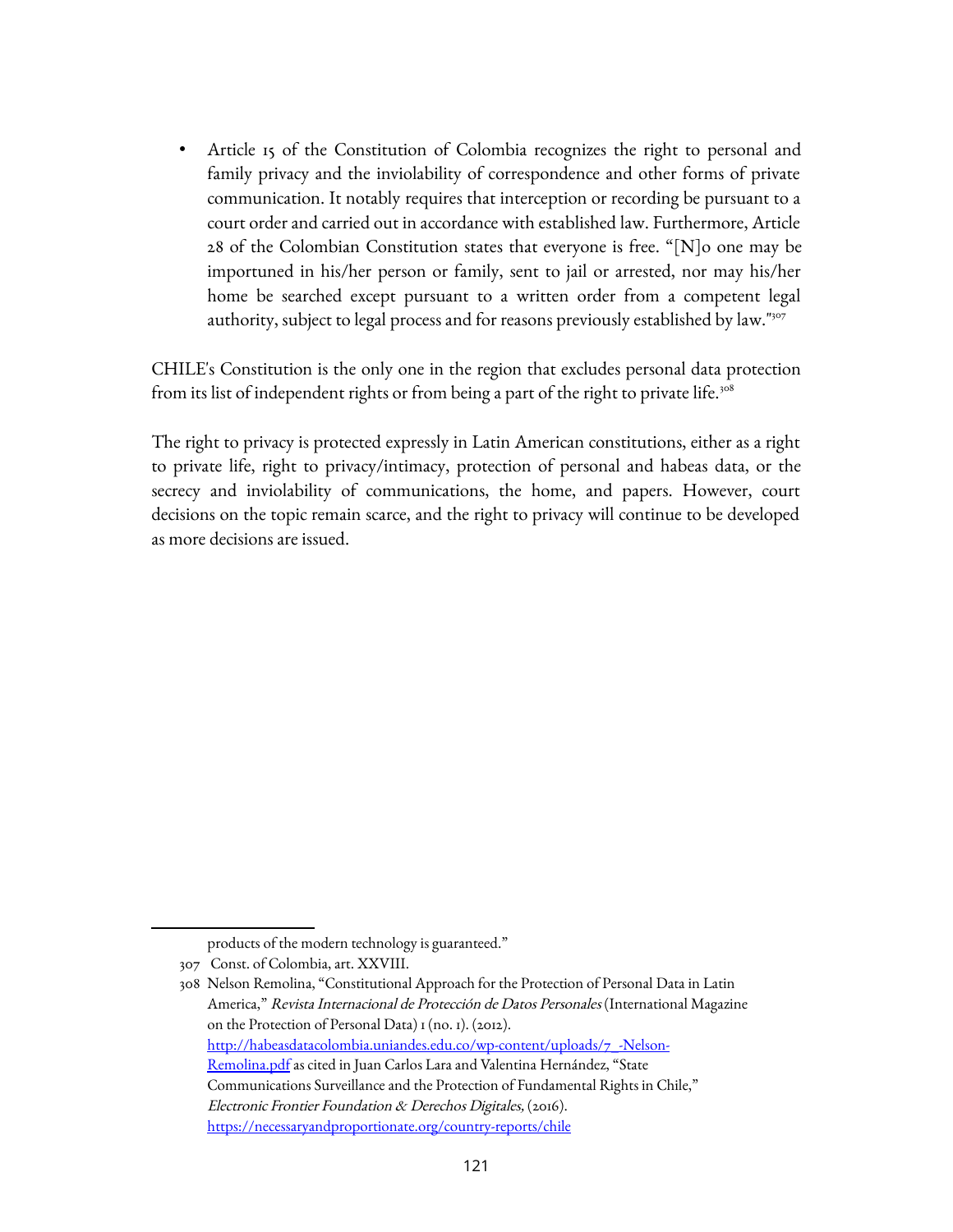# **Annex II The Normative Power of International Human Rights Treaties**

In Latin America, international human rights standards are key to analyzing the legality of States' communications surveillance practices. International human rights treaties establish core human rights and set out the circumstances in which these rights may be restricted or limited when a State conducts communications surveillance. The legal basis of international human rights treaties usually is found in each country's constitution. In some instances, the countries' constitutional courts have acknowledged and further developed the legal status of international human rights treaties.<sup>[309](#page-121-0)</sup>

Regardless of how they are integrated into the domestic legal framework, any state that has ratified international human rights treaties is obliged to comply with international obligations, according to Article 26 of the Vienna Convention on the Law of Treaties.

Likewise, the Inter-American Court on Human Rights (the I/A Court H.R.) can exercise a "control of conventionality," a mechanism in which the inter-American and national judges evaluate the compatibility of national legal instruments and practices with the American Convention on Human Rights. Article 62 of the American Convention specifies that any state that ratifies the convention can declare that it recognizes the jurisdiction of the Inter-American Court on Human Rights in interpreting and applying the convention.

The I/A Court H.R., in *Aguado-Alfaro et al. v. Peru*, explained that domestic judges are subject to a State-ratified international treaty and should exercise the control of conventionality ex officio between domestic laws and the American Convention:

128. [W]hen a State has ratified an international treaty such as the American Convention, the judges are also subject to it; this obliges them to ensure that the effet util of the Convention is not reduced or annulled by the application of laws

<span id="page-121-0"></span><sup>309</sup> For an in-depth analysis, read Gongora Mera and Manuel Eduardo, La difusión del bloque de constitucionalidad en la jurisprudencia lationamericana y su potencial en la construcción del ius constituionale commune latinoamericano, (Instituto de Investigaciones Jurídicas, Instituto Max Planck de Derecho Público Comparado y Derecho Internacional, 2014), http://www.corteidh.or.cr/tablas/131277.pdf. See also Nash Rojas, Claudio, Derecho internacional de Los derechos humanos en Chile: Recepción y aplicación en el ámbito interno, (Law Faculty, University of Chile, September 2012), <http://www.cdh.uchile.cl/media/publicaciones/pdf/91.pdf>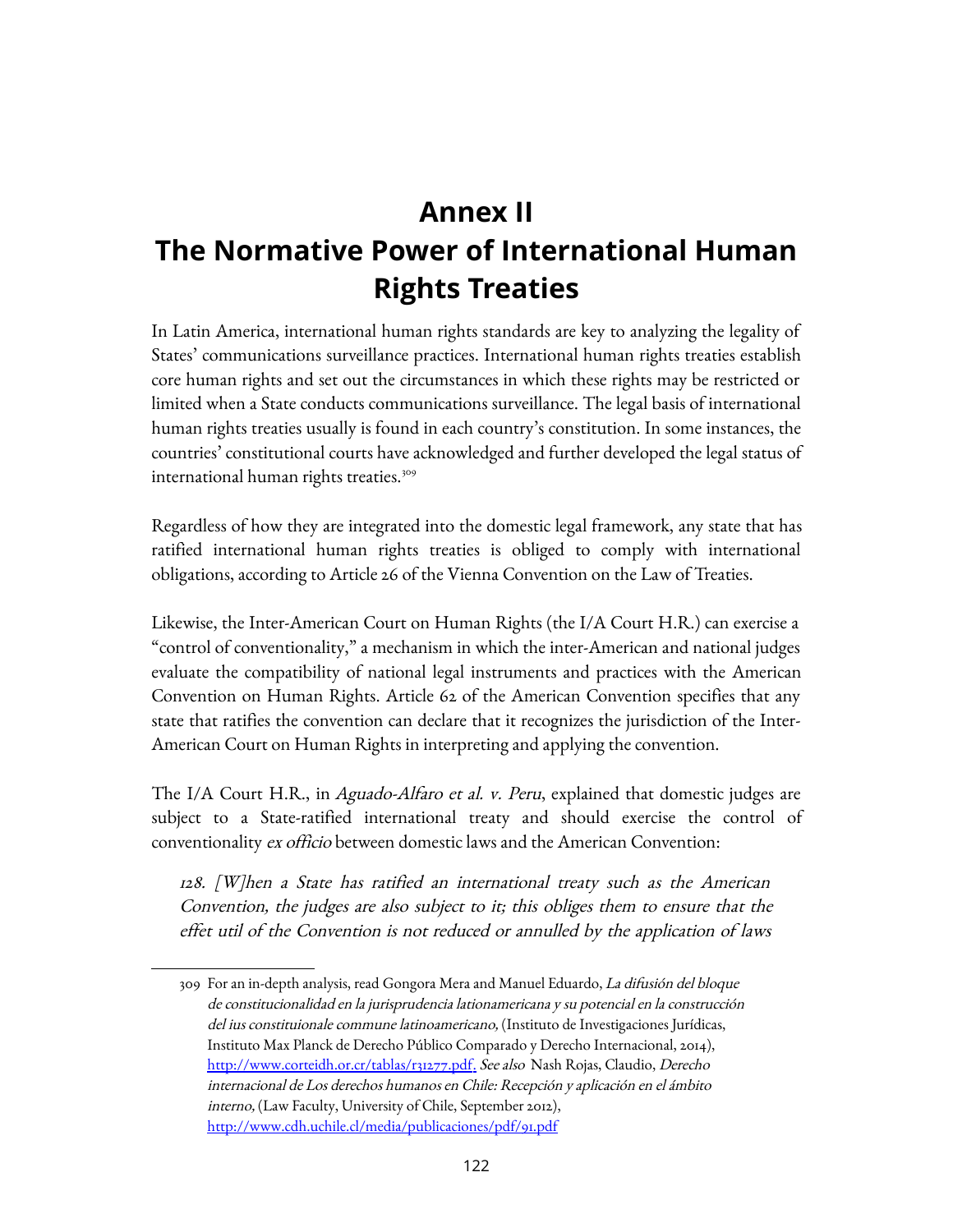contrary to its provisions, object and purpose. In other words, the organs of the Judiciary should exercise not only a control of constitutionality, but also of "conventionality" [310](#page-122-0) ex officio between domestic norms and the American Convention; evidently in the context of their respective spheres of competence and the corresponding procedural regulations. $^{\textrm{\tiny{\it3}}}$ 

The I/A Court H.R in *Almonacid-Arellano et al v. Chile*, also affirmed that domestic judges and courts are bound by the American Convention:

124. [T]he Court is aware that domestic judges and courts are bound to respect the rule of law, and therefore, they are bound to apply the provisions in force within the legal system. But when a State has ratified an international treaty such as the American Convention, its judges, as part of the State, are also bound by such Convention. This forces them to see that all the effects of the provisions embodied in the Convention are not adversely affected by the enforcement of laws which are contrary to its purpose and that have not had any legal effects since their inception. In other words, the Judiciary must exercise a sort of "conventionality control" between the domestic legal provisions which are applied to specific cases and the American Convention on Human Rights. To perform this task, the Judiciary has to take into account not only the treaty, but also the interpretation thereof made by the Inter-American Court, which is the ultimate interpreter of the American Convention.<sup>[312](#page-122-2)</sup>

All branches of the States that have ratified the American Convention are bound by it, not just domestic judges. In *Yatama v. Nicaragua*, the I/A Court H. R. ordered the State of Nicaragua to ensure its domestic legislation complied with the provisions of the American Convention of Human Rights.

170. [T]he general obligation that the State should adapt its domestic laws to the provisions of the Convention to guarantee the rights it embodies, which is established in Article 2, includes the issuance of rules and the development of practices leading to effective enforcement of the rights and freedoms embodied in the Convention, and also the adoption of measures to derogate norms and practices of any kind that entail a violation of the guarantees established in the Convention. This general obligation of the State Party implies that the measures of domestic law

<span id="page-122-0"></span><sup>310</sup> Inter-American Court of Human Rights, Case of Almonacid Arellano et al., paragraph 124, [http://www.corteidh.or.cr/docs/casos/articulos/seriec\\_154\\_ing.pdf.](http://www.corteidh.or.cr/docs/casos/articulos/seriec_154_ing.pdf)

<span id="page-122-1"></span><sup>311</sup> Inter-American Court of Human Rights, , Case of the Dismissed Congressional Employees, Aguado-Alfaro et al. v. Peru, (Judgment of November 24, 2006), [http://www.corteidh.or.cr/docs/casos/articulos/seriec\\_158\\_ing.pdf.](http://www.corteidh.or.cr/docs/casos/articulos/seriec_158_ing.pdf)

<span id="page-122-2"></span><sup>312</sup> Inter-American Court of Human Rights, Case of Almonacid-Arellano et al v. Chile, (Judgment of September 26, 2006), [http://www.corteidh.or.cr/docs/casos/articulos/seriec\\_154\\_ing.pdf.](http://www.corteidh.or.cr/docs/casos/articulos/seriec_154_ing.pdf)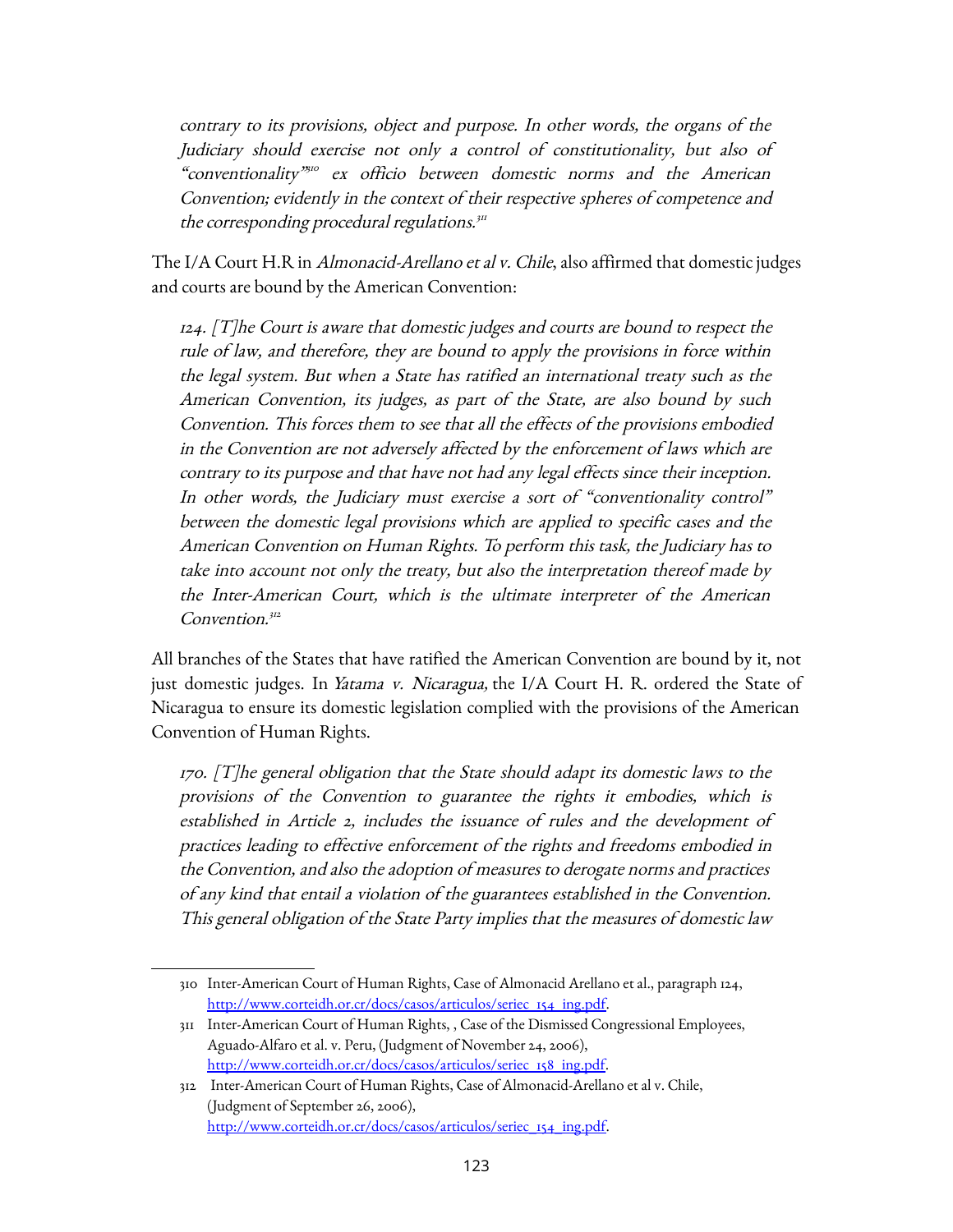must be effective (the principle of effet utile), and to this end the State must adapt its actions to the protection norms of the Convention.<sup>[313](#page-123-0)</sup>

In Argentina,<sup>[314](#page-123-1)</sup> Colombia,<sup>[315](#page-123-2)</sup> Chile,<sup>[316](#page-123-3)</sup> Mexico,<sup>[317](#page-123-4)</sup> and Paraguay,<sup>[318](#page-123-5)</sup> human rights treaties ratified by the State pose the same binding characteristics as the country's constitution and are legally enforceable in domestic courts. For example, the Mexican Supreme Court recognized that both constitutional and international sources of human rights law must be respected by authorities and the Mexican legal system. Neither source of human rights law is more important than the other. Rather, they form a "parameter of constitutional consistency."<sup>[319](#page-123-6)</sup> When they conflict, it is understood that in accordance with the pro personae principle, legal norm most favorable to the individual is preferred.<sup>[320](#page-123-7)</sup>

In Colombia, the Constitutional Court stated that international human rights treaties and international humanitarian law together with the constitution form the "constitutional block" providing the source of law for human rights.<sup>[321](#page-123-8)</sup> The Constitutional Court of

- <span id="page-123-5"></span>318 Paraguayan Const. art.CXXXVII and CXLV.
- <span id="page-123-6"></span>319 García Luis Fernando, Vigilancia Estatal de las Comunicaciones y Protección de los Derechos Fundamentales en México, Electronic Frontier Foundation & Red en Defensa de los Derechos Digitales (2016).
- <span id="page-123-7"></span>320 García Luis Fernando, Vigilancia Estatal de las Comunicaciones y Protección de los Derechos Fundamentales en México, Electronic Frontier Foundation & Red en Defensa de los Derechos Digitales (2016)
- <span id="page-123-8"></span>321 "The constitutionality block has three legal effects: 1) treaties of human rights take precedence over domestic legislation; 2) Human rights treaties can be considered at the same level of the national constitution, so a conflict between a human rights treaty and a domestic law can result in a declaration of unconstitutionality; and 3) the rights protected by international human rights treaties can be invoked through national actions that protect constitutional rights." Gongora Mera and Manuel Eduardo. La difusión del bloque de constitucionalidad en la jurisprudencia lationamericana y su potencial en la construcción del ius constituionale commune latinoamericano, (Instituto de Investigaciones Jurídicas,

<span id="page-123-0"></span><sup>313</sup> Inter-American Court of Human Rights, Yatama v. Nicaragua Judgment, (Preliminary Objections, Merits, Reparations and Costs, June 23, 2005), par. 170, [http://www.corteidh.or.cr/docs/casos/articulos/seriec\\_127\\_ing.pdf.](http://www.corteidh.or.cr/docs/casos/articulos/seriec_127_ing.pdf)

<span id="page-123-1"></span><sup>314</sup> Argentinian, Supreme Court of Justice, Ekmekdjian, Miguel Ángel v. Sofovich, Gerardo et al., July 7, 1992. For an in-depth analysis, read Verónica Ferrari and Daniela Schnidrig, State Communications Surveillance and the Protection of Fundamental Rights in Argentina, (Electronic Frontier Foundation & Center for Studies on Freedom of Expression and Access to Information, March 2016)

<span id="page-123-2"></span><sup>315</sup> Colombia Const. art. 93. See also Jaime Rodríguez v. Iván Mejía Alvarez, sentence T-1319 (Constitutional Court, December 7, 2001), <http://www.corteconstitucional.gov.co/relatoria/2001/t-1319-01.htm>

<span id="page-123-3"></span><sup>316</sup> Chile Const. art. V and VI.

<span id="page-123-4"></span><sup>317</sup> Mexican Const. art. I. The Mexican Constitution establishes a *pro personae* principle, that provisions should be interpreted in the most favorable way for human rights. The Supreme Court also recognizes constitutional and international sources of human rights law as components of the same catalog to be respected by the authority and the Mexican legal system (Supreme Court. Plenary session. Thesis Contradiction 293/2011).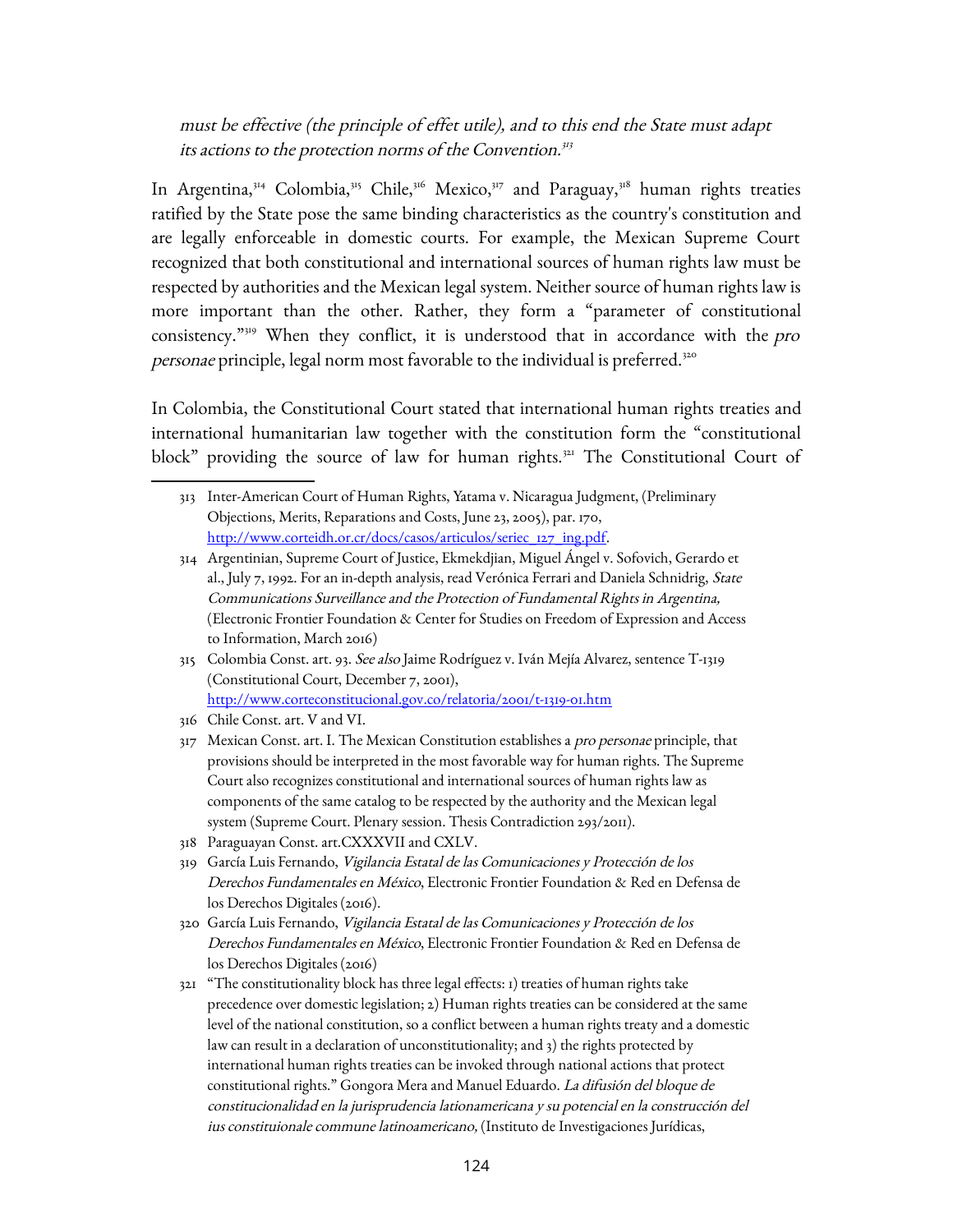Colombia also allows declarations made by international bodies like the Inter-American Commission on Human Rights, the Inter-American Court of Human Rights, and the United Nations Human Rights Council to influence the interpretation of domestic legislation.[322](#page-124-0) The Court also gives normative power to international documents other than treaties, such as international principles. Occasionally, the Court uses expert-drafted documents, as these are considered important for interpreting international human rights  $laws.<sup>323</sup>$  $laws.<sup>323</sup>$  $laws.<sup>323</sup>$ 

In Peru, human rights treaties must be approved by Congress before they are ratified by the President of the Republic.<sup>[324](#page-124-2)</sup> The rules relating to the rights and freedoms recognized by the Peruvian Constitution are interpreted in accordance with the Universal Declaration of Human Rights and other international treaties ratified by Peru. The Peruvian Constitution also notes that in case of doubt or conflict between criminal laws, the judge must apply the law that is most favorable to the defendant.<sup>[325](#page-124-3)</sup>

Guatemala's constitutional court also adheres to the "constitutional block" doctrine.<sup>[326](#page-124-4)</sup> The Constitutions of Guatemala and Peru make clear that human rights enshrined in international treaties have constitutional statuses even if they are not specified in the constitution.

The human rights treaties, covenants, and instruments ratified by Nicaragua and approved by a legislative act are considered domestic law and are applicable inside and outside Nicaragua after entering into force internationally.<sup>[327](#page-124-5)</sup>

Several countries have supremacy clauses whereby a treaty will prevail in a conflict with a domestic statute. These countries, for example, include Colombia, Guatemala, and

Instituto Max Planck de Derecho Público Comparado y Derecho Internacional, 2014), <http://www.corteidh.or.cr/tablas/r31277.pdf>

<span id="page-124-0"></span><sup>322</sup> To read a more comprehensive analysis of the constitutional block doctrine, read Molina Carlos Ernesto, Complaint of partial unconstitutionality against article 19 of the Substantive Labor Code, sentence C-401, (Constitutional Court, April 14, 2005), <http://www.corteconstitucional.gov.co/RELATORIA/2005/C-401-05.htm>and Rodrigo Uprimny Yepes, Constitutional, Human Rights and New Criminal Procedure Block, (Judicial School Lara Bonilla, Superior Council of Judicature, Bogotá, 2006).

<span id="page-124-1"></span><sup>323</sup> See Camilo Rivera, Juan and Katitza Rodríguez, Colombia: Vigilancia de las comunicaciones por la autoridad y protección de los derechos fundamentales, Electronic Frontier Foundation (2016).

<span id="page-124-2"></span><sup>324</sup> Peruvian Const. art. LVI.

<span id="page-124-3"></span><sup>325</sup> Peruvian Const. art. CXXXIX, item 9.

<span id="page-124-4"></span><sup>326</sup> Fundación Acceso, Privacy for digital rights defenders: A study on how the legal frameworks of El Salvador, Guatemala, Honduras and Nicaragua can be used for protection, criminalization and/or digital surveillance of human rights defenders. Peri, Luciana (coord.), (San José, C.R.: Fundación Acceso, 2015), 133.

<span id="page-124-5"></span><sup>327</sup> Nicaraguan Const. art. CXXXVIII, item 2.